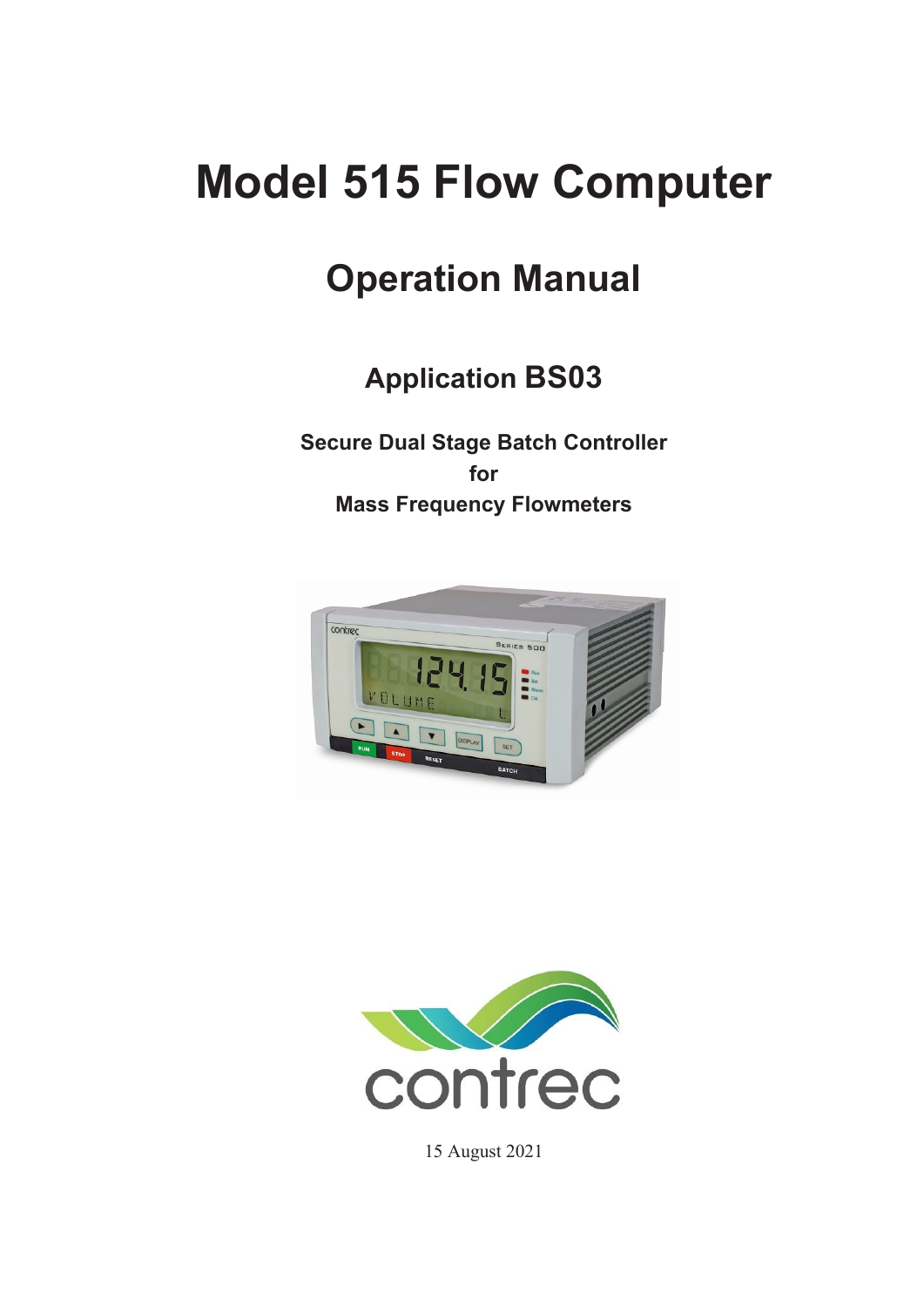#### **Model 515 Flow Computer - Operation Manual**

#### © Contrec Ltd 2021

The instructions given herein cover the general description, installation, operation and maintenance of the subject equipment. Contrec Ltd reserves the right, without prior notice, to make engineering refinements that may not be reflected in this manual.

Should any questions arise which cannot be answered specifically by this manual, they should be directed to Contrec Ltd for further detailed information and technical assistance.

Contrec Ltd will not accept any liability for either direct or consequential damages resulting from the use or misapplication of the contents of this manual.

Part of the software embedded in this product is eCos - Embedded Configurable Operating System, a trademark of Red Hat. Portions created by Red Hat are Copyright © 1998, 1999, 2000 Red Hat, Inc. (http://www.redhat.com). All rights reserved

The software in this product was in part provided by Red Hat and any express or implied warranties, including, but not limited to, the implied warranties of merchantability and fitness for a particular purpose are disclaimed. In no event shall the author be liable for any direct, indirect, incidental, special, exemplary, or consequential damages (including, but not limited to, procurement of substitute goods or services; loss of use, data, or profits; or business interruption) however caused and on any theory of liability, whether in contract, strict liability, or tort (including negligence or otherwise) arising in any way out of the use of this software, even if advised of the possibility of such damage.

#### **Contrec Ltd**

Riverside, Canal Road, Sowerby Bridge, West Yorkshire HX6 2AY UNITED KINGDOM Tel: +44 1422 829944 Email: sales@contrec.co.uk

#### **Website: www.contrec.co.uk**

**Contrec Systems Pty Ltd** 5 Norfolk Avenue Ringwood, Melbourne 3134 AUSTRALIA Tel: +61 4 413 505 114 Email: info@contrec.com.au

### **Contrec - USA, LLC**

916 Belcher Drive Pelham AL 35124 USA Tel: +1 (205) 685 3000 Fax: +1 (205) 685 3001 Email: contrec@contrec-usa.com



**Publication No: 515-BS03-OM - 15 August 2021**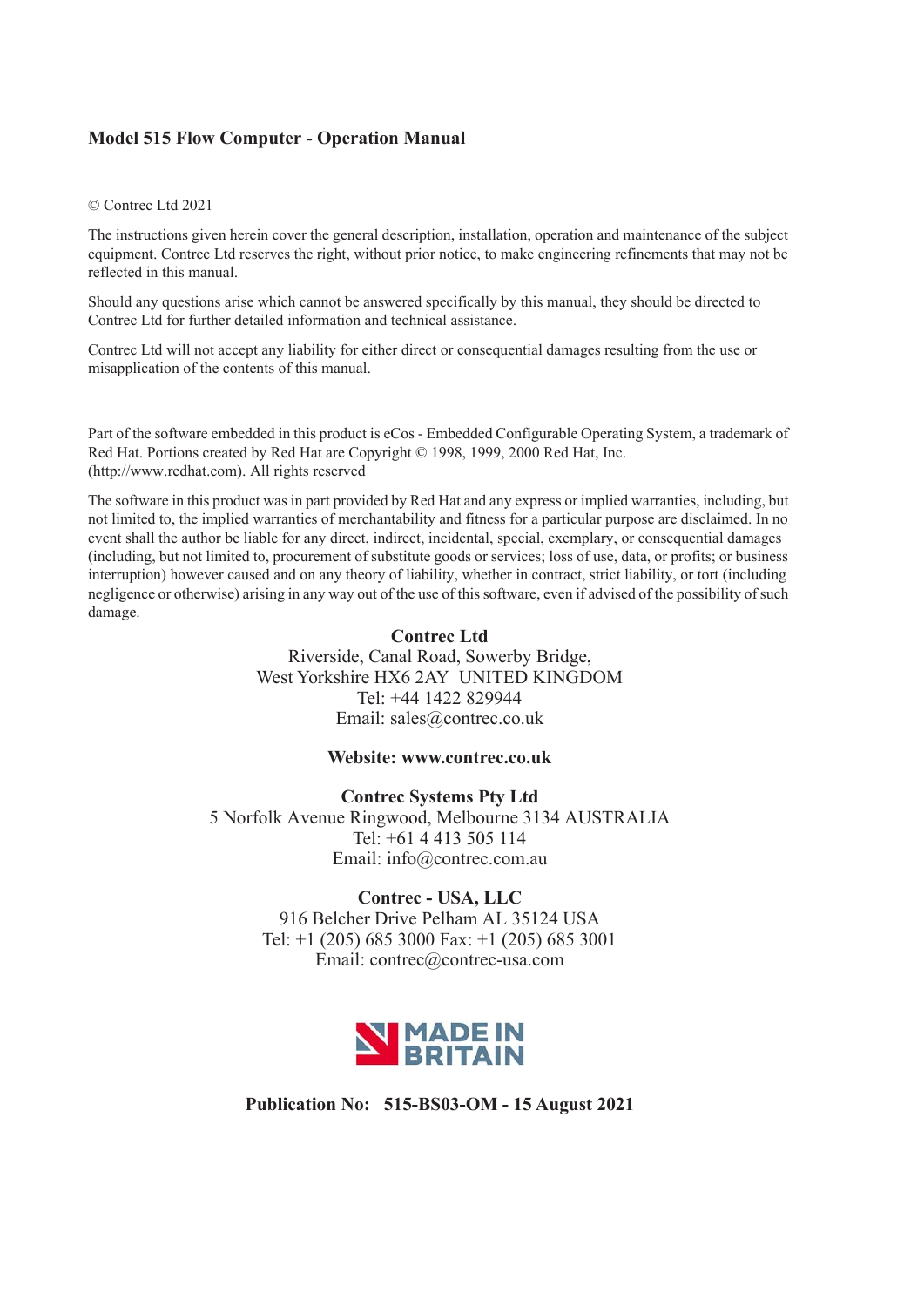

#### **The information in this safety notice is for the prevention of injury to personnel and damage to the instrument.**

#### **The manufacturer assumes no liability for injury or damage caused by misuse of the instrument or for modifications made to the instrument.**

This document must be consulted in all cases where the following "Caution" safety symbol is used :  $\bigwedge$ 

#### **Qualified Personnel**

The instrument must be installed, operated and serviced by persons who have been properly trained and authorised. Personnel must read and understand this manual prior to installation and operation of the instrument. Refer to section 3 for further information regarding permitted maintenance operations. The safety of any system incorporating the equipment is the responsibility of the assembler of the system.

#### **Static Hazard**

The 500 series flow computer uses high speed CMOS circuitry which is sensitive to static damage. The user should observe accepted safety practices for handling electronic devices, especially during servicing. Once the unit is installed, grounded and interconnected, the chances of static damage are greatly reduced.

#### **Voltage Hazard**

Before connecting power to the instrument, ensure that the supply voltage for the AC or DC input is suitable. The AC voltage rating is as stated on the instrument rating plate. Personnel should take all due care to avoid electric shock. **For safe operation it is essential to connect a mains safety earth to the A.C. power inlet.** Do not operate at altitudes above 2000m.

#### **Welding Hazard**

Do not perform electric welding in close proximity to the instrument or its interconnecting cables. If welding in these areas must be performed, disconnect all cables from the instrument. Failure to do so may result in damage to the unit.

#### **Moisture Hazard**

To avoid electrical faults and corrosion of the instrument, do not allow moisture to remain in contact with the instrument. Operate only in a clean, dry and pollutant-free environment.

#### **Operating & Storage Temperature**

Operating: If a heater is being used, **DO NOT** isolate the instrument in temperatures below  $-20^{\circ}$ C.

Storage: **DO NOT** store the equipment below -20°C.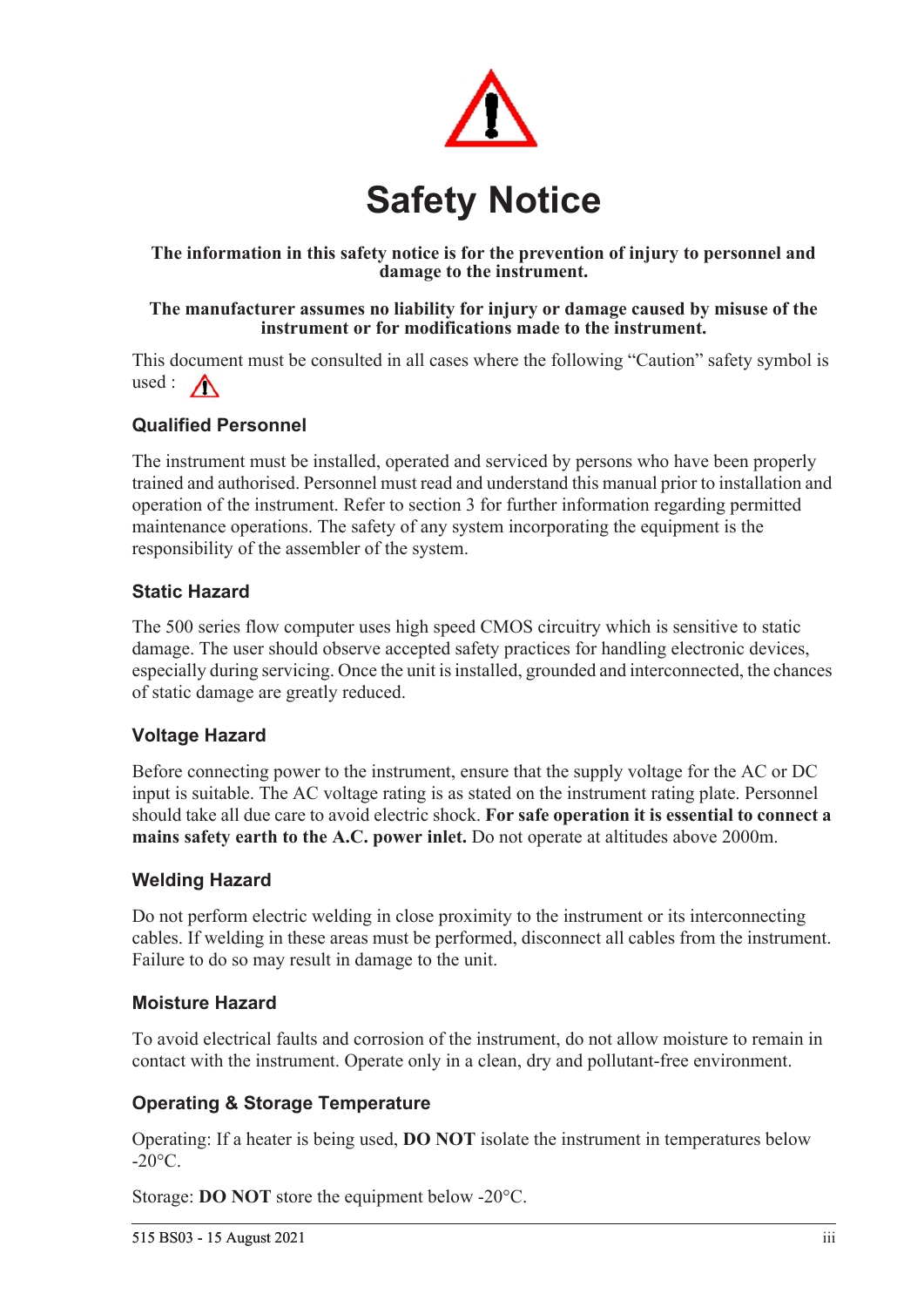#### **Disconnection Device**

When powered from a mains supply this unit requires the provision of a suitable mains isolation device, capable of interrupting both poles of the supply and meeting your local wiring regulations, to be suitably located and easily accessible near to the installed instrument. It must be marked as the disconnecting device for the equipment. It must be suitably rated with respect to the cross sectional area of the supply conductors.

#### **Instrument Disposal**

Contrec instrumentation should not be thrown into the general waste system.

If within EU member states, this instrument should be disposed of according to the guidelines set by the WEEE (Waste Electrical and Electronic Equipment) directive 2012/19/EU. If outside of the EU, this equipment should be responsibly disposed of according to local and national regulations for EEE (Electrical and Electronic Equipment).

By not discarding of this product along with other house hold waste you are preserving natural resources and reducing waste sent to landfill and incinerators.

Remove batteries and dispose of separately (see *Disposal of Batteries*) before disposal of Contrec instrumentation.

#### **Disposal of Batteries**

Batteries have an environmental impact. Safe and responsible disposal should be undertaken.

In all EU member states, as per Directive 2006/66/EC, batteries must not be thrown away with general waste. Contact your local environmental authority for information regarding disposal or recycling of used batteries, alternatively they can be returned directly to Contrec Ltd. for disposal.

Please Contact Contrec Ltd before returning batteries for disposal.

## **Explanation of IEC Symbols Used**

You should familiarise yourself with the following symbols which are used both within this manual and on the instrument itself.

 This document must be consulted in all cases where the following "Caution" safety symbol is used.

| -- | DC Input (DC). |  |
|----|----------------|--|
|----|----------------|--|







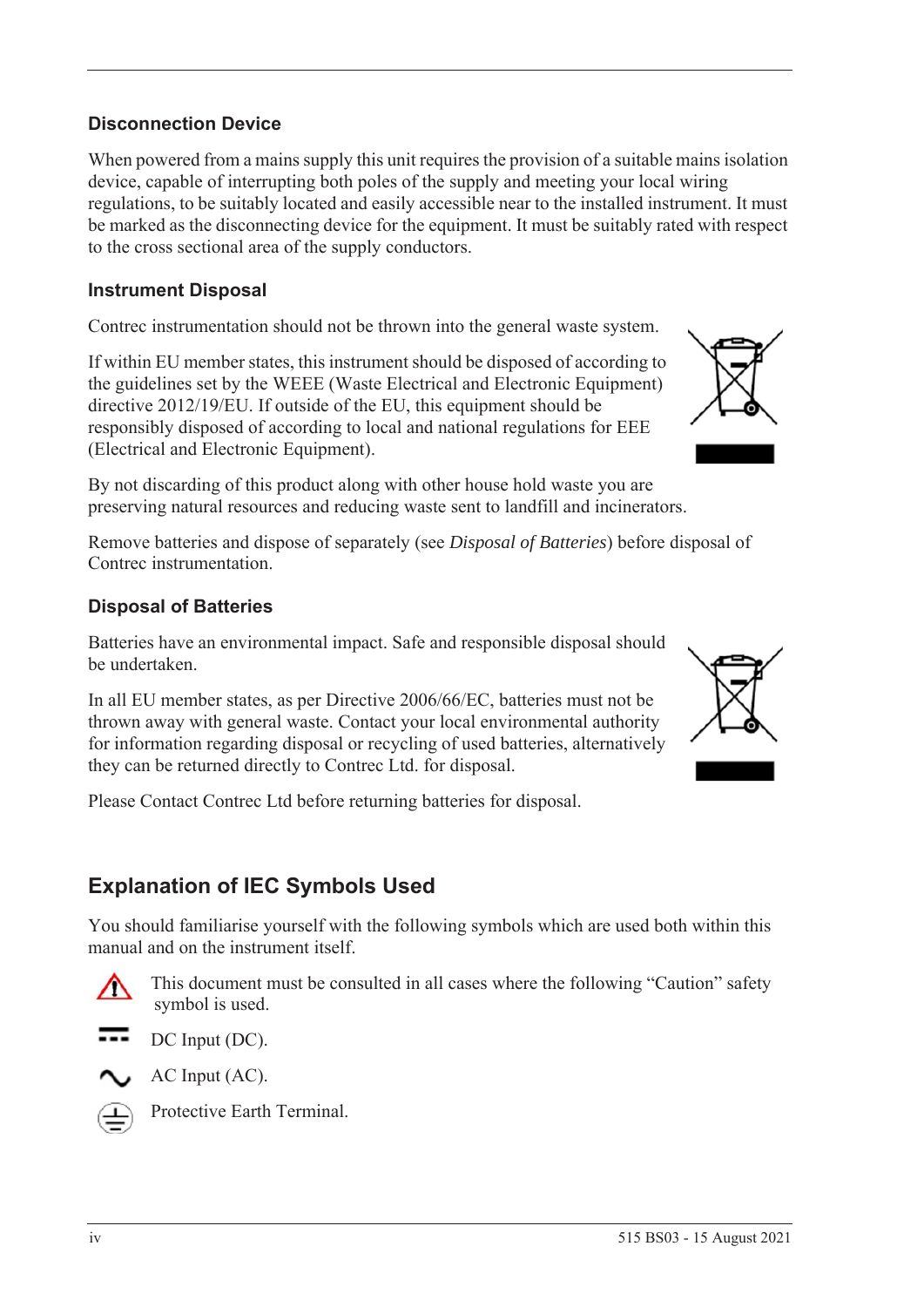# **Contents**

| 1 Introduction                                                                                                                                                                                                                 |    |
|--------------------------------------------------------------------------------------------------------------------------------------------------------------------------------------------------------------------------------|----|
| Features<br>. The contract of the contract of the contract of the contract of the contract of $\mathcal{A}$                                                                                                                    |    |
|                                                                                                                                                                                                                                |    |
| Calculations de la communication de la communication de la communication de la communication de la communication                                                                                                               |    |
| Analog Inputs as User Code and a contract to the contract the contract of the 2                                                                                                                                                |    |
| Displayed Information and the contract of the contract of the contract of the contract of the 3                                                                                                                                |    |
|                                                                                                                                                                                                                                |    |
| Communications research and contract the contract of the contract of the contract of the 3                                                                                                                                     |    |
| Isolated Outputs and a contract the contract of the contract of the contract of the contract of the contract of                                                                                                                |    |
|                                                                                                                                                                                                                                |    |
|                                                                                                                                                                                                                                |    |
| Specialised Uses <b>Specialised</b> Uses <b>Specialised</b> Uses <b>Specialised</b> Uses <b>Specialised</b> Uses <b>Specialised</b> Uses                                                                                       |    |
| Approvals and continuous continuous continuous continuous continuous continuous 6                                                                                                                                              |    |
|                                                                                                                                                                                                                                |    |
| 2 Specifications                                                                                                                                                                                                               |    |
|                                                                                                                                                                                                                                |    |
|                                                                                                                                                                                                                                |    |
| 3 Installation & Maintenance                                                                                                                                                                                                   |    |
| Installation Instructions and the contract of the contract of the contract of the contract of the contract of the contract of the contract of the contract of the contract of the contract of the contract of the contract of  |    |
| Cleaning and Decontamination and the contract of the contract of the contract of the contract of the contract of the contract of the contract of the contract of the contract of the contract of the contract of the contract  | 11 |
| Panel Mounting research and containing the companion of the companion of the companion of the companion of the companion of the companion of the companion of the companion of the companion of the companion of the companion | 11 |
| Electrical Connection and a construction of the contract of the contract of the contract of the contract of the                                                                                                                | 12 |
| Rear Panel Connections and the contract of the contract of the contract of the contract of the contract of the                                                                                                                 | 12 |
| Terminal Designations and a contract the contract of the contract of the contract of the contract of the contract of the contract of the contract of the contract of the contract of the contract of the contract of the contr | 13 |
| Terminal Wiring Insulation and a contract the contract of the contract of the contract of                                                                                                                                      | 14 |
|                                                                                                                                                                                                                                | 14 |
| Mains Power Wiring Theory of the Contract of the Contract of the Contract of the Contract of the Contract of the Contract of the Contract of the Contract of the Contract of the Contract of the Contract of the Contract of t | 14 |
| المتابع المتعاطي والمتعاطي والمتعاطي والمتعاطي والمتعاطي والمتعاطي والمتعاطي والمتعاطي والمتعاطي والمتعاطي والمتعاطي<br>Inputs                                                                                                 | 15 |
| Frequency Input Connection and a constant of the contract of the contract of the contract of the contract of the contract of the contract of the contract of the contract of the contract of the contract of the contract of t | 15 |
| Analog Input Connections and a contract the contract of the contract of the contract of the contract of the contract of the contract of the contract of the contract of the contract of the contract of the contract of the co | 16 |
| Logic Input Connection and the contract of the contract of the contract of the contract of the contract of the contract of the contract of the contract of the contract of the contract of the contract of the contract of the | 16 |
| Outputs                                                                                                                                                                                                                        |    |
| 4-20 mA Output Connection and a construction of the contract of the contract of the contract of the contract of the contract of the contract of the contract of the contract of the contract of the contract of the contract o | 17 |
| Digital Output Connection and a construction of the contract of the contract of the contract of the contract of                                                                                                                | 18 |
| Control Relays (Alarms) and a control of the control of the control of the control of the control of the control of the control of the control of the control of the control of the control of the control of the control of t | 19 |
| RC Network for Interference Suppression and a contract to the contract of the set of the set of the set of the                                                                                                                 | 20 |
| Communications<br>.<br>The contract of the contract of the contract of the contract of the contract of the contract of the contract of                                                                                         | 21 |
| COM-1 RS-232 Port<br>.<br>In the second complete service of the complete service of the complete service of the complete service of the                                                                                        | 21 |
| COM-2 RS-485 Port Option and the community of the community of the community of the community of the community                                                                                                                 | 21 |
| COM-2 Ethernet Port Option                                                                                                                                                                                                     | 22 |
| <b>Mains Connection</b><br>.<br>In the company of the company of the company of the company of the company of the company of the company of th                                                                                 | 22 |
| Earthing and Shielding Theorem 2014 Contract of the Contract of the Contract of the Contract of the Contract of the Contract of the Contract of the Contract of the Contract of the Contract of the Contract of the Contract o | 22 |
|                                                                                                                                                                                                                                |    |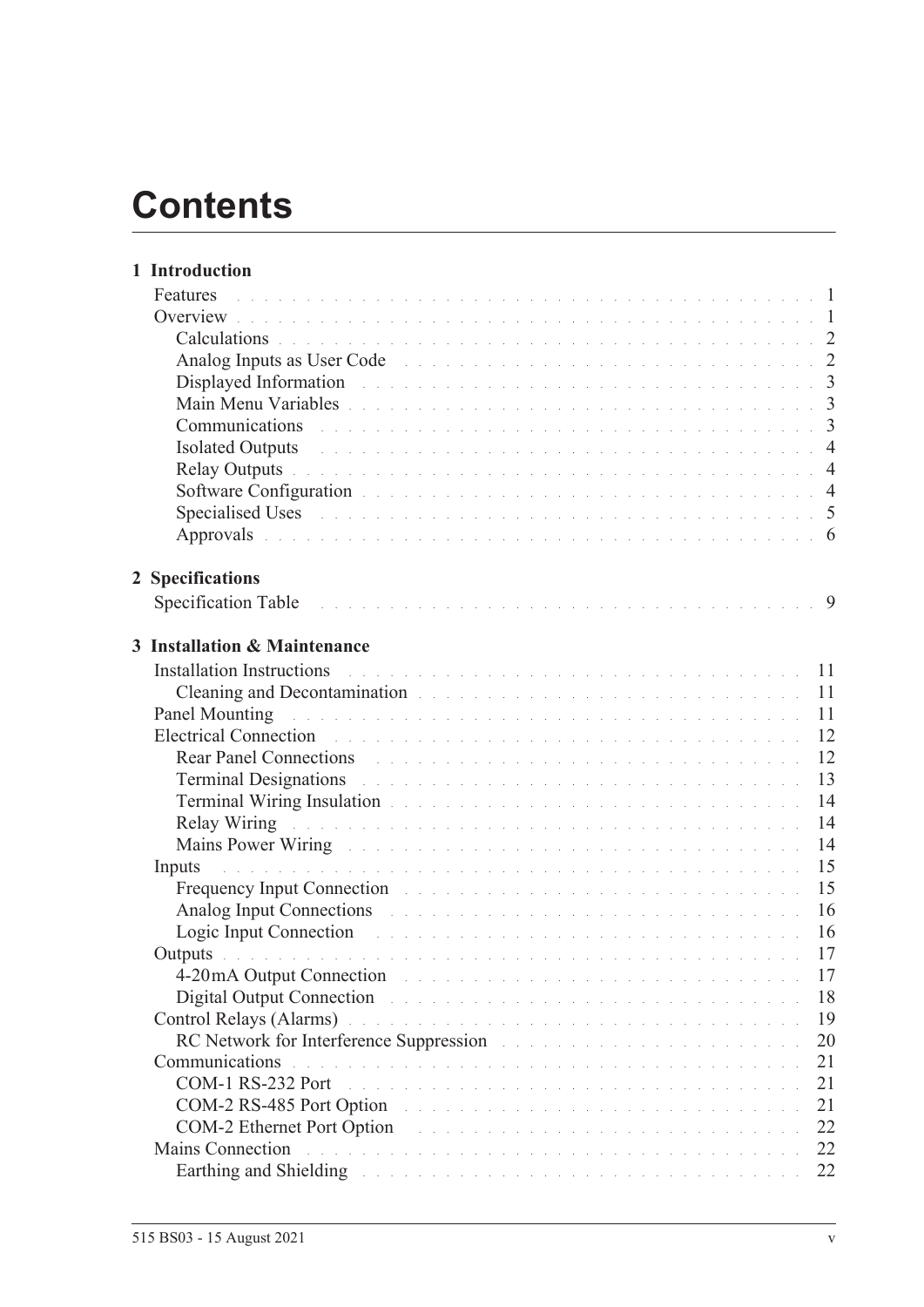| Maintenance Instructions<br>.<br>المناطق المناطق المناطق المناطق المناطق المناطق المناطق المناطق المناطق المناطق المناطق المناطق المناطق المناطق<br>Battery Replacement and a contract of the contract of the contract of the contract of the contract of the contract of the contract of the contract of the contract of the contract of the contract of the contract of the cont<br>Battery Type and a substitution of the state of the state of the state of the state of the state of the state of the state of the state of the state of the state of the state of the state of the state of the state of the s |  |  |  |  |  |  |  | 22<br>22<br>23<br>23 |
|----------------------------------------------------------------------------------------------------------------------------------------------------------------------------------------------------------------------------------------------------------------------------------------------------------------------------------------------------------------------------------------------------------------------------------------------------------------------------------------------------------------------------------------------------------------------------------------------------------------------|--|--|--|--|--|--|--|----------------------|
| 4 Operation                                                                                                                                                                                                                                                                                                                                                                                                                                                                                                                                                                                                          |  |  |  |  |  |  |  |                      |
| Front Panel Operation and the contract of the contract of the contract of the contract of the contract of the contract of the contract of the contract of the contract of the contract of the contract of the contract of the                                                                                                                                                                                                                                                                                                                                                                                        |  |  |  |  |  |  |  | 25                   |
| Default Variable the company of the company of the company of the company of the company of the company of the                                                                                                                                                                                                                                                                                                                                                                                                                                                                                                       |  |  |  |  |  |  |  | 26                   |
| <b>Status LEDs</b><br>and the company of the company of the company of the company of the company of the company of the company of the                                                                                                                                                                                                                                                                                                                                                                                                                                                                               |  |  |  |  |  |  |  | 26                   |
| Front Panel Keys and a subsequently assumed to the contract of the set of the set of the set of the set of the                                                                                                                                                                                                                                                                                                                                                                                                                                                                                                       |  |  |  |  |  |  |  | 26                   |
| Main Menu Items and a conservative conservative conservative conservative conservative                                                                                                                                                                                                                                                                                                                                                                                                                                                                                                                               |  |  |  |  |  |  |  | 27                   |
| Detail and Basic Menu and a substitution of the contract of the contract of the contract of the contract of the                                                                                                                                                                                                                                                                                                                                                                                                                                                                                                      |  |  |  |  |  |  |  | 28                   |
| <b>Setting the Batch Preset Contract Contract Contract Contract Contract Contract Contract Contract Contract Contract Contract Contract Contract Contract Contract Contract Contract Contract Contract Contract Contract Contr</b>                                                                                                                                                                                                                                                                                                                                                                                   |  |  |  |  |  |  |  | 28                   |
| <b>Setting the Density Preset</b> by the contract of the contract of the contract of the contract of the contract of the contract of the contract of the contract of the contract of the contract of the contract of the contract o                                                                                                                                                                                                                                                                                                                                                                                  |  |  |  |  |  |  |  | 29                   |
| Data Logs (Alberta Alberta Alberta Alberta Alberta Alberta Alberta Alberta Alberta Alberta Alberta Alberta Alb                                                                                                                                                                                                                                                                                                                                                                                                                                                                                                       |  |  |  |  |  |  |  | 29                   |
| Model Information and a construction of the construction of the construction of the construction of the construction of the construction of the construction of the construction of the construction of the construction of th                                                                                                                                                                                                                                                                                                                                                                                       |  |  |  |  |  |  |  | 30                   |
| Batch Operation Modes and a construction of the construction of the construction of the construction of the construction of the construction of the construction of the construction of the construction of the construction o                                                                                                                                                                                                                                                                                                                                                                                       |  |  |  |  |  |  |  | 31                   |
| Preset Mode the community of the community of the community of the community of the community of the community of the community of the community of the community of the community of the community of the community of the co                                                                                                                                                                                                                                                                                                                                                                                       |  |  |  |  |  |  |  | 31                   |
| On-Off Mode the community of the community of the community of the community of the community of the community of the community of the community of the community of the community of the community of the community of the co                                                                                                                                                                                                                                                                                                                                                                                       |  |  |  |  |  |  |  | 32                   |
| Unload Mode the community of the community of the community of the community of the community of the community of the community of the community of the community of the community of the community of the community of the co                                                                                                                                                                                                                                                                                                                                                                                       |  |  |  |  |  |  |  | 32                   |
| Batch Operation and a construction of the construction of the construction of the construction of the construction of the construction of the construction of the construction of the construction of the construction of the                                                                                                                                                                                                                                                                                                                                                                                        |  |  |  |  |  |  |  | 32                   |
| Safety and Security and the company of the company of the company of the second state of the second state of the second state of the second state of the second state of the second state of the second state of the second st                                                                                                                                                                                                                                                                                                                                                                                       |  |  |  |  |  |  |  | 32                   |
| <b>Batch Type</b> enterpresent and a series of the contract of the contract of the contract of the contract of the contract of the contract of the contract of the contract of the contract of the contract of the contract of the                                                                                                                                                                                                                                                                                                                                                                                   |  |  |  |  |  |  |  | 33                   |
| Starting a Batch research and contract the contract of the contract of the contract of the contract of the contract of the contract of the contract of the contract of the contract of the contract of the contract of the con                                                                                                                                                                                                                                                                                                                                                                                       |  |  |  |  |  |  |  | 34                   |
| Stopping a Batch and a contract the contract of the contract of the contract of the contract of the contract of                                                                                                                                                                                                                                                                                                                                                                                                                                                                                                      |  |  |  |  |  |  |  | 34                   |
| Resetting a Batch research and the second contract of the second contract of the second second contract of the second second second second second second second second second second second second second second second second                                                                                                                                                                                                                                                                                                                                                                                       |  |  |  |  |  |  |  | 34                   |
|                                                                                                                                                                                                                                                                                                                                                                                                                                                                                                                                                                                                                      |  |  |  |  |  |  |  | 35                   |
| Logic Input Control<br>.<br>The contract of the contract of the contract of the contract of the contract of the contract of the contract of                                                                                                                                                                                                                                                                                                                                                                                                                                                                          |  |  |  |  |  |  |  | 35                   |
|                                                                                                                                                                                                                                                                                                                                                                                                                                                                                                                                                                                                                      |  |  |  |  |  |  |  | 36                   |
| Batch Control Processes and a control of the control of the control of the control of the control of the control of the control of the control of the control of the control of the control of the control of the control of t                                                                                                                                                                                                                                                                                                                                                                                       |  |  |  |  |  |  |  | 36                   |
| <b>5</b> Instrument Calibration                                                                                                                                                                                                                                                                                                                                                                                                                                                                                                                                                                                      |  |  |  |  |  |  |  |                      |
|                                                                                                                                                                                                                                                                                                                                                                                                                                                                                                                                                                                                                      |  |  |  |  |  |  |  |                      |
| Introduction<br>de la caractería de la caractería de la caractería de la caractería de la caractería de la caractería                                                                                                                                                                                                                                                                                                                                                                                                                                                                                                |  |  |  |  |  |  |  | 39                   |
| Calibration View Mode                                                                                                                                                                                                                                                                                                                                                                                                                                                                                                                                                                                                |  |  |  |  |  |  |  | 40                   |
| <b>Calibration Set Mode</b><br>and the company of the company of the company of the company of the company of the company of the company of the                                                                                                                                                                                                                                                                                                                                                                                                                                                                      |  |  |  |  |  |  |  | 40                   |
| Changing the Instrument Settings and the contract of the contract of the contract of the contract of the contract of the contract of the contract of the contract of the contract of the contract of the contract of the contr                                                                                                                                                                                                                                                                                                                                                                                       |  |  |  |  |  |  |  | 42                   |
| Program Backup & Reports and the contract of the contract of the contract of the contract of the contract of the contract of the contract of the contract of the contract of the contract of the contract of the contract of t                                                                                                                                                                                                                                                                                                                                                                                       |  |  |  |  |  |  |  | 43                   |
| Backup via 500 Series Program Manager and a construction of the construction of the series of the construction of the construction of the construction of the construction of the construction of the construction of the cons                                                                                                                                                                                                                                                                                                                                                                                       |  |  |  |  |  |  |  | 43                   |
| Printing Configuration Report<br>and the contract of the contract of the contract of the contract of the contract of the contract of the contract of the contract of the contract of the contract of the contract of the contract of the contract of the contra                                                                                                                                                                                                                                                                                                                                                      |  |  |  |  |  |  |  | 43                   |
| Upload and Clone of Application Software and a substitution of Application Software                                                                                                                                                                                                                                                                                                                                                                                                                                                                                                                                  |  |  |  |  |  |  |  | 43                   |
|                                                                                                                                                                                                                                                                                                                                                                                                                                                                                                                                                                                                                      |  |  |  |  |  |  |  | 44                   |
| Instrument Settings and a communication of the communication of the communication of the communication of the                                                                                                                                                                                                                                                                                                                                                                                                                                                                                                        |  |  |  |  |  |  |  | 46                   |
| Units of Measurement<br>and the component of the component of the component of the component of the component of the component of the component of the component of the component of the component of the component of the component of the component                                                                                                                                                                                                                                                                                                                                                                |  |  |  |  |  |  |  | 46                   |
| Parameters<br>de la caractería de la caractería de la caractería de la caractería de la caractería                                                                                                                                                                                                                                                                                                                                                                                                                                                                                                                   |  |  |  |  |  |  |  | 47                   |
| Inputs<br>a constitución de la constitución de la constitución de la constitución de la constitución de la constitución                                                                                                                                                                                                                                                                                                                                                                                                                                                                                              |  |  |  |  |  |  |  | 50                   |
| Outputs<br>na na mana na mana na mana na mana na mana na mana na mana na mana na mana na mana na mana                                                                                                                                                                                                                                                                                                                                                                                                                                                                                                                |  |  |  |  |  |  |  | 53                   |
| Alarms<br>.<br>Na na mana na mana na mana na mana na mana na mana na mana na                                                                                                                                                                                                                                                                                                                                                                                                                                                                                                                                         |  |  |  |  |  |  |  | 55                   |
| Communications<br>a sa bana na kana na kana na kana na kana na kana na kana na kana na kana na kana na kana na kana na kana na k                                                                                                                                                                                                                                                                                                                                                                                                                                                                                     |  |  |  |  |  |  |  | 57                   |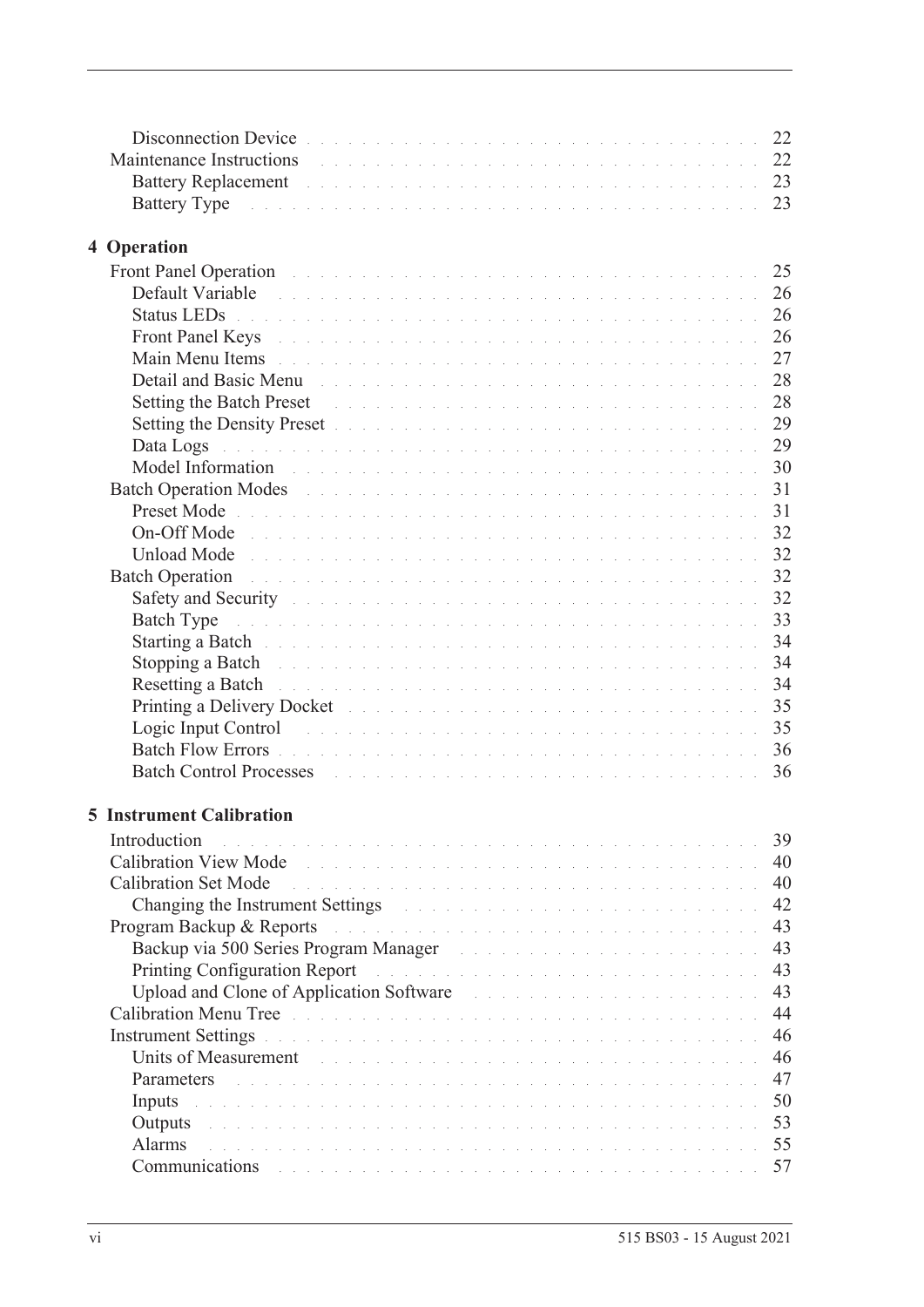| Time Settings and Data Logging Marshall and the contract of the Settings and Data Logging Marshall and the contract of the contract of the contract of the contract of the contract of the contract of the contract of the con<br>General Setup Parameters and a construction of the construction of the construction of |  |  |  |  |  |  |  |  | 58<br>60 |
|--------------------------------------------------------------------------------------------------------------------------------------------------------------------------------------------------------------------------------------------------------------------------------------------------------------------------|--|--|--|--|--|--|--|--|----------|
|                                                                                                                                                                                                                                                                                                                          |  |  |  |  |  |  |  |  | 63       |
| System Messages and a construction of the construction of the construction of the construction of the construction of the construction of the construction of the construction of the construction of the construction of the                                                                                            |  |  |  |  |  |  |  |  | 64       |
|                                                                                                                                                                                                                                                                                                                          |  |  |  |  |  |  |  |  | 64       |
| Warning Messages and a contract the contract of the contract of the contract of the contract of the contract of the contract of the contract of the contract of the contract of the contract of the contract of the contract o                                                                                           |  |  |  |  |  |  |  |  | 65       |
|                                                                                                                                                                                                                                                                                                                          |  |  |  |  |  |  |  |  | 65       |
| <b>6</b> Communications                                                                                                                                                                                                                                                                                                  |  |  |  |  |  |  |  |  |          |
|                                                                                                                                                                                                                                                                                                                          |  |  |  |  |  |  |  |  | 67       |
| Hardware Interconnection and the contract of the contract of the contract of the contract of the contract of the contract of the contract of the contract of the contract of the contract of the contract of the contract of t                                                                                           |  |  |  |  |  |  |  |  | 67       |
| Protocols and an annual contract of the contract of the contract of the contract of the contract of the contract of the contract of the contract of the contract of the contract of the contract of the contract of the contra                                                                                           |  |  |  |  |  |  |  |  | 68       |
| Simple ASCII Protocol and the contract of the contract of the contract of the contract of the contract of the                                                                                                                                                                                                            |  |  |  |  |  |  |  |  | 69       |
| Requests Format enterprise and a series of the contract of the contract of the contract of the contract of the contract of the contract of the contract of the contract of the contract of the contract of the contract of the                                                                                           |  |  |  |  |  |  |  |  | 69       |
| Instrument Responses and a contract the contract of the contract of the contract of the contract of the contract of the contract of the contract of the contract of the contract of the contract of the contract of the contra                                                                                           |  |  |  |  |  |  |  |  | 70       |
| Corrupted or Invalid Requests and a contract to the contract of the contract of the                                                                                                                                                                                                                                      |  |  |  |  |  |  |  |  | 74       |
| Modbus RTU Protocol<br>.<br>The contract of the contract of the contract of the contract of the contract of the contract of the contract of                                                                                                                                                                              |  |  |  |  |  |  |  |  | 75       |
| List of Data Registers and a contract the contract of the contract of the contract of                                                                                                                                                                                                                                    |  |  |  |  |  |  |  |  | 77       |
| ID Tag Protocols and a construction of the construction of the construction of the construction of the construction of the construction of the construction of the construction of the construction of the construction of the                                                                                           |  |  |  |  |  |  |  |  | 82       |
| <b>iButton ID Tag Protocol</b> and the same and the same and the same and the same and the same of the same of the same of the same of the same of the same of the same of the same of the same of the same of the same of the same                                                                                      |  |  |  |  |  |  |  |  | 82       |
| RFID ID Tag Protocol and a construction of the construction of the construction of the construction of the construction of the construction of the construction of the construction of the construction of the construction of                                                                                           |  |  |  |  |  |  |  |  | 82       |
| Printer Protocol and a construction of the construction of the construction of the construction of the construction of the construction of the construction of the construction of the construction of the construction of the                                                                                           |  |  |  |  |  |  |  |  | 83       |
| Types of Printouts and the contract of the contract of the contract of the contract of the contract of the contract of the contract of the contract of the contract of the contract of the contract of the contract of the con                                                                                           |  |  |  |  |  |  |  |  | 84       |
| Printer Data Control and a control of the control of the control of the control of the control of the control of the control of the control of the control of the control of the control of the control of the control of the                                                                                            |  |  |  |  |  |  |  |  | 87       |
| <b>Appendix A Glossary</b>                                                                                                                                                                                                                                                                                               |  |  |  |  |  |  |  |  |          |
|                                                                                                                                                                                                                                                                                                                          |  |  |  |  |  |  |  |  |          |
| <b>Appendix B Model Numbers</b>                                                                                                                                                                                                                                                                                          |  |  |  |  |  |  |  |  |          |
| <b>Product Codes</b>                                                                                                                                                                                                                                                                                                     |  |  |  |  |  |  |  |  |          |
|                                                                                                                                                                                                                                                                                                                          |  |  |  |  |  |  |  |  |          |
|                                                                                                                                                                                                                                                                                                                          |  |  |  |  |  |  |  |  |          |
| Appendix C Ethernet Port & Setup                                                                                                                                                                                                                                                                                         |  |  |  |  |  |  |  |  |          |
| <b>Ethernet Port</b><br>.<br>In the second term of the second term of the second term of the second term of the second term of the second t                                                                                                                                                                              |  |  |  |  |  |  |  |  | 94       |
| Connecting 515 Ethernet to Networks/Routers and a substitution of the state of the state of the state of the state of the state of the state of the state of the state of the state of the state of the state of the state of                                                                                            |  |  |  |  |  |  |  |  | 94       |
| Connecting DataMod via Ethernet and a constant and a constant and a constant of                                                                                                                                                                                                                                          |  |  |  |  |  |  |  |  | 95       |
| <b>Index</b><br>.<br>In the second complete the second complete that the second complete the second complete that the second complet                                                                                                                                                                                     |  |  |  |  |  |  |  |  | 97       |
|                                                                                                                                                                                                                                                                                                                          |  |  |  |  |  |  |  |  |          |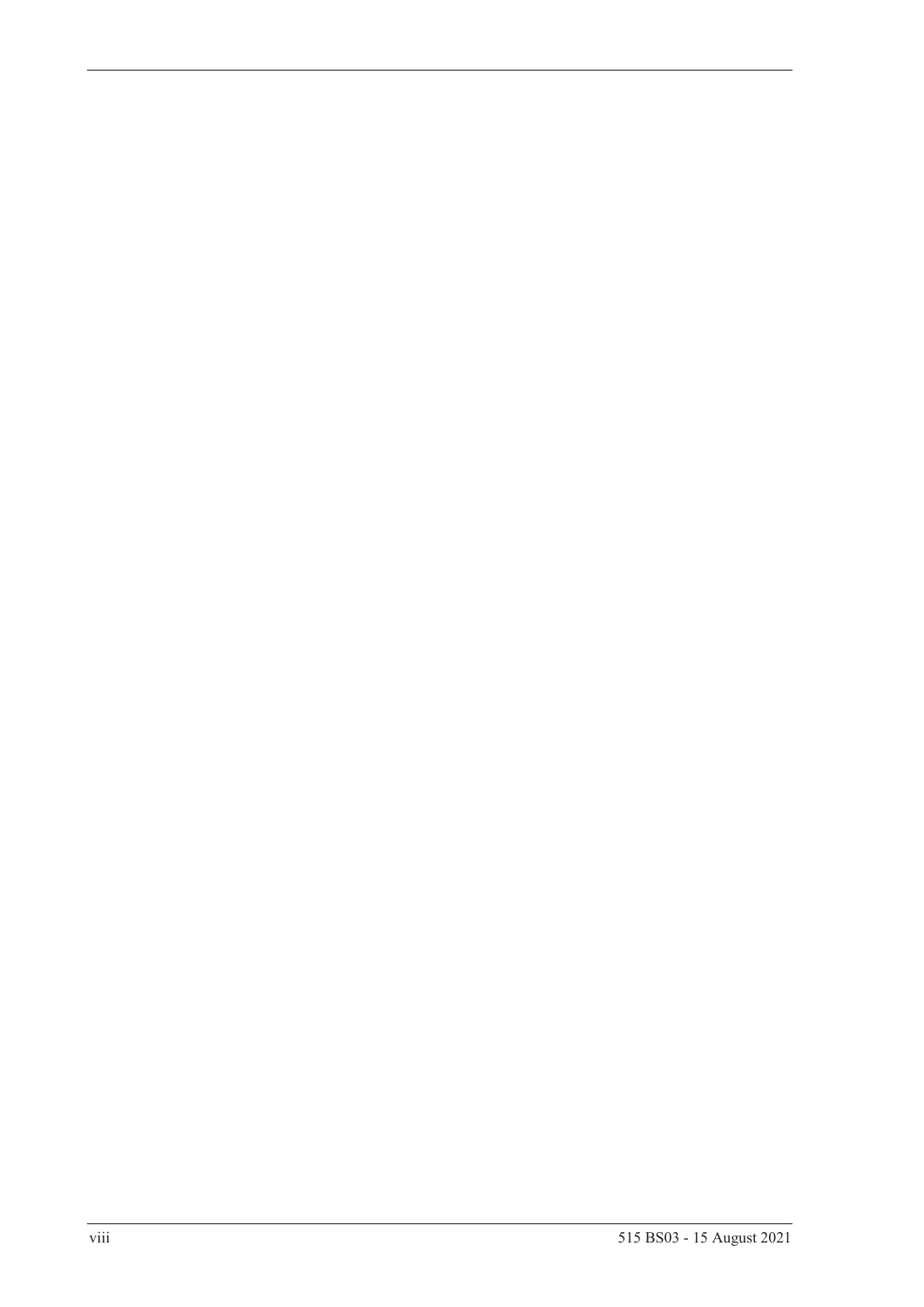# **List of Figures**

| I  | Typical Application Diagram and a contract of the contract of the contract of the 4                                                                                                                                            |    |
|----|--------------------------------------------------------------------------------------------------------------------------------------------------------------------------------------------------------------------------------|----|
| 2  | 500 Series Instrument Panel Mounting and a contract of the series of the 11                                                                                                                                                    |    |
| 3  | Rear Panel Connections - Original and a substitution of the contract of the contract of the contract of the contract of the contract of the contract of the contract of the contract of the contract of the contract of the co | 12 |
| 4  | Rear Panel Connections - New RS-485 Version                                                                                                                                                                                    | 12 |
| 5  | Rear Panel Connections - New Ethernet Version                                                                                                                                                                                  | 13 |
| 6  |                                                                                                                                                                                                                                | 16 |
| 7  | Internally Powered Current Loops and a contract to the contract of the contract of the contract of the contract of the contract of the contract of the contract of the contract of the contract of the contract of the contrac | 16 |
| 8  | Logic Inputs Connection Diagram and a connection of the Connection of the Connection of the Connection of the Connection of the Connection of the Connection of the Connection of the Connection of the Connection of the Conn | 17 |
| 9  | Output 4-20mA Connection Diagram                                                                                                                                                                                               | 18 |
| 10 | Output Pulse Connection Diagram and a connection of the Connection of the Connection of the Connection of the Connection of the Connection of the Connection of the Connection of the Connection of the Connection of the Conn | 18 |
| 11 | Relay Connection Diagram and a connection of the connection of the connection of the connection of the connection of the connection of the connection of the connection of the connection of the connection of the connection  | 19 |
| 12 |                                                                                                                                                                                                                                | 21 |
| 13 | Batch Operation with Manual or Automatic Reset <b>Election Lines and State 19 and State 19 and State 1</b>                                                                                                                     |    |
| 14 | Batch Operation with Automatic Restart Marshall and Australia and Australia and Australia and Australia                                                                                                                        | 38 |
| 15 | Calibration Menu Tree Sheet 1 and a communication of the community of the Sheet 1 and 200 metabolism                                                                                                                           | 44 |
| 16 | Calibration Menu Tree Sheet 2 and the contract of the contract of the contract of the contract of the contract of the contract of the contract of the contract of the contract of the contract of the contract of the contract | 45 |
| 17 | RS-232 Cable Connections to a Computer and a substitution of the connection of the Connection of the Connection of the Connection of the Connection of the Connection of the Connection of the Connection of the Connection of | 67 |
| 18 |                                                                                                                                                                                                                                | 68 |
| 19 | DataMod - Modbus Connection Settings and a connection of the settings of the settings of the settings of the settings of the settings of the settings of the settings of the settings of the settings of the settings of the s | 95 |
|    |                                                                                                                                                                                                                                |    |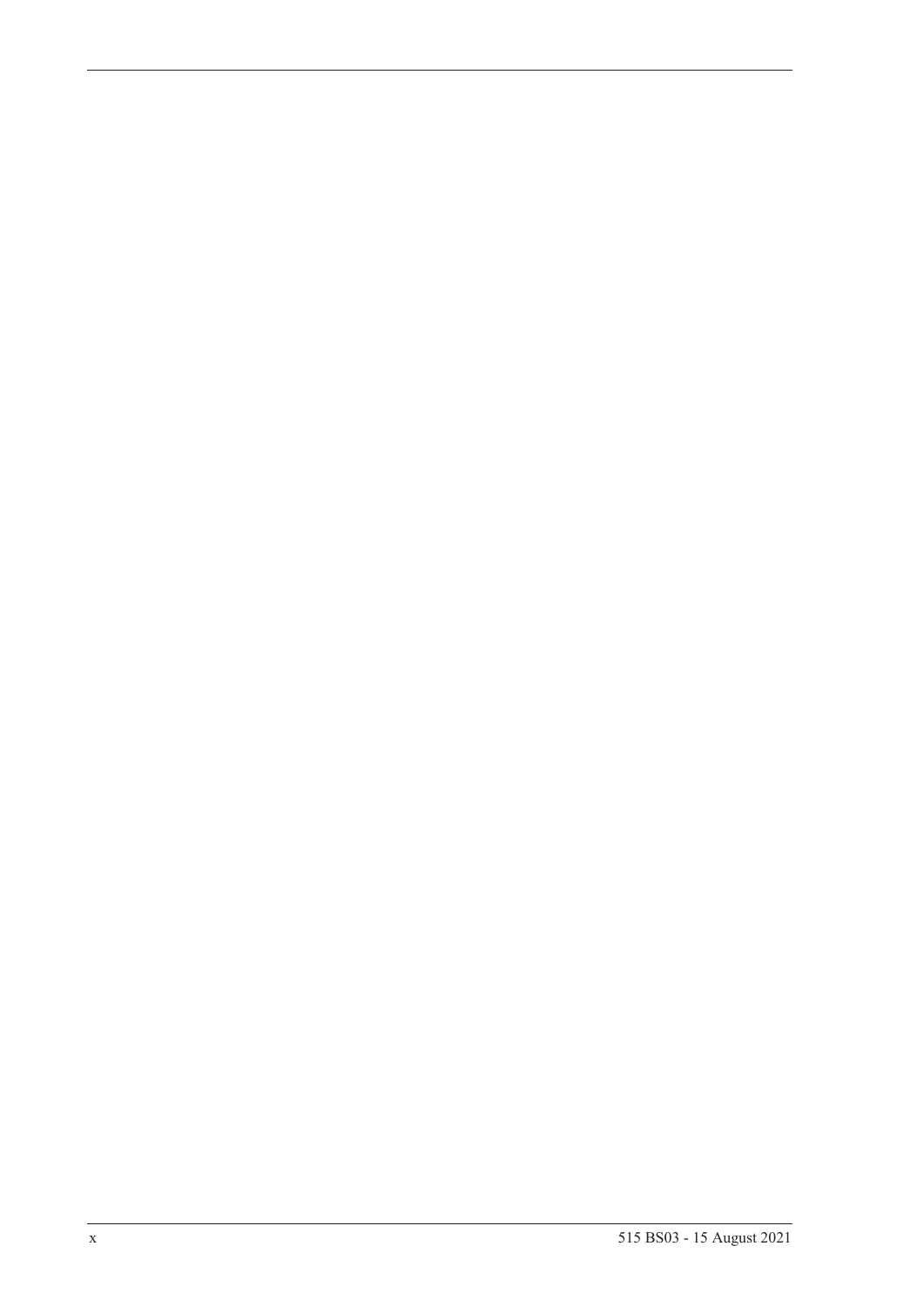# <span id="page-10-0"></span>**Chapter 1 Introduction**

## <span id="page-10-1"></span>**Features**

- **•** Tailored for mass frequency flow inputs
- **•** Uses a fixed density value for mass to volume calculations
- **•** Single or Dual stage control
- **•** Allows batching on Volume or Mass total
- **•** Unload, Preset or manual On-Off modes
- **•** Special quadrature flow input feature allows for forward and reverse totalising in On-Off batch mode
- **•** Quick access to common batch quantities
- No-flow, leakage and overflow error detection
- **•** Remote RUN/STOP/RESET functions
- **•** Allows for permissive with prompt
- **•** ID validation (iButton or RFID), security and storage
- Allows for non-linear correction
- **•** Storage of 1000 transactions with time and date stamp
- **•** Selection of Detail or Basic main menu to suit operator and application
- **•** Selection of second language and user tags
- **•** Pulse width and scaling of pulse output
- **•** 4-20 mA retransmission
- **•** Available protocols on communication ports including Printers, Modbus RTU and TCP/IP
- **•** Front panel adjustment of 8-24 V DC output voltage
- **•** Backlit display with LCD backup

## <span id="page-10-2"></span>**Overview**

The 515 BS03 application is a secure dual stage batch controller for reliable measurement of preset quantities using a mass frequency input. The instrument can be set to accept a valid ID-Tag via 'iButton' or RFID reader on the serial port and/or prompt for connection of a permissive before a batch can be commenced.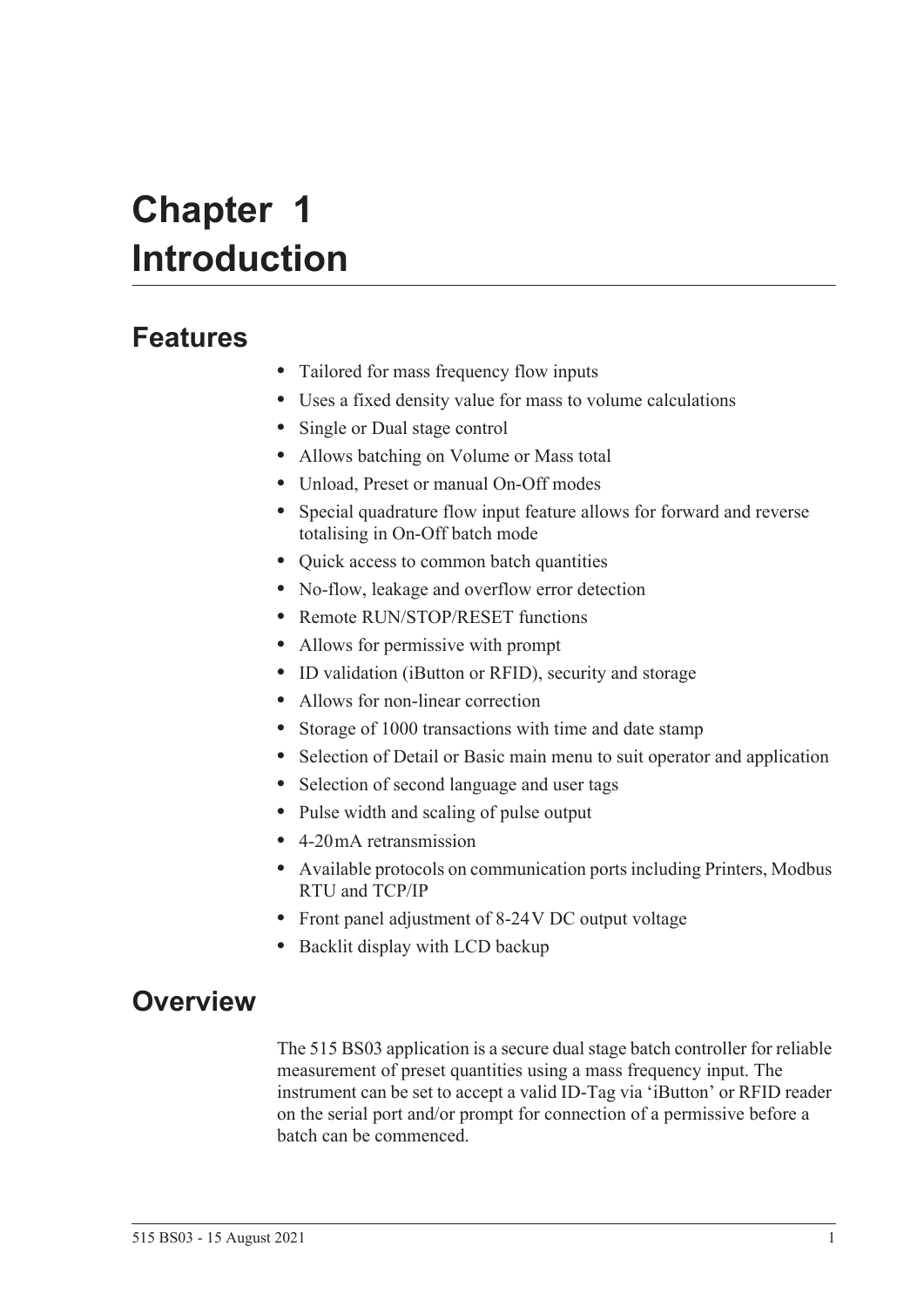It provides the operator with clear prompts and local readout. ID and User codes are stored as a part of the logged transaction record. The ID can be used to link deliveries to external databases and the User code can be used to identify selected tank or product codes. Standard 500 Series batching features such as automatic overrun compensation, quick access to common presets and flow timeouts are included.

The instrument is compatible with a wide range of flowmeter frequency outputs, including millivolt signals, reed switches, Namur proximity switches and pulse trains via its smart front-panel program selection.

#### <span id="page-11-0"></span>**Calculations**

The total and flowrate are derived from accurately measured frequency and the number of received pulses.

*mass = pulses / k-factor mass flow = frequency / k-factor*

A fixed density preset is used to calculate the volume flow and total:

*volume = mass / density*

The User Code is determined by the mA signal applied to the analog inputs as shown in Terminal Designations.

Automatic overrun compensation calculates the new valve closure point to ensure correct delivery by averaging the overrun amount from the last three complete batches.

The overrun compensation value is valid for a new preset value provided the stored overrun is less than 20% of the new preset.

### <span id="page-11-1"></span>**Analog Inputs as User Code**

The analog inputs in this instrument are set as 4-20mA inputs to provide User Code functionality - by applying input currents in 4.5mA steps, User Code can be set in a 1...16 range (see Terminal Designations).

The User Code is logged/printed with the other main menu items and can serve, for example, as a Tank ID/Code on a delivery docket.

Note: the higher numbered analog inputs have priority over lower numbered ones.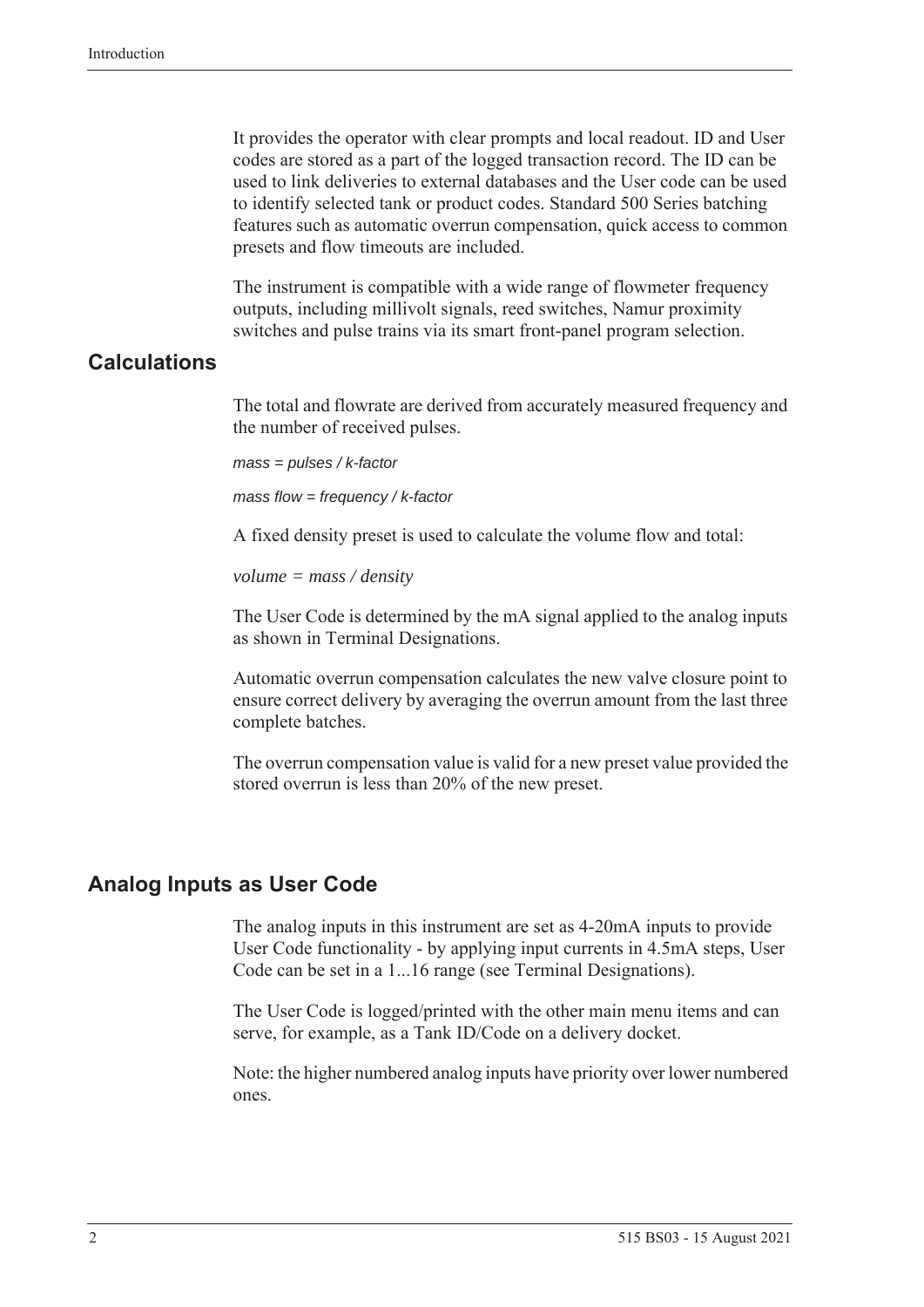### <span id="page-12-0"></span>**Displayed Information**

The front panel display shows the current values of the input variables and the results of the calculations.

The instrument can be supplied with a real-time clock for storage of up to 1000 transactions with time and date stamps.

### <span id="page-12-1"></span>**Main Menu Variables**

| <b>Main Menu</b><br><b>Variables</b> | <b>Default</b><br><b>Units</b> | <b>Variable</b><br><b>Type</b> |
|--------------------------------------|--------------------------------|--------------------------------|
| Volume                               |                                | Total                          |
| <b>Volume Flowrate</b>               | L/min                          | Rate                           |
| Mass                                 | kg                             | Total                          |
| <b>Mass Flowrate</b>                 | kg/min                         | Rate                           |
| Density                              | kg/m <sup>3</sup>              | Rate                           |
| User Code                            |                                | Rate                           |
| Preset Quantity *                    |                                |                                |
| Batch ID Tag *                       |                                |                                |

\* These variables are logged and can be printed but are not shown in main menu.

#### **Units of Measurement**

In the 500 Series instruments there is a wide range of available units of measurement to be selected from. These can be viewed and selected either during initial Software Configuration via the 500 Series Program Manager (see below) or from within the instrument's calibration settings (if access has been granted) as per **[Units of Measurement](#page-55-2)** on page 46.

## <span id="page-12-2"></span>**Communications**

There are two communication ports available as follows:

- **•** COM-1 RS-232 port
- **•** COM-2 RS-485 port (optional) or Ethernet (optional)

The ports are available for remote data reading, printouts and for initial application loading of the instrument.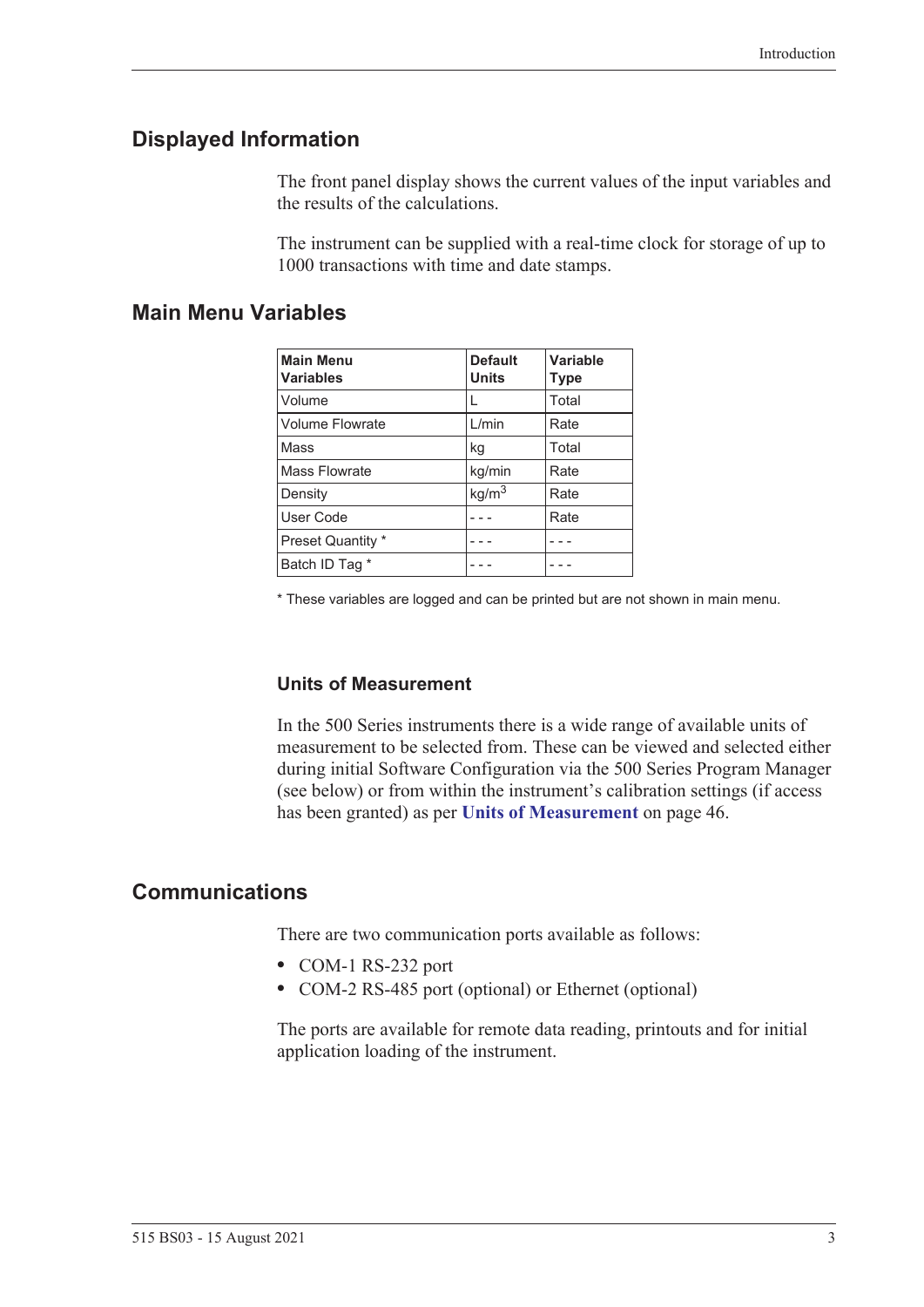## <span id="page-13-0"></span>**Isolated Outputs**

The opto-isolated outputs can retransmit any main menu variable. The type of output is determined by the nature of the assigned variable. Totals are output as pulses and rates are output as 4-20 mA signals. One output is standard, a second output is available as an option.

## <span id="page-13-1"></span>**Relay Outputs**

The relay outputs 1 and 2 are used to control the flow of product for each delivery. These contacts are normally open and can be used to drive external relays, valves, pump circuits etc. The advanced option provides another two relays that can be used as fully programmable alarms for any rate type variable.

## <span id="page-13-2"></span>**Software Configuration**

The instrument can be programmed to suit the particular application needs and the flexible I/O can be assigned as required. Program settings can be changed either via the front panel (depending on assigned access levels) or via the 500 Series Program Manager (500-PM software).

The 500-PM software is a free comprehensive configuration tool and resource centre that can be used to further tailor an instrument to suit specific application needs including units of measurement, custom tags and text, access levels and more.

The software is a Windows based program that is freely available from the download section of the Contrec website. The program can be used to create a custom version of an existing application to be saved for backup purposes and/or to generate a PDF of configuration report for record keeping.

The instrument stores all set-up parameters, totals and logged data in nonvolatile memory with at least 30 years retention.



<span id="page-13-3"></span>*Figure 1 Typical Application Diagram*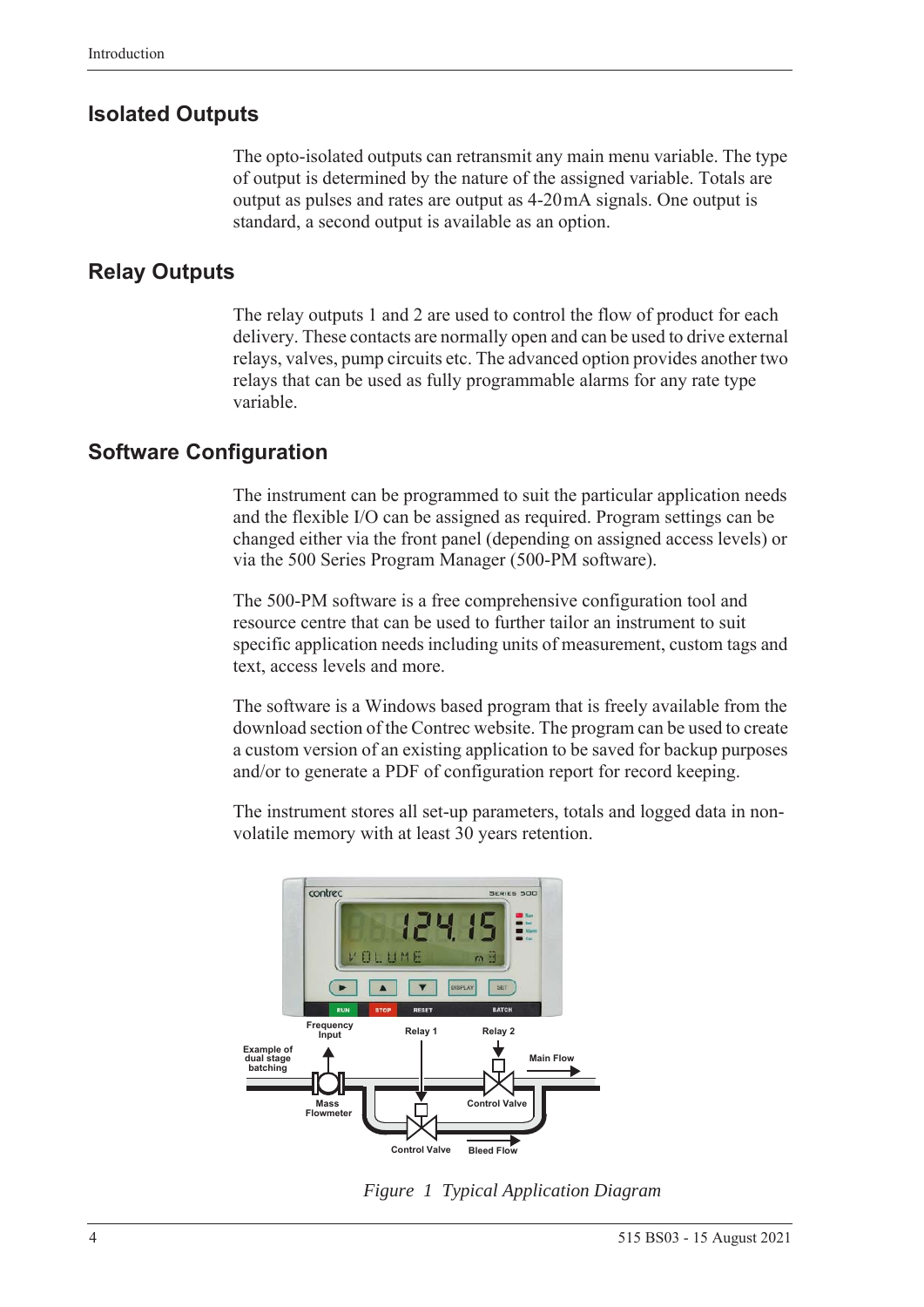## <span id="page-14-0"></span>**Specialised Uses**

#### **On-Off Loading with a Quadrature Flowmeter**

A quadrature pulse input is available on this instrument that operates as a pulse security feature. When the instrument is programmed to operate in ON-OFF batch mode it also allows the detection of flow direction which allows for on and off loading with just one flowmeter.

When quadrature input is enabled and ON-OFF batch mode is selected, the instrument will automatically count up or down depending on the direction of flow detected. At the end of the delivery the batch total will show the net amount of product delivered. If product is 'loaded' in a forward direction the overall batch total will be positive. If the intention is to 'off-load' product by reversing the flow, the overall batch total will be negative. The negative sign on the totals are shown on print outs and logged data to indicate if the delivery was 'on-loaded or off-loaded'.

The instrument caters for applications where there is the possibility of product flowing in either direction during a delivery or transfer. This includes examples such as back draining of supply lines at the end of a delivery. In this case the display would show the back draining product being deducted from the current net batch total.

In On-Off mode the operator determines the start and end of the delivery by using the front or remote keys.

#### **Quadrature Input Check**

When enabled, the two pulse trains from the quadrature flowmeter should be supplied to frequency inputs 1 and 2. In ON-OFF batch mode the instrument will check the phase of the two inputs to determine if channel 1 or channel 2 is leading which allows the instrument to determine the direction of flow. For forward counting flow channel 1 should lead channel 2 by approx 90 degrees phase shift and for reverse counting flow channel 2 should lead channel 1 by approx 90 degrees.

The instrument also checks for simultaneous pulses, missing pulses on channel 1 and missing pulses on channel 2. If more than two errors, of one of these fault types, occur within 2000 pulses the instrument will raise a quadrature input exception.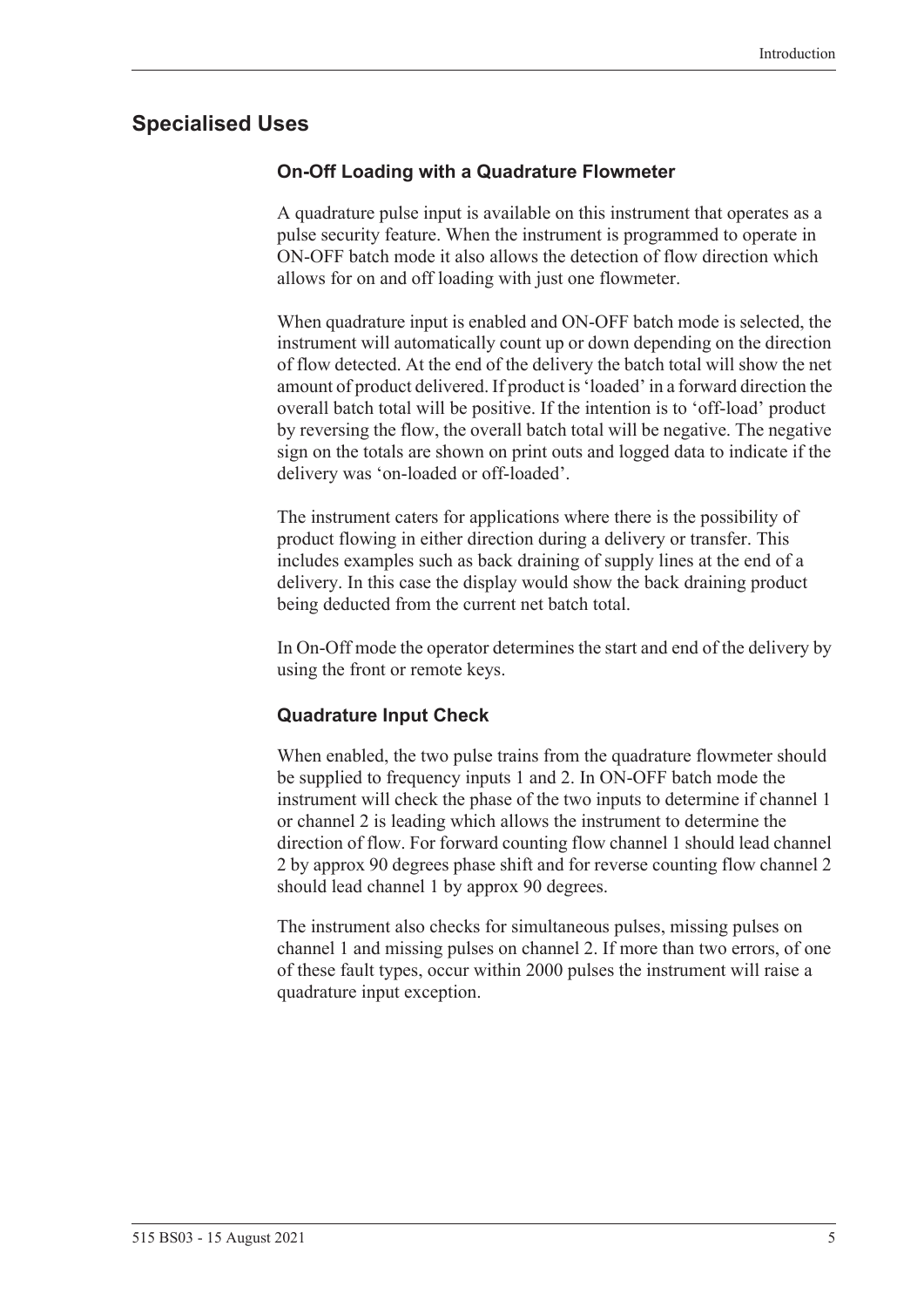#### **Quadrature Cutoff Frequency**

Due to the varying sensitivity of sensors in quadrature flowmeters (especially pickup coils in turbine meters) it is possible to get pulse errors at very low flowrates (frequency) during start up and change of directions. For this reason, the instrument includes a CUTOFF for the QUAD input (entered in Hz) that will ignore any of the errors mentioned above and will not totalise below the programmed cutoff. This cutoff has a minimum of 10Hz and can be programmed up to 100Hz. The cutoff value should be set safely below the flowmeters minimum specified operating range so as not to ignore any valid flow. Any detected flowrate on channel 1 will still be displayed below the quadrature cutoff frequency.

Pulse security checking is performed from the preprogrammed cutoff frequency up to a maximum frequency of 3 kHz. An exception will be raised if the maximum frequency is exceeded. The flow calculations are always based on the pulses received on frequency input channel 1, while channel 2 is used to determine the phase and therefore direction of flow and totalising.

#### <span id="page-15-0"></span>**Approvals**

This instrument conforms to the EMC-Directive of the Council of European Communities 2014/30/EU, the LVD safety directive 2014/35/EU and the following standards:

- **•** *EN61326:2013* Electrical equipment for measurement, control and laboratory use – EMC requirements: Industrial Environment.
- **•** *EN61010:2010* Safety requirements for electrical equipment for measurement, control, and laboratory use.

In order to comply with these standards, the wiring instructions in **[Chapter](#page-20-5)  [3 - Installation & Maintenance](#page-20-5)** must be followed.

#### **FCC Declaration**

This equipment has been tested and found to comply with the limits for a Class A digital device, pursuant to Part 15 of the FCC Rules. These limits are designed to provide reasonable protection against harmful interference when the equipment is operated in a commercial environment. This equipment generates, uses, and can radiate radio frequency energy and, if not installed and used in accordance with the instruction manual, might cause harmful interference to radio communications. Operation of this equipment in a residential area is likely to cause harmful interference, in which case the user will be required to correct the interference at his own expense.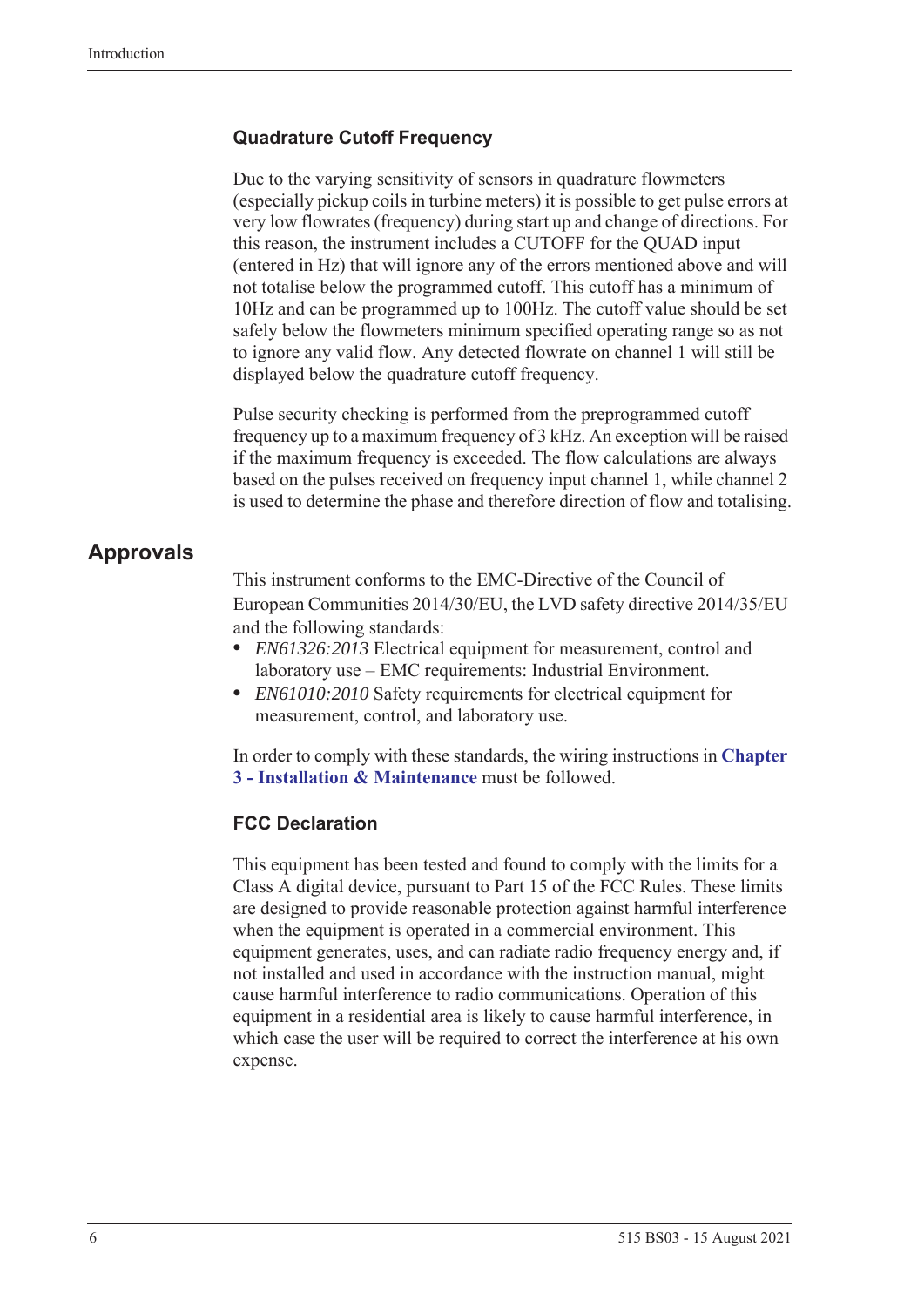Properly shielded and grounded cables and connectors must be used in order to meet FCC emission limits. Contrec Ltd is not responsible for any radio or television interference caused by using other than recommended cables and connectors or by unauthorized changes or modifications to this equipment. Unauthorized changes or modifications could void the user's authority to operate the equipment.

This device complies with Part 15 of the FCC Rules. Operation is subject to the following two conditions: (1) this device might not cause harmful interference, and (2) this device must accept any interference received, including interference that might cause undesired operation.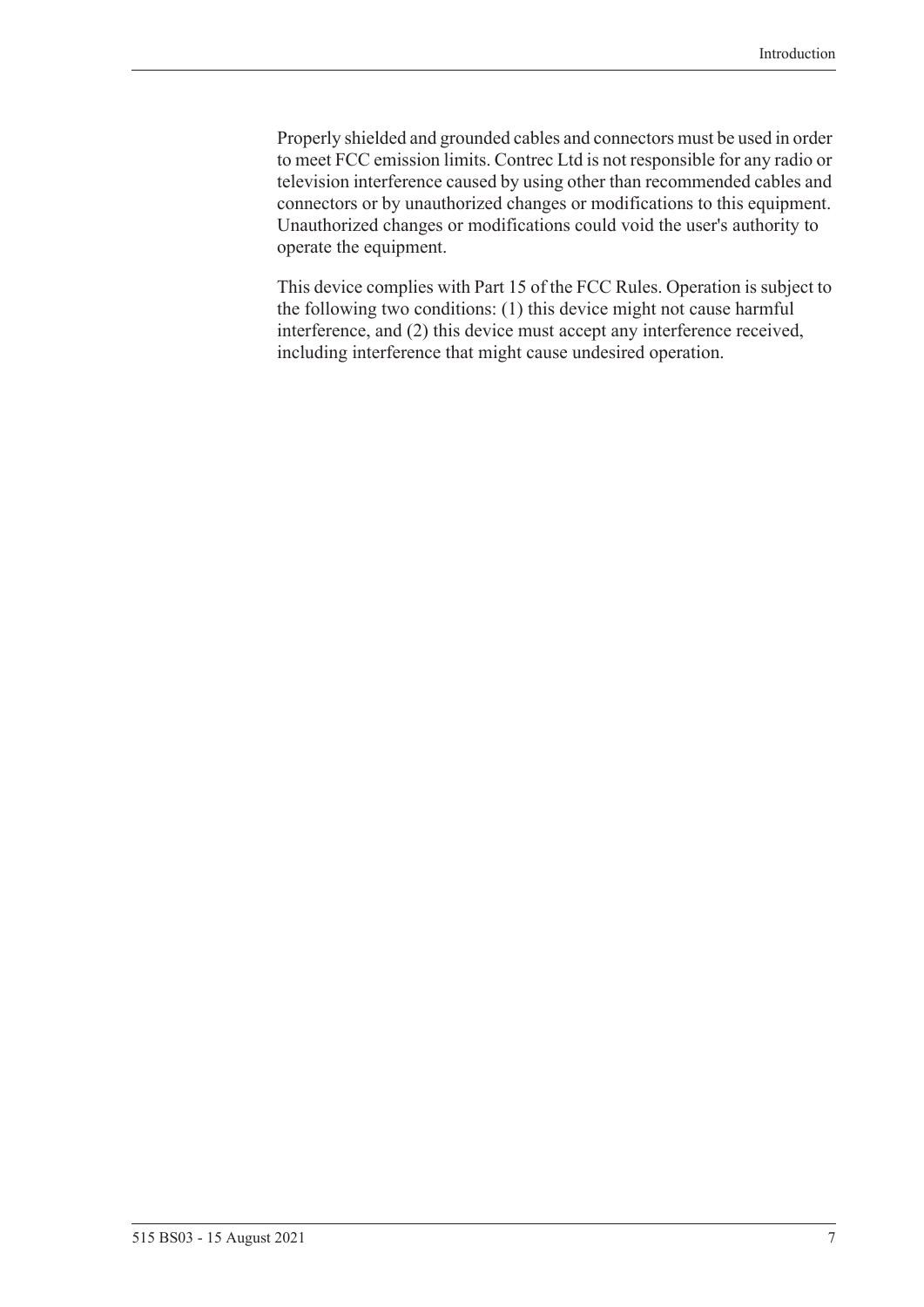Introduction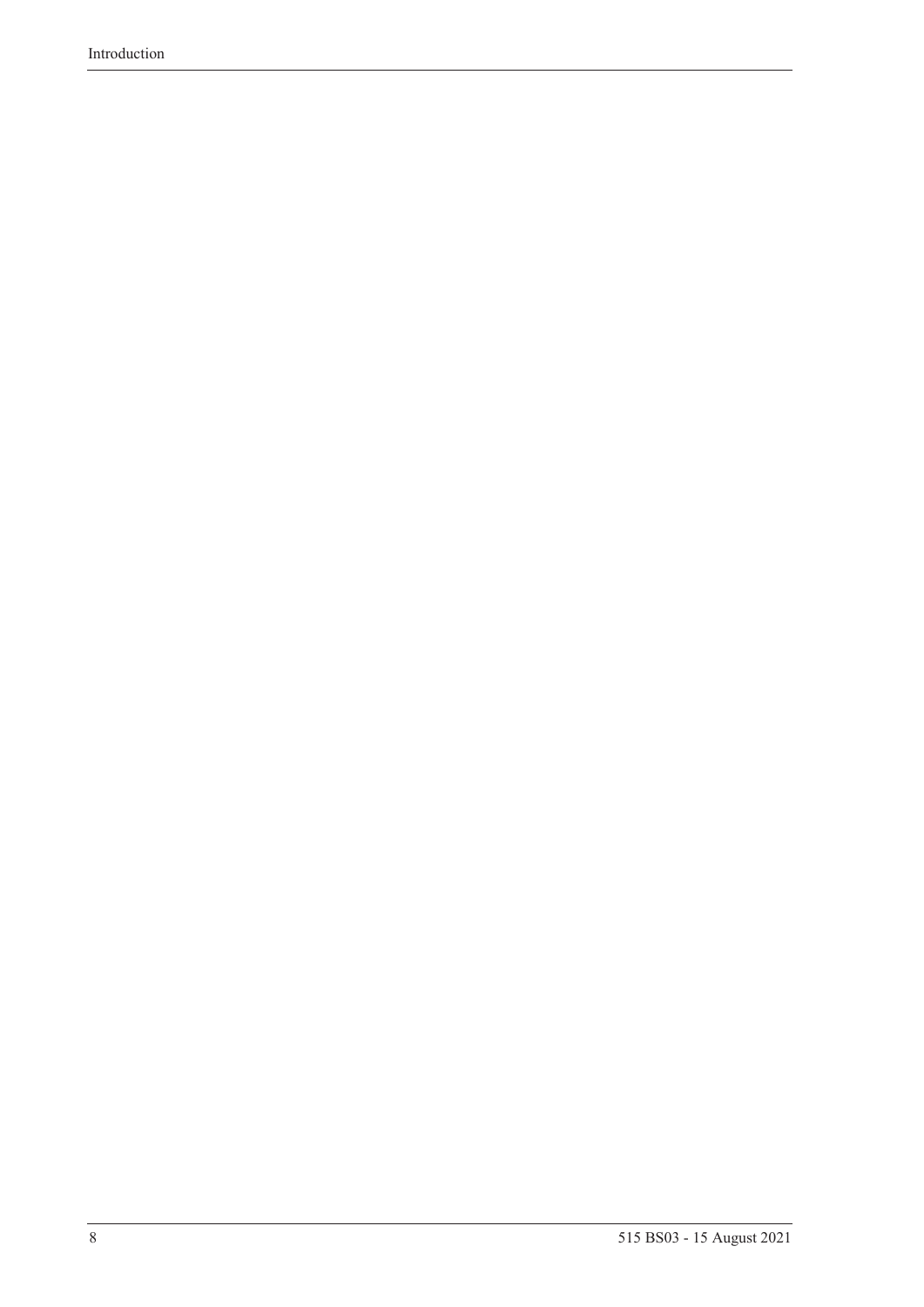# <span id="page-18-0"></span>**Chapter 2 Specifications**

## <span id="page-18-1"></span>**Specification Table**

#### **Operating Environment Temperature**  $+5^{\circ}$ C to  $+40^{\circ}$ C (standard - no coating) -20 °C to +60 °C (with conformal coating) -30 °C to +60 °C (ExD housing with heater) **Humidity** 0 to 95% non condensing (conformal coating) 5% to 85% non condensing (no coating) **Power Supply** 100-240 V AC (+/-10%) 50-60 Hz (+/- 10%) or 12-28 V DC **Consumption** 10W (max) Overvoltage category II **Protection** Sealed to IP65 (Nema 4X) when panel mounted **Dimensions (panel option)** 147 mm (5.8") width 74 mm (2.9") height 170 mm (6.6") depth (behind the panel) **Display Type** Backlit LCD with 7-digit numeric display and 11-character alphanumeric display **Digits** 15.5 mm (0.6") high **Characters** 6mm (0.24") high **LCD Backup** Last data visible for 15 min after power down **Update Rate** 0.3 second **Non-volatile Memory Retention** > 30 years **Data Stored** Setup, Totals and Logs **Approvals Interference** C E compliance **Enclosure** IECEx, ATEX and CSA approved enclosures available for hazardous areas **Real Time Clock (Optional) Battery Type** 3 volts Lithium button cell - For Issue 7 option card, type CR2450N manufactured by Renata only - For conformal coated 'C' version, type BR2032 manufactured by Panasonic only - For non-conformal coated versions, type BR2032 and CR2032 manufactured by Panasonic or Sony **Battery Life** 5 years (typical) **Frequency Input (General) Range** 0 to 10 kHz for Pulse input type 0 to 5 kHz for Coil & NPS input types (3kHz for pulse security) **Overvoltage** 30V maximum **Update Time** 0.3 sec **Cutoff frequency** Programmable **Configuration** Pulse, coil or NPS input **Non-linearity** Up to 10 correction points **Pulse Signal Type** CMOS, TTL, open collector, reed switch **Threshold** Signals switch below 1.3 & above 2 volts **Coil Signal Type** Turbine and sine wave **Sensitivity** 15mV minimum amplitude (typical) **NPS Signal Type** NPS sensor to Namur standard **4-20 mA Inputs Overcurrent** 30 mA absolute maximum rating **Impedance** 100 Ohms (to common signal ground) **Logic Inputs Signal Type** CMOS, TTL, open collector, reed switch **Overvoltage** 30V maximum **Relay Output No. of Outputs** 2 relays plus 2 optional relays **Voltage** 250 volts AC, 30 volts DC maximum (solid state relays use AC only) **Current** 3A maximum - mechanical relays 1.5A maximum - solid state relays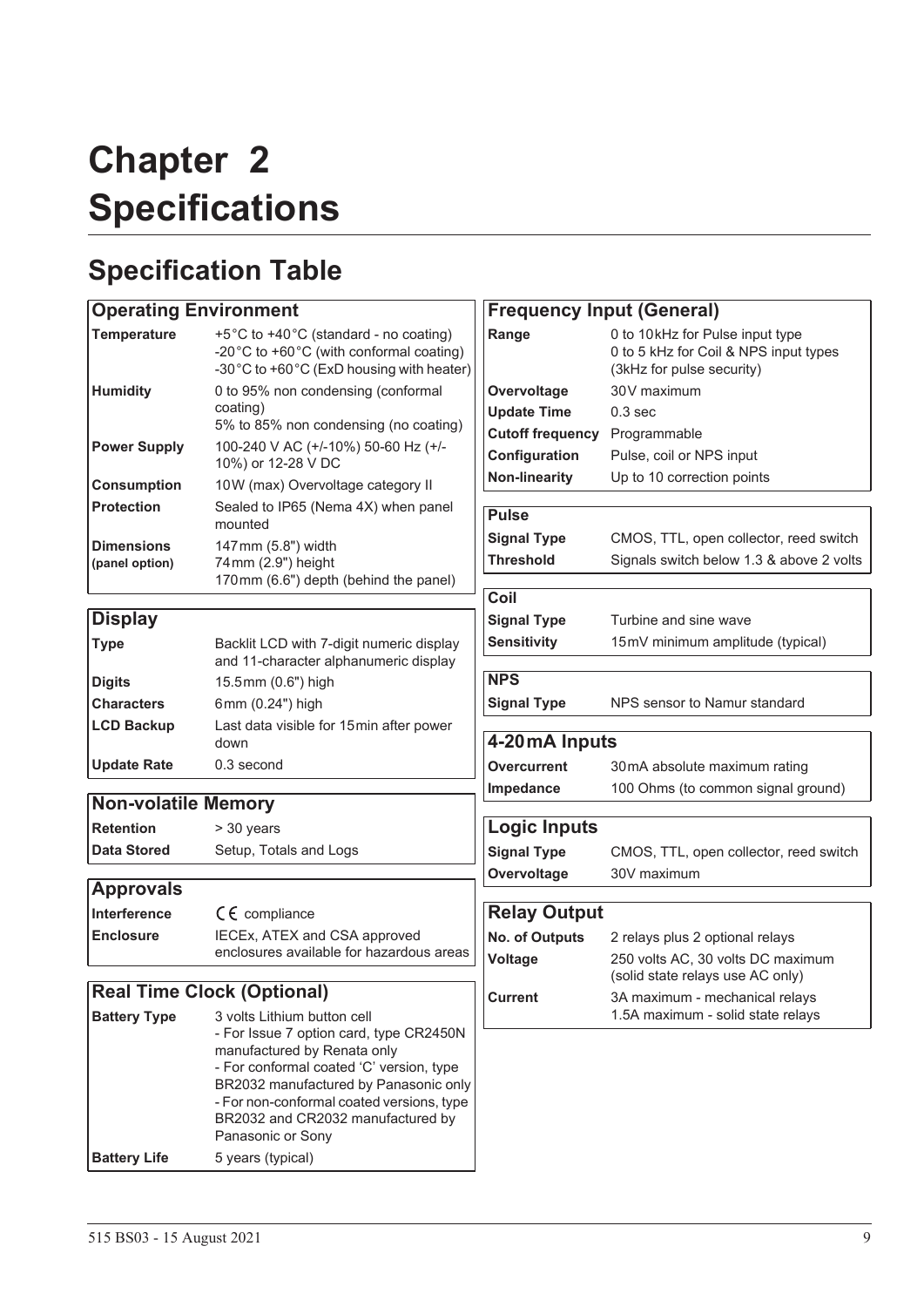#### **Communication Ports**

| <b>Ports</b>     | COM-1 RS-232 port<br>COM-2 RS-485 or Ethernet port (optional)                 |
|------------------|-------------------------------------------------------------------------------|
| <b>Baud Rate</b> | 2400 to 19200 baud                                                            |
| <b>Parity</b>    | Odd, even or none                                                             |
| <b>Stop Bits</b> | 1 or 2                                                                        |
| <b>Data Bits</b> | 8                                                                             |
| <b>Protocols</b> | ASCII, Modbus RTU, Modbus TCP/IP<br>(Ethernet Port), Printer, ID-Tag, ID-RF-1 |

#### **Transducer Supply**

| Voltage           | 8 to 24 volts DC, programmable  |
|-------------------|---------------------------------|
| Current           | 70mA @ 24V, 120mA @ 12V maximum |
| <b>Protection</b> | Power limited output            |

#### **Isolated Output**

| <b>No. of Outputs</b> | 2 configurable outputs         |
|-----------------------|--------------------------------|
| <b>Configuration</b>  | Pulse/Digital or 4-20mA output |

#### **Pulse/Digital Output Signal Type** Open collector **Switching** 200mA, 30 volts DC maximum **Saturation** 0.8 volts maximum

**Pulse Width** Programmable: 10 , 20, 50, 100, 200 or 500ms

#### **4-20 mA Output Supply** 9 to 30 volts DC external **Resolution** 0.05% full scale **Accuracy** 0.05% full scale (20°C)

0.1% (full temperature range, typical)

*Important: Specifications are subject to change without notice.*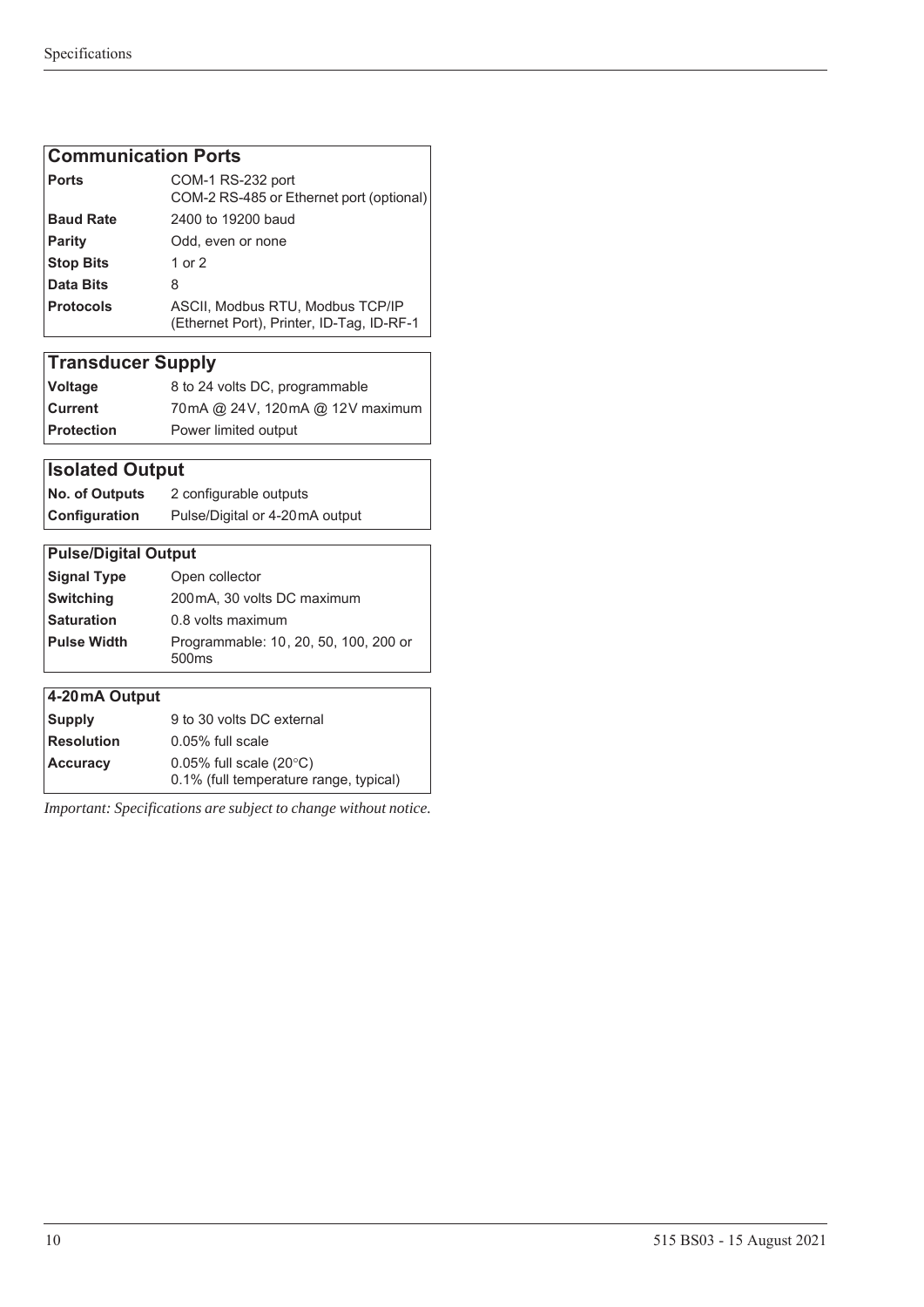# <span id="page-20-5"></span><span id="page-20-0"></span>**Chapter 3 Installation & Maintenance**

## <span id="page-20-1"></span>**Installation Instructions**



The safety of any system incorporating the equipment is the responsibility of the assembler of the system and should be installed such that there is no risk of impact damage.

This instrument is intended for fixed installation only, e.g. within a panel or cabinet, and is not intended for desktop use. It is not suitable for outdoor use unless fitted into an appropriate outdoor enclosure with a minimum type 3, IP54, rating. The instrument has a 'Pollution degree II' rating.

## <span id="page-20-2"></span>**Cleaning and Decontamination**

For general maintenance or to clean an instrument suitable for return to a service centre for repair or inspection, use only a damp cloth and mild detergent. Do not use abrasive cleaners or high pressure water jets. An instrument must be decontaminated before returning. The marking label can be cleaned with 35% Isopropanol or mild detergent.

## <span id="page-20-3"></span>**Panel Mounting**

The instrument should be located in an area with a clean, dry atmosphere that is also relatively free of shock and vibration.

The standard mounting procedure is panel mounting in a cutout that is 139 mm wide by 67 mm high. Two side clips secure the unit into the panel.



[Figure 2](#page-20-4) shows the panel mounting requirements for the 515 instrument.

<span id="page-20-4"></span>*Figure 2 500 Series Instrument Panel Mounting*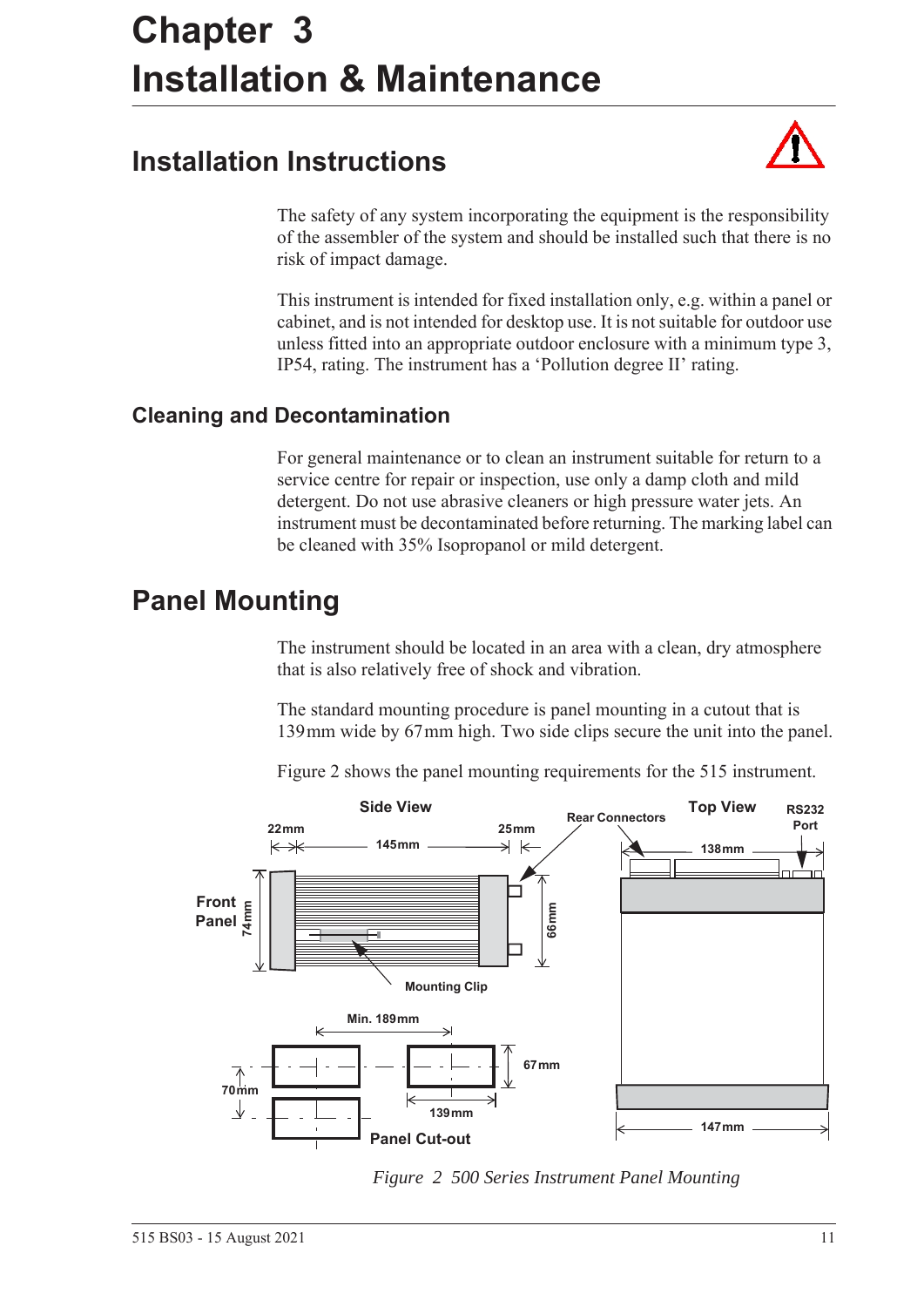## <span id="page-21-0"></span>**Electrical Connection**

## <span id="page-21-1"></span>**Rear Panel Connections**

Note: Depending on the specification and age of the instrument, there are different versions of the upper option card. Ensure the instrument is wired as per the correct terminal designation printed on the rear of the instrument bezel and below.

[Figure 3](#page-21-2) shows the connections on the original rear panel of the instrument where relays 1 to 4 (terminals 32-35) share a single Relay Common (terminal 31). Note: The 5 way relay terminal block is GREEN.



*Figure 3 Rear Panel Connections - Original*

<span id="page-21-2"></span>On the newer rear panel option cards the instrument relays 1 and 2 (terminals 32-33) share Relay Common 1-2 (terminal 31) and relays 3 and 4 (terminals 34-35) share Relay Common 3-4 (terminal 36). Note: On these option cards the 6 way relay terminal block is ORANGE.

[Figure 4](#page-21-3) shows the new option card with the RS-485 port (terminals 19-21).



<span id="page-21-3"></span>*Figure 4 Rear Panel Connections - New RS-485 Version*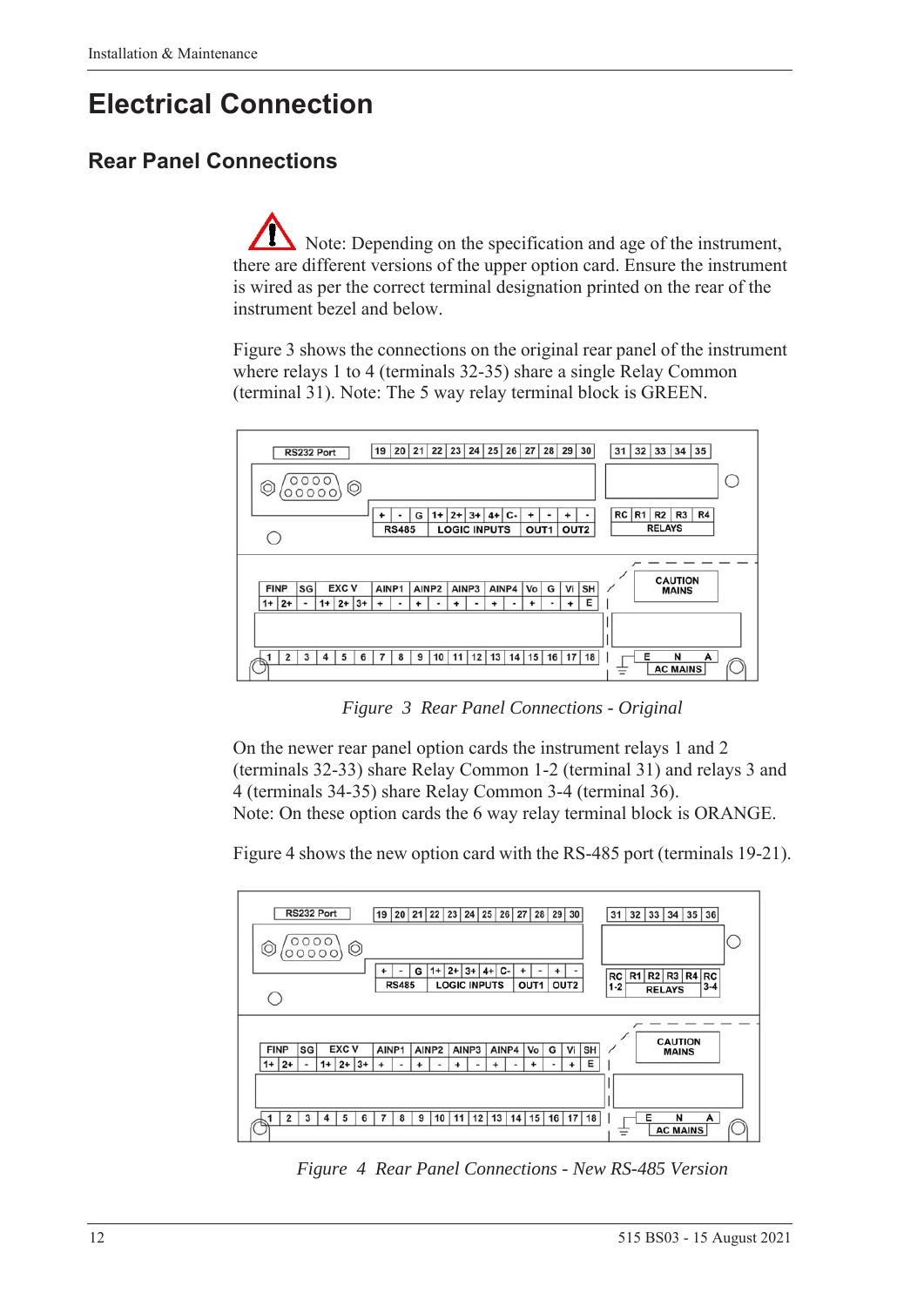[Figure 5](#page-22-1) shows the new option card with the optional Ethernet port in place of RS-485 port (terminals 19-21).



<span id="page-22-1"></span>*Figure 5 Rear Panel Connections - New Ethernet Version*

## <span id="page-22-0"></span>**Terminal Designations**

|                | <b>Terminal Label</b>  |                          | Designation               | <b>Comment</b>                    |                 | <b>Terminal Label</b> |                | <b>Designation</b>                 | <b>Comment</b>                                |
|----------------|------------------------|--------------------------|---------------------------|-----------------------------------|-----------------|-----------------------|----------------|------------------------------------|-----------------------------------------------|
|                | <b>FINP</b>            | $1+$                     | Frequency Input 1+        | Mass Flow Input 1                 | 19              | <b>RS485</b>          | $+$            | $RS485 (+)$                        | Optional RS485 port may                       |
| $\overline{2}$ | <b>FINP</b>            | $2+$                     | Frequency Input 2+        | Mass Flow Input 2                 | 20 <sub>1</sub> | COM-2                 |                | RS485 (-)                          | be replaced by Ethernet                       |
| 3              | $\overline{\text{SG}}$ | $\overline{\phantom{a}}$ | Signal ground             |                                   | 21              | port                  | G              | RS485 ground                       | port.                                         |
| 4              | <b>EXC V</b>           | $1+$                     | <b>Excitation Term 1+</b> | Not used                          | 22              |                       | $1+$           | Switch 1                           | Remote Run                                    |
| 5              | EXC V                  | $2+$                     | <b>Excitation Term 2+</b> | Not used                          | 23              |                       | $2+$           | Switch 2                           | Remote Stop/Reset                             |
| 6              | EXC V                  | $3+$                     | Excitation Term 3+        | Not used                          | 24 <sup>1</sup> | LOGIC                 | $3+$           | Switch 3                           | Permissive Input                              |
|                | AINP1                  | $\ddot{}$                | Analog Input ch $1 (+)$   | User Code Input 14:               | 25              | <b>INPUTS</b>         | $4+$           | Switch 4                           | CAL Switch - In field                         |
| 8              |                        |                          | Analog Input ch 1 (-)     | 4.5, 9.0, 13.5, 18.0mA            |                 |                       |                |                                    | access protection                             |
| 9              | AINP <sub>2</sub>      | $\ddot{}$                | Analog Input ch $2 (+)$   | User Code Input 58:               | 26              |                       | $C-$           | Signal ground                      |                                               |
| 10             |                        |                          | Analog Input ch 2 (-)     | 4.5, 9.0, 13.5, 18.0mA            | $\overline{27}$ | OUT <sub>1</sub>      | $\ddot{}$      | Output ch $1 (+)$                  |                                               |
| 11             |                        | $\ddot{}$                | Analog Input ch $3 (+)$   | User Code Input 912:              | 28              |                       |                | Output ch 1 (-)                    |                                               |
| 12             | AINP3                  |                          | Analog Input ch 3 (-)     | 4.5, 9.0, 13.5, 18.0mA            | 29              | OUT <sub>2</sub>      | $\ddot{}$      | Output ch $2 (+)$                  |                                               |
| 13             |                        | $\ddot{}$                | Analog Input ch $4 (+)$   | User Code Input 1316:             | 30              |                       |                | Output ch 2 (-)                    |                                               |
| 14             | AINP4                  | $\overline{\phantom{a}}$ | Analog Input ch 4 (-)     | 4.5, 9.0, 13.5, 18.0mA            | 31              |                       | <b>RC</b>      | Relay Common 1-2                   | Term 31 - Common 1-4<br>on legacy option card |
| 15             | <b>Vo</b>              | $\ddot{}$                | 8-24 volts DC output      | Overload protected                | 32              |                       | R <sub>1</sub> | Relay 1                            | Single Stage Control                          |
| 16             | G                      | $\overline{\phantom{a}}$ | DC Ground                 |                                   | 33              |                       | R <sub>2</sub> | Relay 2                            | Dual Stage Control                            |
| 17             | Vi                     | $\ddot{}$                | DC power input            | DC power in 12-28V                | 34              | <b>RELAYS</b>         | R3             | Relay 3                            |                                               |
| 18             | <b>SH</b>              | E                        | Shield terminal           |                                   | 35              |                       | R <sub>4</sub> | Relay 4                            |                                               |
| Ε              |                        | E                        | Mains ground              |                                   |                 |                       |                |                                    | Term 36 only available on                     |
| N              | AC<br><b>MAINS</b>     | N                        | Mains neutral             | AC power in 100-<br><b>240VAC</b> | 36              |                       |                | RC Relay common 3-4                | new style option card                         |
| A              |                        | A                        | Mains active              |                                   |                 |                       |                | RS232 COM-1 port 9-pin serial port |                                               |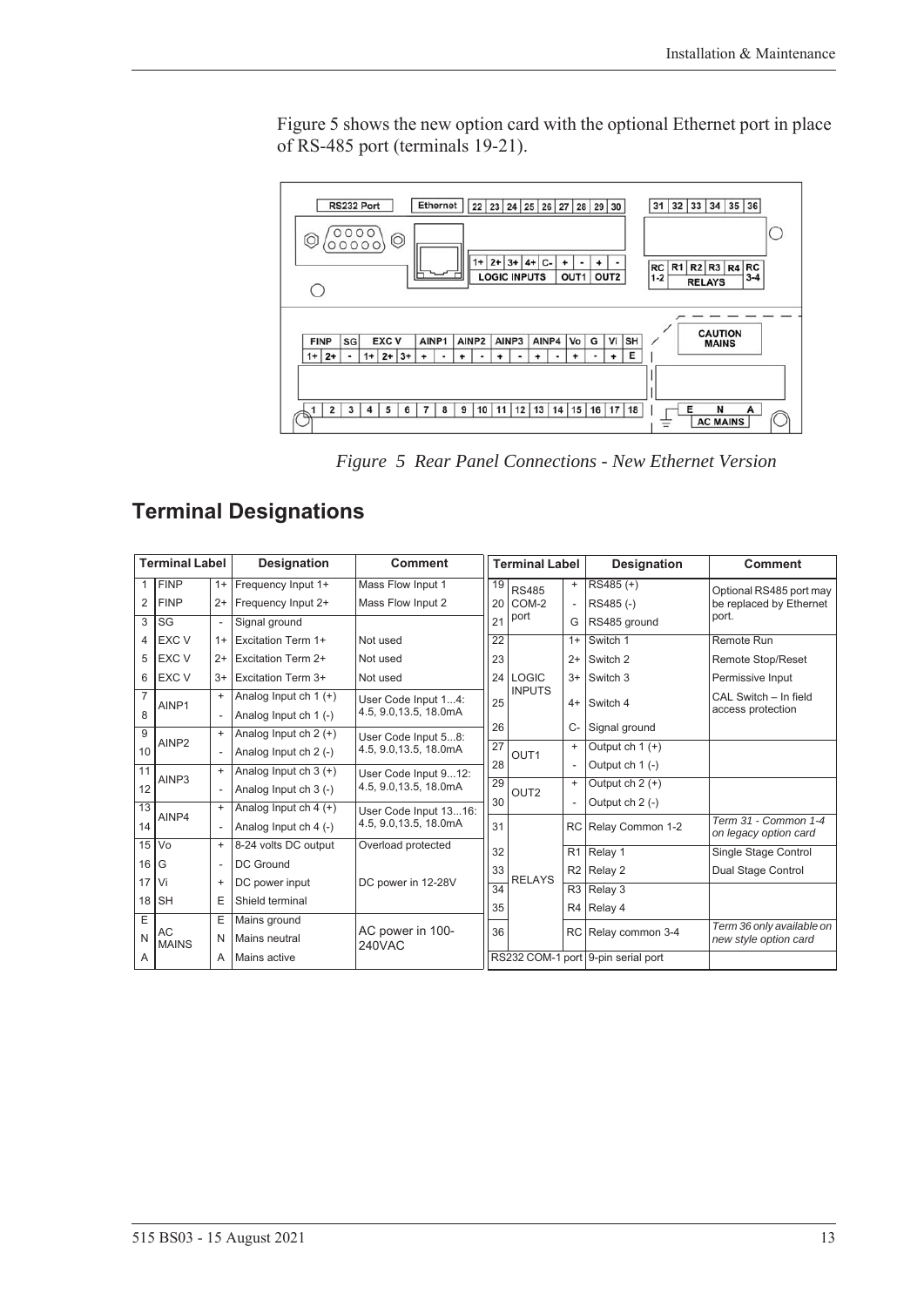## <span id="page-23-0"></span>**Terminal Wiring Insulation**

Terminals 1-30 are all rated at <35Vdc and wiring with basic insulation is adequate.

Use copper conductors only.

## <span id="page-23-1"></span>**Relay Wiring**

Relay terminals are 31-35 or 31-36 depending on the version of option card fitted. When controlling circuits powered by mains, or voltages >35Vdc, it is necessary to use UL/CSA approved cabling with supplementary insulation and a current capacity suitable for the connected circuit. (0.75mm², 6A current capacity is sufficient).

Use copper conductors only. The maximum current must be  $\leq 5A$  as stated in the Specifications.

## <span id="page-23-2"></span>**Mains Power Wiring**

Only use UL/CSA approved cabling with supplementary insulation and copper conductors. A minimum cable cross section area of 0.75mm² (18 AWG) is required. However, this must be selected with respect to the installed overcurrent protection device and in accordance with the local relevant Electrical Code of Practice as dictated by the Authority Having Jurisdiction (AHJ).

The terminal designations (L/N/E) are clearly indicated just above the mains input connector on the rear panel of the instrument.



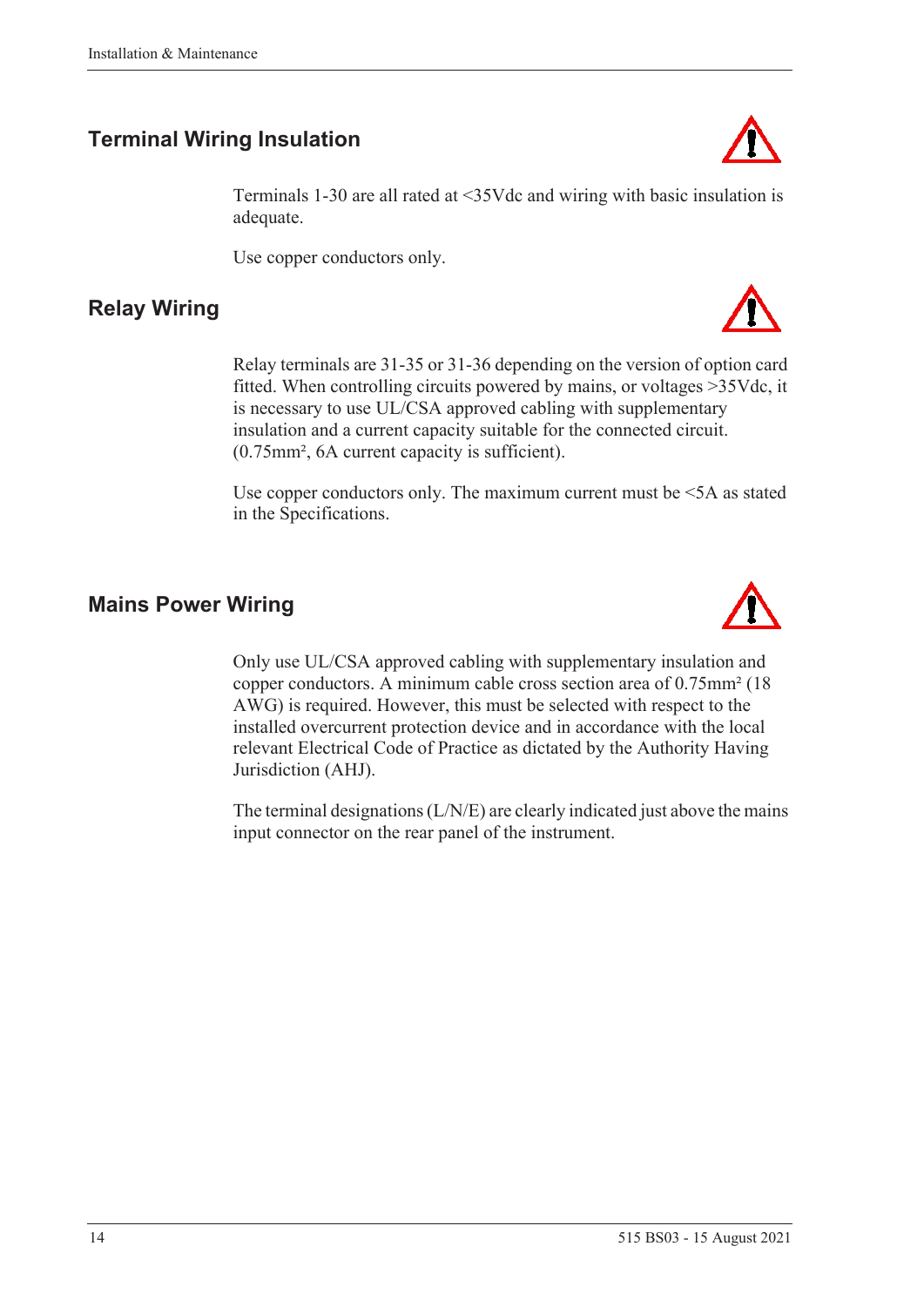## <span id="page-24-0"></span>**Inputs**

### <span id="page-24-1"></span>**Frequency Input Connection**

Connect pulse or frequency input signals from devices such as: TTL, CMOS, open collector, reed relay switch, coil and Namur proximity switch, as shown below. For better signal integrity, it is recommended to use shielded cable. Refer to **[Terminal Designations](#page-22-0)** on page 13 for specific terminal numbers for this application.

Squarewave, CMOS or TTL



Open Collector





Reed Relay Switch



Coils - with 15mV minimum amplitude (typical)



Namur Proximity Switch

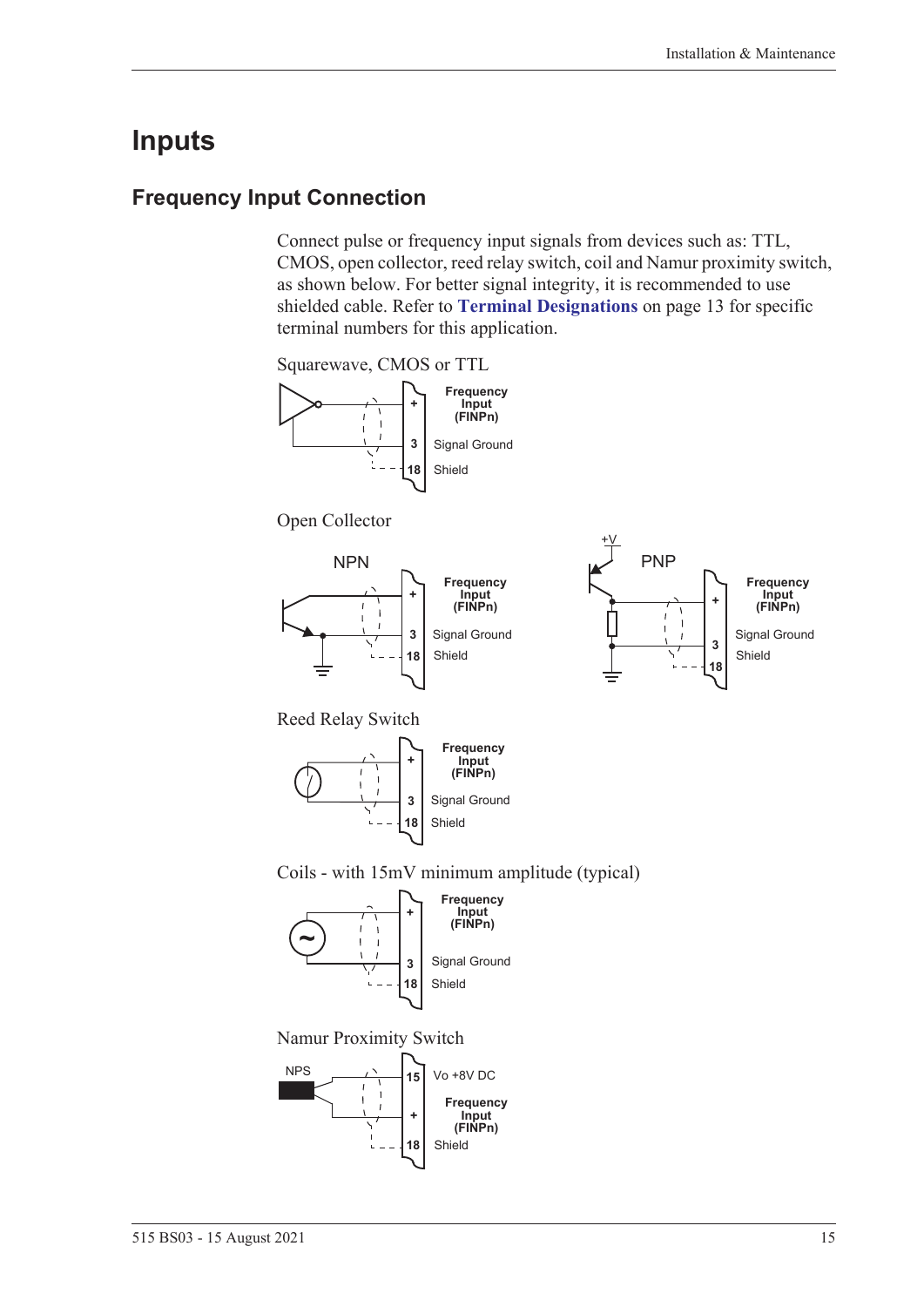## <span id="page-25-0"></span>**Analog Input Connections**

The analog inputs (AINP1 to AINP4) can accept current signals from 4 to 20 mA.

#### **CAUTION**

Applying levels of input current above the absolute maximum rating (30mA for 4-20mA inputs) may cause permanent damage to the input circuitry.

#### **4-20 mA Inputs**

For externally powered current loops, connect each transmitter to a pair of input terminals as shown in [Figure 6.](#page-25-2) Refer to **Terminal Designations** for specific terminal numbers for this application.





<span id="page-25-2"></span>The internal overload-protected power supply has sufficient power for three current loops at 24 V DC (more current loops can be supplied by using a reduced voltage setting). Connect internally powered current loops as shown in [Figure 7](#page-25-3).



<span id="page-25-3"></span>*Figure 7 Internally Powered Current Loops*

## <span id="page-25-1"></span>**Logic Input Connection**

These inputs are designed to be connected to CMOS, TTL, open collector signals or a voltage free contact switch. A minimum activation time of 300ms is required to guarantee reading of an input.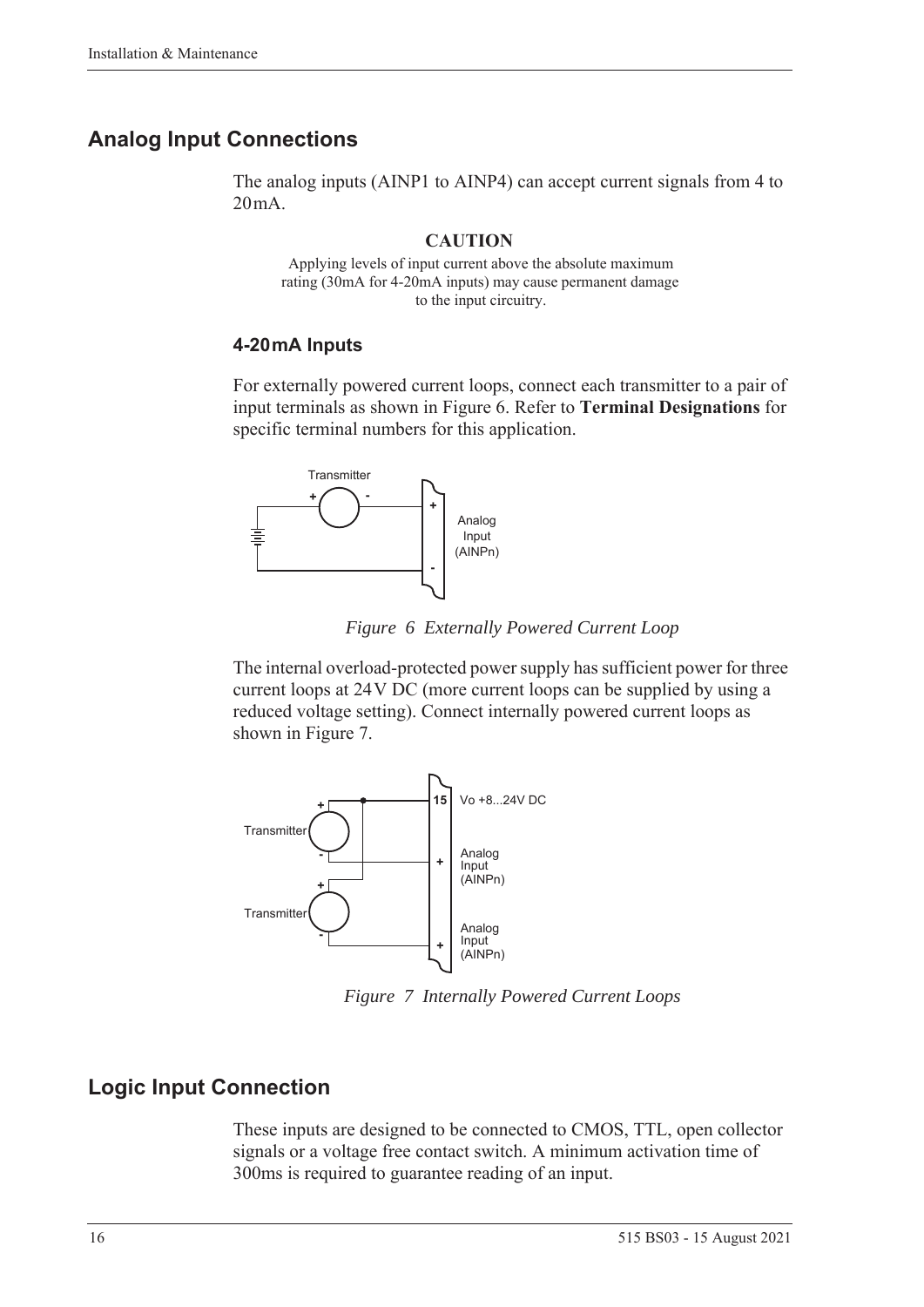It is possible to read the status of all the logic inputs via a Modbus register even if they are not used for a control purpose in the application.

A remote push-button key can be connected to the Logic Inputs as shown below. **[Logic Input Control](#page-44-2)** on page 35 describes the function of the inputs.



*Figure 8 Logic Inputs Connection Diagram*

## <span id="page-26-0"></span>**Outputs**

<span id="page-26-2"></span>The advanced option for the instrument provides two opto-isolated output ports. Either or both can be used for 4-20 mA or pulse outputs.

#### **CAUTION**

Due to the dual-purpose nature of the outputs, take care not to set the output as an open collector pulse type signal when connected to a 4-20mA loop circuit.

## <span id="page-26-1"></span>**4-20 mA Output Connection**

[Figure 9](#page-27-1) shows the connections for a 4-20 mA output. Output channel 1 uses terminals  $27$  (+) and  $28$  (-), output channel 2 uses terminals  $29$  (+) and  $30$  (-).

Maximum Load Resistance =  $(Supply-9)/0.02$  ohms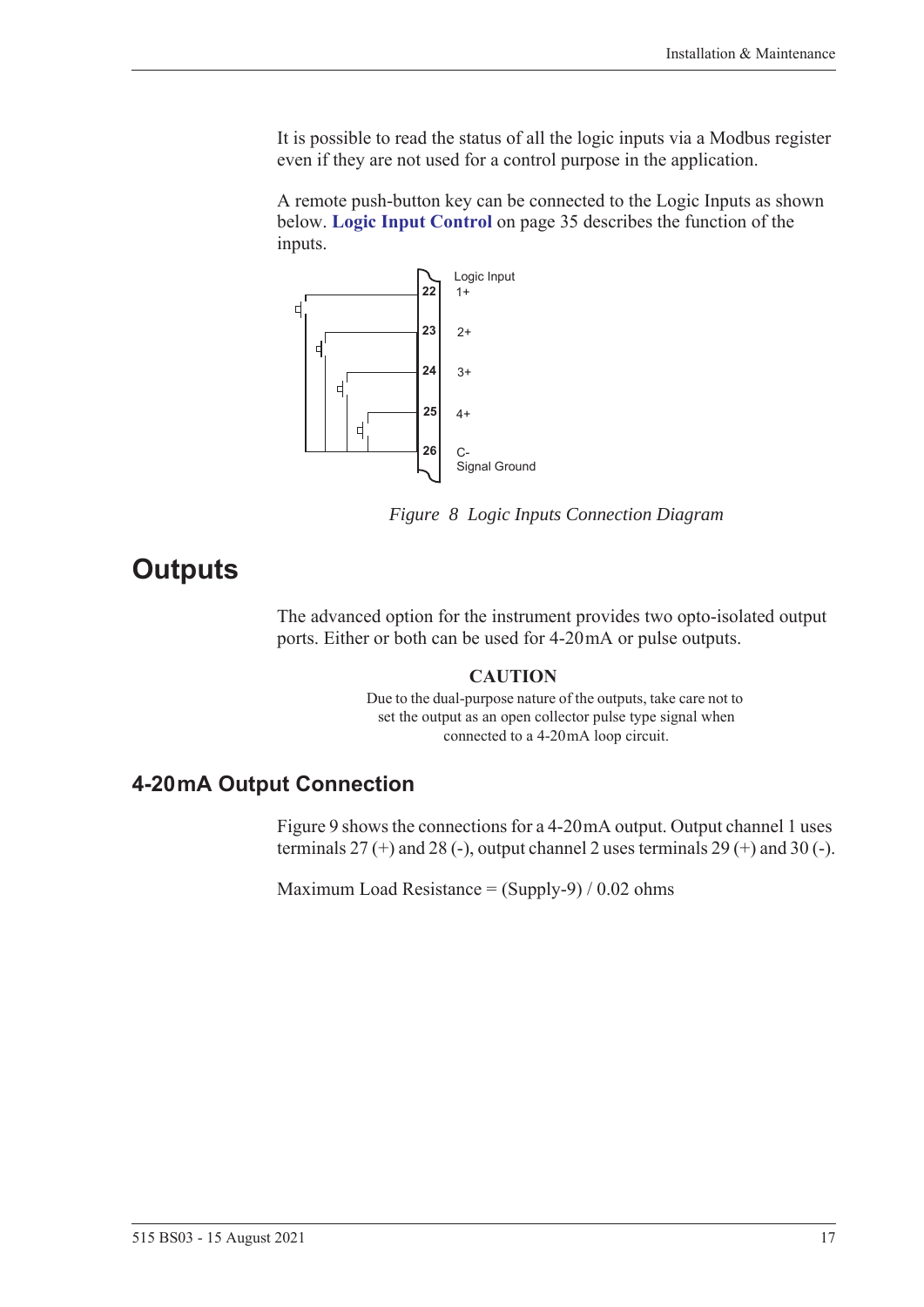

*Figure 9 Output 4-20 mA Connection Diagram*

## <span id="page-27-0"></span>**Digital Output Connection**

<span id="page-27-1"></span>[Figure 10](#page-27-2) shows a connection example for a pulse output. Output channel 1 uses terminals 27 (+) and 28 (-). Output channel 2 uses terminals 29 (+) and 30 (-).



<span id="page-27-2"></span>*Figure 10 Output Pulse Connection Diagram*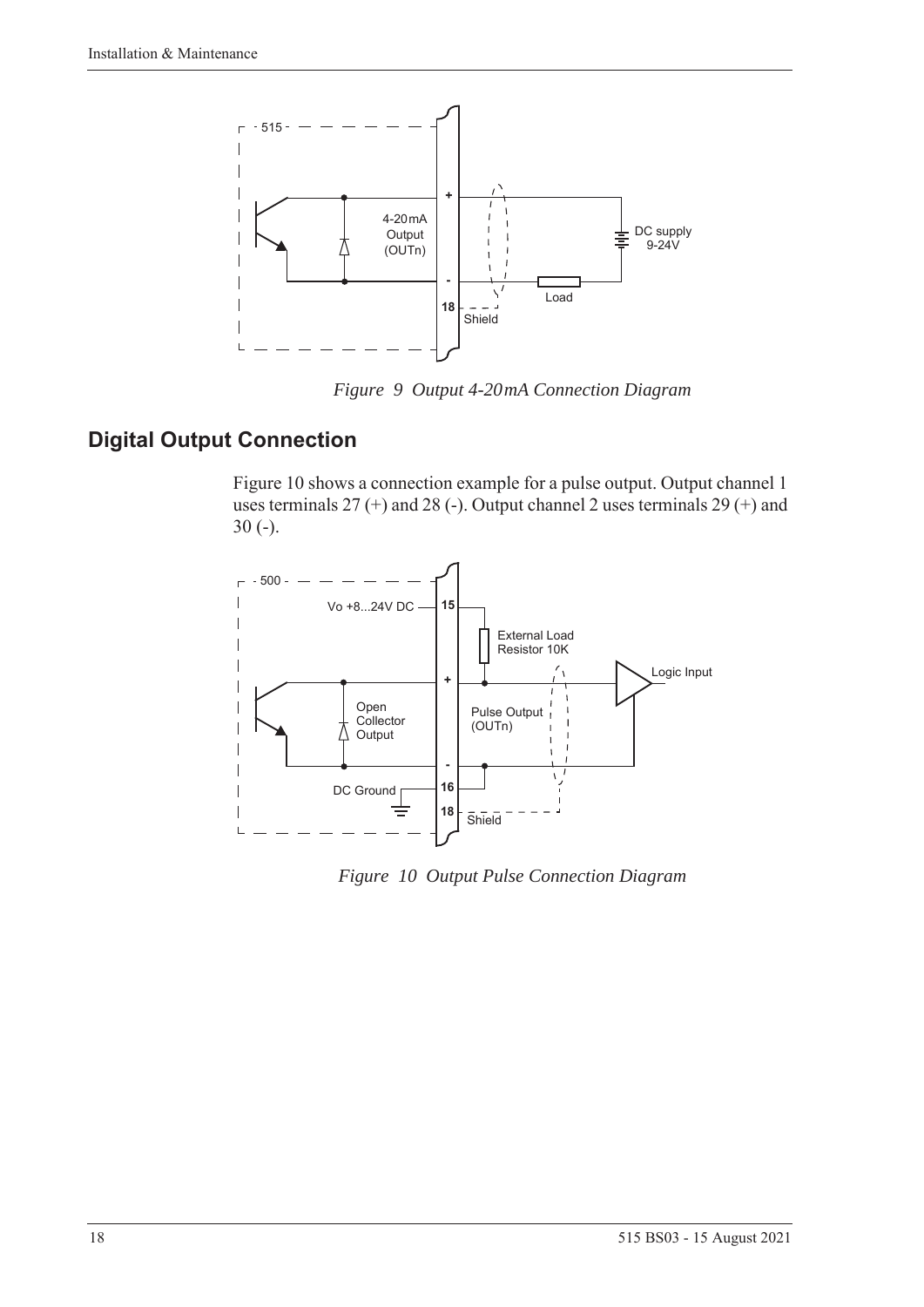## <span id="page-28-0"></span>**Control Relays (Alarms)**

The standard instrument has two relays, which are used for the dual stage batch control. The relays can drive external devices such as valves, pump circuits or external relays.

The advanced option has two extra relays that can be freely assigned as alarm relays. The operation of alarm relay(s) can be set to various modes as described in **Alarms** [on page 55.](#page-64-1) On the newer option card the separate common terminal for relays 1 and 2 and another common terminal for relays 3 and 4 allow for different signal or supply types to be connected to the control or alarm devices, as shown in [Figure 11.](#page-28-1)

There is also an equipment failure alarm option. This alarm can have normally closed (open) contacts which open (close) when the instrument displays any error message as listed in **[Error Messages](#page-73-2)** on page 64, or if there is a loss of power to the instrument.

The output characteristics of the relays are:

| Maximum Voltage | 30 volts DC or 250 volts AC |
|-----------------|-----------------------------|
| Maximum Current | 3A for EMR, 1.5A for SSR    |



**Note:** Solid state relays (SSR) use AC voltage only.

<span id="page-28-1"></span>*Figure 11 Relay Connection Diagram*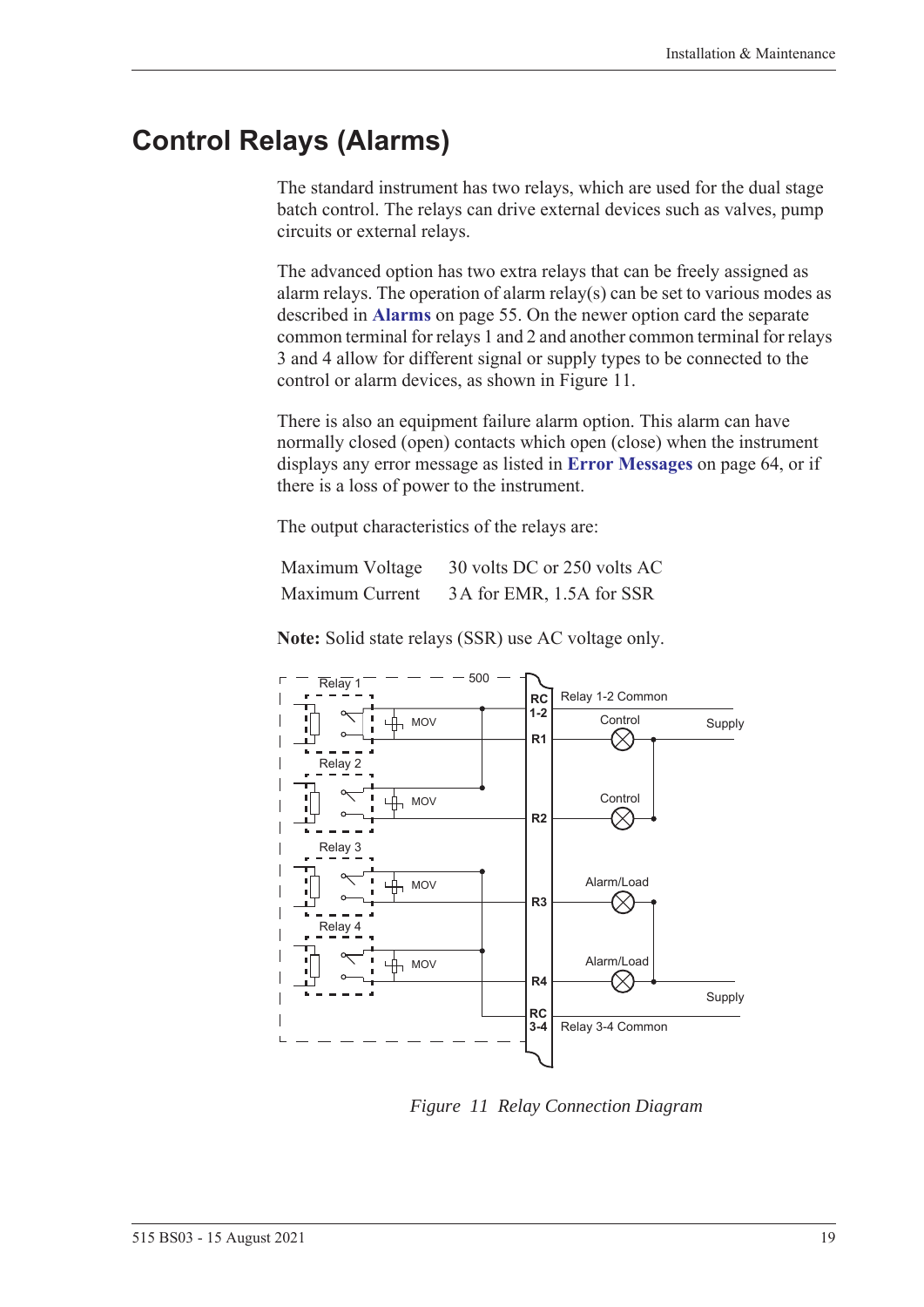### <span id="page-29-0"></span>**RC Network for Interference Suppression**

When driving inductive loads with the relay outputs, it is recommended to use RC suppression networks (often called "Snubbers"), fitted at the load end, for the following reasons:

- **•** To limit the amount of electrical noise caused by arcing across the contacts, which may, in extreme cases, cause the microprocessor to act erratically or cause other unwanted interference with connected signals.
- **•** To protect the relay contacts against premature wear through pitting or SSR (where specified) against premature failure.

RC suppression networks consist of a capacitor and series resistor and are commonly available in the electrical industry. The values of R and C are dependent entirely on the load. However, if the user is unsure of the type of snubber to use, values of  $0.25 \mu$ F and  $100 \Omega$  will usually suffice. Note that only UL and mains approved RC suppression networks should be used.

The basic principle of the operation is that the capacitor prevents a series of sparks arcing across the contact as the contact breaks. The series resistor limits the current through the contact when the contact first makes.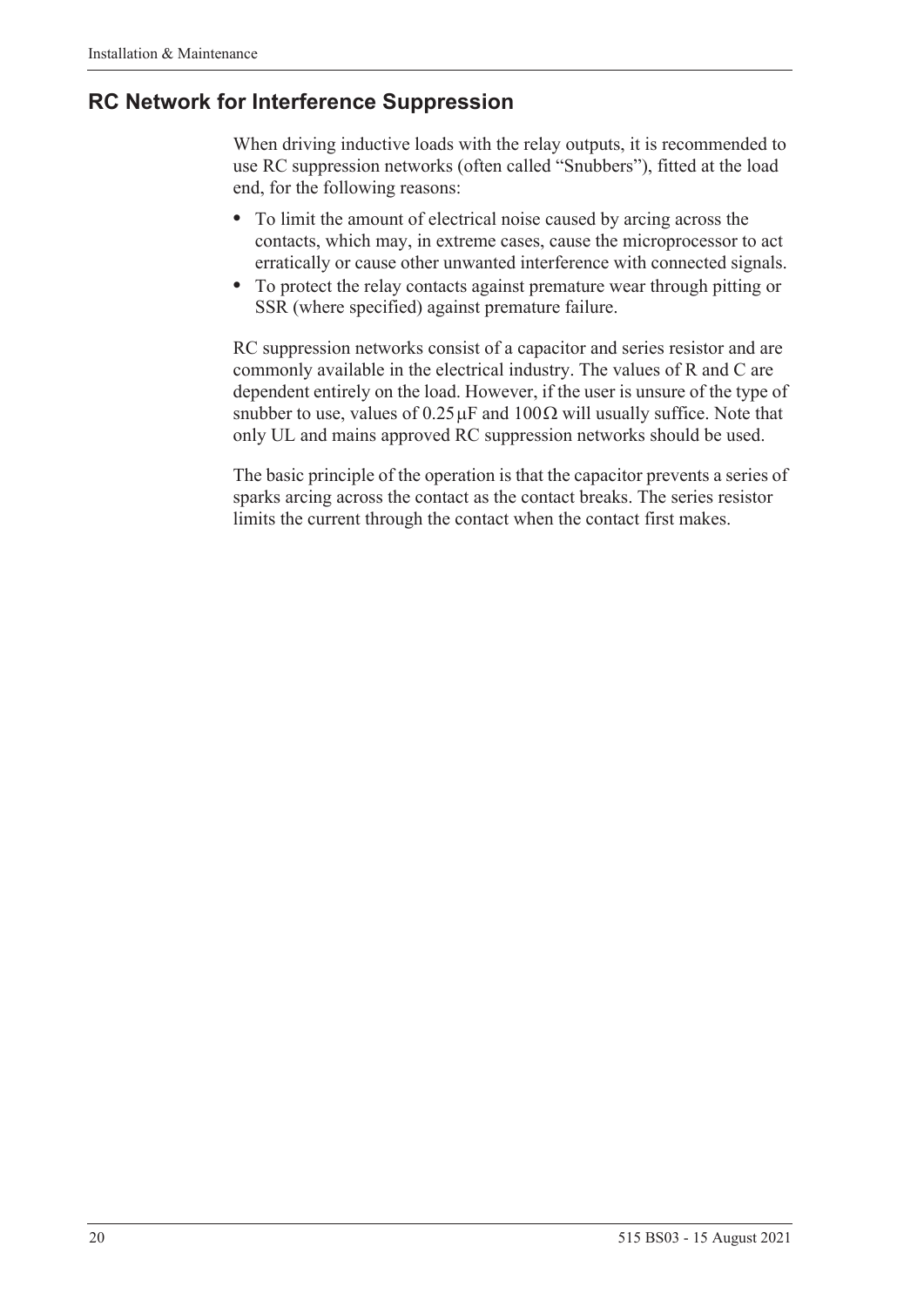## <span id="page-30-0"></span>**Communications**

The communication protocols are described in **[Communications](#page-76-4)** on [page 67](#page-76-4).

## <span id="page-30-1"></span>**COM-1 RS-232 Port**

The COM-1 RS-232 port has a 9-pin DB female connector and has the following pinout:

| $(6)$ (7) (8) (9)<br>$(2)$ $(3)$ $(4)$ $(5)$ |                      |  |  |  |  |  |  |  |
|----------------------------------------------|----------------------|--|--|--|--|--|--|--|
| Pin 1                                        | Not used             |  |  |  |  |  |  |  |
| Pin 2                                        | Transmit (TxD)       |  |  |  |  |  |  |  |
| Pin <sub>3</sub>                             | Receive (RxD)        |  |  |  |  |  |  |  |
| Pin 4                                        | Not used             |  |  |  |  |  |  |  |
| Pin 5                                        | Ground               |  |  |  |  |  |  |  |
| Pin 6                                        | Not used             |  |  |  |  |  |  |  |
| Pin 7                                        | Handshake line (CTS) |  |  |  |  |  |  |  |
| Pin 8                                        | RTS Out              |  |  |  |  |  |  |  |
| Pin 9                                        | Not used             |  |  |  |  |  |  |  |

**Note:** The instrument does not require a null-modem cable for connection to a personal computer. Refer to **[Hardware Interconnection](#page-76-5)** on [page 67](#page-76-5) for cable termination requirements.

## <span id="page-30-2"></span>**COM-2 RS-485 Port Option**

Up to 32 units can be connected to a common RS-485 bus. Each unit has a unique address that the host computer uses to identify each instrument. [Figure 12](#page-30-3) shows the connection of several instruments to a computer using the RS-485 port.



<span id="page-30-3"></span>*Figure 12 RS-485 Interface Connections*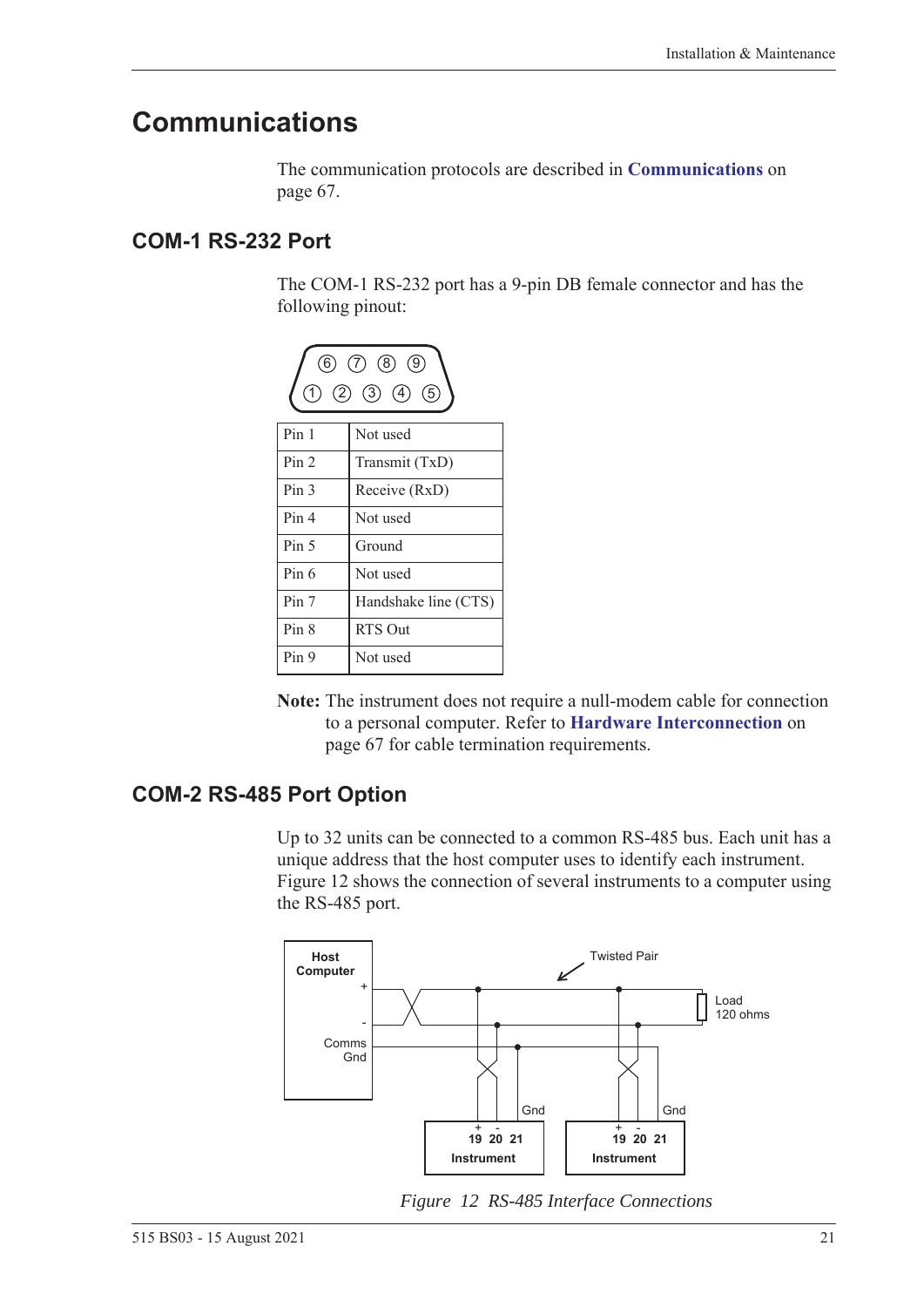## <span id="page-31-0"></span>**COM-2 Ethernet Port Option**

An Ethernet module is an available option, in place of the RS-485 port, if Modbus TCP/IP connection is required. In the programming communication settings, COM-2 should be set to RTU (Modbus), 19200 Baud rate, even parity and 1 stop bit.

## <span id="page-31-1"></span>**Mains Connection**

## <span id="page-31-2"></span>**Earthing and Shielding**

A case earthing point is provided via the mains inlet. Note that this earthing point is for the case only and there is electrical isolation between this point and all electronic circuits. For EMC purposes, or when the instrument is connected to mains, this point must be connected to a good earth.

It is a good practice to use shielded cable for all signal connections to the instrument. Care must be taken to separate signal cables from power cables to minimize interference.

Overall earth should be connected at the instrument end only. This connection should be as short as possible and connected to the earthing point on the rear terminal at pin 18.

## <span id="page-31-3"></span>**Disconnection Device**

When powered from a mains supply this unit requires the provision of a suitable mains isolation device, capable of interrupting both poles of the supply and meeting your local wiring regulations, to be suitably located and easily accessible near to the installed instrument. It must be marked as the disconnecting device for the equipment. It must be suitably rated with respect to the cross sectional area of the supply conductors.

## <span id="page-31-4"></span>**Maintenance Instructions**

Occasionally it may be necessary to open the unit in order to change the Real Time Clock battery. No other service operations are permitted. In order to perform these operations and maintain safety it is essential to follow the instructions below. If mounted in an ExD enclosure, before proceeding, refer to the ExD manual for further information. This work may need to be scheduled and carried out in accordance with the local electrical Code of **Practice**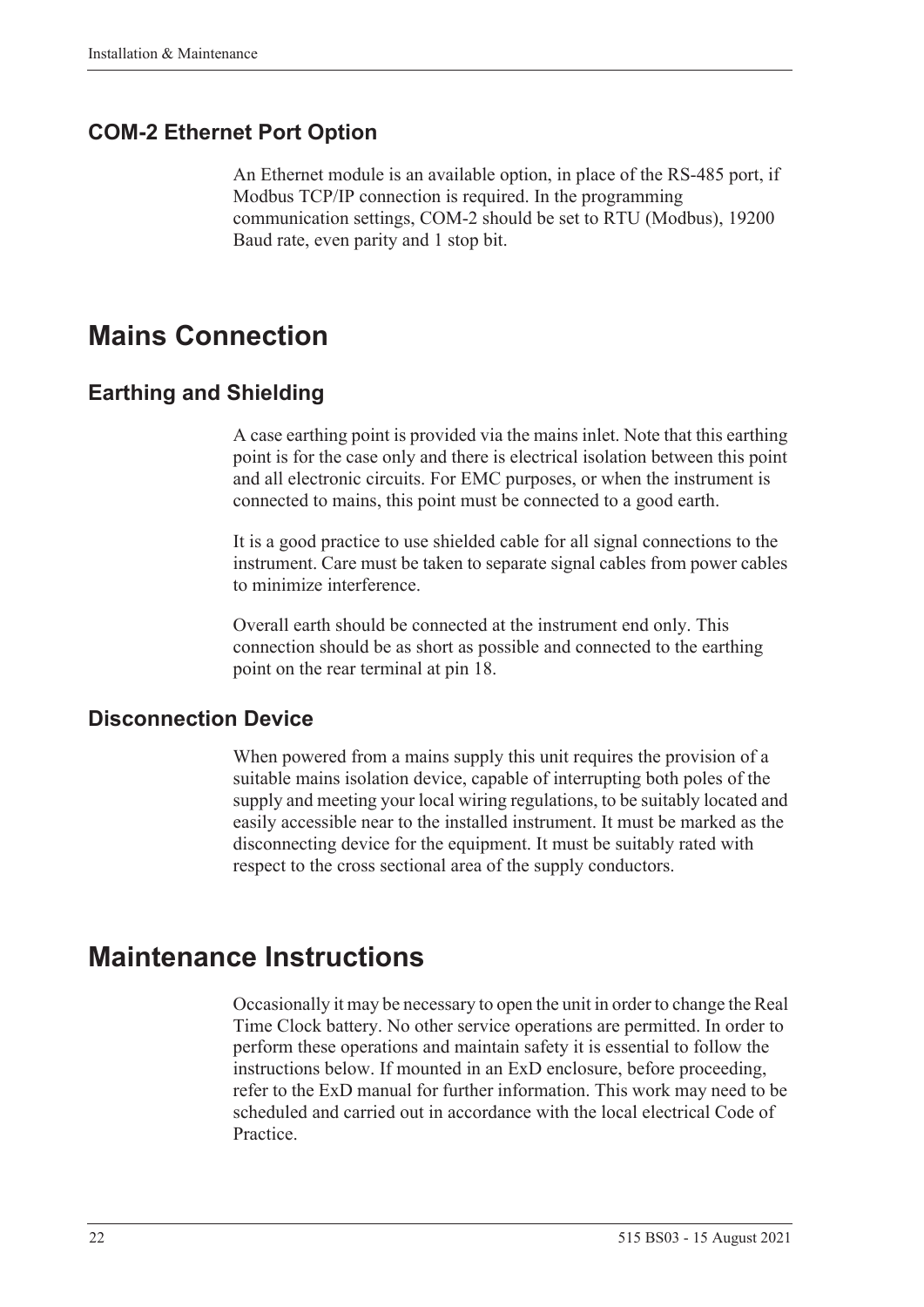## <span id="page-32-0"></span>**Battery Replacement**

#### **INSTRUMENT MUST BE POWERED DOWN**



1. Remove the top row of terminal blocks (19-36) and any communication cables if applicable.

2. Remove the two pan head machine screws on each side of the rear panel.

3. Withdraw the option card from the instrument.

4. Firmly press the battery holder tab to release the coin cell battery.

5. Identify the part number of the coin cell which is clearly marked on one side of the cell.

6. Firmly press the replacement coin cell into the holder

7. Reverse steps 1-3 for re assembly.

## <span id="page-32-1"></span>**Battery Type**

**Only the battery type and manufacturer stated below should be used.** 



1. Instruments manufactured with issue 7 option card – CR2450N, Manufacturer RENATA ONLY\*

2. Conformal coated "C" version - Type BR2032, manufacturer Panasonic ONLY.

3. Non Conformally coated versions :- BR2032, CR2032, Sony or Panasonic ONLY.

\*Issue 7 option card can be identified with 6 way (31-36) ORANGE relay connector.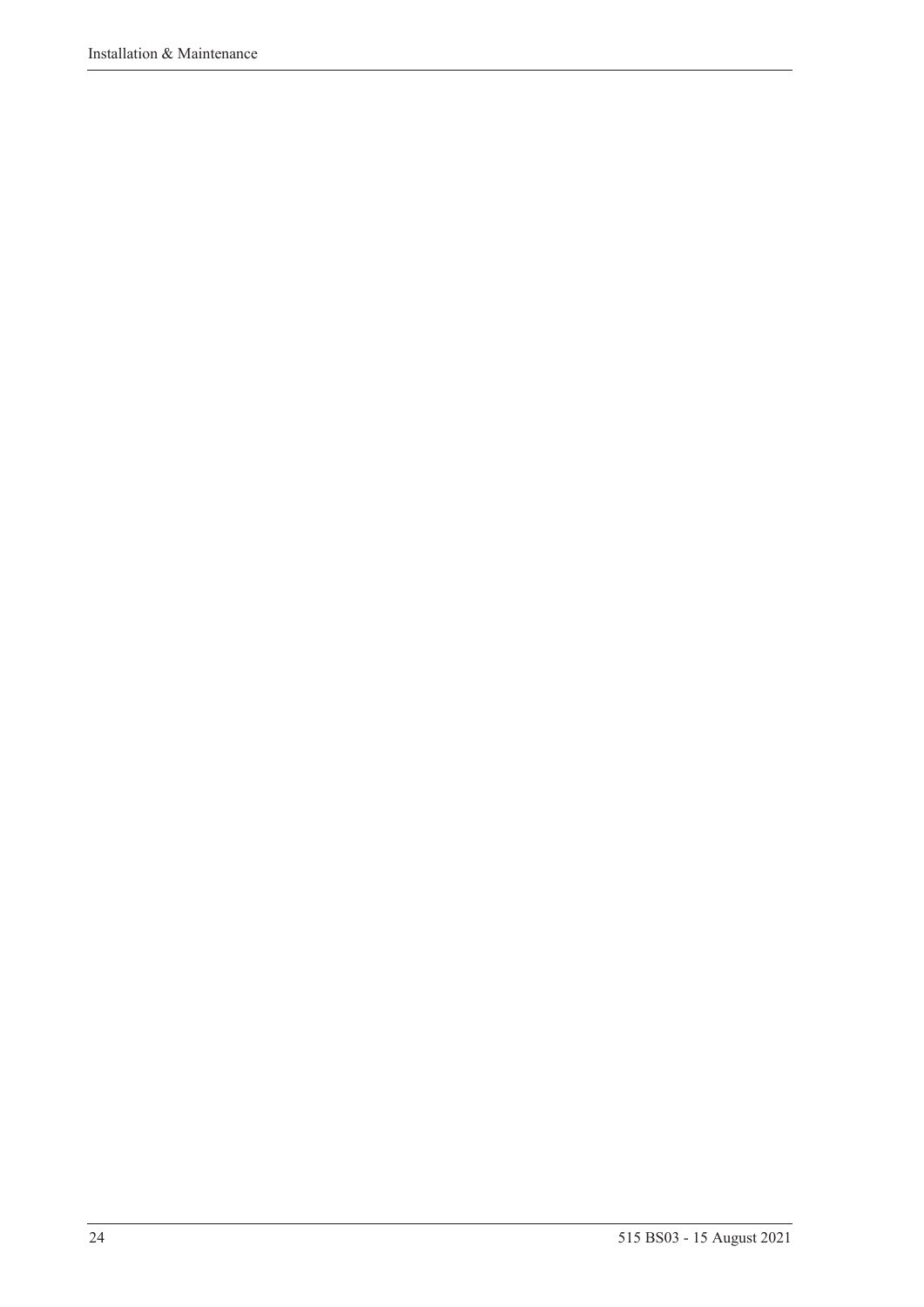# <span id="page-34-0"></span>**Chapter 4 Operation**

## <span id="page-34-1"></span>**Front Panel Operation**

This instrument is a batch controller that can be programmed to display operator prompts to accept a permissive signal and/or ID Tag validation before a delivery or batch can be commenced.

Batch control can be via PRESET, ON-OFF or UNLOAD mode. In ON-OFF mode, the quadrature flow input can be enabled to detect the direction of flow, allowing for forward and reverse totalising, resulting in the batch total showing the net total delivered. This feature allows for a single flowmeter to be used for loading and unloading and accounts for any change in direction that may occur during a delivery.

In normal operation, press the buttons on the front panel to control the operation of the batch controller or to display the values recorded and calculated by the instrument.

There are several categories of information that the instrument can display:

- **•** Totals
- **•** Rates
- **•** Batch preset values
- **•** Density preset value
- **•** Instrument settings

For each total, there is an associated rate as follows:

| Total                       | Rate                   |
|-----------------------------|------------------------|
| <i><u><b>Nolume</b></u></i> | <b>Volume Flowrate</b> |
| <i>Nass</i>                 | Mass Flowrate          |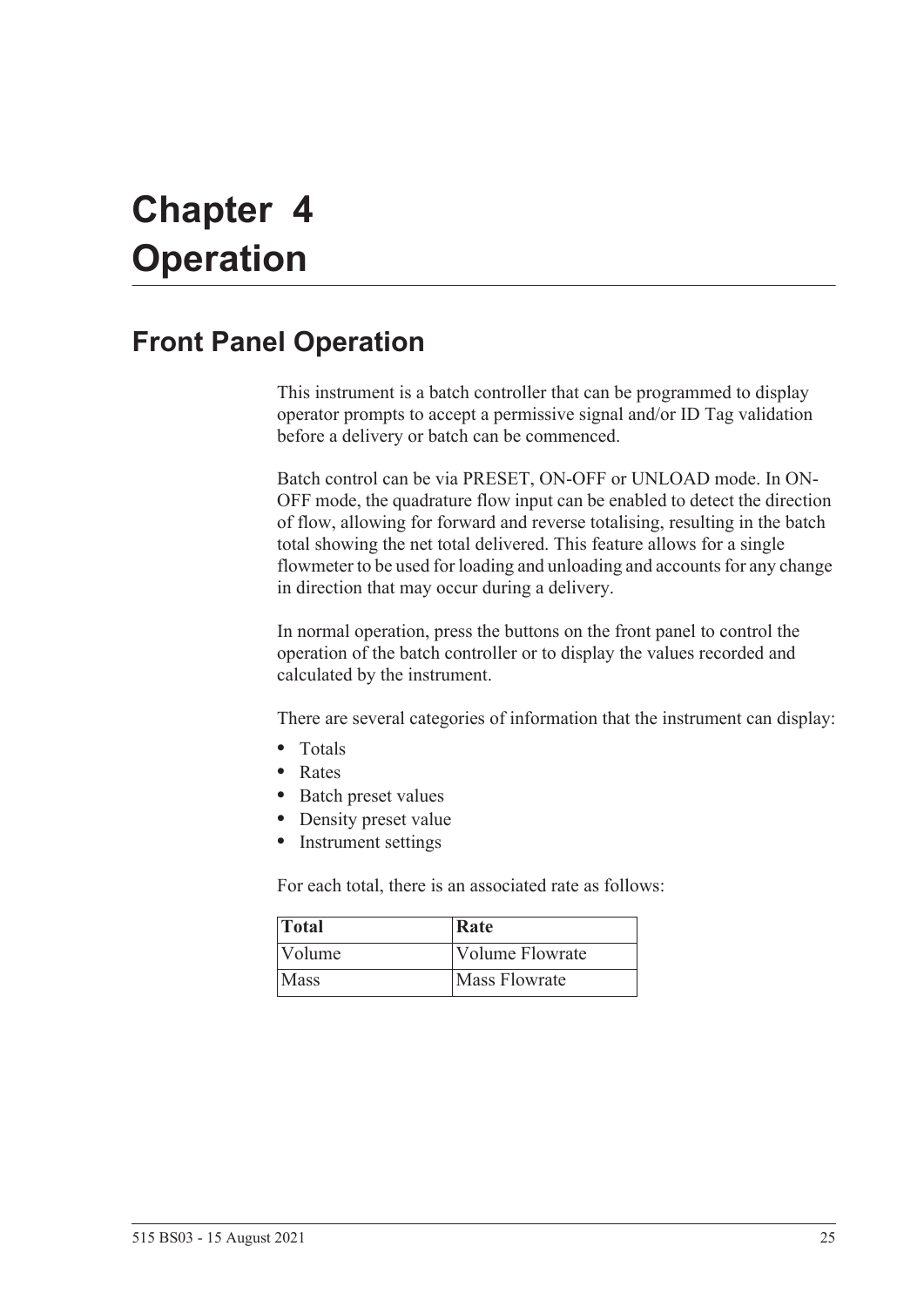## <span id="page-35-0"></span>**Default Variable**

In some applications, a particular variable is of more interest than others, and for this reason a default variable can be assigned during instrument calibration. The default variable is used in the following ways:

- **•** Determines what the display returns to when the Stop key is pressed while viewing other items in the main menu list.
- **•** Determines what the display returns to if the display timeout option is enabled and no buttons are pressed for the selected period (usually 30 seconds).
- **•** Determines what is displayed on power up or exit of Calibrate mode.

## <span id="page-35-1"></span>**Status LEDs**

The status LEDs illuminate to show the following conditions:

| Run   |
|-------|
| Set   |
| Alarm |
| Cal   |

|            | <b>Run</b> Solid led:                                                                                                                                                                         | The instrument has a batch in progress.         |
|------------|-----------------------------------------------------------------------------------------------------------------------------------------------------------------------------------------------|-------------------------------------------------|
|            | Fast flashing led: Batch paused.                                                                                                                                                              |                                                 |
|            |                                                                                                                                                                                               | Slow flashing led: Waiting for valves to close. |
| <b>Set</b> | Solid led:                                                                                                                                                                                    | The instrument is in Calibrate Set mode.        |
|            |                                                                                                                                                                                               |                                                 |
|            |                                                                                                                                                                                               |                                                 |
|            |                                                                                                                                                                                               |                                                 |
|            | Flashing led: Count down to automatic restart of next batch.<br>Alarm The instrument has an error, as indicated on the display panel.<br><b>Cal</b> The instrument is in Calibrate View mode. |                                                 |

## <span id="page-35-2"></span>**Front Panel Keys**

**RUN** Press the **RUN** key to start or resume a batch. The run led will illuminate.

- **STOP** Press the **STOP** key to halt a current batch. The instrument will go into pause mode and the run led will flash at a steady pace. The incomplete batch can be resumed or the **STOP** key can be held again to end the batch and the run led will turn off. The **STOP** key is also used to stop the next batch if in automatic restart count down, can be used to return the display directly to the default variable (total) when scrolling through the main menu items and can be used to acknowledge flow errors without resetting the total.
- **RESET** Use the **RESET** key to step directly to the HOLD.SET TO RESET prompt within the main menu items. Holding SET at this point will clear the batch totals or the **DISPLAY** key can be pressed to step onto the HOLD.SET - TO PRINT prompt if the printer option has been selected.

The instrument makes three beeps when it resets the totals and two beeps when a printout is started.

- **DISPLAY** Press the **DISPLAY** key to step or scroll through the main menu items.
- **BATCH** Hold the **BATCH** key to display the current batch preset value. Continue to hold for two seconds to enter edit mode for the preset if access is authorised. Pressing the **BATCH** key briefly displays the accumulated total.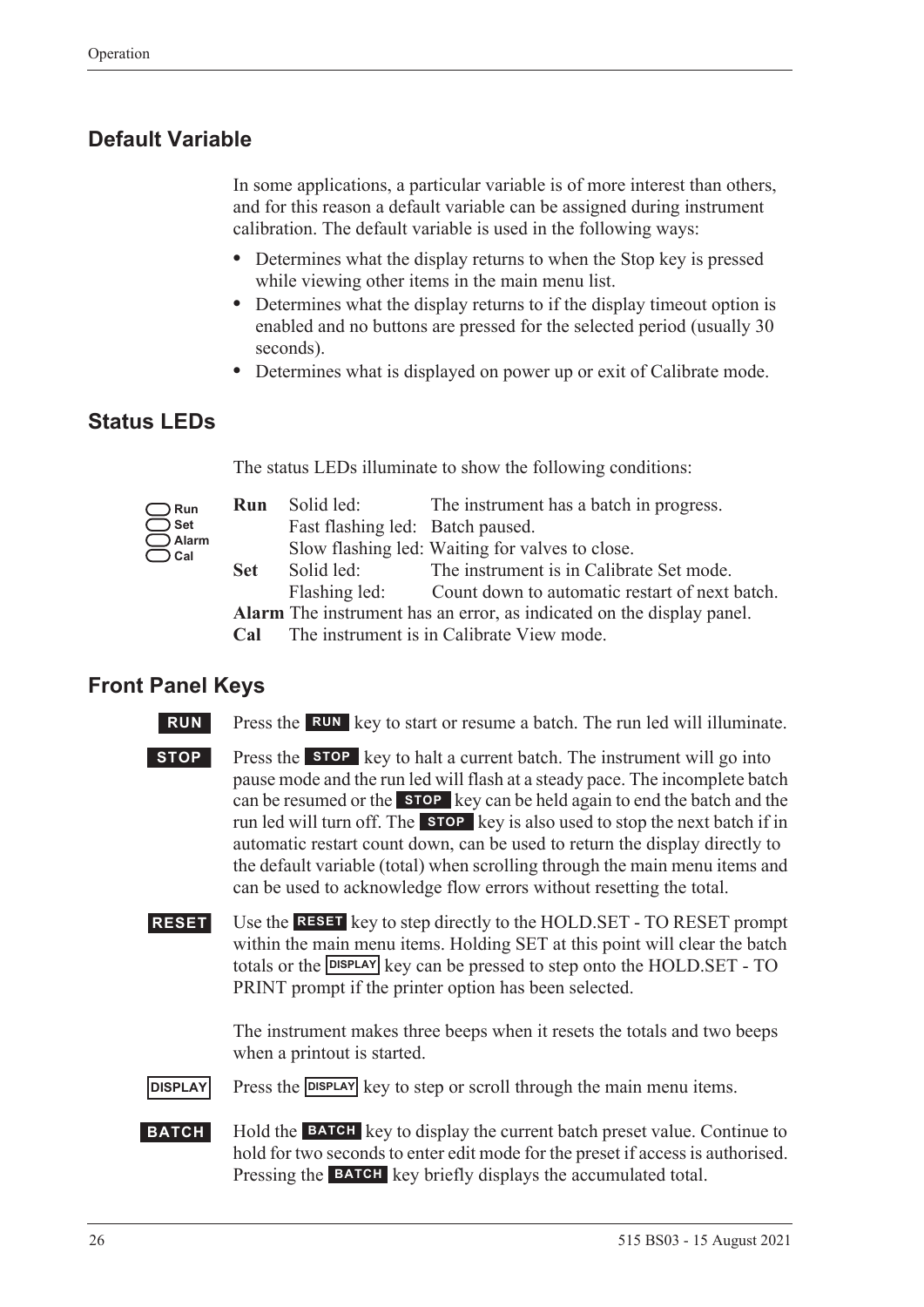# **Main Menu Items**

The main menu in this instrument consists of the following items. The key is used to step or scroll through the list. The full menu can only be viewed if the batch controller has been stopped and reset . **DISPLAY**

| <b>DISPLAY</b>    | <b>Description</b>                                                     | <b>Options</b>                                                                                                                                           |
|-------------------|------------------------------------------------------------------------|----------------------------------------------------------------------------------------------------------------------------------------------------------|
| VOLUME            | Volume                                                                 | Hold the $\boxed{\mathsf{set}}$ key to display (or edit) the batch<br>preset (if Batch Assignment is Volume) or briefly<br>press to view the accum total |
| $V \square L - F$ | Volume flowrate                                                        |                                                                                                                                                          |
| <b>MR55</b>       | Mass                                                                   | Hold the $\boxed{\mathsf{set}}$ key to display (or edit) the batch<br>preset (if Batch Assignment is Mass) or briefly<br>press to view the accum total   |
| <b>MR55-F</b>     | Mass flowrate                                                          |                                                                                                                                                          |
| <b>JEN5</b>       | Fluid density                                                          | Hold the SET key to display (or edit) the fluid's<br>fixed preset density if applicable                                                                  |
| USER              | User code                                                              |                                                                                                                                                          |
| TO RESET          | Reset delivery total                                                   | Hold the <b>SET</b> ) key to manually reset the current<br>delivery (batch) total.                                                                       |
| TO PRINT          | Only shown if a printer<br>protocol is used.                           | Hold the <b>SET</b> ) key to manually print a delivery<br>docket.                                                                                        |
| REPORT PRINT      | Only shown in Detail<br>Menu if a printer<br>protocol is used          | Hold the SET key to print log report as defined in<br>the TM/LOG section of calibration.                                                                 |
| LOGGED DATA       | Only shown in Detail<br>Menu if real-time clock<br>option is installed | Hold the <b>SET</b> key to display data logs as<br>described in Data Logs on page 29.                                                                    |
| MODEL INFO        | Only shown in Detail<br>Menu                                           | Hold the <b>SET</b> key to display the Model<br>information as described in Model Information<br>on page 30.                                             |
| <b>CAL MENU</b>   | Only shown in Detail<br>Menu                                           | Hold the <b>SET</b> ) key to enter Calibration View<br>mode as described in Calibration View Mode on<br>page 40.                                         |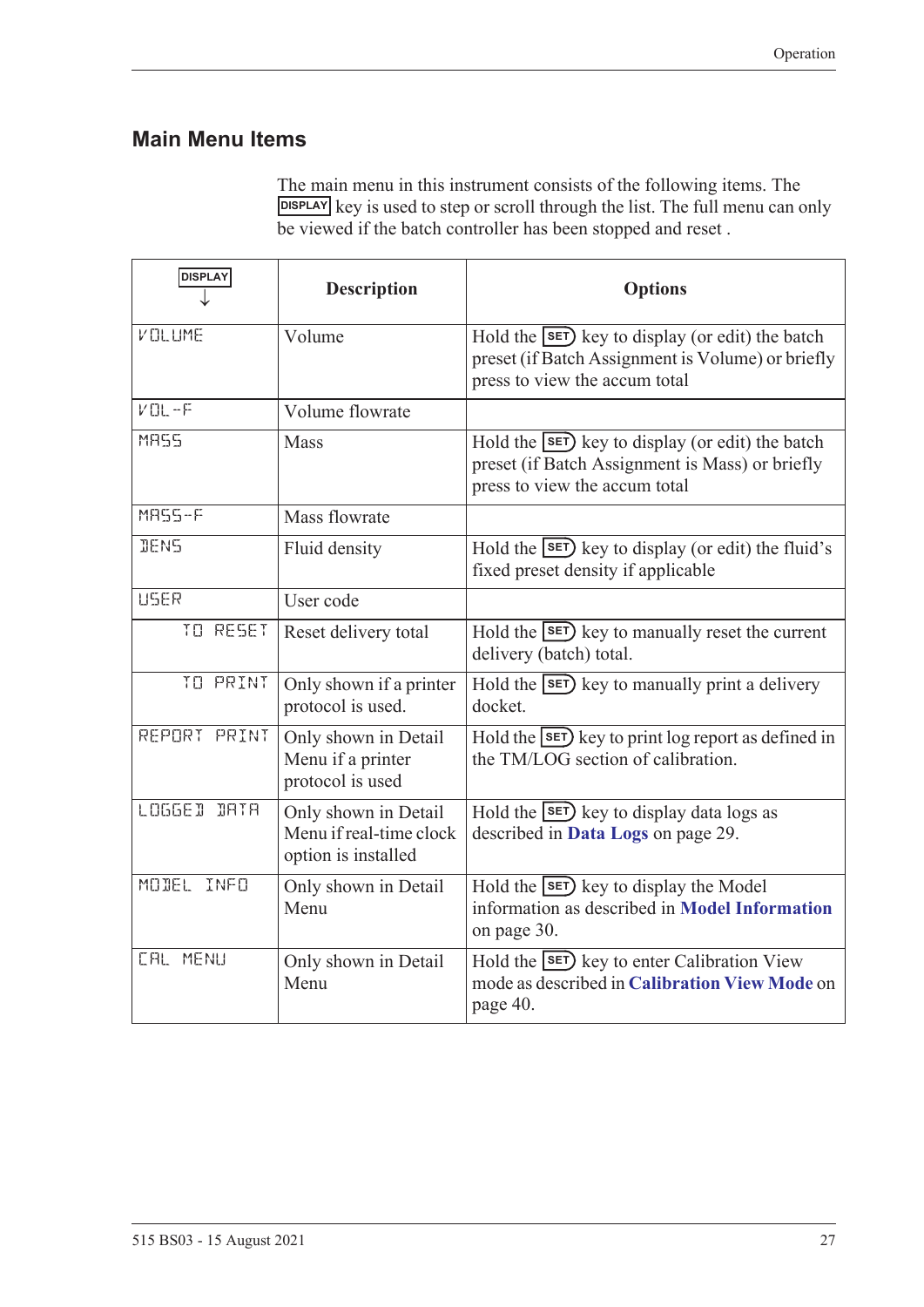### **Detail and Basic Menu**

The 515 instrument has the option to switch the main menu from the full Detail menu to a Basic menu. The Detail menu includes all of the main menu variables and the HOLD SET sub menu items as listed above. In the Basic menu only the application or operator essential main menu variables are shown. The main menu variables to be shown in the basic menu need to be selected in the 500 Series Program Manager prior to the application software being downloaded to the instrument. The 500 Series Program Manager (500-PM) is Windows based configuration and resource tool for the 500 Series and is freely available from the www.contrec.co.uk website.

To switch between the Detail and Basic menu, while in the main menu, press and hold the **DISPLAY** and **SET**) keys together for 5 seconds. When switching to the Detail menu the display will briefly show: d 15 PL A Y DETAIL MENU. When switching to the Basic menu the display will briefly show: d ISPLAY BASIC MENU

When the application software is first installed, the default is the Detail menu. From that point, the menu type is saved and restored on power cycle. The menu type will need to be Detail to access the CAL MENU

### **Setting the Batch Preset**

**SET**

The batch preset can only be set while the instrument is in the idle state, i.e. batch is complete or has been stopped and reset. Hold the **SET** key to display the current preset value while viewing the assigned total variable. The display of the preset will change from view mode to edit mode after 2 seconds if access has been enabled in calibration. Once in edit mode the **Set** indicator will illuminate and the preset value can be changed in the same way as in calibration set mode, see **[Changing Numeric Settings](#page-51-0)** on page [42](#page-51-0). The **SET** key is used to exit edit mode.

### **Limit on Batch Size**

To prevent accidental entry of large batch quantities, a maximum batch limit can be programmed during calibration. The operator is then prevented from entering a batch quantity which exceeds this value.

### **Common Preset Values**

If the batching application continually uses a regular set of preset values then quick access can be provided to these. In calibration, there is the opportunity to enter up to 20 commonly used preset values.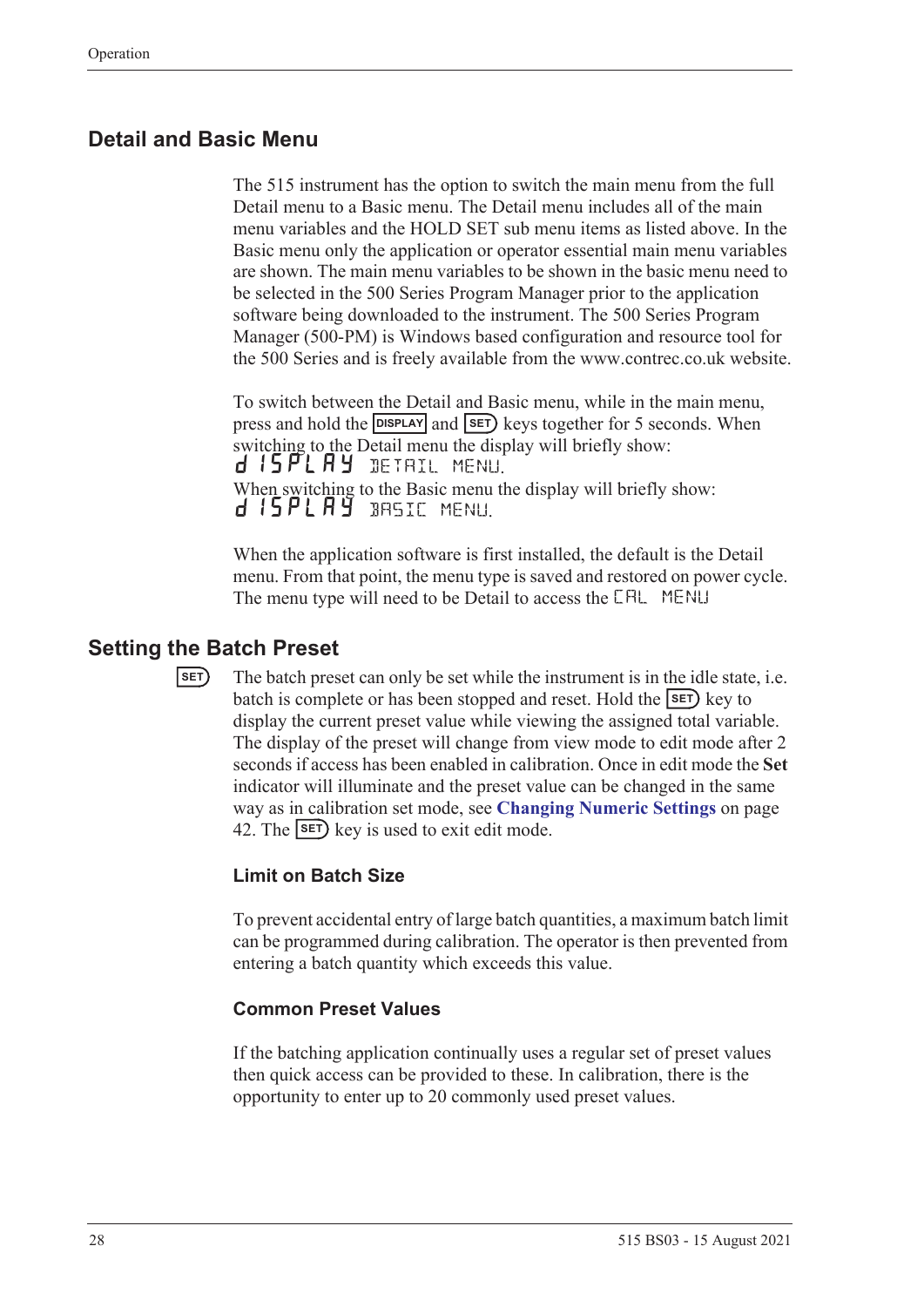These can then be accessed whilst in batch edit mode (described above) by pressing the **DISPLAY** key. The pre-programmed values will appear in the order they were entered in calibration. The display will step through the presets back to the currently entered value which can still be manually edited. While displaying the desired preset value, press the **SET** key to accept the value and exit edit mode.

#### **Setting the Density Preset**

The fluid density preset is required for the mass to volume calculations.

**EXECUTE:** Hold the **SET** key to display (or edit) the density preset while viewing density item on the main menu. The display of the preset value will change from view mode to edit mode after 2 seconds if access has been enabled in calibration. Edit mode can not be entered if a batch is in progress. Once in edit mode the **Set** indicator will illuminate and the preset value can be changed in exactly the same way as in calibration set mode.

### <span id="page-38-0"></span>**Data Logs**

The instrument will log up to 1000 deliveries (batches) if the real-time clock option is installed. The logs are taken at the end of each batch or upon reset if a batch has been aborted before the preset total has been reached. Each entry has a log number, a delivery number and a time and date stamp.

When the number of log entries exceeds 999 the oldest log entry is overwritten by the newest one.

#### **View Data Logs**

Use the following procedure to view the data that has been logged by the instrument:

- **1.** Press the **DISPLAY** key to scroll through the menu to the LOGGE D DATA prompt.
- **2.** Hold the  $\overline{\text{SET}}$  key.

The instrument displays the most recent log record first. The log record number and corresponding delivery number are shown, for example LR-001 and DEL 1236.



**3.** Use the  $\Box$  or  $\Box$  keys to scroll to the delivery number or log record of interest.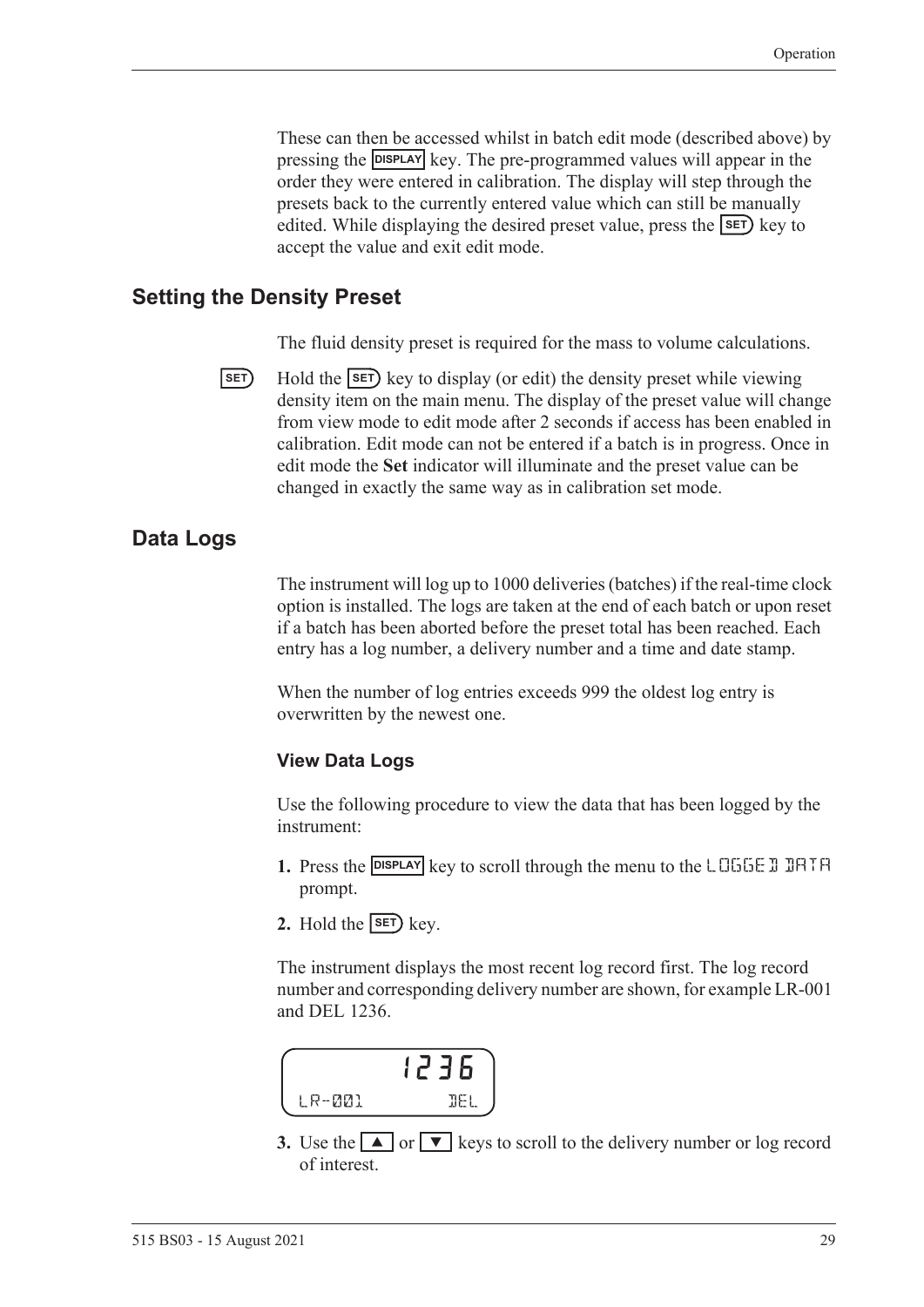- 4. Press the **DISPLAY** key to show the information stored in the selected log record. Each log record consists of:
	- time and date stamp,
	- **•** error code
	- **•** totals for the delivery.
- **5.** While holding the  $\boxed{\text{DISPLAN}}$  key use the  $\boxed{\blacktriangleright}$  key to step through the stored information.
- **6.** While holding the **DISPLAY** key use the **RESET** key to print the data for the displayed log if the printer option has been selected.

The following example shows the format of the time and date stamp at 15:25 (3:25 pm) on 16 January 2019. The day and month alternate with the year in the bottom right hand corner.

$$
\begin{array}{|c|c|c|c|}\n\hline\n & 15-25 \\
 & 15-25 \\
\hline\n & 16-21 \\
\hline\n\end{array}\n\quad\n\begin{array}{|c|c|}\n\hline\n & 15-25 \\
 & 15-25 \\
\hline\n & 2019\n\end{array}
$$

### <span id="page-39-1"></span><span id="page-39-0"></span>**Model Information**

The model information items display the hardware, software and application versions of the instrument. This information is mainly for service personnel. Typical examples are shown below.

| <b>DISPLAY</b>             | <b>Description</b>                                                                                                                                                                                                                                                                    |
|----------------------------|---------------------------------------------------------------------------------------------------------------------------------------------------------------------------------------------------------------------------------------------------------------------------------------|
| $7 - 1 - 5 -$<br>515 MODEL | The hardware model information.<br>Refer to <b>Product Codes</b> on page 91 for full<br>information.                                                                                                                                                                                  |
| 99[[[[<br>B503 INPUT       | The Application number and the assignment of the<br>inputs. Refer to Application Information Code on<br>page 92 for more information.                                                                                                                                                 |
| 3.0.000<br>SØ0-PM VERS     | The version of 500-Series Program Manager from<br>which the application software was compiled.                                                                                                                                                                                        |
| 026357<br>CUSTOM VERS      | The Customer version code for this installation. Refer<br>to Custom Version Codes on page 92 for more<br>information.                                                                                                                                                                 |
| 123456<br>RBE123 5/N       | The instrument serial number and unit tag. The serial<br>number is on the top line and unit tag is on the bottom<br>left. Both items are entered when the instrument<br>application software is initially loaded. If the unit tag<br>is not used the default tag, UNIT, will be used. |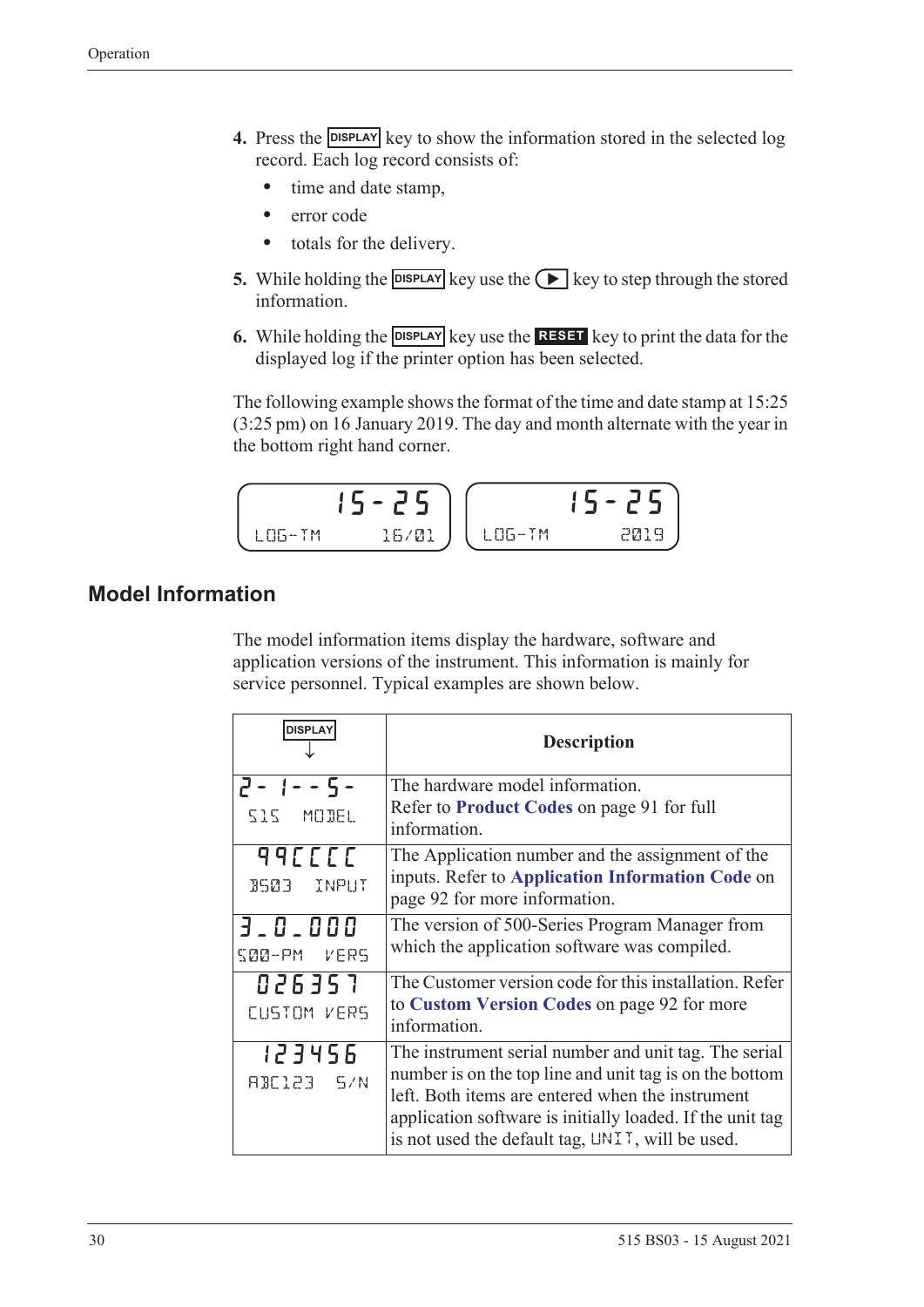| <b>DISPLAY</b>                    | <b>Description</b>                                                                                                                                                                                                                                                                                                      |
|-----------------------------------|-------------------------------------------------------------------------------------------------------------------------------------------------------------------------------------------------------------------------------------------------------------------------------------------------------------------------|
| $15 - 15$<br>EDITED 27/08<br>2019 | The time and date when the calibration of the<br>instrument was last edited. The format of the time and<br>date is the same as for the data logs. This example<br>shows $16:15$ (4:15pm) on the 27th August 2019.                                                                                                       |
|                                   | This function is available only if the instrument has<br>the real time clock option.                                                                                                                                                                                                                                    |
| [LASS-3<br>FLASH<br>$V - Q$ 19    | The instrument Class and Flash (bootloader) version.                                                                                                                                                                                                                                                                    |
| ς<br>POWER EYELE                  | The number of power cycles that have occurred since<br>the application software was installed.                                                                                                                                                                                                                          |
| RESET<br>WIT                      | The number of 'watchdog timer' (WDT) resets that<br>have occurred since the application software was<br>installed. The WDT Reset count is only shown if a<br>WDT Reset has occurred.                                                                                                                                    |
| HOLd.PSE<br>CONFIG<br>PRINT       | If the printer protocol is assigned to one of the<br>communication ports, the prompt to print the full<br>program configuration report will be shown. Hold<br>Reset to start the printing of the configuration report.<br>The report will be in a similar format to the report<br>generated by the 500 Program Manager. |

Press **SET**) at any time to exit from the Model information.

# **Batch Operation Modes**

This instrument can operate in the following Batch operation modes:

- **•** PRESET
- **•** ON-OFF
- **•** UNLOAD

### **Preset Mode**

If the batch mode is **PRESET** the prestop and shut-off points are determined by the instrument.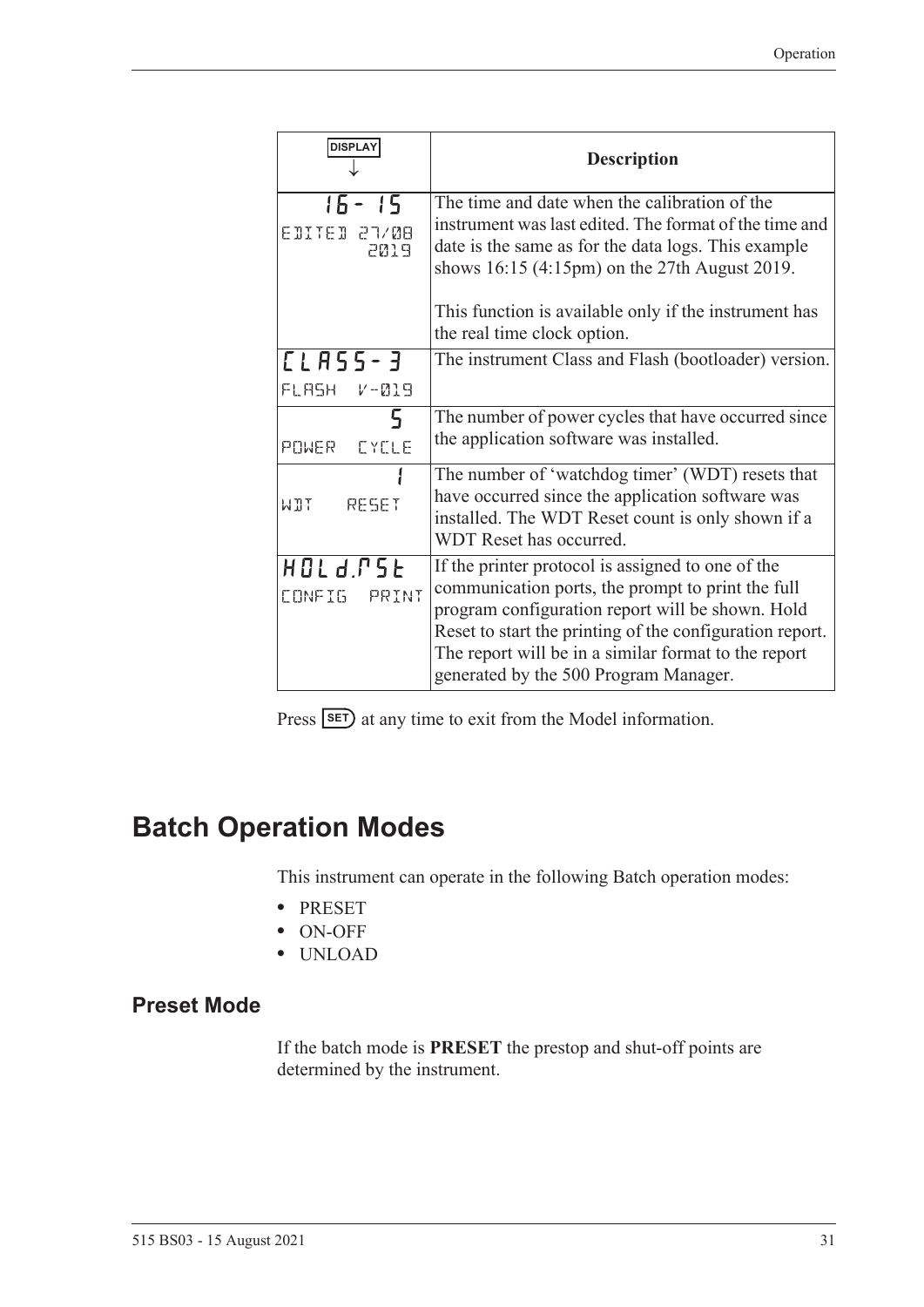The instrument can be set to count up from zero or down from the preset value. A slow flow start feature and reduction of flowrate when approaching the desired quantity is available for smoother batching. The automatic overrun compensation feature can be used to improve accuracy and repeatability. An auto-restart feature for automated repeat batches is also available in preset mode.

### **On-Off Mode**

If the batch mode is **ON-OFF** the shut-off point is determined by the operator.

If the quadrature flow input is enabled the instrument will count up or down from zero depending on the direction of flow detected. At the end of the delivery the batch total will show the net amount of product delivered. If product is 'loaded' in a forward direction the overall batch total will be positive. If the intention is to 'off-load' product by reversing the flow, the overall batch total will be negative. The negative sign on the totals are shown on print outs and logged data to indicate if the delivery was an 'onload or off-load'.

The slow flow start feature can still be used, but in this mode starting and stopping is determined by the operator and in this mode there is no End of batch output signal.

### **Unload Mode**

If the batch mode is **UNLOAD** then the presence of flow is used to determine the delivery's state. The delivery is registered as 'started' when flow starts, and the delivery is finished and logged when flow stops. The instrument will operate in a count up direction.

# **Batch Operation**

### **Safety and Security**

Before a batch or delivery can be commenced it may be imperative that certain safety or security measures are in place. Interlocks, grounding connections, secure keys and identification devices can be used to prevent untrained or unauthorised personnel from operating the batch controller.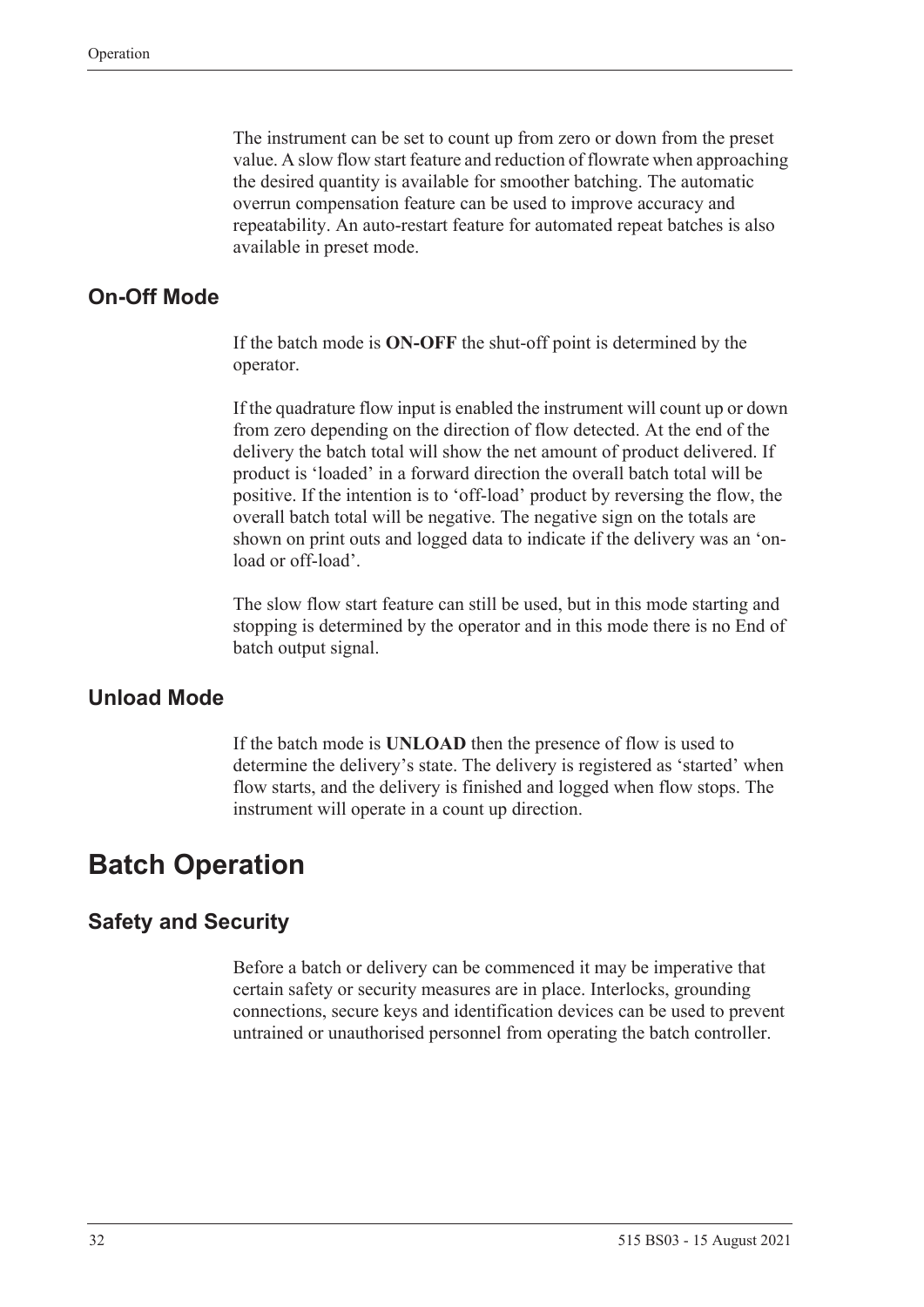#### **Connecting a Permissive**

If this feature has been enabled, the Permissive Input on logic input 3 ensures that a closed circuit to the common terminal (0 volts) must exist before a delivery can be started. A batch will not continue if the permissive input is removed and can not be resumed until the permissive input is restored. A prompt to 'Connect Permissive' is scrolled on the display if the permissive circuit is not closed.

The Permissive Input feature can be enabled or disabled within the Parameters section of calibration.

#### **ID Tag Validation**

If this feature has been enabled, a valid Identification Tag must be detected and authorised before the operator is able to start a batch. The ID Tag is read via an external module that has been connected and assigned to one of the physical communication ports. The instrument in the idle state (assuming a permissive is connected or not required) will scroll a prompt to 'Validate ID Tag'.

Note: An ID Tag can be an iButton 'Touch key' or an RFID transponder, read by one of the supported reader modules and protocols.

If an invalid ID Tag is presented the instrument will beep and display "ID FAIL" and will return to its idle state. If a valid ID Tag is presented, the instrument will beep and display "ID GOOD" before scrolling a prompt to 'Press Run Key'. If the operator does not wish to proceed, they can press and hold the STOP key to abort the start and return to the ID Tag prompt.

To be 'valid' an ID Tag must have been pre-stored into the instruments memory either through the **[General Setup Parameters](#page-69-0)** on page 60 or via Modbus communication using the Instrument Configuration Parameters in the **[Instrument Configuration Parameters](#page-90-0)** on page 81.

The ID Tag is shown in the main menu items and is stored as a part of the logged delivery data. This recorded ID code can be used to link deliveries to external customer or user databases.

### **Batch Type**

The instrument can be programmed to batch on either the Volume or Mass Total. The batch type is chosen via the ASSIGN BATCH parameter. Care should be taken when batching in Volume or Mass units, so that a vessel cannot be accidentally overfilled.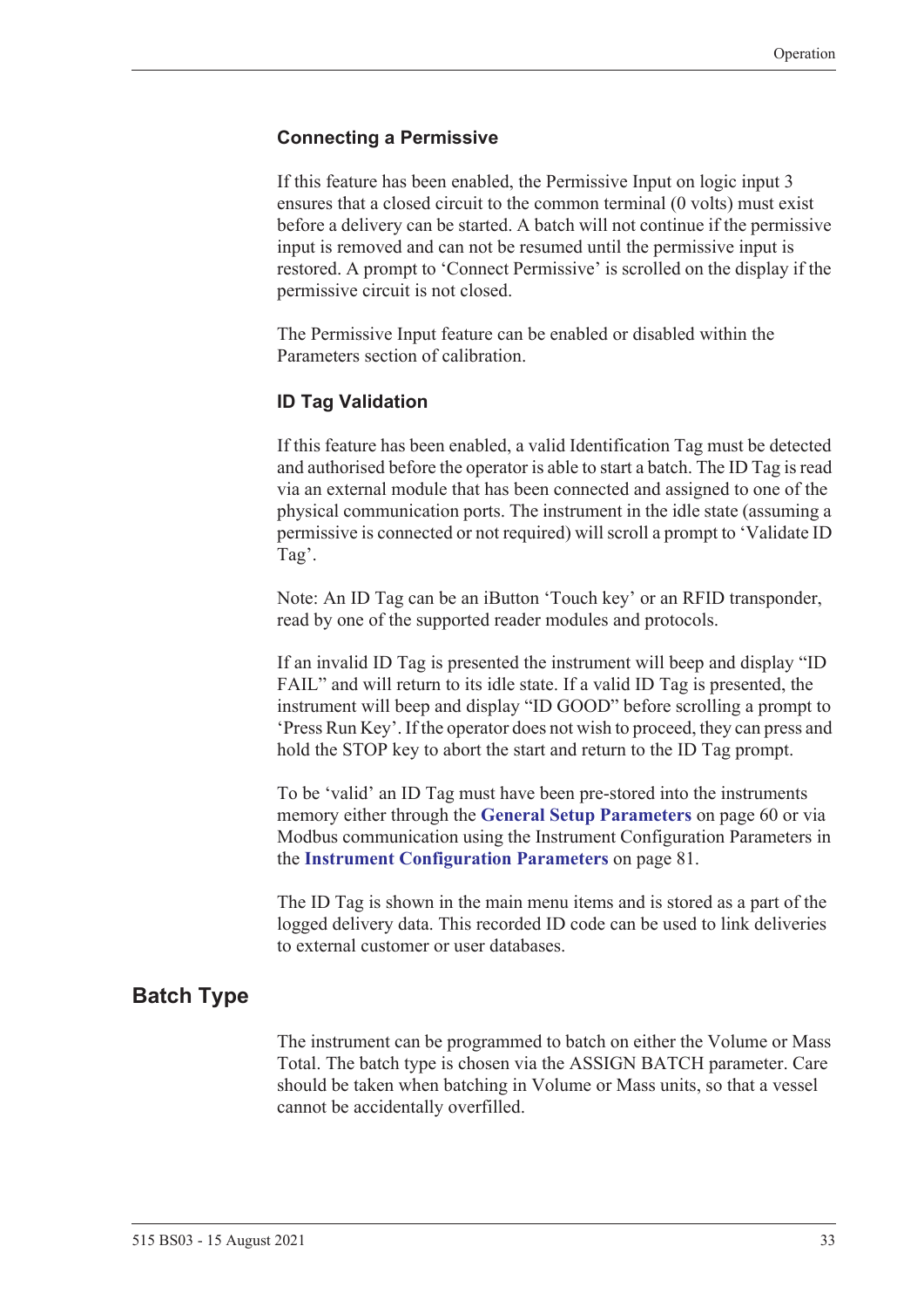# **Starting a Batch**

The delivery (batch) will start when the **RUN** key is pressed (PRESET or ON-OFF modes) or flow starts (UNLOAD mode). The RUN led will illuminate and the instrument will begin to totalise from zero or, if programmed for PRESET and count down mode, the display will decrement from the preset quantity.

The batch controller's two relays can be used to control the delivery of product. These are energised and de-energised as described below.

# **Stopping a Batch**

The delivery (batch) can be stopped at any time by pressing the **STOP** key if operation is programmed to PRESET or ON-OFF modes. Once the process has been interrupted in this way it can be continued (if the **STOP** key functionality is programmed to PAUSE) by pressing the **RUN** key or the batch can be stopped completely by holding the **STOP** key until the run led turns off.

When the process is in pause mode, the RUN led will flash to prompt the operator to continue or abort the batch.

If operation is programmed to UNLOAD mode, the delivery (batch) is finalized when the flow stops.

# **Resetting a Batch**

The instrument can be programmed to reset by different means.

- After the end of a batch, the **RESET** key can be pressed to step directly to the HOLD.SET - TO RESET prompt in the main menu list. Holding the SET key at this point will reset the batch total. If the instrument is programmed to count down, the display will revert to the preset value. If it is programmed to count up or is operating in ON-OFF mode, the batch total will clear to zero. The next batch cannot be started until the previous batch total has been reset.
- **•** If Auto Reset is enabled in the parameters section of calibration or the operation mode is programmed to UNLOAD, the batch total will automatically reset when the next delivery (batch) is started.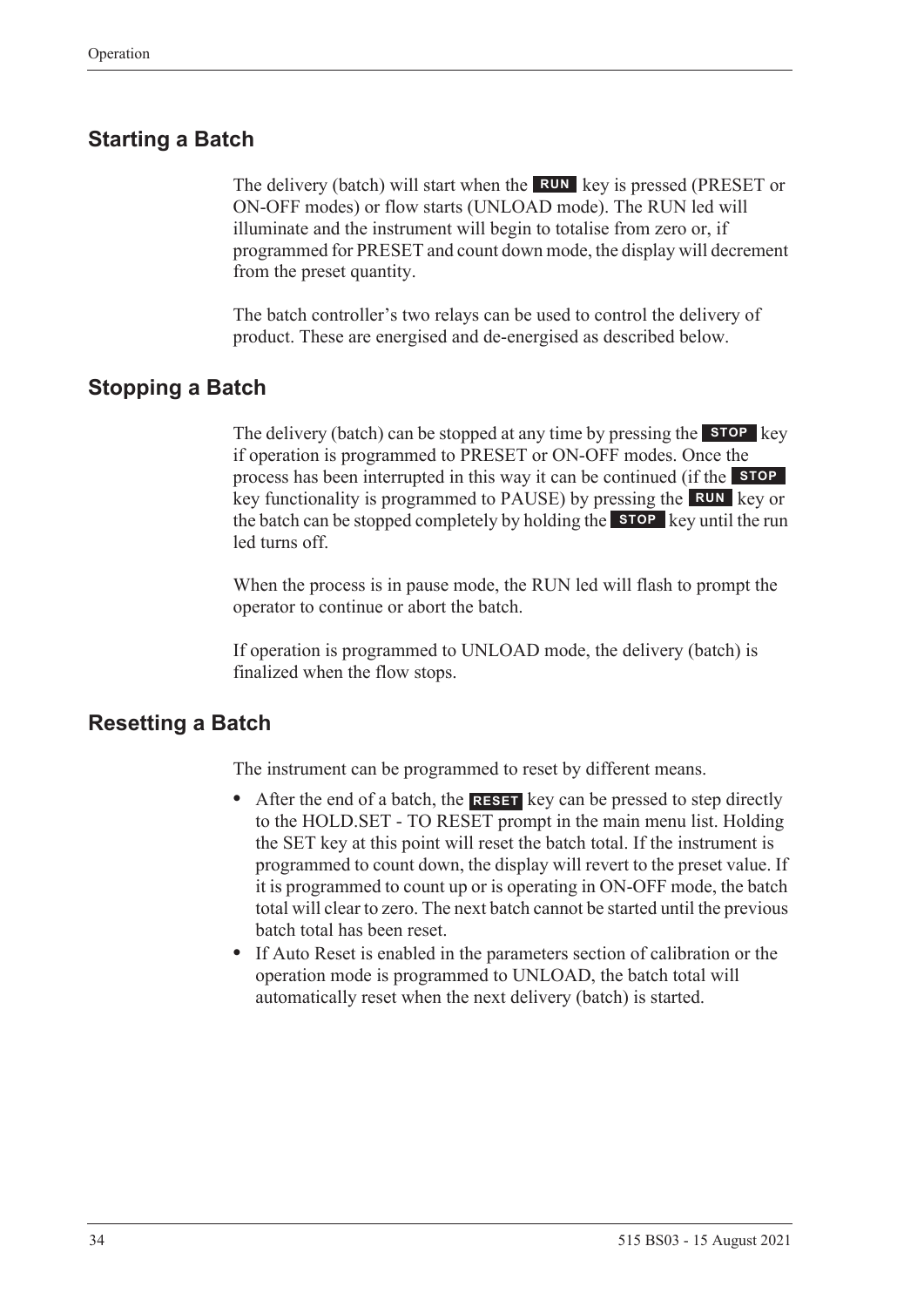# **Printing a Delivery Docket**

If the print option has been enabled, a delivery docket can be printed by different means. The print prompt can only be accessed or a printout initiated if there is no delivery (batch) in progress.

- **•** If the AUTO PRINT feature has been Enabled in the TM/LOG menu, a delivery docket will automatically be printed at the end of each batch at the same time that the delivery is logged. End of batch occurs when a batch ends normally or if a batch is manually ended.
- **•** The HOLD.SET TO PRINT prompt in the main menu can be used to initiate the printing of a delivery docket. The **DISPLAY** key can be used to scroll through the main menu items or the **RESET PRINT** key can be used to step directly to the HOLD.SET - TO RESET prompt and then a single press of the **DISPLAY** key will step onto the print prompt. If an original printout has already been printed, a subsequent delivery docket will include the text "(DUPLICATE DOCKET)".
- **•** Previous (logged) delivery transactions can be reprinted from within the LOGGED DATA menu by scrolling to the desired DEL number, then while holding the **DISPLAY** key, press **RESET** ( **PRINT** ) key to initiate a reprint.

# <span id="page-44-0"></span>**Logic Input Control**

This instrument allows for remote operation via the logic inputs on the rear terminals. The logic input have the following functions:

- **•** Logic Input 1 Remote Run
- **•** Logic Input 2 Remote Stop/Reset
- Logic Input 3 Permissive Input
- **•** Logic Input 4 CAL Switch In field access protection

The Remote Stop input can also be used to reset the batch total by holding the logic input low for 2 seconds if the batch is already complete.

For connection details, refer to **[Logic Input Connection](#page-25-0)** on page 16.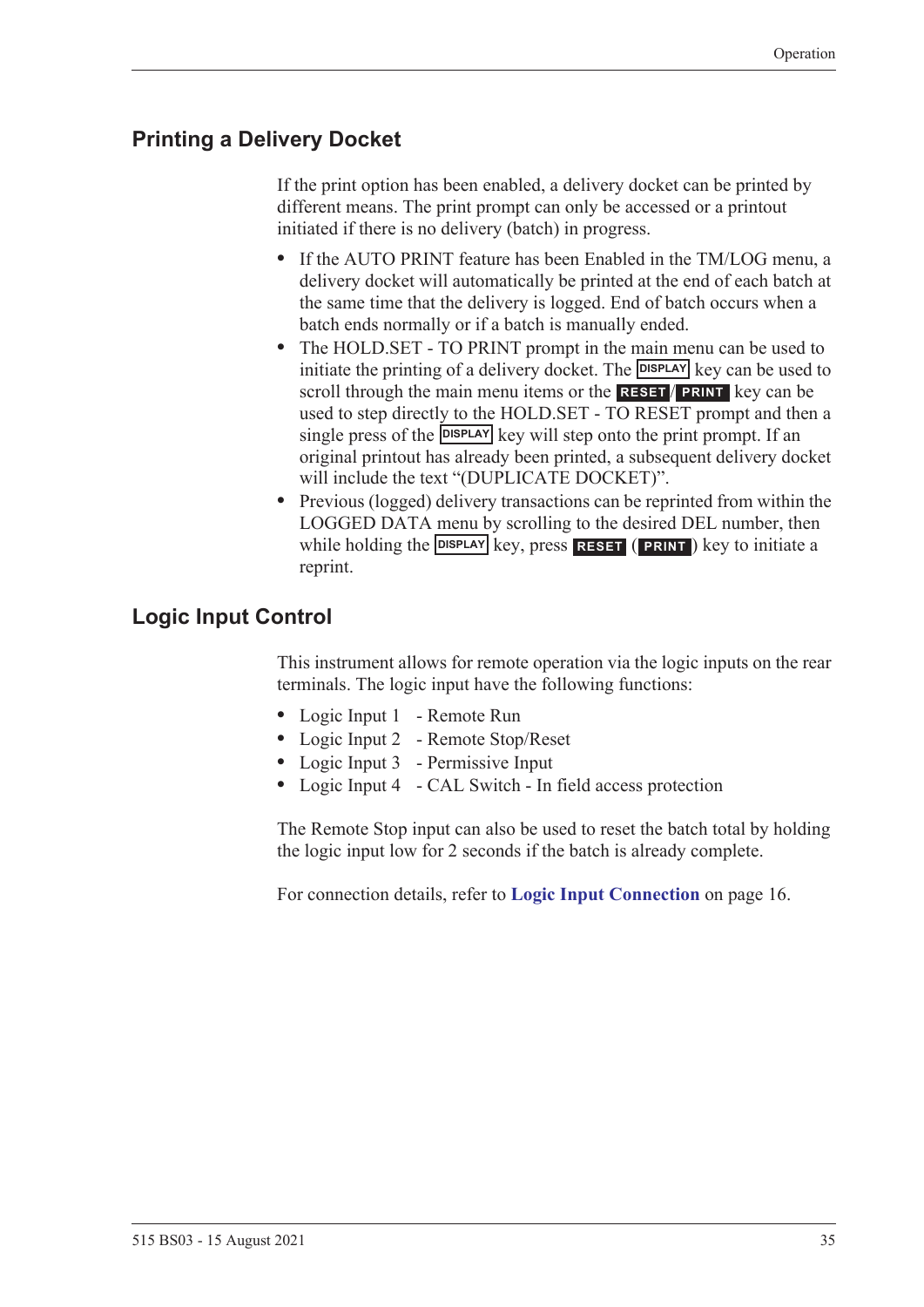# **Batch Flow Errors**

The instrument has the ability to raise an alarm when it detects a loss of flow, a quadrature input error, an unexpected/overflow or a leakage in the system.

- **No Flow Error** The no flow condition is detected when the flow timeout expires during a delivery. There must not be a period of no flow greater than the timeout value during the delivery.
- **• Quadrature Input Error**  The quadrature input error is raised when there is a quadrature input is enabled and there is and error detected above the quadrature cutoff frequency.
- **• Unexpected/Over Flow Error** The overflow condition is detected when the flow continues longer than the timeout period after the controller has attempted to stop (or pause) the flow.
- **• Leakage Error** The leakage condition is detected when an amount greater than the acceptable total is received without flow being initiated by the batch controller.

The point at which these errors are detected is dependent on the values programmed into the calibration parameters such as Batch Flow Timeout and Acceptable Total. The open collector outputs can be assigned to activate whenever one of the flow errors occur. Refer to **[Instrument Settings](#page-55-0)** on [page 46](#page-55-0) for more details.

A 'No Flow' or 'Unexpected/Over Flow' error can be cleared by pressing the **STOP** key without resetting the totals. A paused batch may be restarted or the delivered total remain until a reset action is carried out.

A 'Quadrature Input' error can be cleared with a single press the **RESET** key without resetting the totals. A quadrature error will not deactivate the control relays but the error message will be scrolled and the alarm led flashed.

If logging and/or printing is enabled, the highest priority Error/Exception that occurred during the batch will be included as part of the recorded data. Refer to **[Error Messages](#page-73-0)** on page 64 for details on the order of priority.

# **Batch Control Processes**

The batch controller (if not in UNLOAD operation mode) can be programmed to operate in various ways including:

- **•** Manual Reset (manual start).
- **•** Automatic Reset (manual start).
- **•** Automatic Restart for continuous batches (PRESET mode only).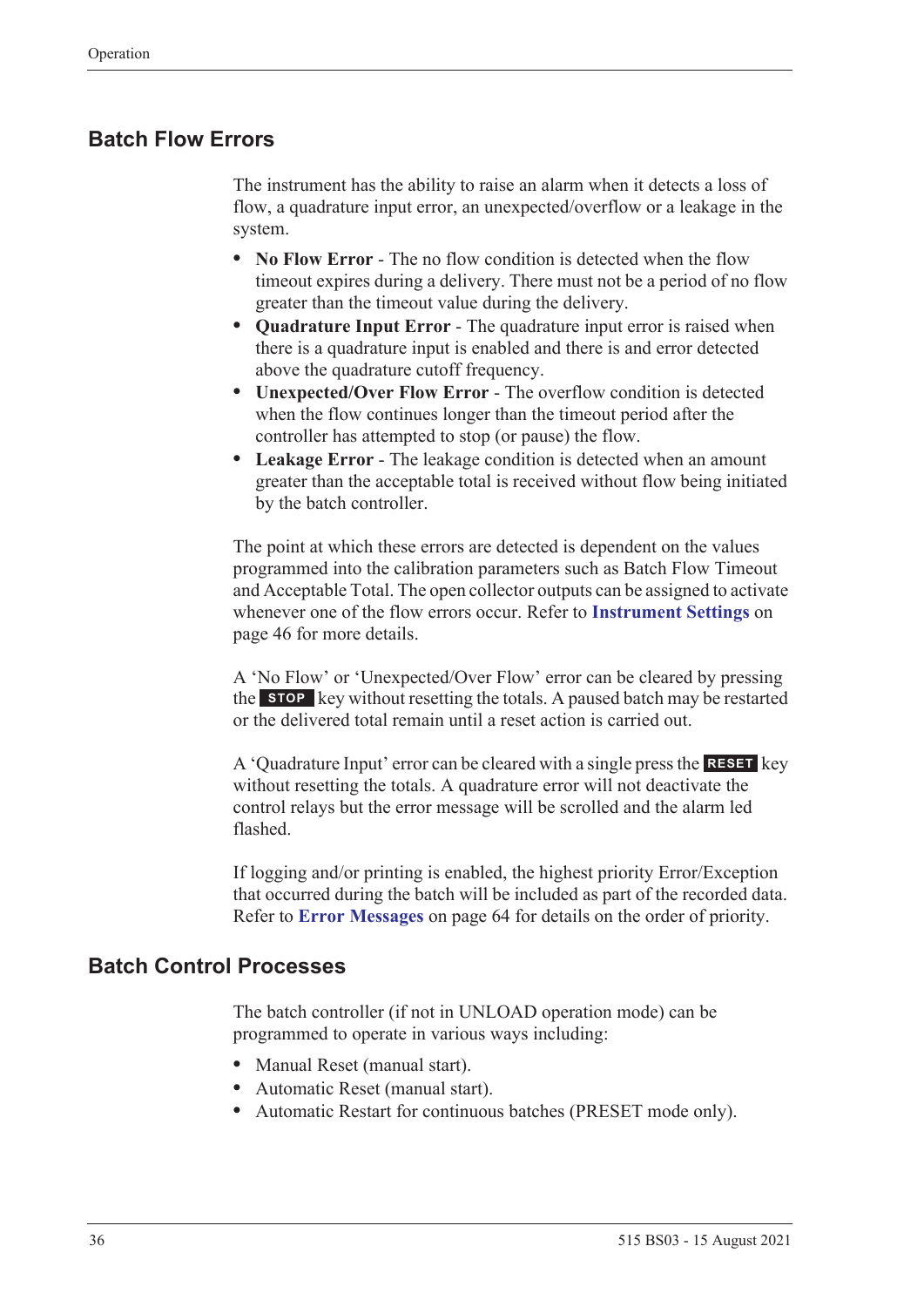In each of the above modes and configurations the parameters can be programmed to determine the behaviour and timing of relays and output signals. The following figures provide examples of some batch operations. Refer to **[Instrument Settings](#page-55-0)** on page 46 for more details.

#### **Manual and Automatic Reset**

If Manual Reset the **RESET** key must be pressed at the end of the batch to clear the batch total. This must be done before another batch can be started. If Automatic Reset is programmed, a new batch is commenced each time the **RUN** key is pressed.



*Figure 13 Batch Operation with Manual or Automatic Reset*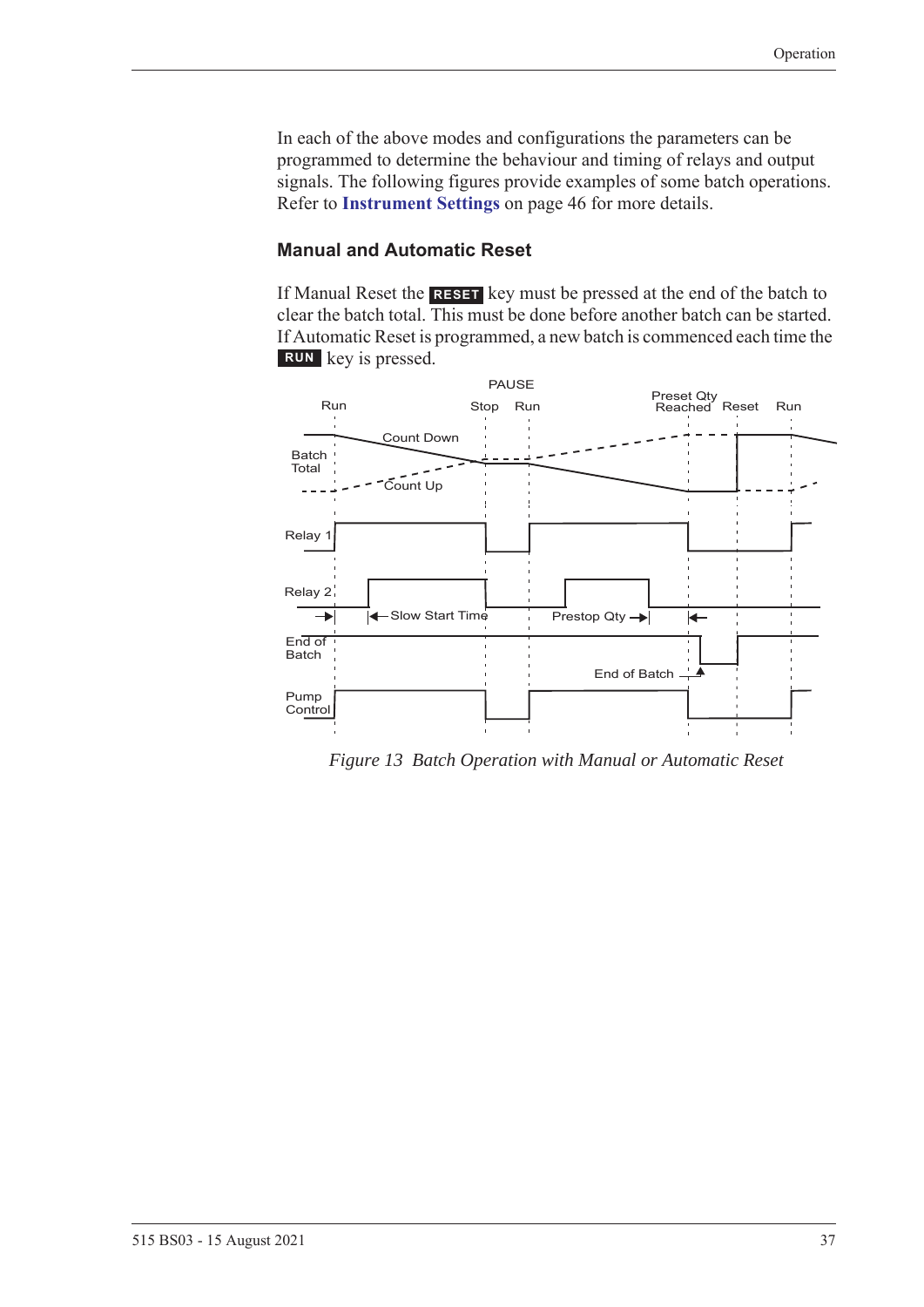### **Automatic Restart**

If Automatic Restart is enabled the next batch will commence automatically when the restart timer expires after the end of batch has occurred. The SET led will flash while the instrument is waiting to automatically restart.



*Figure 14 Batch Operation with Automatic Restart*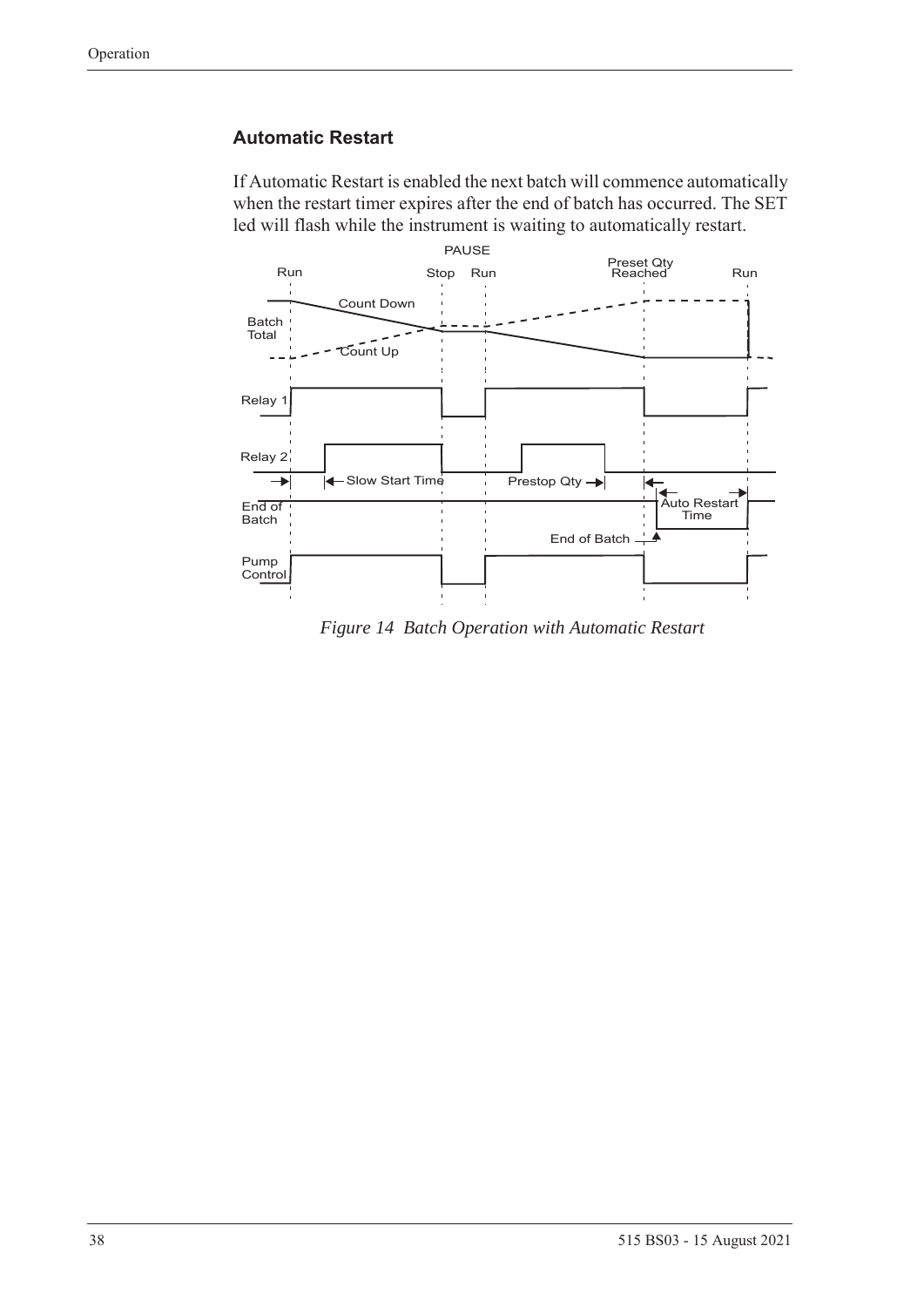# **Chapter 5 Instrument Calibration**

# **Introduction**

The 500 Series instrument calibration settings can be programmed via the front panel, according to program access levels explained below, or via the 500 Series Program Manager - a freely available Windows based configuration and resource tool.

After an instrument has been configured by either means to suit the application requirements, the settings can be recorded or application software backups or instrument clones created as explained further in **[Program Backup & Reports](#page-52-0)** on page 43.

You can view or change the settings of the instrument according to the access level for each parameter, as set by the 500 Series Program Manager. There are different types of access to the parameters as follows:

- **• Not visible** you cannot display or edit the parameter.
- **• Display only** you can display the parameter, but you cannot change the setting.
- **• Programmable** you can change the setting of the parameter in Calibration Set mode.
- **• Password protected** you can change the setting of the parameter in Calibration Set mode only if you enter the correct password.
- **• CAL switch protected**  you can change the setting of the parameter in Calibration Set mode only if you enter by using the CAL switch on Logic Input 4.
- **Note:** When you enter Calibration Set mode, the instrument prompts to enter a password only if the password setup via the 500 Series Program Manager is non-zero (000000 is the factory default value). Entering any value at the password prompt will allow to change the settings of the "programmable" parameters, but the correct password must be entered to change the password-protected parameters. Likewise, the CAL switch (Logic Input 4) must be used to enter Calibration Set mode to change the CAL switch protected parameters.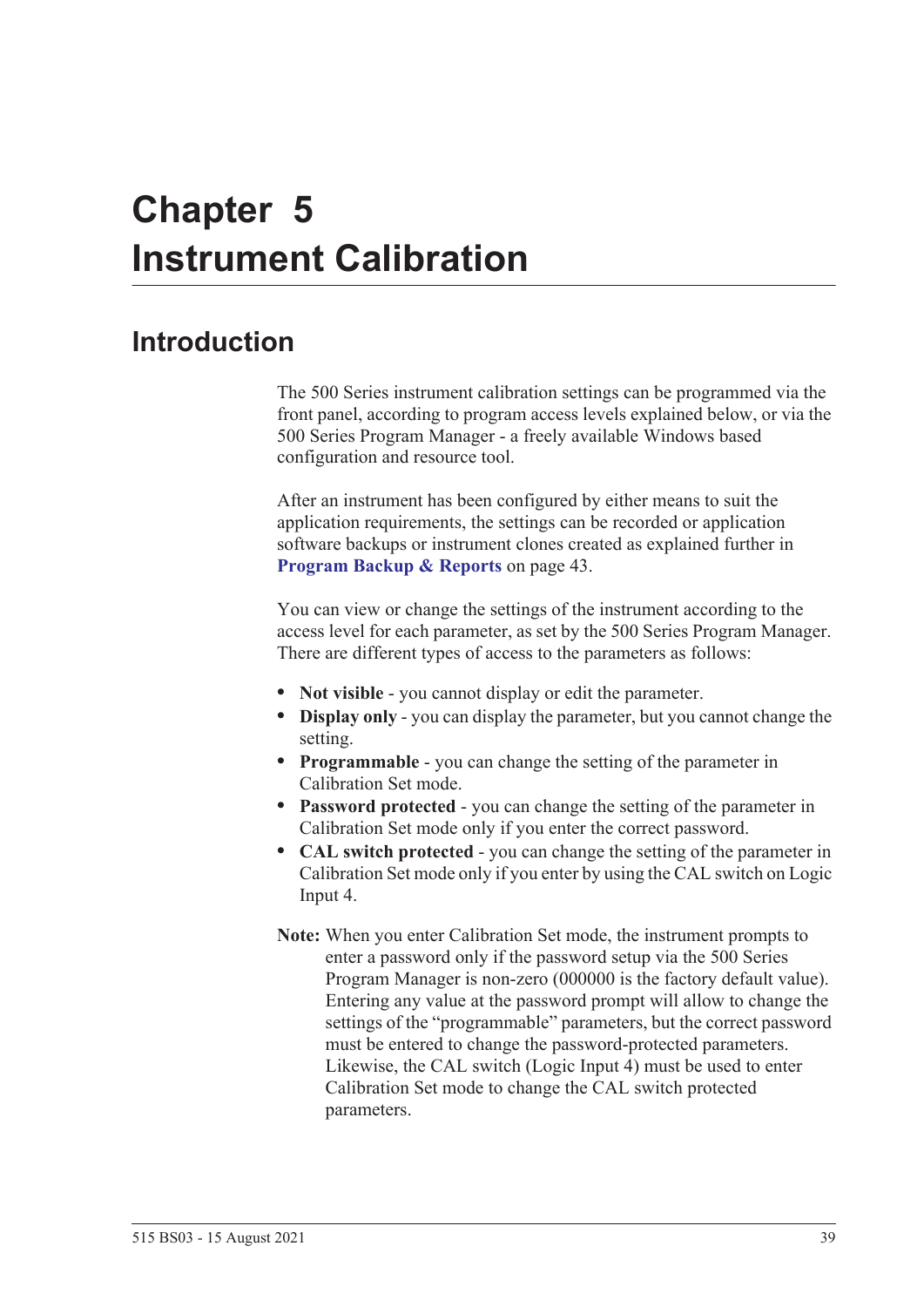# <span id="page-49-0"></span>**Calibration View Mode**

Use the following procedure to view the calibration settings of the instrument:

- 1. Press **DISPLAY** to scroll to the **CAL** MENLI prompt.
- **2.** Hold the  $\overline{\text{SET}}$  key.



The instrument beeps once, illuminates the **Cal** indicator and shows CAL on the display panel.

- Press  $\left( \triangleright \right)$  to scroll through the flashing menu headings.
- Press **SET**) to scroll through submenu items.
- Hold **DISPLAY** to return to the main calibration menu.
- **3.** To exit from the Calibration View mode, press  $\Box$  to scroll to the END option and press **SET**).

The instrument returns to Normal Operation mode.

# **Calibration Set Mode**

In Calibration Set mode, you can change the settings of the "programmable" parameters. You must enter the system password to change the setting of the "password-protected" parameters and you must use the CAL switch on Logic Input 4 to access the "Cal switch protected" parameters.

Use the following procedure to enter Calibration Set mode:

- **1.** Press **DISPLAY** to scroll to the **CAL** MENLI prompt.
- **2.** Hold the  $\overline{\text{SET}}$  key.



The instrument beeps once, illuminates the **Cal** indicator and shows CAL on the display panel.

- **3.** Press  $\left( \blacktriangleright \right)$  to select any flashing menu heading except END.
- **4.** Hold the **SET** key for two seconds, or if "Cal switch protected" items exist the CAL switch can be closed for two seconds.

The instrument prompts for a password to be entered if the password is non-zero, otherwise the password prompt is skipped.

- **5.** If the password prompt is shown, press  $\boxed{\blacktriangle}$  or  $\boxed{\blacktriangledown}$  to change the value of the current digit. To select the next digit, press  $\Box$ .
- **6.** Press **SET** or use the CAL switch on Logic Input 4 (if "Cal switch protected" items exist) to accept the password and proceed.
- **7.** Proceed and observe the access confirmations.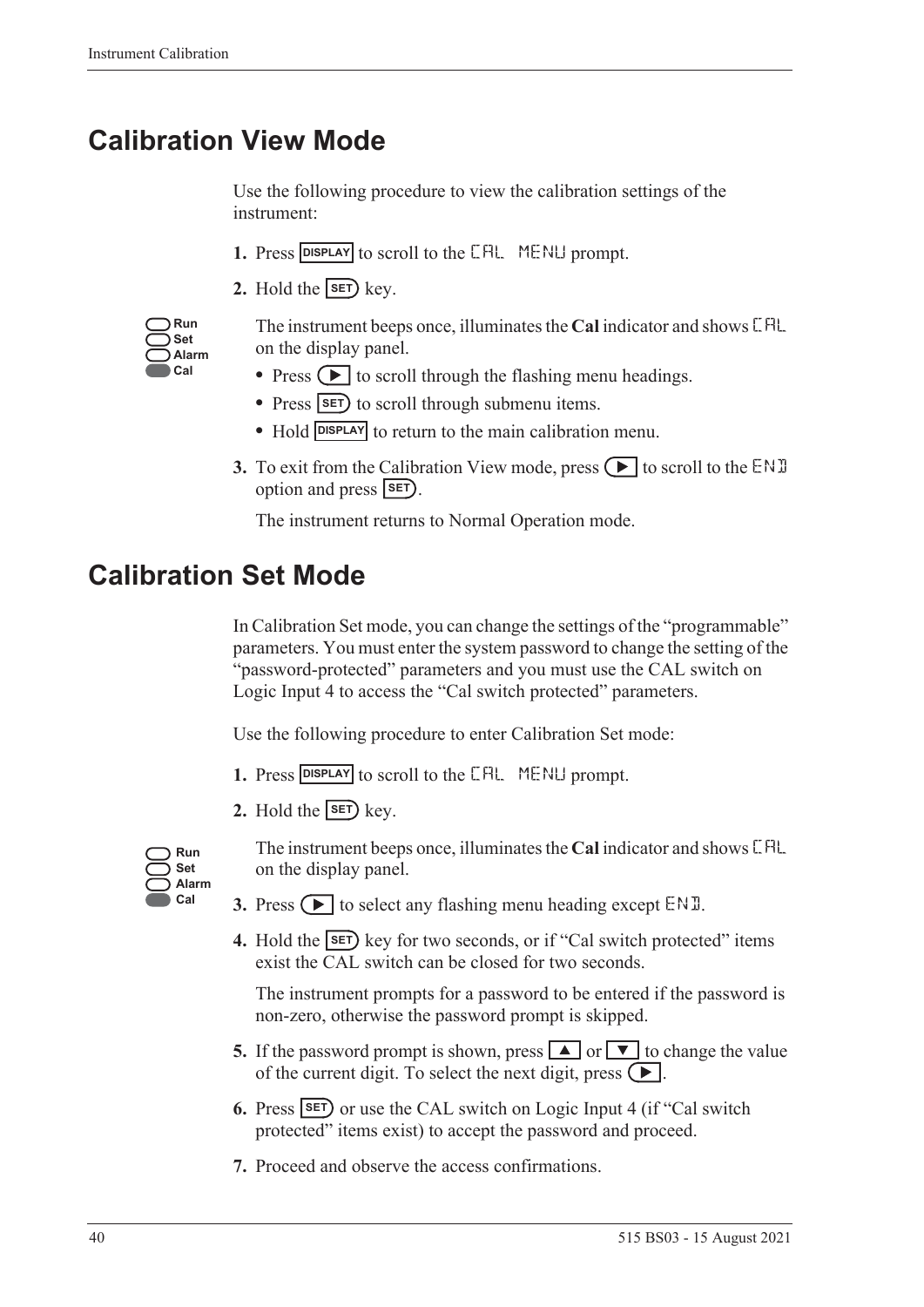**•** If the CAL switch is used and the password is correct, the instrument makes two beeps and displays message:  $-Ed$  it -  $TS$  pw mode

and enables you to change "programmable", "password protected" and "CAL switch protected" parameters.

• If the CAL switch is used but the password has been skipped or is incorrect, the instrument makes one beep and displays message: -EDIT- CAL\_SW MODE

and enables you to change "programmable" and "CAL switch protected" parameters.

- If the **SET**) key is pressed and the password is correct the instrument makes two beeps and displays the message:
	- -EDIT- PASSW MODE and enables you to change the "programmable" and "passwordprotected" parameters.
- If the **SET**) key is pressed but the password has been skipped or is incorrect, the instrument makes one beep and displays the message: -EDIT- PROG MODE

and enables you to change only the "programmable" parameters.



The instrument illuminates both the **Cal** and **Set** indicators.

- **8.** Edit the instrument parameters as required. The programmable values are indicated by the flashing display.
	- To change a numerical value, press **A** to increase a value, or press  $\triangledown$  to decrease a value. Press a key momentarily to change the value one number at a time. Hold a key to scroll through the numbers. To proceed to next digit, press  $(\blacktriangleright)$ .
	- To change an option setting, press  $\Box$  or  $\nabla$  to scroll through the options.
- **9.** Press **SET** to accept the currently displayed value and proceed to the next parameter. You can press **DISPLAY** to briefly view the current edit mode:  $-Ed$   $E - \frac{2}{x}$  XXXXXX MODE, as described in step 6 above. Continue to hold the **DISPLAY** key to return to the main calibration menu.
- **10.**To exit from Calibrate Set mode, press  $\Box$  to scroll through the main calibration menu to  $ENI$ , then press  $SET$ . Otherwise, to quick exit from any menu, you can press and hold **SET** for two seconds or, if "Cal switch protected" items exist, the CAL switch can be closed for two seconds.

**Run Set Alarm Cal**

The instrument makes two beeps and cancels the **Cal** and **Set** indicators.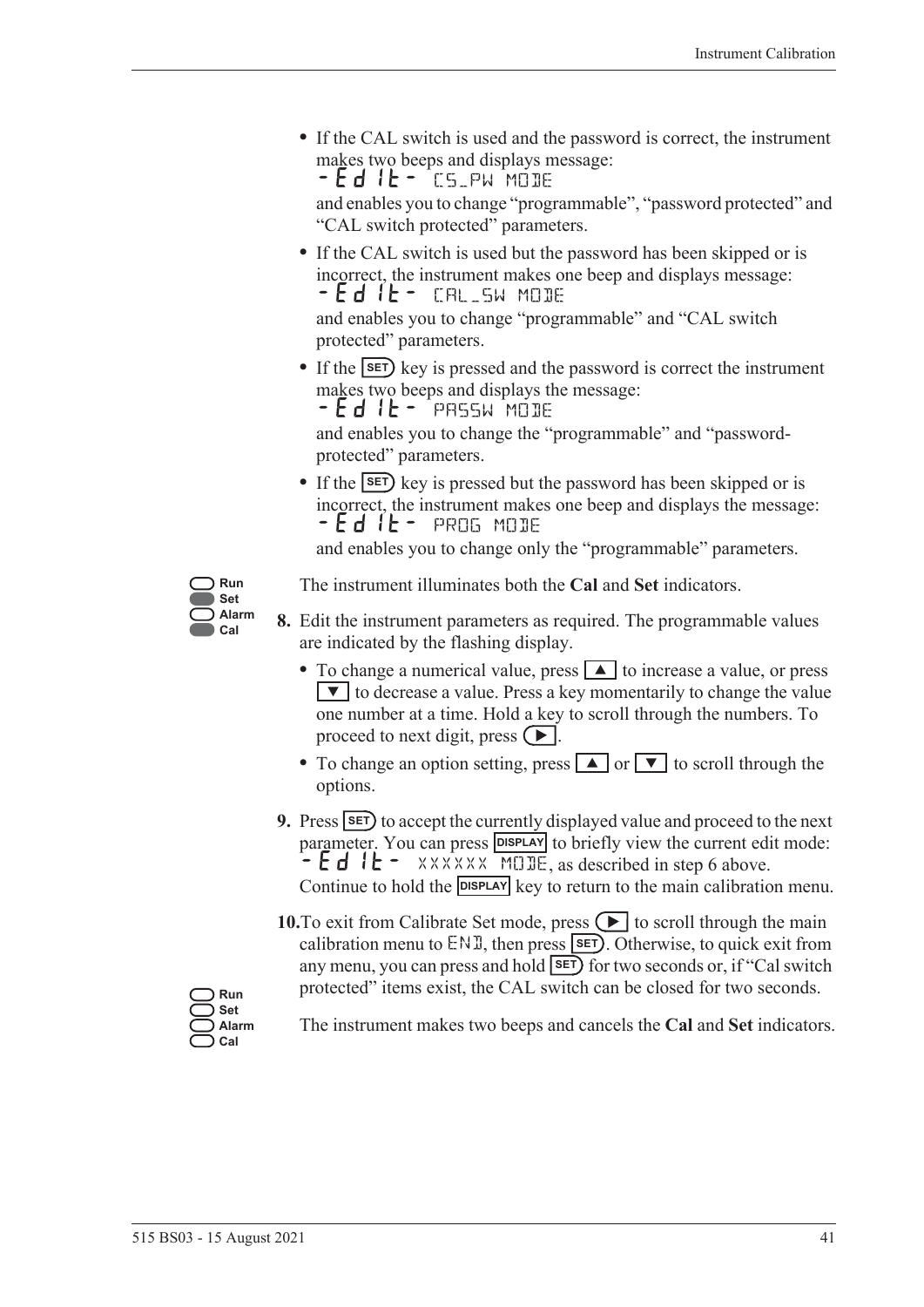# **Changing the Instrument Settings**

In Calibration Set mode, the display flashes the item that can be changed. For option settings, the display flashes the complete option. For a numeric parameter, the display flashes one digit at a time, you can change the value of the flashing digit as required, then move the flashing cursor to change another digit.

**Note:** When you change the setting of a parameter, the instrument records the result as soon as you move to another parameter, or exit from the Calibration Set mode.

### **Changing Option Settings**

When you display an option that can be changed, the entire option flashes on the display, such as the choices of ODD, EVEN or NONE for the communications parity bit checking. Press  $\boxed{\blacktriangle}$  or  $\boxed{\blacktriangledown}$  to change the option. You can "scroll" through the options in either direction to make a selection as shown below.



### <span id="page-51-0"></span>**Changing Numeric Settings**

The display flashes the digit that can be changed.

第第89.123

Press  $\left( \blacktriangleright \right)$  to select the digit that you wish to change.

Press  $\boxed{\blacktriangle}$  or  $\boxed{\blacktriangledown}$  to increase or decrease the value of the selected digit.

#### **Changing the Decimal Point**

To change the position of the decimal point, press  $\Box$  to move the flashing selection until the decimal point flashes. Press  $\boxed{\blacktriangle}$  or  $\boxed{\blacktriangledown}$  to move the decimal point to the right or left as required.

### **Units of Measurement**

The calibration of some parameters is based on the units that are defined for the relevant variables. These units of measurement can been viewed in the UNITS menu in the Instrument Settings section below.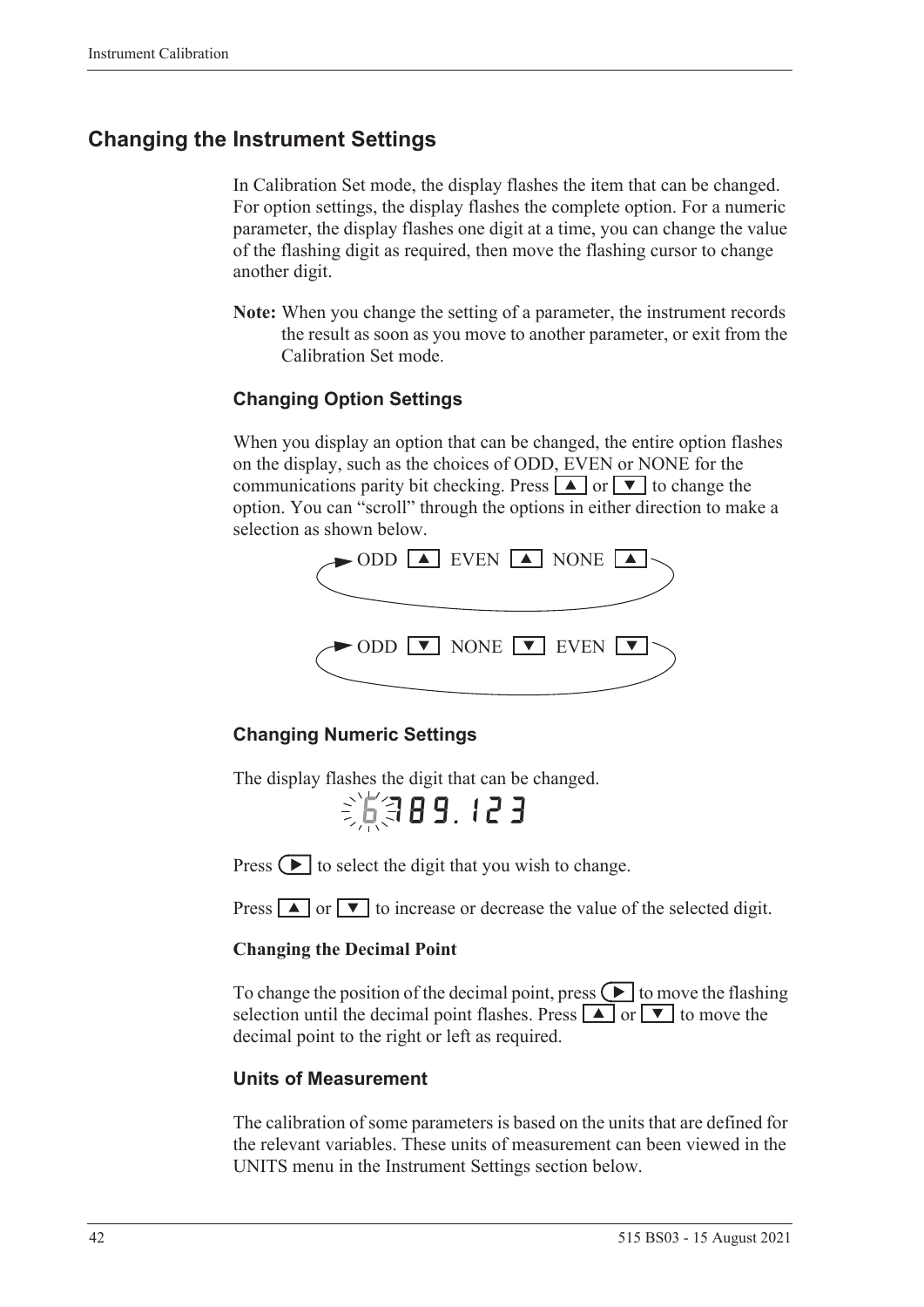# <span id="page-52-0"></span>**Program Backup & Reports**

### **Backup via 500 Series Program Manager**

As well as programming the 500 Series instruments via the front panel (according to program access levels), the 500 Series Program Manager (500-PM) can be used to create a custom version of the application software and program parameters preset prior to downloading the application software. Backups of customised applications can be saved as downloadable APX or APL files and the full configuration reports printed or saved as PDF. The 500-PM is a Windows based programming tool and resource centre and is freely available from the Contrec www.contrec.co.uk website.

Instruments are often supplied from the factory with the default application software, but it is by using 500-PM software that program access levels are set, USER text and messages customised and print headers and footers entered.

### **Printing Configuration Report**

To assist in keeping an audit trail of the program settings and changes made via the front panel, the 515 instrument provides the ability to print the configuration to a local printer if one has been connected and assigned to one of the 515 communication ports.

The prompt to hold the Reset key to print the configuration report HOLd.PSE CONFIG PRINT is found at the end of the Model Info menu, described in **[Model](#page-39-1)  [Information](#page-39-1)** on page 30. The report can be lengthy and adequate printer paper must be available (Note: this feature is available starting from version 3.0.377).

# **Upload and Clone of Application Software**

To assist in maintaining a backup for important applications and installations, the 500-Series Program Utility software (500-LT, version 3.0.377 or higher) can be used to upload the instruments application software with all of the current program settings.

The 500-LT (PM Lite) program is a Windows based computer program which can be downloaded for free from the Contrec www.contrec.co.uk website and is part of the package when the Contrec 500 Series Program Manager is installed. The 500-LT provides the option to 'Upload Application' or 'Upload Report Only'. To use either upload functionality, the 515 port being used must have printer (PRN) protocol assigned to it.

Once uploaded to the 500-LT, the report can be viewed or printed. The Upload Application is automatically saved as an APL file. The file can be used then or reopened later to download to another 515 instrument (of the same or higher class) to create a clone of the original instrument.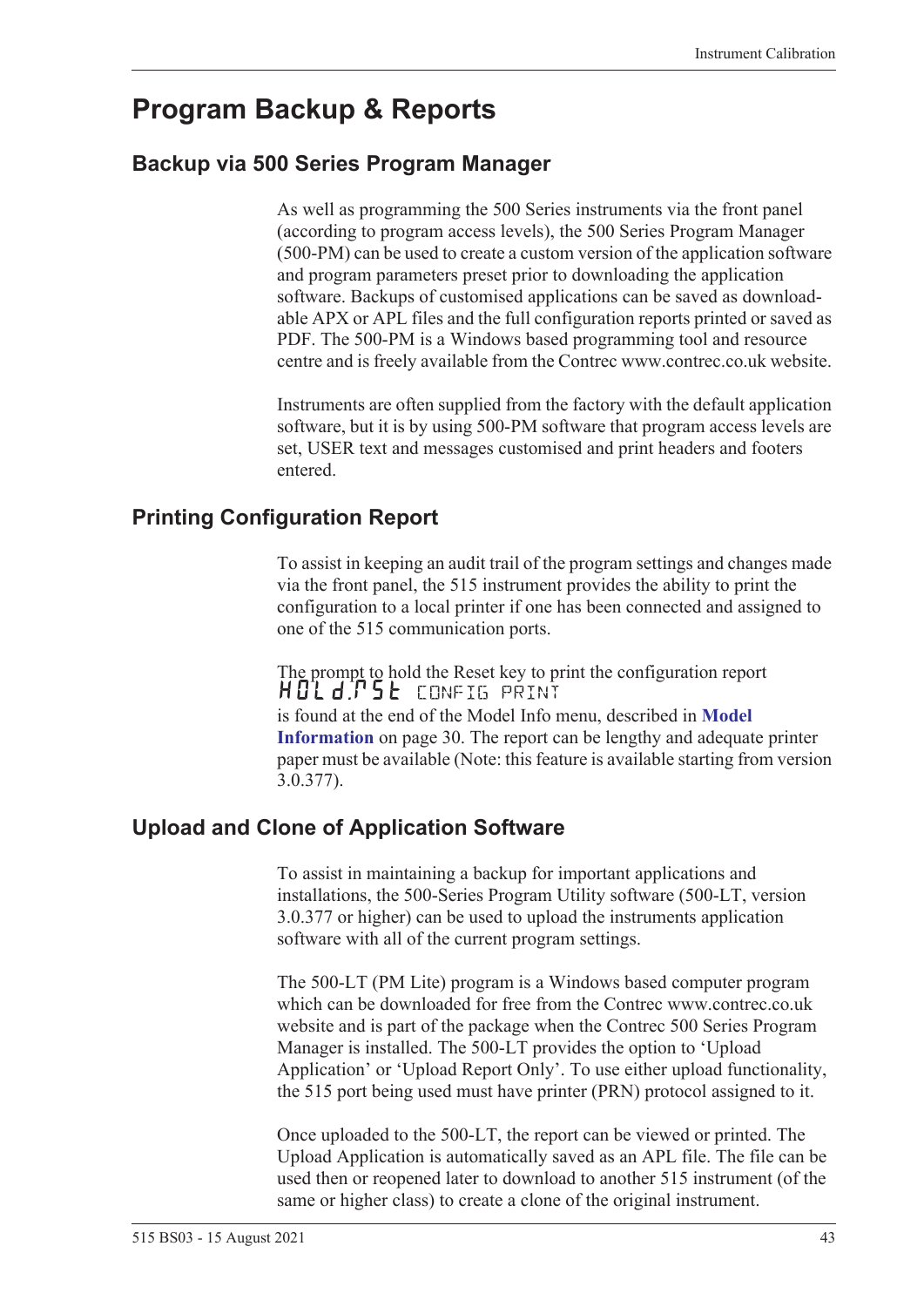# **Calibration Menu Tree**





<span id="page-53-0"></span>*Figure 15 Calibration Menu Tree Sheet 1*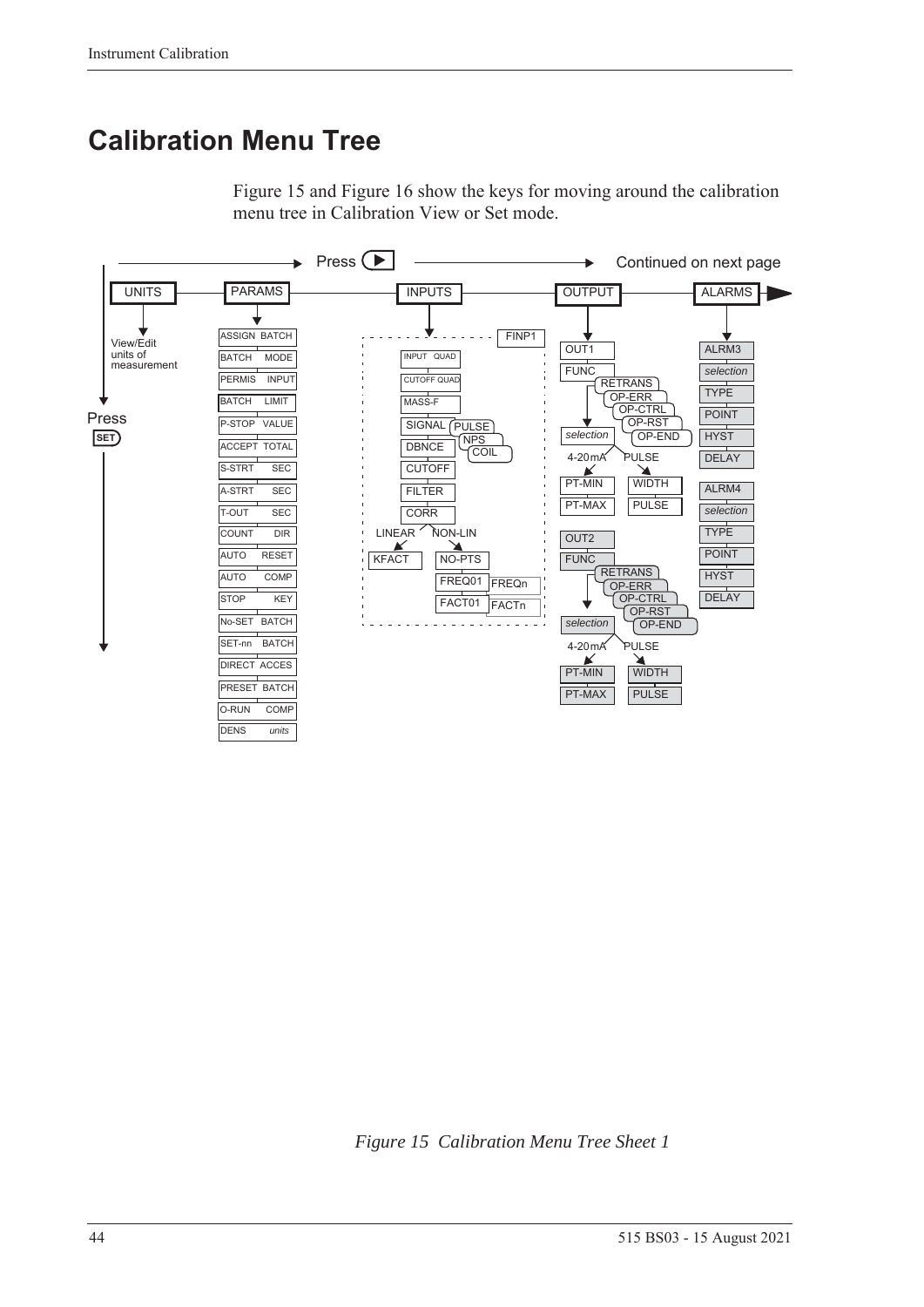

The shaded boxes indicate hardware options

Hold **DISPLAY** at any point to return to the main calibration menu.

Press  $\Box$  at any I/O assignment position to move to the next I/O assignment in the submenu (eg pressing  $\left( \blacktriangleright \right)$  on ALRM1 will move you to ALRM2 if it exists)

<span id="page-54-0"></span>*Figure 16 Calibration Menu Tree Sheet 2*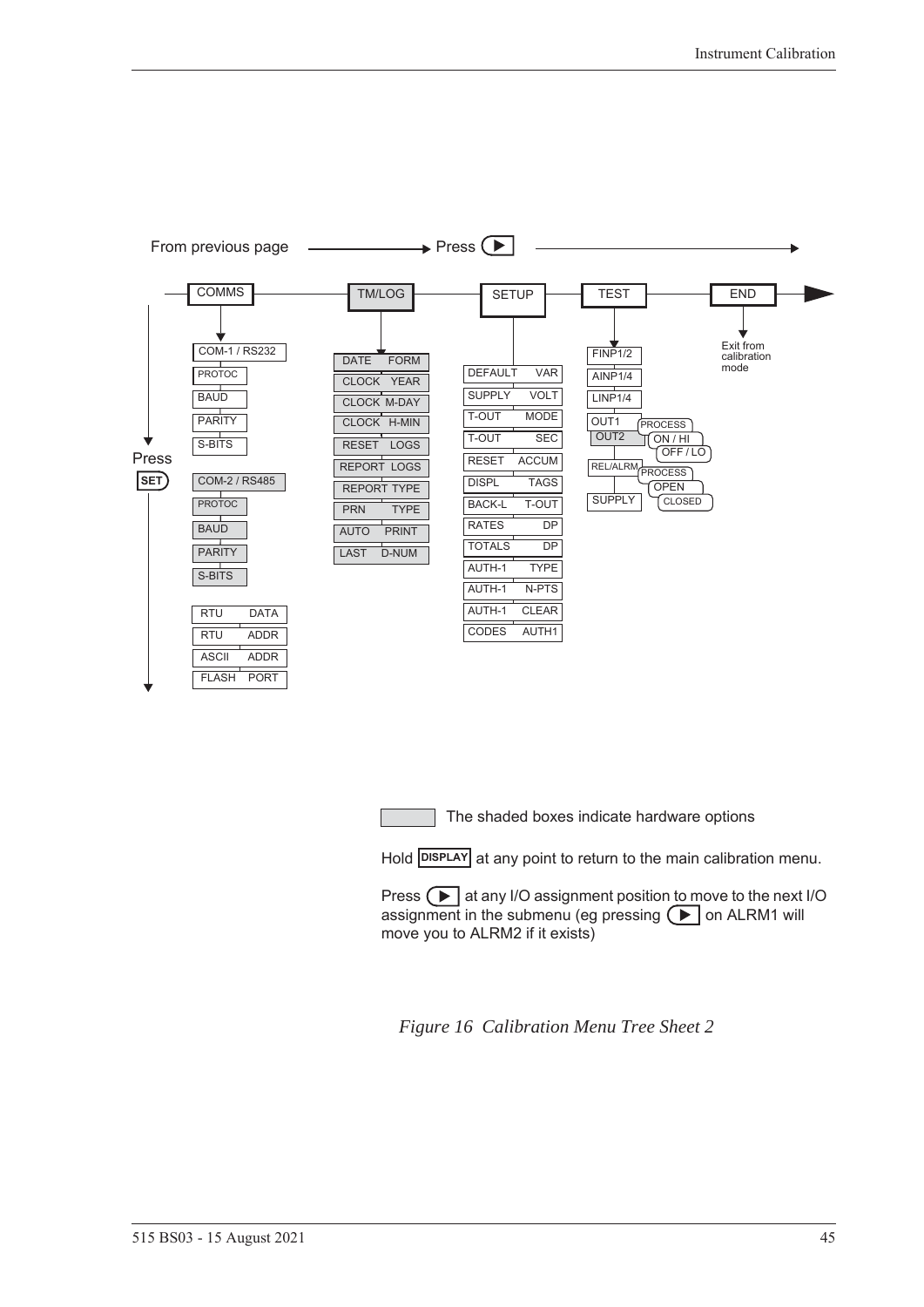# <span id="page-55-0"></span>**Instrument Settings**

# **Units of Measurement**

The Units menu allows the units to be viewed and edited if necessary without the reloading of new application software. Any change in units will result in a full reset to initially downloaded settings. Therefore, any required changes to units of measurement should be made before changing any other settings.

| <b>SET</b>              | $\blacktriangleright$ $\rightarrow$ UNITS params inputs outputs alarms comms tm/log setup test end                                                                                                                                                                              |  |
|-------------------------|---------------------------------------------------------------------------------------------------------------------------------------------------------------------------------------------------------------------------------------------------------------------------------|--|
| ITEMn<br>unit           | The units for main menu or calibration items can be viewed by pressing<br>the $\left  \text{set} \right $ key.                                                                                                                                                                  |  |
|                         | The units of measurement are password protected or will be protected by<br>the CAL switch if any instrument setting has an access level of 'CAL<br>Switch Protected'. To edit the units the correct password must be entered<br>or CAL switch used on entry to EDIT mode.       |  |
|                         | Press $\boxed{\blacktriangle}$ or $\boxed{\blacktriangledown}$ to select the required units.                                                                                                                                                                                    |  |
| <b>ACCEPT</b><br>LINIT5 | The Accept Units prompt will only appear if one or more of the units<br>have been changed.                                                                                                                                                                                      |  |
|                         | <b>IMPORTANT:</b> Accepting the change of units will initiate a master<br>reset. All calibration parameters will revert to their default value (i.e.<br>those values included in the downloaded instrument software). All totals<br>and any logged information will be cleared. |  |
|                         | Press $\Box$ or $\nabla$ to select YES, then press the SET key. The instrument<br>makes three beeps to confirm the reset command.                                                                                                                                               |  |
|                         | The message -RESET- PLEASE WAIT will be displayed as the<br>instrument exits calibration mode and completes a full re-boot sequence.                                                                                                                                            |  |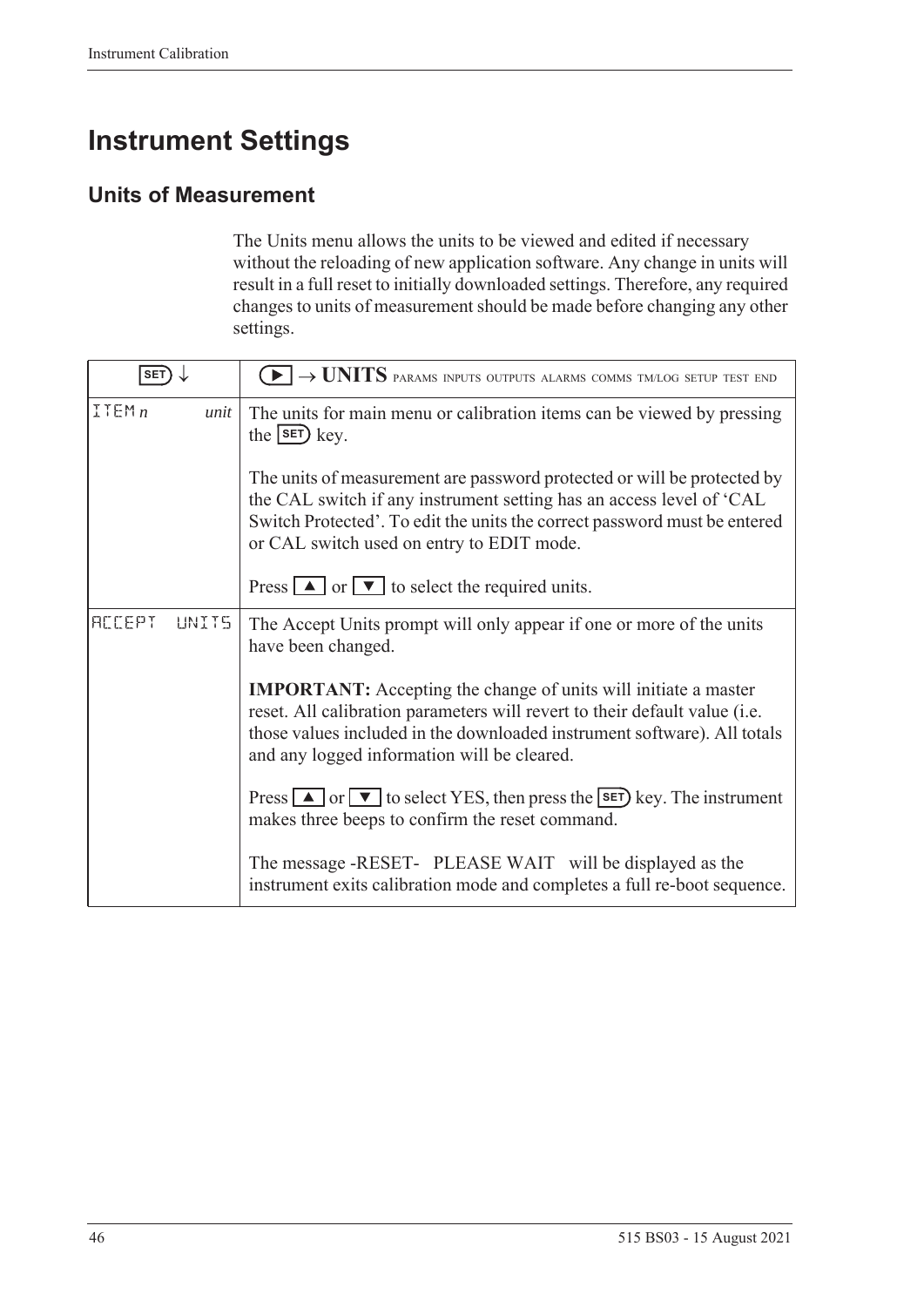# **Parameters**

| SET)          |              | $\blacktriangleright$ $\rightarrow$ units PARAMS inputs outputs alarms comms tm/log setup test end                                                                                                                                                                        |  |
|---------------|--------------|---------------------------------------------------------------------------------------------------------------------------------------------------------------------------------------------------------------------------------------------------------------------------|--|
| <b>RSSIGN</b> | <b>BATCH</b> | You can assign any of the "total" main menu variables as a batch type.                                                                                                                                                                                                    |  |
|               |              | Press $\boxed{\blacktriangle}$ or $\boxed{\blacktriangledown}$ to select the variable that is required as a batch type.                                                                                                                                                   |  |
| <b>BATCH</b>  | MODE         | Select the required batch operation mode.                                                                                                                                                                                                                                 |  |
|               |              | <b>PRESET</b><br>- Preset delivery.                                                                                                                                                                                                                                       |  |
|               |              | <b>ON-OFF</b><br>- Manual delivery.<br><b>UNLOAD</b><br>- Unload delivery (controlled by presence of flow).                                                                                                                                                               |  |
|               |              |                                                                                                                                                                                                                                                                           |  |
|               |              | Press $\Box$ or $\nabla$ to select either: PRESET, ON-OFF or UNLOAD.                                                                                                                                                                                                      |  |
|               |              | Refer to the section Batch Modes for descriptions of each mode.                                                                                                                                                                                                           |  |
| PERMIS        | INPUT        | The permissive input feature ensures that a batch will not be allowed until<br>a permissive contact is closed. A prompt to connect permissive is<br>displayed. The requirement for the permissive can be enabled or disabled.                                             |  |
|               |              | For more details, refer to Logic Input Control on page 35.                                                                                                                                                                                                                |  |
|               |              | Press $\Box$ or $\Box$ to select ENABLE or DISABLE.                                                                                                                                                                                                                       |  |
| <b>BATCH</b>  | LIMIT        | The batch limit determines the maximum batch preset value that can be<br>entered. If a value of zero is entered for this parameter then no limit is<br>applied.                                                                                                           |  |
|               |              | Enter the value in the engineering units of the batch preset.                                                                                                                                                                                                             |  |
| <b>P-510P</b> | VALUE        | The prestop value determines when relay 2 deactivates as the batch<br>approaches the preset quantity.                                                                                                                                                                     |  |
|               |              | Enter the value in the engineering units of the batch preset.                                                                                                                                                                                                             |  |
| <b>ACCEPT</b> | TOTAL        | The batch acceptable total is the minimum total for the system leakage to<br>be logged (a value of zero disables logging of leakages). It also allows<br>small totals due to "meter skips" and vibration to be discarded without<br>being considered as a valid delivery. |  |
|               |              | Enter the value in the engineering units of the batch preset.                                                                                                                                                                                                             |  |
| <b>5-5TRT</b> | <b>SEC</b>   | The batch slow start time determines when relay 2 activates after the start<br>or resumption of a batch.                                                                                                                                                                  |  |
|               |              | Enter the value in seconds.                                                                                                                                                                                                                                               |  |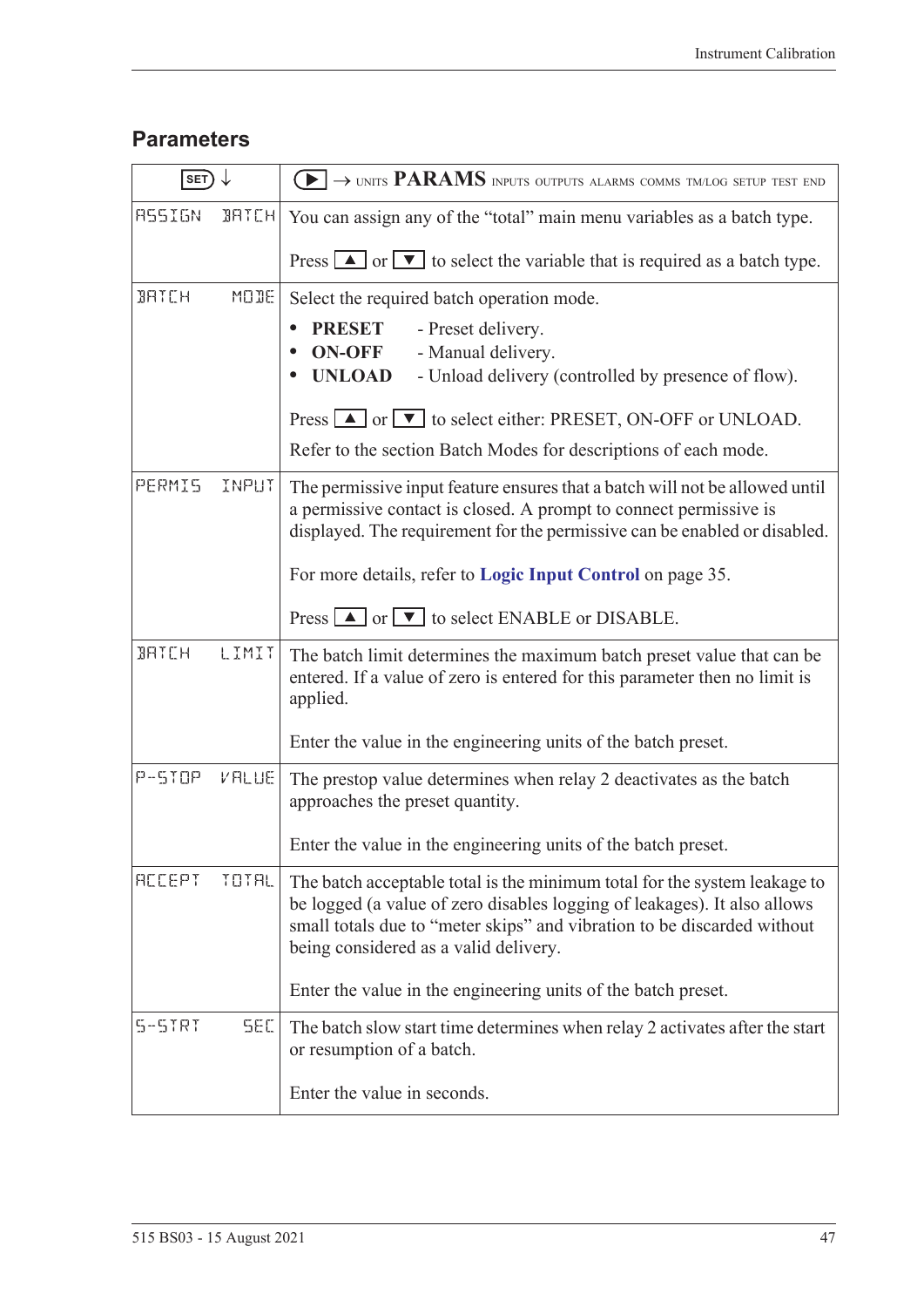| SET)                       | $\blacktriangleright$ $\rightarrow$ units PARAMS inputs outputs alarms comms tm/log setup test end                                                                                                                                                                                                                                                                     |
|----------------------------|------------------------------------------------------------------------------------------------------------------------------------------------------------------------------------------------------------------------------------------------------------------------------------------------------------------------------------------------------------------------|
| A-SIRI<br>SEC.             | The batch automatic restart time determines the time that will elapse<br>between the end of one batch and the start of the next. A value of zero<br>disables the auto restart feature.                                                                                                                                                                                 |
|                            | Enter the value in seconds.                                                                                                                                                                                                                                                                                                                                            |
| $T - 11T$<br>SEC.          | The batch flow timeout determines the length of no flow time that the<br>instrument will wait during a batch before raising a no flow error. It also<br>determines when an overflow error is raised if flow does not cease within<br>the timeout period after the controller attempts to stop the flow. A value<br>of zero disables these flow timeout features.       |
|                            | Enter the value in seconds.                                                                                                                                                                                                                                                                                                                                            |
| <b>COUNT</b><br>JIR.       | The batch count direction determines whether the batch total counts up<br>from zero to the preset value or down from the preset to zero.                                                                                                                                                                                                                               |
|                            | Press $\boxed{\blacktriangle}$ or $\boxed{\blacktriangledown}$ to select UP or DOWN.                                                                                                                                                                                                                                                                                   |
| <b>RUTO</b><br>RESET       | This parameter is available for viewing and editing only when the batch<br>automatic restart time is set to zero.                                                                                                                                                                                                                                                      |
|                            | The automatic reset feature allows the previous batch total to be reset<br>automatically when a new batch is started with the RUN key.                                                                                                                                                                                                                                 |
|                            | Press $\Box$ or $\Box$ to select ENABLE or DISABLE.                                                                                                                                                                                                                                                                                                                    |
| <b>RUTO</b><br><b>COMP</b> | The batch automatic overrun compensation allows the instrument to<br>automatically compensate for any consistent overrun at the end of the<br>batch. Overrun is typically due to the slowness of a valve to close or a<br>pump to stop on receiving a signal from the batch controller and results<br>in the delivered quantity being greater than the entered preset. |
|                            | In calculating the amount to be compensated for the instrument uses the<br>average overrun from the last three batches. An overrun of more than<br>20% is considered invalid and will not be included in the calculations.                                                                                                                                             |
|                            | Press $\Box$ or $\Box$ to select ENABLE or DISABLE.                                                                                                                                                                                                                                                                                                                    |
| <b>STOP</b><br>KEY.        | The function of the Stop key can be set to either Pause or Stop the<br>delivery.                                                                                                                                                                                                                                                                                       |
|                            | Press $\boxed{\blacktriangle}$ or $\boxed{\blacktriangledown}$ to select PAUSE or STOP.                                                                                                                                                                                                                                                                                |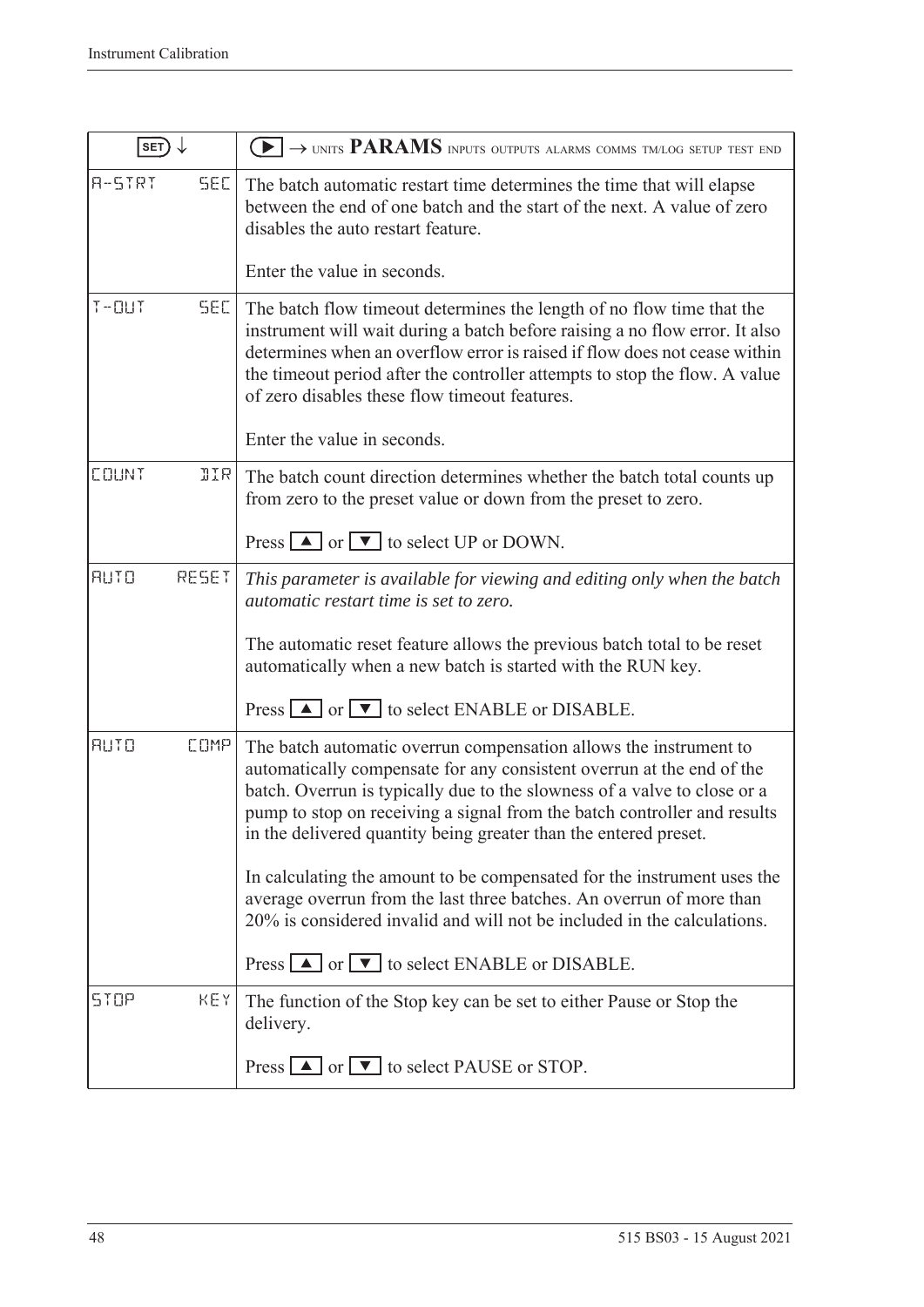| SET)                             |              | $\textcolor{blue}{\blacktriangleright} \rightarrow$ units PARAMS inputs outputs alarms comms tm/log setup test end                                                                                                                                                                                                                                                      |  |
|----------------------------------|--------------|-------------------------------------------------------------------------------------------------------------------------------------------------------------------------------------------------------------------------------------------------------------------------------------------------------------------------------------------------------------------------|--|
| $No - SET$                       | <b>BATCH</b> | To provide faster access to commonly used preset values a number of<br>batch presets can be preprogrammed into the instrument. This parameter<br>allows the number of batch presets to be entered.                                                                                                                                                                      |  |
|                                  |              | Press $\boxed{\blacktriangle}$ or $\boxed{\blacktriangledown}$ to select a number between 1 and 20.                                                                                                                                                                                                                                                                     |  |
| <b>SET-01</b><br>to<br>$SET - n$ | <b>BATCH</b> | Enter the commonly used preset values for quick access via the front<br>panel.                                                                                                                                                                                                                                                                                          |  |
|                                  |              | Enter the value in the engineering units of the batch preset.                                                                                                                                                                                                                                                                                                           |  |
| <b>JIREET</b>                    | <b>ACCES</b> | If the direct access is enabled then the operator is able to enter edit mode<br>for the batch preset directly from the main menu by holding the SET) key<br>while viewing the preset. If disabled, the changes can only be made from<br>within the calibration set mode (or via serial communications, see below).<br>Select the direct access mode as required.        |  |
|                                  |              | Press $\Box$ or $\Box$ to select ENABLE or DISABLE.                                                                                                                                                                                                                                                                                                                     |  |
|                                  |              | <b>Modbus Accessible Parameters</b>                                                                                                                                                                                                                                                                                                                                     |  |
| page 81.                         |              | The following PARAMS menu item(s) are also accessible via Modbus communications. For<br>a complete Modbus parameter listing, refer to Instrument Configuration Parameters on                                                                                                                                                                                            |  |
| PRESET                           | <b>JRTCH</b> | Enter the batch preset quantity. This setpoint is only available for<br>PRESET batch mode.                                                                                                                                                                                                                                                                              |  |
|                                  |              | Enter the value in the engineering units of the assigned variable.                                                                                                                                                                                                                                                                                                      |  |
| $D - R UN$                       | <b>COMP</b>  | Enter a fixed value batch overrun compensation that will allow the<br>instrument to compensate for any consistent overrun at the end of the<br>batch. Overrun is typically due to the slowness of a valve to close or a<br>pump to stop on receiving a signal from the batch controller and results<br>in the delivered quantity being greater than the entered preset. |  |
|                                  |              | This value is only used for batch overrun compensation when auto<br>overrun compensation is disabled.                                                                                                                                                                                                                                                                   |  |
|                                  |              | Enter the value in the engineering units of the assigned variable.                                                                                                                                                                                                                                                                                                      |  |
| JENS                             | units        | Enter the fluid density preset that will be used for the volume<br>calculations.                                                                                                                                                                                                                                                                                        |  |
|                                  |              | Enter the value in the engineering units of the assigned variable.                                                                                                                                                                                                                                                                                                      |  |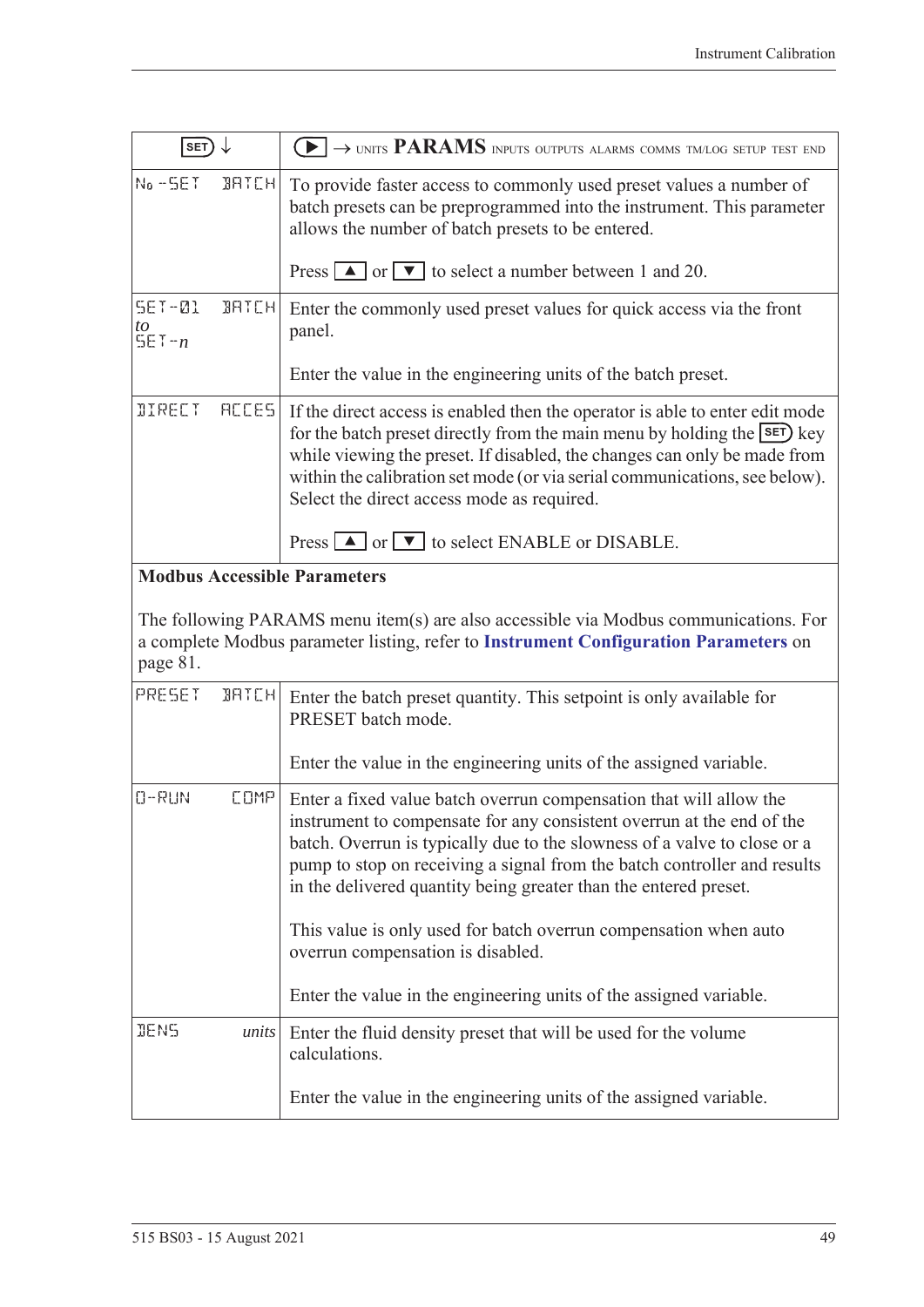# **Inputs**

| SET)                   |                          | $\widetilde{\blacktriangleright\blacktriangleright}$ units params INPUTS outputs alarms comms tm/log setup test end                                                                                                                                                                                                                  |  |
|------------------------|--------------------------|--------------------------------------------------------------------------------------------------------------------------------------------------------------------------------------------------------------------------------------------------------------------------------------------------------------------------------------|--|
|                        | <b>Frequency Input 1</b> |                                                                                                                                                                                                                                                                                                                                      |  |
| INPUT                  | <b>GUAD</b>              | The quadrature input provides pulse security and is used to determine the<br>direction of flow and totalising. If the quadrature input is enabled, the<br>additional flowmeter output should be connected to frequency input 2.<br>Press $\boxed{\blacktriangle}$ or $\boxed{\blacktriangledown}$ to select ENABLE or DISABLE.       |  |
| CUTOFF                 | <b>GURD</b>              | The Quadrature Cut-off frequency determines the minimum for which<br>the instrument continues to totalise pulses from the flowmeter. It is also<br>used to ignore any quadrature signal errors that may occur at very low<br>flowrates.                                                                                              |  |
|                        |                          | The value for the cut-off is specified as the frequency of the flowmeter in<br>Hertz in a range of 10 to 100.                                                                                                                                                                                                                        |  |
| INPUE<br><b>MR55-F</b> | FINP1                    | For this application, the Frequency Input Channel 1 is assigned to mass<br>flowrate.                                                                                                                                                                                                                                                 |  |
| <b>SIGNAL</b>          | FINP1                    | Frequency input 1 signal type.                                                                                                                                                                                                                                                                                                       |  |
|                        |                          | Press $\Box$ or $\Box$ to select COIL, NPS or PULSE.                                                                                                                                                                                                                                                                                 |  |
| <b>JBNCE</b>           | FINP1                    | Switches and relays have metal contacts to make and break circuits. The<br>contact bounce introduces random signals into the circuit. The instrument<br>has a debounce circuit to eliminate this problem.                                                                                                                            |  |
|                        |                          | Note: When the debounce circuit is enabled, the maximum input<br>frequency for large amplitude signals is limited to approximately<br>500Hz. For low amplitude signals, the maximum frequency can be<br>approximately 200Hz.                                                                                                         |  |
|                        |                          | Press $\Box$ or $\nabla$ to select ENABLE or DISABLE.                                                                                                                                                                                                                                                                                |  |
| <b>CUTOFF</b>          | FINP1                    | The Cut-off is the lowest frequency for which the instrument continues<br>to calculate a rate from the flowmeter.                                                                                                                                                                                                                    |  |
|                        |                          | The value for the cut-off is specified as the frequency of the flowmeter in<br>Hertz.                                                                                                                                                                                                                                                |  |
|                        |                          | Be careful when setting low cut-off values because the display update<br>time for the flow rate becomes very long. For example if the cut-off is set<br>to 0.01 Hz, and the measured flow stops, the instrument continues to<br>display the flow rate for 100 seconds before it can determine that the flow<br>has actually stopped. |  |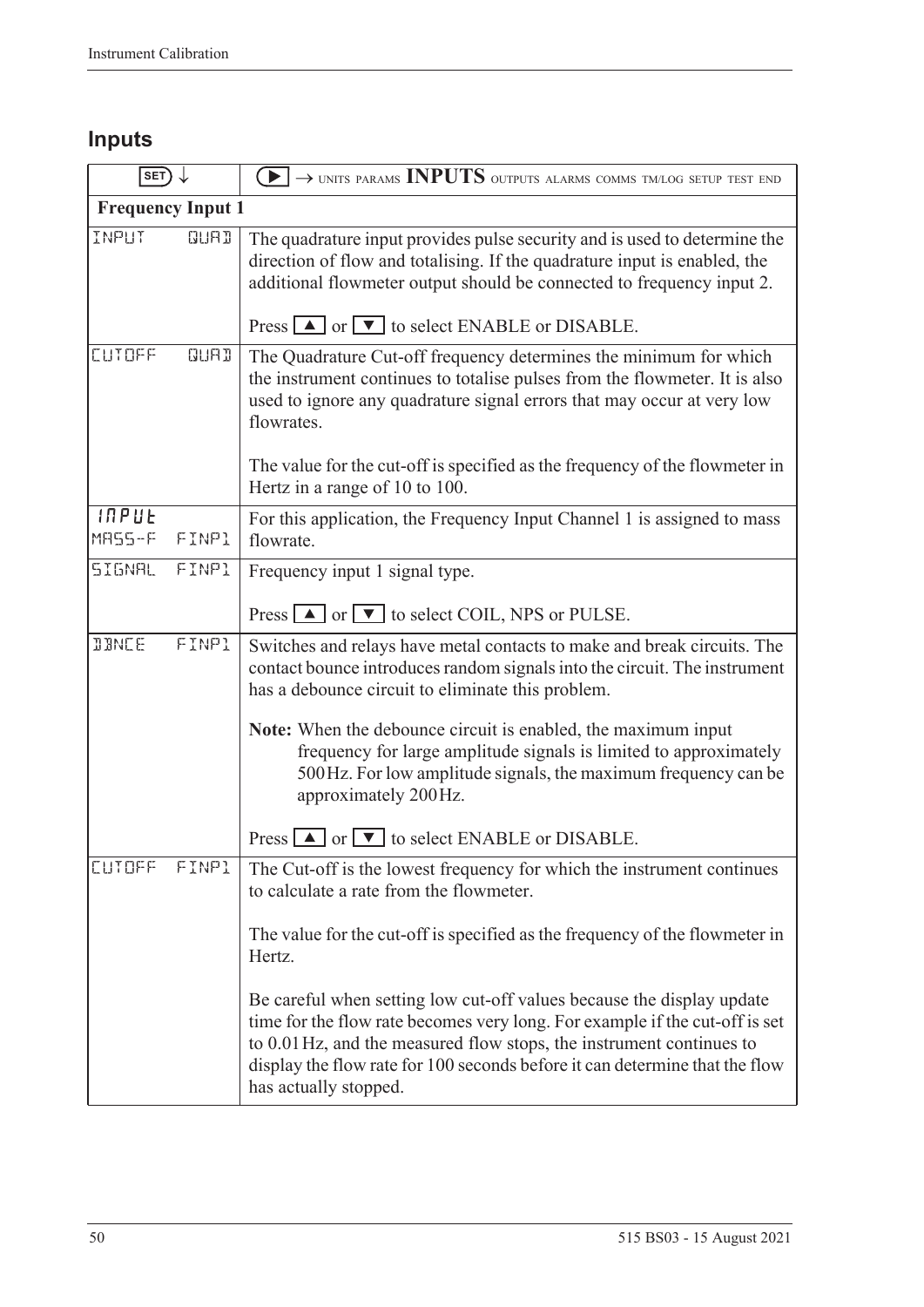| SET)        |       | $\blacktriangleright$ $\rightarrow$ units params INPUTS outputs alarms comms tm/log setup test end                                                                                                                                                                                                                                                                                                                    |                                                                                                                                            |                                       |
|-------------|-------|-----------------------------------------------------------------------------------------------------------------------------------------------------------------------------------------------------------------------------------------------------------------------------------------------------------------------------------------------------------------------------------------------------------------------|--------------------------------------------------------------------------------------------------------------------------------------------|---------------------------------------|
| FILTER      | FINP1 | Input fluctuations caused by pulsating flow tend to create distortion in the<br>input readings of the rate. The instrument has a digital filter that averages<br>out these fluctuations.<br>As a guide to the degree of filtering to use, the following table shows the<br>response time (in seconds) to reach 90% and 99% of a step change in<br>input.<br>The value A is the filter constant that the user can set. |                                                                                                                                            |                                       |
|             |       | Filter setting A                                                                                                                                                                                                                                                                                                                                                                                                      | Seconds to reach 90%<br>of full swing                                                                                                      | Seconds to reach 99%<br>of full swing |
|             |       | $\overline{0}$                                                                                                                                                                                                                                                                                                                                                                                                        | $\boldsymbol{0}$                                                                                                                           | $\boldsymbol{0}$                      |
|             |       | $\overline{2}$                                                                                                                                                                                                                                                                                                                                                                                                        | $\overline{2}$                                                                                                                             | $\overline{4}$                        |
|             |       | $\overline{4}$                                                                                                                                                                                                                                                                                                                                                                                                        | $\overline{4}$                                                                                                                             | $\overline{8}$                        |
|             |       | 6                                                                                                                                                                                                                                                                                                                                                                                                                     | $\overline{5}$                                                                                                                             | 10                                    |
|             |       | 10                                                                                                                                                                                                                                                                                                                                                                                                                    | $\overline{8}$                                                                                                                             | 15                                    |
|             |       | 15                                                                                                                                                                                                                                                                                                                                                                                                                    | $\overline{12}$                                                                                                                            | 23                                    |
|             |       | 20                                                                                                                                                                                                                                                                                                                                                                                                                    | 14                                                                                                                                         | 27                                    |
|             |       | $\overline{25}$                                                                                                                                                                                                                                                                                                                                                                                                       | $\overline{18}$                                                                                                                            | 34                                    |
|             |       | $\overline{35}$                                                                                                                                                                                                                                                                                                                                                                                                       | $\overline{25}$                                                                                                                            | 48                                    |
|             |       | 45                                                                                                                                                                                                                                                                                                                                                                                                                    | 32                                                                                                                                         | 62                                    |
|             |       | $\overline{60}$                                                                                                                                                                                                                                                                                                                                                                                                       | $\overline{42}$                                                                                                                            | 82                                    |
|             |       | $\overline{75}$                                                                                                                                                                                                                                                                                                                                                                                                       | $\overline{52}$                                                                                                                            | 102                                   |
|             |       | 90                                                                                                                                                                                                                                                                                                                                                                                                                    | 62                                                                                                                                         | 122                                   |
|             |       | 99                                                                                                                                                                                                                                                                                                                                                                                                                    | $\overline{68}$                                                                                                                            | 134                                   |
|             |       | there is no filtering.                                                                                                                                                                                                                                                                                                                                                                                                | The input filter range is from 0 to 99. A setting of $0$ (zero) means that                                                                 |                                       |
| <b>CORR</b> | FINP1 | to apply correction factors to the input signal.                                                                                                                                                                                                                                                                                                                                                                      | If the input sensor has non-linear characteristics, select NON-LINEAR<br>Use $\Box$ or $\nabla$ to select LINEAR or NON-LINEAR.            |                                       |
| KFACT1      | unit  | correction type is set to Linear.                                                                                                                                                                                                                                                                                                                                                                                     | This parameter is available for viewing and editing only when the                                                                          |                                       |
|             |       |                                                                                                                                                                                                                                                                                                                                                                                                                       | The K-factor of the flowmeter is the number of pulses from the flowmeter<br>per unit of volume (or mass). The K-factor cannot be 0 (zero). |                                       |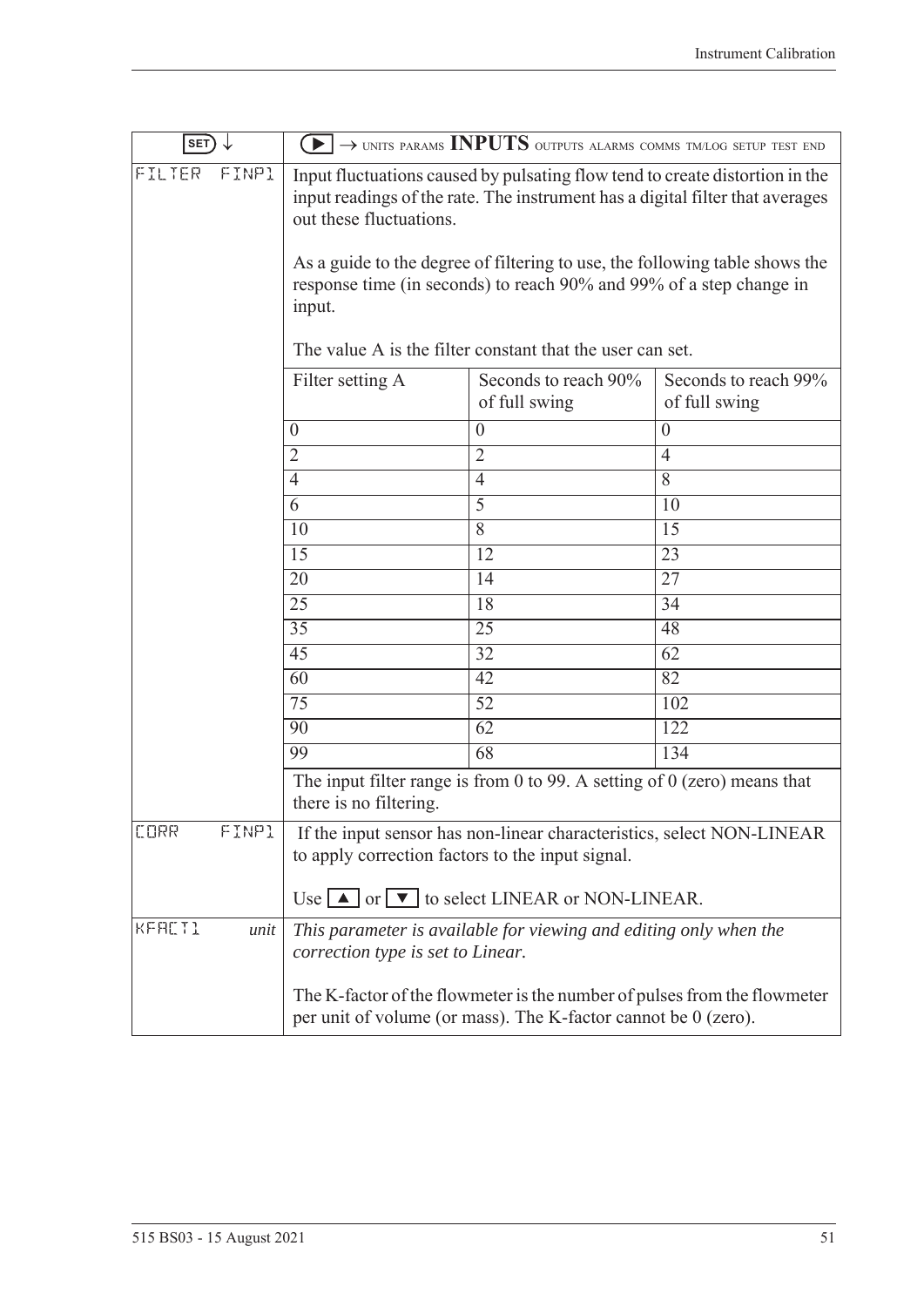| <b>SET</b>                            |       | $\rightarrow$ units params INPUTS outputs alarms comms tm/log setup test end                                                                                                                                                                                                                       |  |
|---------------------------------------|-------|----------------------------------------------------------------------------------------------------------------------------------------------------------------------------------------------------------------------------------------------------------------------------------------------------|--|
| NO-PIS                                | FINP1 | This parameter is available for viewing and editing only when the<br>correction type is set to Non-linear.                                                                                                                                                                                         |  |
|                                       |       | Enter the number of non-linearity correction points.                                                                                                                                                                                                                                               |  |
|                                       |       | Press $\boxed{\blacktriangle}$ or $\boxed{\blacktriangledown}$ to select a number between 1 and 10 for the number<br>of correction points.                                                                                                                                                         |  |
| FRED01<br>to<br>$F$ RE $\mathbb{G}_n$ | FINP1 | This parameter is available for viewing and editing only when the<br>correction type is set to Non-linear.                                                                                                                                                                                         |  |
|                                       |       | Enter the frequency for this correction point.                                                                                                                                                                                                                                                     |  |
|                                       |       | The instrument uses linear interpolation between the correction points<br>except that the correction factor for FREQ01 is used from 0Hz up to<br>FREQ01. Similarly, the instrument maintains the correction factor for the<br>highest frequency setting up to the maximum input frequency.         |  |
|                                       |       | The following diagram shows the scaling factors at different frequencies<br>for a hypothetical flowmeter. The heavy black line represents the actual<br>scaling factor of the flowmeter. The light black line is the approximation<br>that the instrument uses.<br><b>Scaling</b><br><b>Factor</b> |  |
|                                       |       |                                                                                                                                                                                                                                                                                                    |  |
|                                       |       | FACT02<br>FACT03                                                                                                                                                                                                                                                                                   |  |
|                                       |       | <b>FACT0</b><br><b>FACT05</b><br>FACT04                                                                                                                                                                                                                                                            |  |
|                                       |       |                                                                                                                                                                                                                                                                                                    |  |
|                                       |       |                                                                                                                                                                                                                                                                                                    |  |
|                                       |       | Frequency                                                                                                                                                                                                                                                                                          |  |
|                                       |       | FREQ02<br>FREQ03<br>FREQ04<br>FREQ01<br>FREQ05                                                                                                                                                                                                                                                     |  |
|                                       |       | Enter the lowest correction factor frequency as FREQ01 and proceed up<br>to the highest frequency. You can press the <b>DISPLAY</b> key to skip the<br>non-linear points and go to the next item.                                                                                                  |  |
| <b>FACT01</b><br>to<br>F H L T n      | FINP1 | This parameter is available for viewing and editing only when the<br>correction type is set to Non-linear.                                                                                                                                                                                         |  |
|                                       |       | Enter the scaling factor for this correction point in the same units of<br>measure as the single K-factor above.                                                                                                                                                                                   |  |
|                                       |       | The correction factor cannot be $0$ (zero).                                                                                                                                                                                                                                                        |  |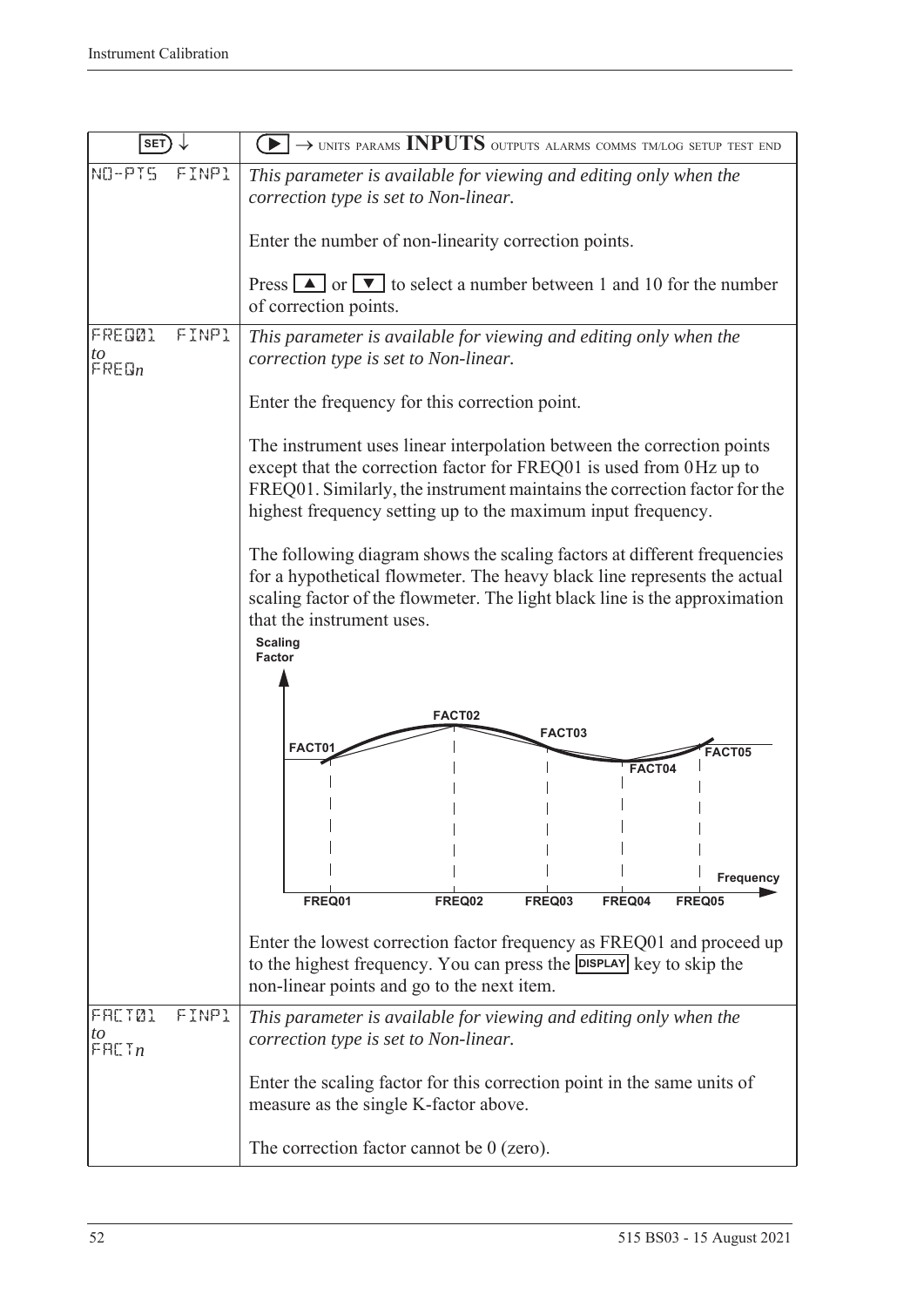# **Outputs**

| SET)                                            | $\left\{ \blacktriangleright\right\} \rightarrow$ units params inputs $\text{OUTPUTS}$ alarms comms tmlog setup test end                                                                                                                                                                                                                                                                                                                                                                                                                                                                                                                                                                                                                                                                                             |
|-------------------------------------------------|----------------------------------------------------------------------------------------------------------------------------------------------------------------------------------------------------------------------------------------------------------------------------------------------------------------------------------------------------------------------------------------------------------------------------------------------------------------------------------------------------------------------------------------------------------------------------------------------------------------------------------------------------------------------------------------------------------------------------------------------------------------------------------------------------------------------|
| FUNE<br>QUTn                                    | The isolated output can function as either a passive 4-20 mA output, or a<br>pulse/logic open collector output:                                                                                                                                                                                                                                                                                                                                                                                                                                                                                                                                                                                                                                                                                                      |
|                                                 | <b>RETRANS</b> - Retransmit totals as a pulse output or rates type<br>variables as a 4-20mA signal.<br><b>OP-ERR</b><br>- An error signal that will become active for the no flow,<br>$\bullet$<br>overflow or leakage error conditions.<br><b>OP-CTRL</b> - A control signal that is active during a batch, can be<br>$\bullet$<br>used as a pump control or indicator.<br><b>OP-RST</b><br>- A control signal that produces a 300ms pulse that can<br>$\bullet$<br>be used to reset remote counters etc. Activates when the controller's<br>total(s) are reset.<br><b>OP-END</b><br>- A control signal that reflects the End of Batch<br>$\bullet$<br>condition (Note: not applicable if Batch mode is ON-OFF).<br>Press $\boxed{\blacktriangle}$ or $\boxed{\blacktriangledown}$ to select the function required. |
| PULSE<br>$\Box$ $\Box$ $\Box$ $n$<br>or<br>4-20 | If above function is set for retransmission, you can assign any of the<br>"main menu" variables to an output. The nature of the output depends on<br>the assigned variable. Totals are output as pulses and rates are output as<br>4-20 mA passive signals.                                                                                                                                                                                                                                                                                                                                                                                                                                                                                                                                                          |
|                                                 | Press $\Box$ or $\nabla$ to select the variable that is required as an output. The<br>top of the display shows the type of output signal that is assigned to the<br>variable.                                                                                                                                                                                                                                                                                                                                                                                                                                                                                                                                                                                                                                        |
|                                                 | <b>CAUTION</b><br>Due to the dual-purpose nature of the outputs, take care not to<br>set the output as an open collector pulse type signal when<br>connected to a 4-20mA loop circuit.                                                                                                                                                                                                                                                                                                                                                                                                                                                                                                                                                                                                                               |
| WIJTH<br>$\Box \Box Tn$                         | The Output Pulse Width is available for viewing and editing only when<br>the assigned variable is a total (pulse output) type.                                                                                                                                                                                                                                                                                                                                                                                                                                                                                                                                                                                                                                                                                       |
|                                                 | Pulse output is usually used to drive remote counters. Set the pulse width<br>(in milliseconds) as required by the remote counter.                                                                                                                                                                                                                                                                                                                                                                                                                                                                                                                                                                                                                                                                                   |
|                                                 | Press $\triangle$ or $\triangledown$ to set to: 10, 20, 50, 100, 200 or 500 ms.                                                                                                                                                                                                                                                                                                                                                                                                                                                                                                                                                                                                                                                                                                                                      |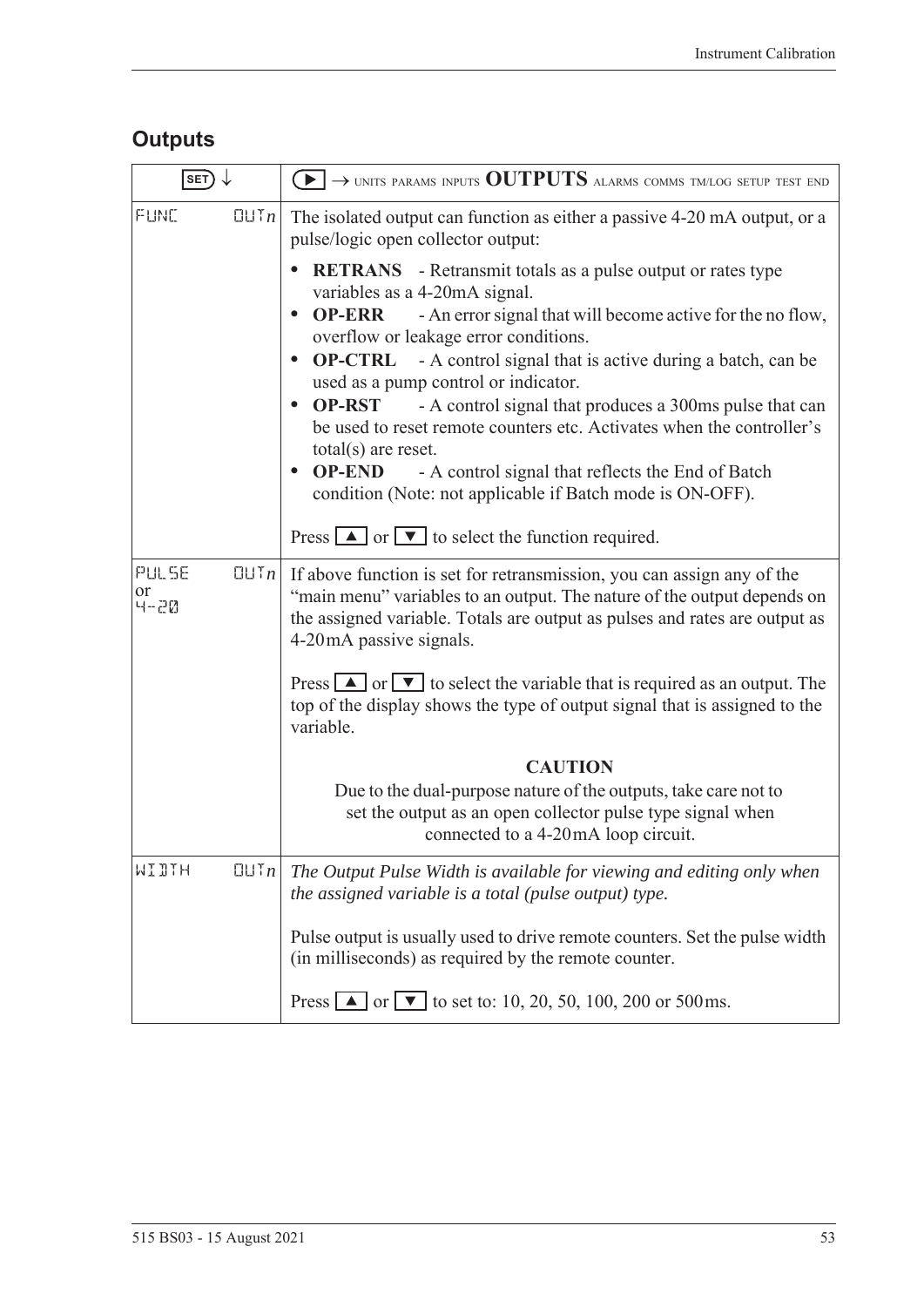| SET)             |                    | $\left\{ \rightarrow \right\}$ UNITS PARAMS INPUTS OUTPUTS ALARMS COMMS TM/LOG SETUP TEST END                                                                                                                                                                                                                                                                                                 |
|------------------|--------------------|-----------------------------------------------------------------------------------------------------------------------------------------------------------------------------------------------------------------------------------------------------------------------------------------------------------------------------------------------------------------------------------------------|
| PULSE            | QUTn               | The Output Pulse Factor is available for viewing and editing only when<br>the assigned variable is a total (pulse output) type.                                                                                                                                                                                                                                                               |
|                  |                    | The Output Pulse Factor is the scaling factor for the retransmission of the<br>measured total quantity.                                                                                                                                                                                                                                                                                       |
|                  |                    | For example, if "volume" is chosen as an output variable and engineering<br>unit is cubic metres, then a pulse factor of 1.000 generates one pulse for<br>$1 \text{ m}^3$ . Similarly, a pulse factor of 3.000 generates one pulse for $3 \text{ m}^3$ .                                                                                                                                      |
|                  |                    | For more information, see Output Pulse Factor on page 54.                                                                                                                                                                                                                                                                                                                                     |
|                  |                    | The output pulse factor cannot be $0$ (zero).                                                                                                                                                                                                                                                                                                                                                 |
| PT-MIN<br>PT-MAX | QUTn<br>$QU$ T $n$ | The Output Minimum Point and Maximum Point are available for<br>viewing and editing only when the assigned variable is a rate (4-20mA<br>output) type.                                                                                                                                                                                                                                        |
|                  |                    | The output minimum value corresponds to the 4mA point and the output<br>maximum value corresponds to the 20mA point.                                                                                                                                                                                                                                                                          |
|                  |                    | Setting the output range differently from the input range enables the<br>instrument to amplify the input signal. You can drive a chart recorder that<br>"zooms in" on a specified range of values instead of displaying the full<br>operating range of the transducer.                                                                                                                        |
|                  |                    | For example, if "volume flow" is chosen as an output variable and<br>engineering unit is cubic metres per minute, then setting the minimum<br>point to 30 and the maximum point to 100 would reflect the volumetric<br>flow rate range of 30 to $100 \text{m}^3/\text{min}$ . At rates above the maximum and<br>below the minimum points, the output remains at 20mA and 4mA<br>respectively. |

### <span id="page-63-0"></span>**Output Pulse Factor**

Increasing the output pulse width reduces the maximum frequency at which a total variable can be retransmitted. Pulses will be missed if the output cannot "keep up" with the rate of total counts. You can use the output pulse factor to ensure that this maximum is not reached.

The maximum pulse output frequency is determined by:

```
1000
\frac{1000}{(2 \times \text{pulse width in ms})}Hz
```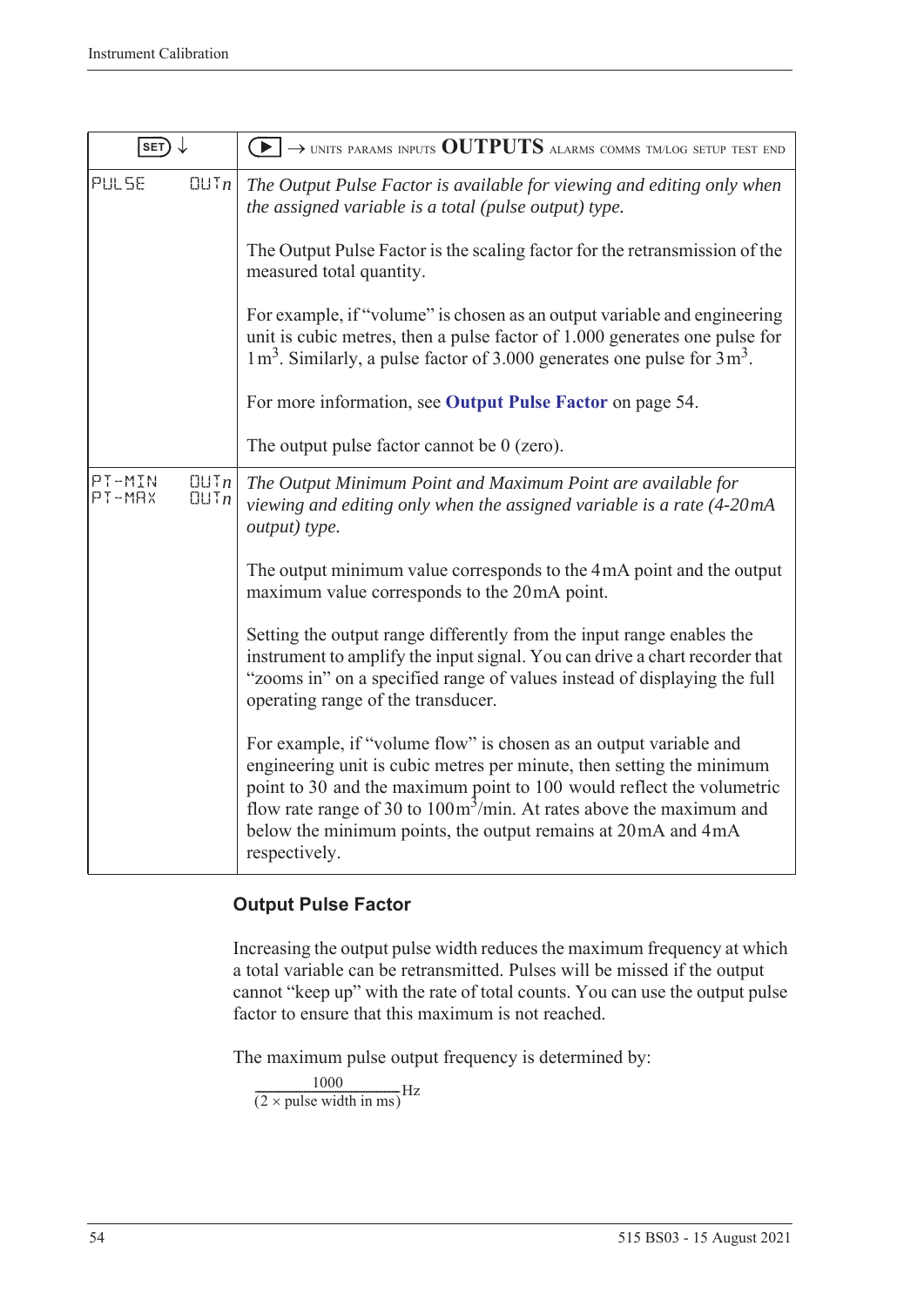The minimum pulse factor required is determined by:

max rate of total max pulse output frequency ------------------------------------------------------------------

For example: To calculate the required pulse factor to avoid losing counts in retransmission if a total counts at a maximum rate of 75 units/sec (Hz) and the required pulse width of a remote counter is at least 50 ms:

The maximum pulse output frequency is:  $\frac{1000}{2 \times 50}$  = 10Hz

The minimum pulse factor for that frequency is:  $\frac{75}{10}$  $\frac{73}{10}$  = 7.5

#### **Alarms**

The alarm relay(s), in the advanced option, can be assigned to rate variables such as flowrate, or set as an equipment failure alarm.

The alarm switches "on" whenever an alarm condition exists. The alarm switches "off" when the alarm condition no longer exists. However, you may need to configure external alarm devices that require acknowledgement for cancelling an alarm.

#### **Equipment Failure Alarm**

Any alarm relay can be assigned as an equipment failure alarm. This alarm setting can have normally closed (open) contacts that open (close) when the instrument displays any error message as listed in **[Error Messages](#page-73-1)** on page [64.](#page-73-1)

| SET   |  | $\blacktriangleright$ $\rightarrow$ units params inputs outputs $ALARMS$ comms tm/log setup test end                |
|-------|--|---------------------------------------------------------------------------------------------------------------------|
| RELAY |  | $\text{FLRM}_n$ Select a rate variable to assign to the alarm relay.                                                |
|       |  | Note: If the alarm type is set to "equipment alarm", this relay assignment<br>setting is ignored.                   |
|       |  | Press $\boxed{\blacktriangle}$ or $\boxed{\blacktriangledown}$ to select the variable that is required as an alarm. |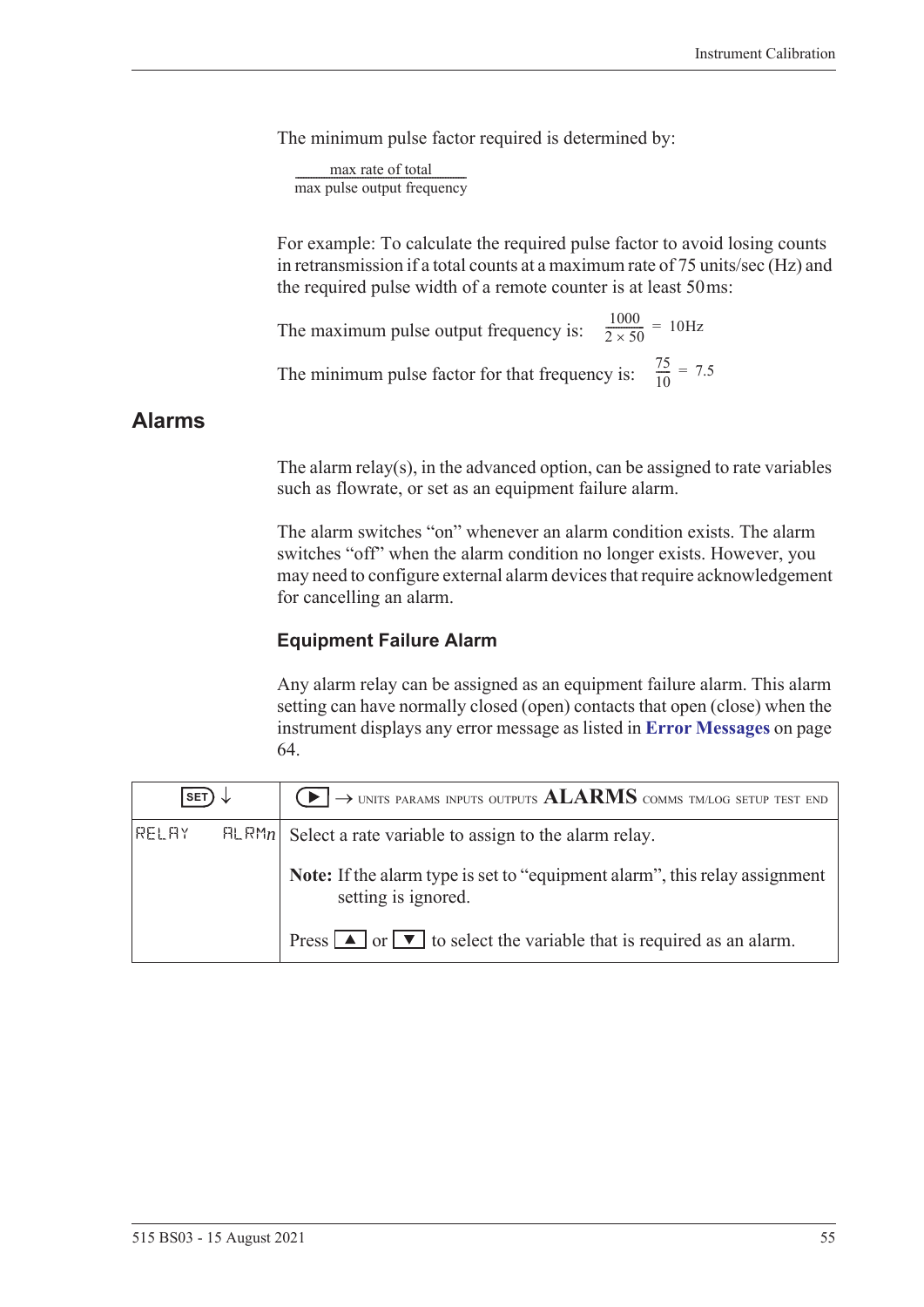| SET)        |       | $\rightarrow$ units params inputs outputs $ALARMS$ comms tm/log setup test end                                                                                                                                                                                                                                                                                                                                 |
|-------------|-------|----------------------------------------------------------------------------------------------------------------------------------------------------------------------------------------------------------------------------------------------------------------------------------------------------------------------------------------------------------------------------------------------------------------|
| TYPE        | HLRMn | The options available for alarm types are as follows:                                                                                                                                                                                                                                                                                                                                                          |
|             |       | HI-NO — High Alarm, Normally Open contacts<br>HI-NC — High Alarm, Normally Closed contacts<br>LO-NO — Low Alarm, Normally Open contacts<br>LO-NC — Low Alarm, Normally Closed contacts<br>BD-NO — Band Alarm, Normally Open contacts<br>BD-NC — Band Alarm, Normally Closed contacts<br>$\bullet$<br>AL-NO — Equipment Alarm, Normally Open contacts<br>٠<br>AL-NC — Equipment Alarm, Normally Closed contacts |
|             |       | Press $\Box$ or $\Box$ to select the type of alarm required.                                                                                                                                                                                                                                                                                                                                                   |
| POINT       | HLRMn | The Alarm Setpoint is available for viewing and editing for any alarm<br>type except 'equipment alarms'.                                                                                                                                                                                                                                                                                                       |
|             |       | The Alarm Setpoint is the value (in engineering units of assigned<br>variable) at which the alarm condition occurs and therefore the alarm is<br>on.                                                                                                                                                                                                                                                           |
|             |       | Each alarm is completely independent, e.g. a High alarm does NOT need<br>to have a higher setpoint than the a Low alarm.                                                                                                                                                                                                                                                                                       |
| <b>HY5T</b> | HLRMn | The Alarm Hysteresis is available for viewing and editing for any alarm<br>type except 'equipment alarms'.                                                                                                                                                                                                                                                                                                     |
|             |       | Alarm hysteresis loops occur when the alarm toggles continuously on and<br>off when the process variable is close to the setpoint.                                                                                                                                                                                                                                                                             |
|             |       | For a high alarm, the alarm activates when the value of the variable rises<br>above the alarm setpoint and deactivates when the value falls below the<br>alarm setpoint minus the amount of the hysteresis setting (if any).                                                                                                                                                                                   |
|             |       | For a low alarm, the alarm activates when the value of the variable falls<br>below the alarm setpoint and deactivates when the value rises above the<br>alarm setpoint plus the amount of the hysteresis setting (if any).                                                                                                                                                                                     |
|             |       | For a band alarm, the alarm activates whenever the value of the variable<br>is outside the setpoint plus or minus the amount of the hysteresis.                                                                                                                                                                                                                                                                |
|             |       | For example, with a high alarm setpoint of 200, and a hysteresis setting<br>of zero, a value oscillating between 197 and 202 will cause the alarm to<br>toggle on at 200 and toggle off below 200. However, if the hysteresis is<br>set to 5, the value of the variable must fall below 195 to cancel the alarm.<br>The alarm will reactivate only when the value again rises above 200.                       |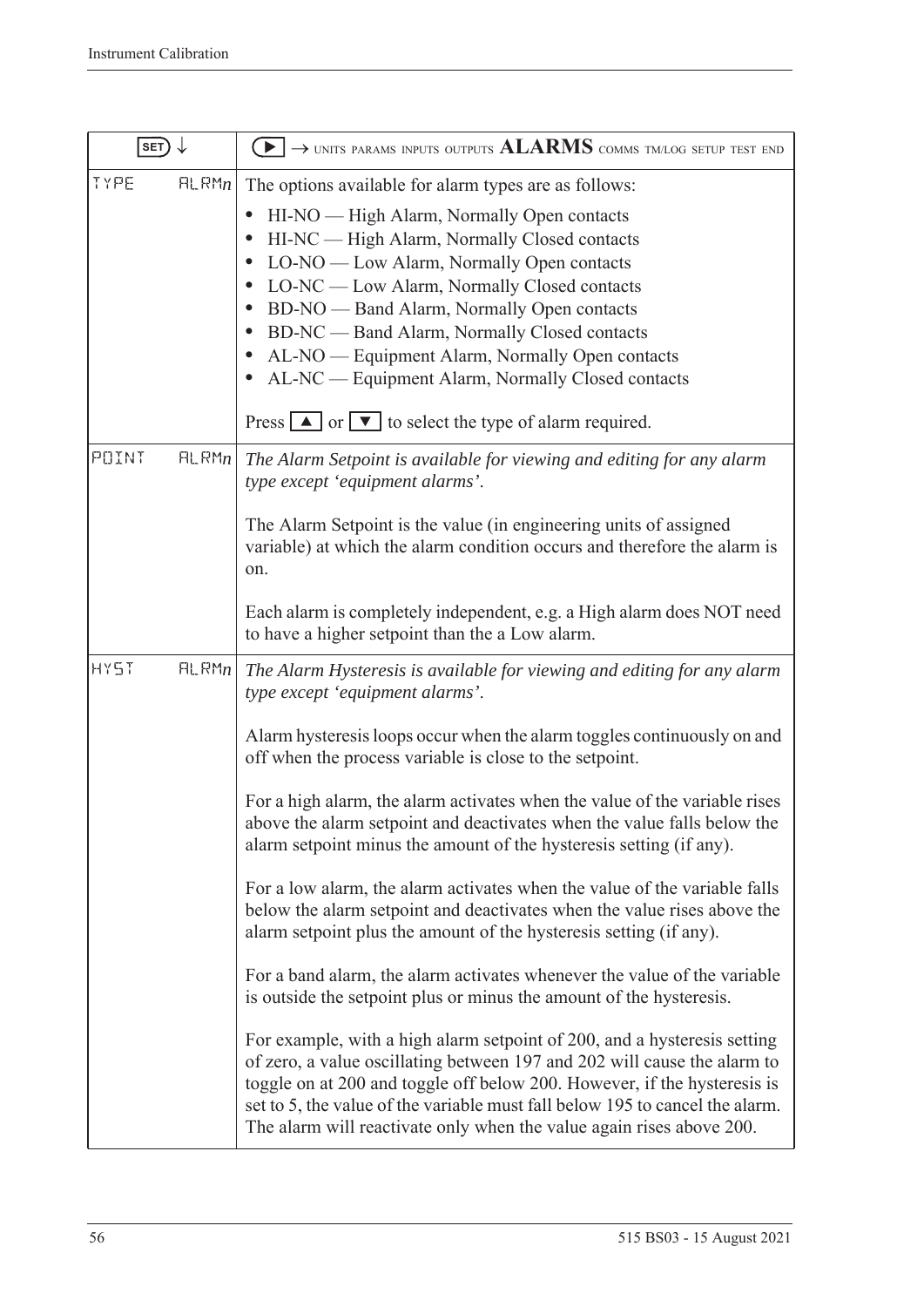| $\boxed{\text{SET}}$ |  | $ \;\textrm{(}\blacktriangleright\;\textrm{]}\to\textrm{units}$ params inputs outputs $ALARMS$ comms tm/log setup test end                                 |
|----------------------|--|------------------------------------------------------------------------------------------------------------------------------------------------------------|
| <b>DELAY</b>         |  | $\mathsf{RLRM}$ The Alarm Delay is programmed in seconds and can be used to eliminate<br>undesired alarm activation during start-up or shutdown operation. |

# <span id="page-66-0"></span>**Communications**

The instrument has the following communication ports:

- **• COM-1 RS-232 Port** A 9-pin female connector on the rear panel of the instrument.
- **• COM-2 RS-485 or Ethernet Port** (optional) Terminals or socket on the rear panel. Ethernet connection requires COM-2 setting to be: RTU (Modbus), 19200 Baud rate, even parity and 1 stop bit.
- **• COM-3 Port** A special communications port that is only applicable to some applications.

| <b>SET</b>  |           | $\rightarrow$ units params inputs ouputs alarms $COMMS$ tm/log setup test end                                                                             |
|-------------|-----------|-----------------------------------------------------------------------------------------------------------------------------------------------------------|
| PROTOC      | $CDM - n$ | The Communications Protocols can be assigned to the communication<br>ports as follows (a protocol cannot be assigned to more than one port at<br>a time): |
|             |           | <b>ASCII</b><br>- Simple ASCII<br>- Modbus RTU<br><b>RTU</b>                                                                                              |
|             |           | <b>ID-RF-1</b> - Pepperl+Fuchs ASCII protocol (IQT*-*-R4-V1 devices)<br><b>ID-TAG</b> - iButton LINK45 protocol                                           |
|             |           | - Printer Protocol<br><b>PRN</b><br><b>NONE</b><br>- If a port is not being used, set the protocol to NONE.                                               |
|             |           | For the selected port, press $\boxed{\triangle}$ or $\boxed{\triangledown}$ to select the desired protocol.                                               |
| <b>BAUD</b> | $CDM - n$ | The Baud setting is the speed of the communication port in data bits per<br>second.                                                                       |
|             |           | The baud rate of the instrument must match the baud rate of the<br>communication device that the instrument is connected to.                              |
|             |           | Use $\blacksquare$ or $\blacksquare$ to select 2400, 4800, 9600 or 19200 baud.                                                                            |
| PARITY      | $CDM - n$ | The Parity bit helps to detect data corruption that might occur during<br>transmission.                                                                   |
|             |           | The parity bit setting of the instrument must match the parity bit setting<br>of the communication device that the instrument is connected to.            |
|             |           | Press $\Box$ or $\nabla$ to select EVEN, ODD, or NONE.                                                                                                    |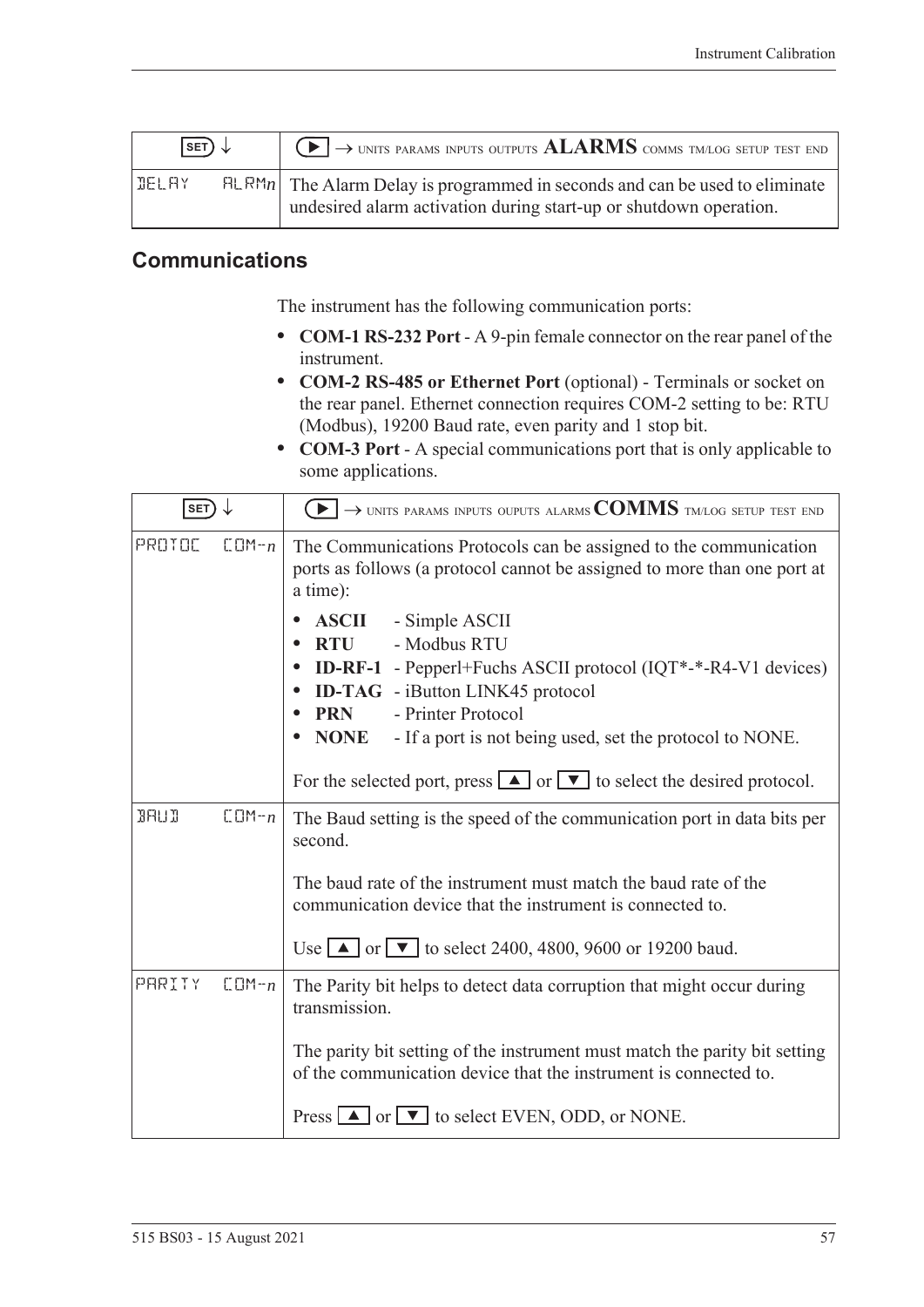| SET)         |             | $\blacktriangleright$ $\mid$ $\rightarrow$ units params inputs ouputs alarms COMMS tm/log setup test end                                                                                                                                                                                                                                                                  |
|--------------|-------------|---------------------------------------------------------------------------------------------------------------------------------------------------------------------------------------------------------------------------------------------------------------------------------------------------------------------------------------------------------------------------|
| $5 - 3115$   | $CDM - n$   | The Stop bit indicates the end of a transmission. Stop bits can be 1 or 2<br>bit periods in length. The stop bit setting of the instrument must match<br>the stop bit setting of the communication device that the instrument is<br>connected to.<br>Press $\boxed{\blacktriangle}$ or $\boxed{\blacktriangledown}$ to select 1 or 2 stop bits.                           |
| RTU          | <b>IRTR</b> | The Modbus RTU data format for the 2-register (4-byte) values can be<br>set as either floating point or long integer values.<br>Use $\Box$ or $\Box$ to select FLOAT or INTEGER.                                                                                                                                                                                          |
| RTU          | <b>RIIR</b> | The Modbus RTU protocol address must be in the range of 1 to 247.<br>When multiple instruments (slaves) are connected to one communication<br>device (master), each assigned address must be unique.<br><b>Note:</b> The master device uses the RTU address $0$ (zero) for broadcasting<br>to all connected slave units.                                                  |
| <b>RSCII</b> | <b>AIIR</b> | The ASCII protocol address identifies each communicating device.<br>The address must be in the range of 1 to 255. When multiple instruments<br>(slaves) are connected to one computer (master), each assigned address<br>must be unique.                                                                                                                                  |
| FLASH        | PORT        | The Flash Driver Port assignment defines the communication port for<br>downloading software into the instrument.<br>The default setting of this assignment is the RS-232 port. The Ethernet<br>port, if fitted, can not be used as the Flash port.<br>Press $\boxed{\blacktriangle}$ or $\boxed{\blacktriangledown}$ to select RS-232 (COM-1), RS-485 (COM-2) or<br>NONE. |

# **Time Settings and Data Logging**

### **Instrument Clock**

The instrument has a real-time clock for recording logged events. The clock displays the time and the date. The date format can be set to European format (day/month/year) or American format (month/day/year). The time clock uses the 24-hour format.

The clock will continue to operate for up to 5 years (typically) on the internal battery if there is no power connected to the instrument. Therefore, after an interruption to the power supply, the instrument recommences normal operation although there will be no data recorded during the period without a power supply.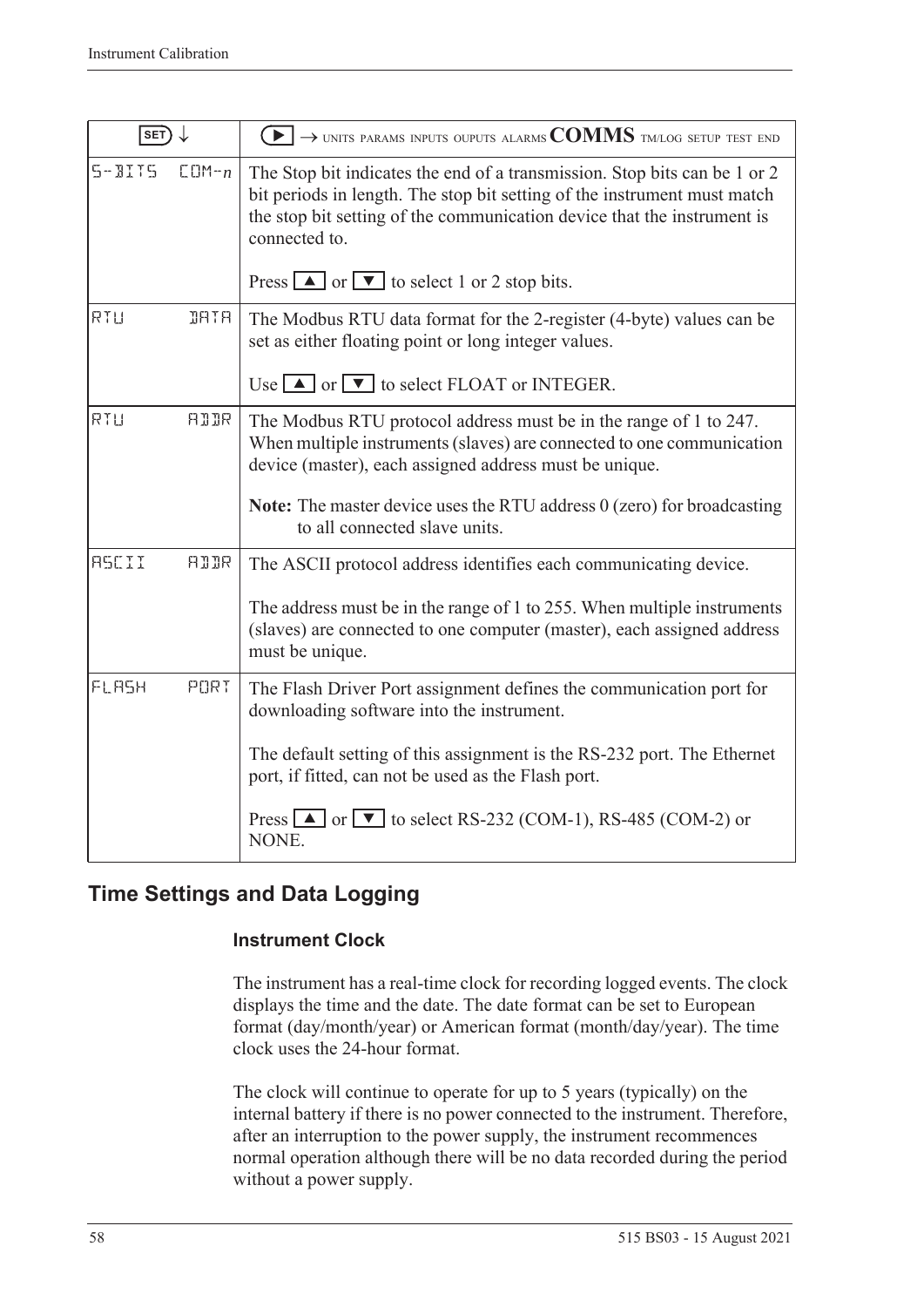**Note:** If there is an interruption to the power supply and the battery has failed, the instrument displays an error message when the power supply is restored. In this case, you should set the current time and date so that the instrument continues to log data at the correct times.

### **Data Logging**

The instrument will log a total of 1000 deliveries (batches) if the real-time clock option is installed. The logs are taken at the end of each batch or upon reset if a batch has been aborted before the preset total has been reached.

| $ $ SET $)$  |           | $\rightarrow$ units params inputs ouputs alarms comms $\mathrm{TM/LOG}$ setup test end                                                                                                              |
|--------------|-----------|-----------------------------------------------------------------------------------------------------------------------------------------------------------------------------------------------------|
| <b>JATE</b>  | FORM      | <b>Clock Date Format</b>                                                                                                                                                                            |
|              |           | The European date format is: dd/mm/yyyy or (Day-Month).                                                                                                                                             |
|              |           | The American date format is: mm/dd/yyyy or (Month-Day).                                                                                                                                             |
|              |           | Press $\boxed{\blacktriangle}$ or $\boxed{\blacktriangledown}$ to select DAY-M or M-DAY                                                                                                             |
| <b>CLOCK</b> | YEAR      | The Clock Year defines the current year for the real-time clock.                                                                                                                                    |
| <b>CLOCK</b> | $M - JHY$ | The Clock M-DAY setting defines the current month and date for the<br>real-time clock. This parameter is programmed in Month-Day format for<br>both European and American date formats.             |
| <b>CLOCK</b> | H-MIN     | The Clock H-MIN setting is the current time in hours and minutes for the<br>real-time clock.                                                                                                        |
| RESET        | LO65      | Reset the logged data. You may need to reset (clear) the logged data if<br>you change the time/log settings.                                                                                        |
|              |           | Press $\Box$ or $\nabla$ to select YES, then press the <b>SET</b> ) key. The instrument<br>makes three beeps to confirm the reset command.                                                          |
| REPORT       | LO65      | The Printer Protocol Report Logs defines the number of latest logs to be<br>included into a printable report.                                                                                       |
|              |           | Set the number of logs between 1 and 99.                                                                                                                                                            |
| REPORT       | TYPE      | The Printer Protocol Report Type determines the nature of the printout<br>from the REPORT PRINT - HOLD.SET prompt in the main menu. The<br>following report types available in this instrument are: |
|              |           | <b>REP-10</b><br>Preset number of latest logs<br>$\bullet$                                                                                                                                          |
|              |           | Press $\boxed{\blacktriangle}$ or $\boxed{\blacktriangledown}$ to select Report Type.                                                                                                               |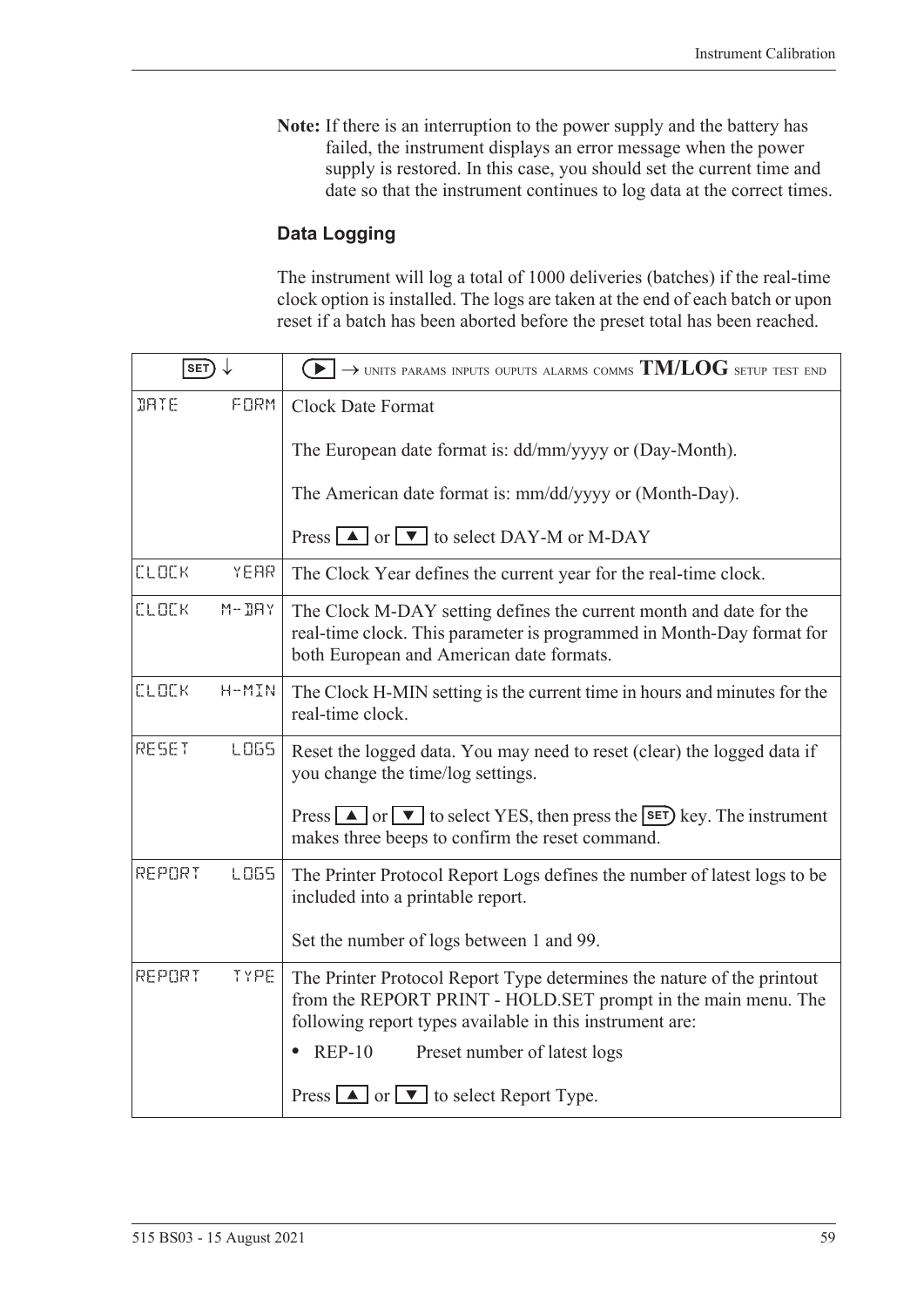| <b>SET</b>  |             | $\rightarrow$ units params inputs ouputs alarms comms $\mathrm{TM}/\mathrm{LOG}$ setup test end                                                                                                                                                                                                         |
|-------------|-------------|---------------------------------------------------------------------------------------------------------------------------------------------------------------------------------------------------------------------------------------------------------------------------------------------------------|
| PRN         | TYPE        | The Printer Protocol Printer Type allows the nature of the printer being<br>used to be specified. The following printer types available in this<br>instrument are:                                                                                                                                      |
|             |             | <b>PRN-01</b><br>Generic computer printer<br><b>PRN-02</b><br>Generic roll printer (prints first line first)<br><b>PRN-03</b><br>Slip printer TM295<br><b>PRN-04</b><br>Label (roll) printer - Citizen CMP30L<br>Press $\boxed{\blacktriangle}$ or $\boxed{\blacktriangledown}$ to select Printer Type. |
|             |             |                                                                                                                                                                                                                                                                                                         |
| <b>RUTO</b> | PRINT       | The Auto Print function, if enabled, allows a delivery docket print out to<br>occur automatically at the End of Batch. If disabled, a printout must be<br>initiated via the HOLD.SET - TO PRINT prompt in the main menu.<br>Press $\Box$ or $\nabla$ to select ENABLE or DISABLE.                       |
|             |             |                                                                                                                                                                                                                                                                                                         |
| LAST        | $I - N L M$ | This defines the "last delivery number", so the delivery number counting<br>continues from this value. Note: this parameter is accessible only when<br>Logging is reset (either explicitly or when application is loaded into unit).                                                                    |
|             |             | Enter the required delivery number.                                                                                                                                                                                                                                                                     |

# <span id="page-69-0"></span>**General Setup Parameters**

| $ $ SET $) \downarrow$ |            | $\rightarrow$ units params inputs ouputs alarms comms tm/log SETUP test end                                              |
|------------------------|------------|--------------------------------------------------------------------------------------------------------------------------|
| <b>JEFAULT</b>         | $V$ RR $ $ | Select the main menu variable to display on power up or when the display<br>timeout period has elapsed if it is enabled. |
|                        |            | Press $\boxed{\blacktriangle}$ or $\boxed{\blacktriangledown}$ to select the default variable display.                   |
| <b>SUPPLY</b>          | VCLT       | The instrument provides a power-limited supply for external transducers.                                                 |
|                        |            | Press $\Box$ or $\nabla$ to set the transducer supply voltage between 8 and 24<br>volts DC as required.                  |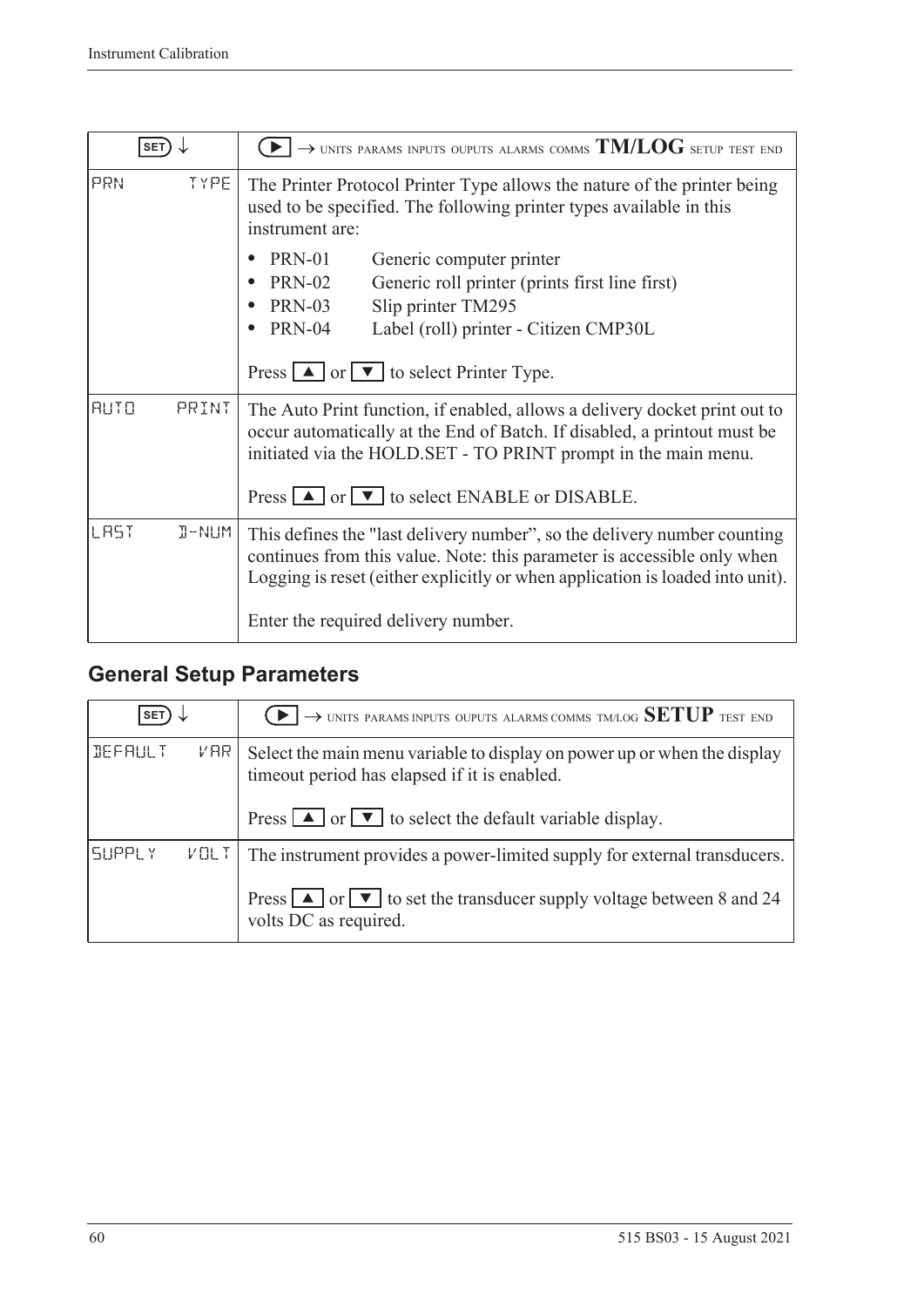| SET)         |              | $\rightarrow$ units params inputs ouputs alarms comms tm/log $\operatorname{SETUP}$ test end<br>(▶                                                                                                                                                                                          |
|--------------|--------------|---------------------------------------------------------------------------------------------------------------------------------------------------------------------------------------------------------------------------------------------------------------------------------------------|
| $T - 111T$   | MODE         | If the Display Timeout mode is enabled, and there is no user activity for<br>the defined timeout period, the display panel returns to the default<br>display.                                                                                                                               |
|              |              | This function is useful for the following reasons:                                                                                                                                                                                                                                          |
|              |              | to return the display to a preferred variable after the user has finished<br>$\bullet$<br>reading other information,<br>to cancel the calibration mode and return to the default display if the<br>user does not exit from the calibration mode for any reason.                             |
|              |              | Press $\boxed{\blacktriangle}$ or $\boxed{\blacktriangledown}$ to select the display timeout function as follows:                                                                                                                                                                           |
|              |              | <b>DISABLE</b> - Timeout is completely disabled.<br>$\bullet$<br><b>EN DISP</b> - Timeout is enabled during Normal mode and Calibration<br>View mode.<br><b>EN EDIT</b> - Timeout is enabled during Calibration Set mode.<br>$\bullet$<br><b>EN ALL</b> - Timeout is enabled for all modes. |
| $T - 111T$   | SEC          | The Display Timeout period defines the delay for the Display Timeout<br>mode if it is enabled.                                                                                                                                                                                              |
|              |              | The display timeout period can be from 10 to 99 seconds.                                                                                                                                                                                                                                    |
| RESET        | <b>REEUM</b> | The Reset Accumulated Totals function clears all of the accumulated<br>totals and the non-accumulated totals.                                                                                                                                                                               |
|              |              | Press $\Box$ or $\nabla$ to select YES, then press the <b>SET</b> ) key. The instrument<br>makes three beeps to confirm the reset command.                                                                                                                                                  |
| <b>IISPL</b> | TRG5         | The Display Tags option determines whether the instrument displays the<br>default display tags or the user-defined tags. The display tag setting also<br>defines whether the instrument displays the default error and warning<br>messages, or the user-defined messages.                   |
|              |              | Note: The user-defined tags can be entered into the instrument only by<br>the manufacturer or the distributor.                                                                                                                                                                              |
|              |              | Press $\Box$ or $\nabla$ to select the Display Tags option as follows:                                                                                                                                                                                                                      |
|              |              | <b>DEFAULT</b> - the instrument displays the default (English) tags<br>$\bullet$<br><b>USER</b> - the instrument displays the user-defined tags.<br>$\bullet$                                                                                                                               |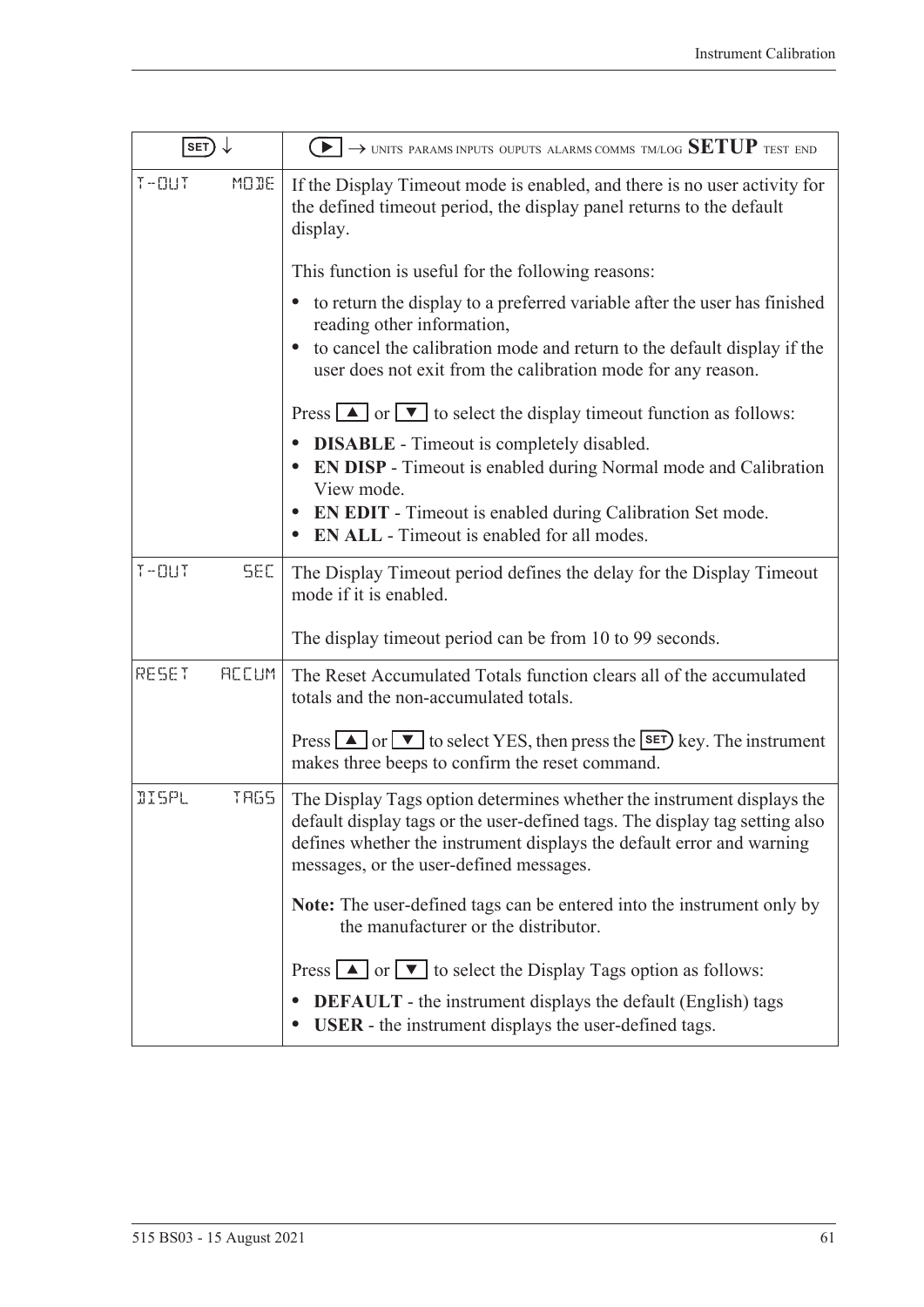| SET)                                  |                              | $\rightarrow$ units params inputs ouputs alarms comms tm/log SETUP test end                                                                                                                                                                                                                                                                                                        |
|---------------------------------------|------------------------------|------------------------------------------------------------------------------------------------------------------------------------------------------------------------------------------------------------------------------------------------------------------------------------------------------------------------------------------------------------------------------------|
| $B H E K - L$                         | $T - \Box L T$               | If the backlight timeout is enabled, and there is no user activity (any keys<br>pressed) for a period of 10 seconds, the display backlight switches off to<br>save power. The backlight switches on when a key is pressed. Select the<br>backlight timeout mode as required.                                                                                                       |
|                                       |                              | Press $\Box$ or $\nabla$ to select ENABLE or DISABLE.                                                                                                                                                                                                                                                                                                                              |
| RATES                                 | ηp                           | This parameter sets the maximum number of decimal places for<br>displaying or printing main menu rates.                                                                                                                                                                                                                                                                            |
| <b>TOTALS</b>                         | ηp                           | This parameter sets the maximum number of decimal places for<br>displaying or printing main menu totals.                                                                                                                                                                                                                                                                           |
| $H$ $H$ $H$ $-1$                      | TYPE                         | The instrument can be configured to ensure authorisation is granted<br>before a batch can be commenced. The authorisation code will be logged<br>as part of a batch delivery record and can be included on a printed docket.<br>The Authorisation Type can be set to the following:                                                                                                |
|                                       |                              | <b>ID-NONE</b> - Authorisation is not required<br><b>ID-TAG</b><br>- Authorisation is required before a batch can start.                                                                                                                                                                                                                                                           |
|                                       |                              | If ID-TAG is selected, one of the ID tag protocols (ID-TAG or ID-RF-1)<br>must be assigned to one of serial ports in Communications on page 57.                                                                                                                                                                                                                                    |
|                                       |                              | Press $\boxed{\blacktriangle}$ or $\boxed{\blacktriangledown}$ to select the authorisation type.                                                                                                                                                                                                                                                                                   |
| <b>AUTH-1 N-PT5</b>                   |                              | The instrument can store up to 100 valid authorisation codes. To reduce<br>the need to step through an unnecessary number of unused points this<br>parameter allows the number of code points to be entered.                                                                                                                                                                       |
|                                       |                              | Press $\boxed{\blacktriangle}$ or $\boxed{\blacktriangledown}$ to select a number between 1 and 100.                                                                                                                                                                                                                                                                               |
| $H$ $I$ $H$ $-1$                      | <b>CLEAR</b>                 | This function allows the user to clear all of the stored authorisation codes.                                                                                                                                                                                                                                                                                                      |
|                                       |                              | Press $\Box$ or $\nabla$ to select YES, then press the <b>SET</b> ) key. The instrument<br>makes three beeps to confirm the clear command.                                                                                                                                                                                                                                         |
| ID-001<br>to<br>$I\mathbb{J}$ - $nnn$ | <b>RUTH1</b><br><b>RUTH1</b> | The new authorisation code is entered by touching the relevant ID<br>security tag to the tag reader. The new tag number overwrites any<br>existing number in that location. If the wrong tag is entered it can be<br>overwritten with the correct key or cleared by pressing and holding the<br>RESET key.<br>These authorisation codes can also be accessed and edited via Modbus |
|                                       |                              | communications, see Valid Authorisation Codes on page 81.                                                                                                                                                                                                                                                                                                                          |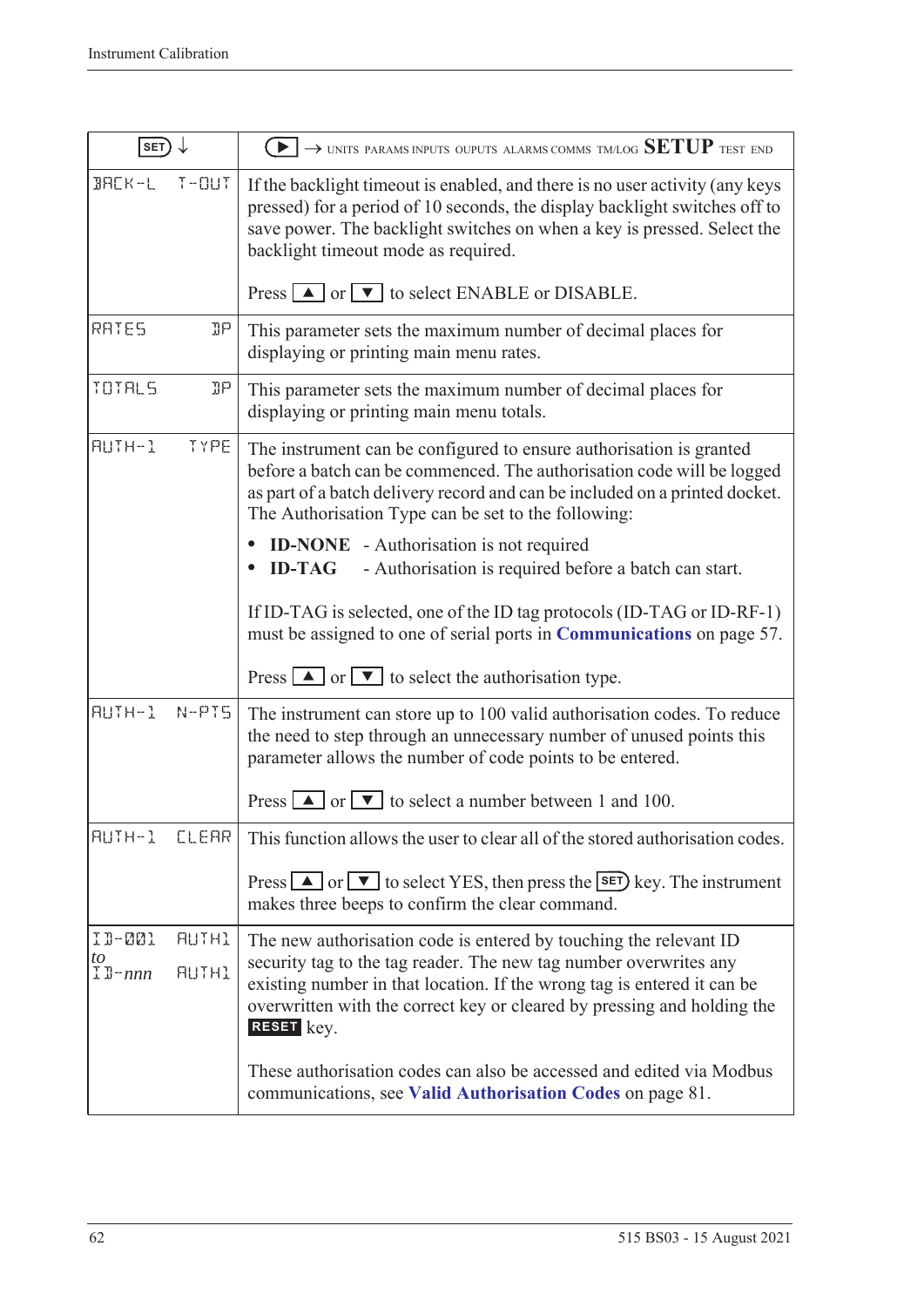### **Test Menu**

The Test menu enables you to view the inputs and outputs to and from the instrument.

In Calibration Set mode (by entering the system password), you can control the outputs and the alarms as described in the table below.

| $ $ SET $)$              |              | $\rightarrow$ units params inputs ouputs alarms comms tm/log setup $\text{TEST}$ end<br>$\rightarrow$                                                                                                                                                                   |
|--------------------------|--------------|-------------------------------------------------------------------------------------------------------------------------------------------------------------------------------------------------------------------------------------------------------------------------|
| FIMPn                    | Hz           | The frequency of the input to $FINPn$ is displayed in Hertz.                                                                                                                                                                                                            |
| $\text{HIMP}_n$          | units        | The units are displayed according to the calibration setup for the analog<br>input. If unused or set to Default the input is 4-20mA and displayed in<br>mA.                                                                                                             |
| $L$ INP $n$              | <b>STATE</b> | You can view the state of the logic inputs. If the input is an open contact<br>or inactive it will display HI. If the input is a closed contact or active it<br>will display LO.                                                                                        |
| $\Box$ $\Box$ $\Box$ $n$ | STATE        | You can control the state of the outputs. Press the $\Box$ or $\nabla$ keys to set<br>the output state as follows:                                                                                                                                                      |
|                          |              | <b>PROCESS</b> - the output depends on the current values of the inputs<br>and the calculations that the instrument performs.                                                                                                                                           |
|                          |              | For a pulse output, such as a total, the output produces a pulse train as<br>follows:                                                                                                                                                                                   |
|                          |              | • ON - a pulse train with a pulse width as set for the particular output<br>in the Outputs menu.                                                                                                                                                                        |
|                          |              | • OFF - no output.                                                                                                                                                                                                                                                      |
|                          |              | For a 4-20 mA output, such as a rate, the output is as follows:                                                                                                                                                                                                         |
|                          |              | • HI - the output is set to 20mA.                                                                                                                                                                                                                                       |
|                          |              | • LO - the output is set to 4mA.                                                                                                                                                                                                                                        |
| HLRMn<br>or<br>$REL - n$ | STATE        | You can control the state of the relays (alarms). Press the $\Box$ or $\nabla$<br>keys to set the selected relay as follows:                                                                                                                                            |
|                          |              | <b>PROCESS</b> - the relay operates according to the current values of the<br>$\bullet$<br>inputs and the relay settings as programmed.<br><b>OPEN</b> - the relay output contacts are set to "open".<br><b>CLOSED</b> - the relay output contacts are set to "closed". |
| <b>SUPPLY</b>            | V            | You can display the actual DC output supply voltage, which may help<br>with troubleshooting.                                                                                                                                                                            |
|                          |              | If the actual supply voltage is lower than the preset value (refer to<br><b>General Setup Parameters</b> on page 60) it may indicate that the output is<br>overloaded.                                                                                                  |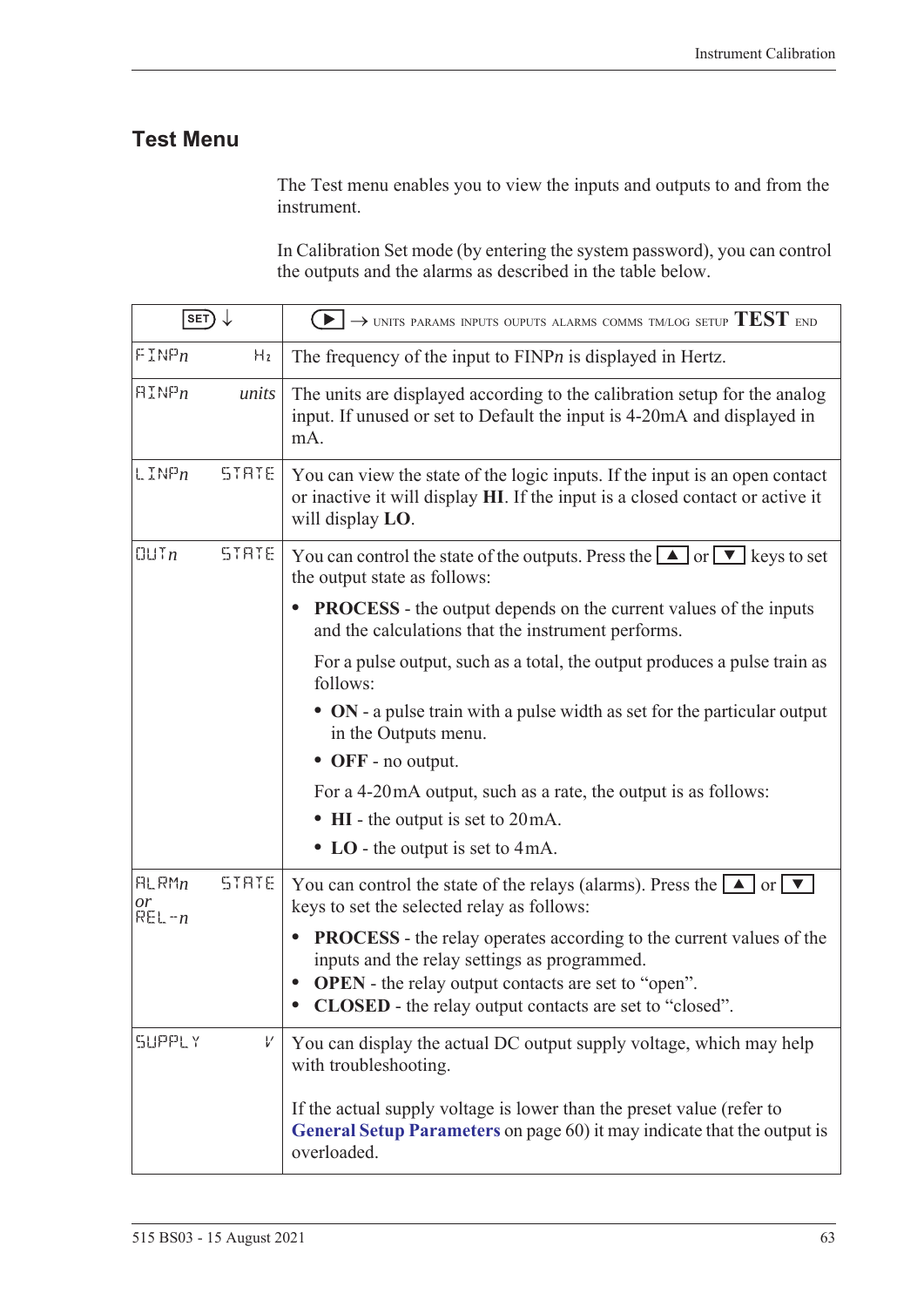# **System Messages**

The instrument displays messages for defined events and fault conditions.

The manufacturer or distributor can enter user-defined text for the messages. This user-defined text is displayed, instead of the default (English) messages, when the Display Tags option in the Setup menu is set to USER.

### <span id="page-73-1"></span>**Error Messages**

The system displays error messages, and records the associated exception status code, in the order of highest to lowest priority as listed in the following table:

<span id="page-73-0"></span>

| <b>Error</b><br><b>Messages</b>     | <b>Status</b><br>Code | <b>Description -</b> (Highest Priority at top of table).                                                                                                                                                                                                                                                                                                                                                         |  |  |  |  |  |  |  |
|-------------------------------------|-----------------------|------------------------------------------------------------------------------------------------------------------------------------------------------------------------------------------------------------------------------------------------------------------------------------------------------------------------------------------------------------------------------------------------------------------|--|--|--|--|--|--|--|
| CPU Card<br>Failure                 | 20                    | There are failed components on the CPU card and technical support<br>is required.                                                                                                                                                                                                                                                                                                                                |  |  |  |  |  |  |  |
| Power Supply<br>is Low              | 21                    | The input and/or output power supply voltage is too low, ensure<br>that:<br>(a) input power supply voltage is within the specified range<br>(b) output power supply is not overloaded.                                                                                                                                                                                                                           |  |  |  |  |  |  |  |
| New/Failed<br>Battery - Set<br>Time | 22                    | The real-time clock has lost the correct time because the battery has<br>failed, or there is a new battery. Set the current time and date (in the<br>TM/LOG menu) to clear the error message and to continue data<br>logging at the correct times.<br>Note: The instrument can continue operating with a failed battery,<br>but the correct time will be lost if there are interruptions to<br>the power supply. |  |  |  |  |  |  |  |
| No Flow<br>Detected                 | 12                    | The no flow condition is detected when the flow timeout expires<br>during a delivery. There must not be a period of no flow greater<br>than the timeout value during the delivery.                                                                                                                                                                                                                               |  |  |  |  |  |  |  |
| Unexpected/<br>Over Flow            | 13                    | The unexpected/over flow condition is detected when the flow<br>continues longer than the timeout period after the controller has<br>attempted to stop (or pause) the flow.                                                                                                                                                                                                                                      |  |  |  |  |  |  |  |
| Leakage<br>Detected                 | 14                    | The leakage condition is detected when an amount greater than the<br>acceptable total is received without flow being initiated by the<br>batch controller.                                                                                                                                                                                                                                                       |  |  |  |  |  |  |  |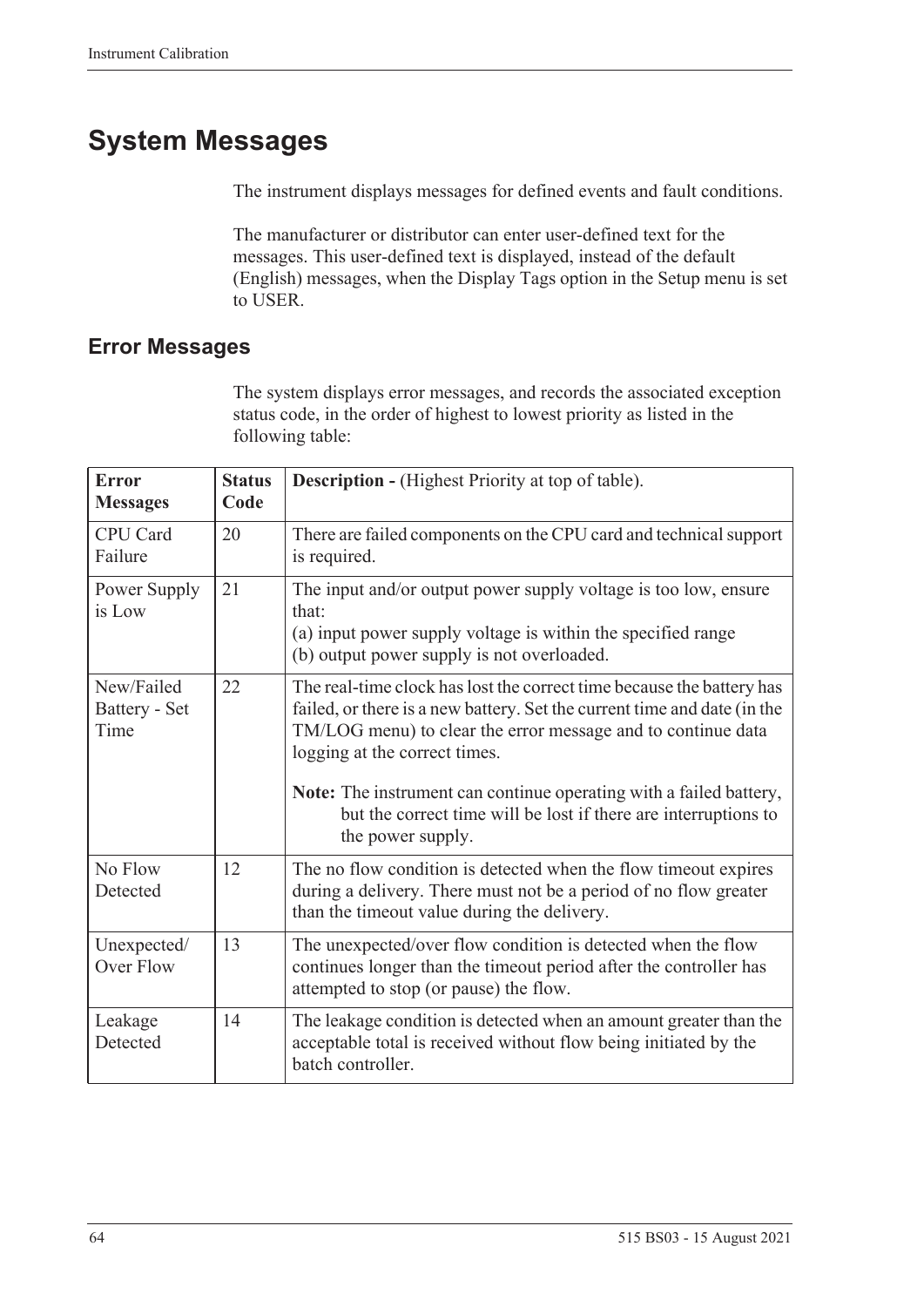| <b>Error</b><br><b>Messages</b>           | <b>Status</b><br>Code | <b>Description -</b> (Highest Priority at top of table).                                                                                                                                                                                |  |  |  |  |  |
|-------------------------------------------|-----------------------|-----------------------------------------------------------------------------------------------------------------------------------------------------------------------------------------------------------------------------------------|--|--|--|--|--|
| 08<br>Quad Input<br><b>Error Detected</b> |                       | Pulse security checking has detected a quadrature input error.<br>Pressing the RESET key will clear the exception if the error<br>condition no longer exists. The exception is only raised if the<br>quadrature input has been enabled. |  |  |  |  |  |
| Quad<br>Frequency<br>Over Limit           | 11                    | The quadrature input frequency is over the limit (no pulse security<br>checking is performed). The exception is only raised if the<br>quadrature input has been enabled.                                                                |  |  |  |  |  |

## **Warning Messages**

The system displays warning messages as described in the following table:

| <b>Warning Messages</b>           | <b>Description</b>                                                                                                                                 |  |  |  |  |  |  |
|-----------------------------------|----------------------------------------------------------------------------------------------------------------------------------------------------|--|--|--|--|--|--|
| Value Has Been Set to<br>Default  | You have entered an invalid value for a parameter. Therefore, the<br>instrument has set the default value.                                         |  |  |  |  |  |  |
| Already Assigned to<br>Other Port | You have tried to assign a particular protocol type to more than one<br>serial communication port. The instrument has set the protocol to<br>NONE. |  |  |  |  |  |  |
| Preset Over Limit -<br>Max Set    | You have exceeded the preset limit. The instrument will set the<br>maximum allowed value.                                                          |  |  |  |  |  |  |
| Assign ID-Tag to Port             | Access (authorisation) via an ID tag was chosen, and an ID tag<br>protocol must be assigned to one of the communication ports.                     |  |  |  |  |  |  |

## **Prompt Messages**

The system displays prompt messages as described in the following table:

| <b>Prompt Messages</b>    | <b>Description</b>                           |
|---------------------------|----------------------------------------------|
| <b>Connect Permissive</b> | Connect permissive to proceed with batching. |
| Validate ID Tag           | Validate ID Tag to proceed with batching.    |
| <b>Press Run Key</b>      | Press Run key to start batching.             |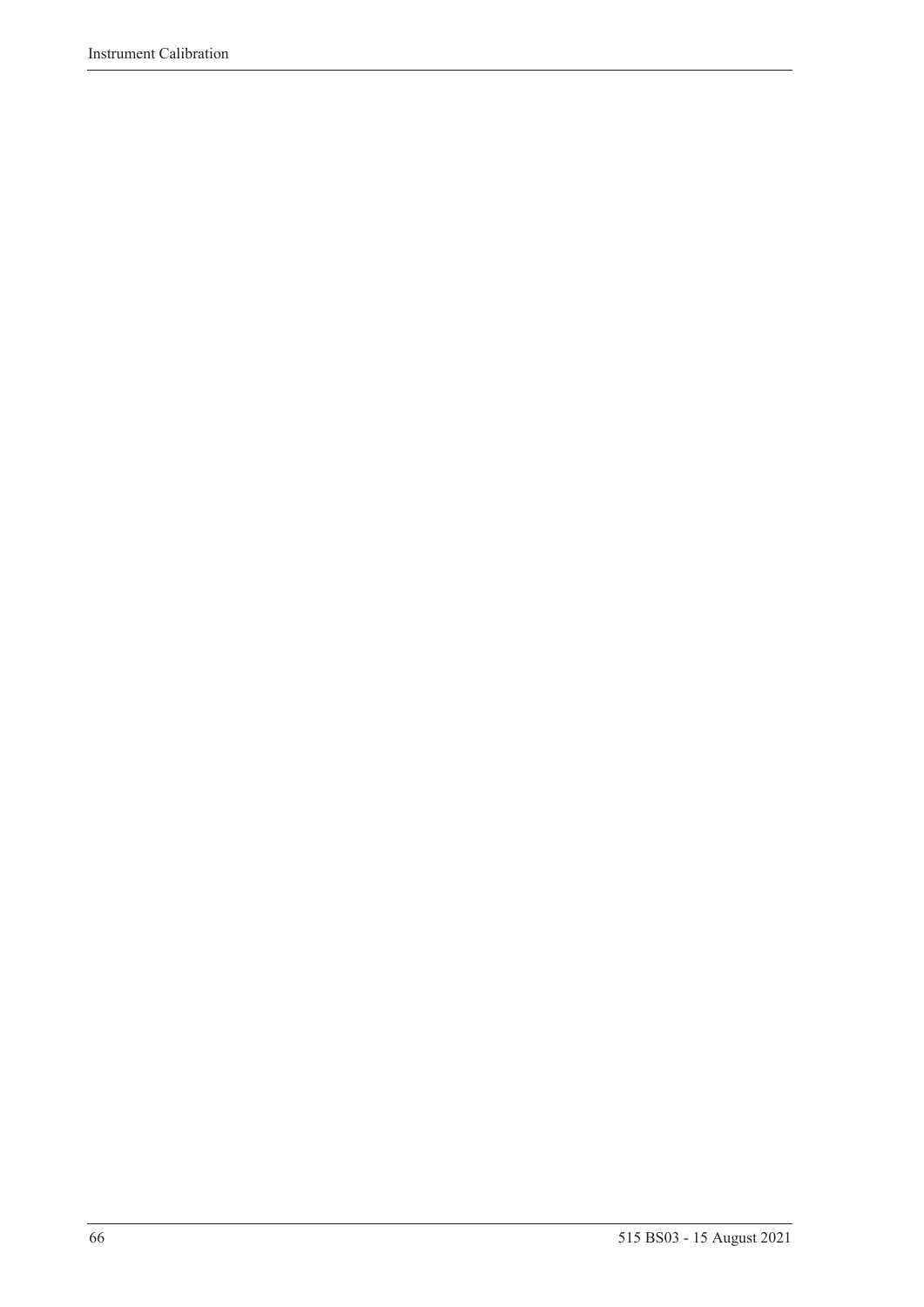# **Chapter 6 Communications**

# **Overview**

<span id="page-76-2"></span>This chapter describes the communications between the instrument and another communicating device such as a computer or a printer. You should have relevant information about the devices to which the instrument will be connected. Some connection examples are included in this manual, however, the operation and connection of other devices is outside the scope of this manual.

### **Hardware Interconnection**

<span id="page-76-3"></span>The instrument has two communication ports:

- **•** COM-1 RS-232 port on the rear panel (DB9 female connector)
- **•** COM-2 RS-485 port on the rear panel (optional) or Ethernet (optional)

The appropriate interface and protocols are selected during calibration.

### <span id="page-76-1"></span>**COM-1 RS-232 Port**

The COM-1 RS-232 port provides communication between the instrument and one other device such as a host computer or a printer.

**Note:** A printer must have a serial port to be able to be directly connected to the flow computer. It is not possible to communicate directly with a printer via a parallel port.

Computers use either a DB9 or a DB25 connector, and the connections to each type are shown in [Figure 17.](#page-76-0)



*Figure 17 RS-232 Cable Connections to a Computer*

<span id="page-76-0"></span>**Note:** The instrument requires a cable with straight-through connections. Do not use a null modem cable for RS-232 connection to a computer.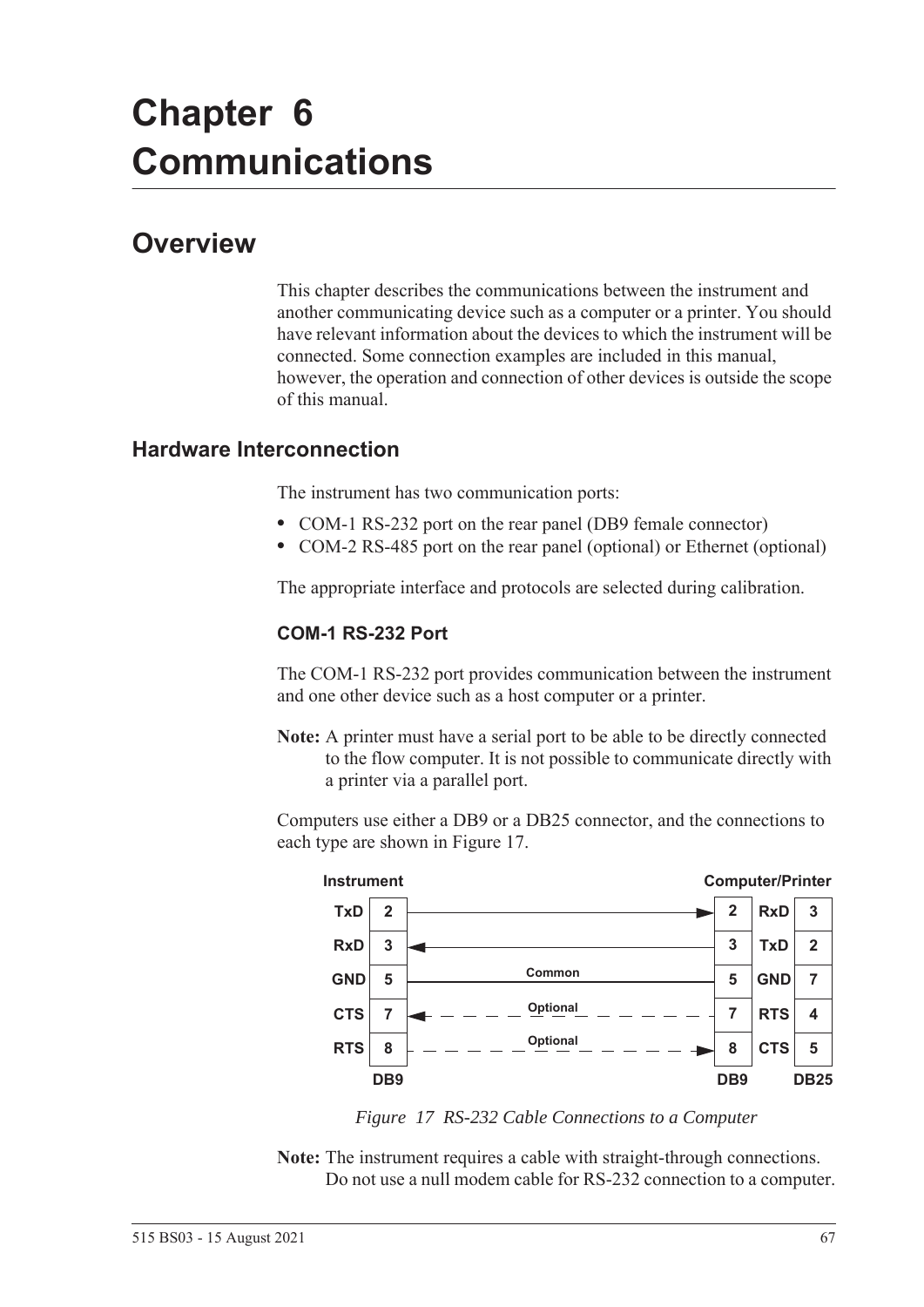### <span id="page-77-1"></span>**COM-2 RS-485 Port Option**

The COM-2 RS-485 port enables communication with multiple devices. Each device has a unique address so that the "master" device can communicate with specific "slave" devices.

On RS-485 links, an external terminating resistor must be connected at the furthest end of the cable. When multiple instruments are connected, they should be "daisy chained" in a multidrop configuration as shown in Figure [18](#page-77-0). Up to 32 units can be connected to the interface at a maximum distance of 1200 metres.



<span id="page-77-3"></span>*Figure 18 RS-485 Connections*

### <span id="page-77-0"></span>**COM-2 Ethernet Port Option**

An Ethernet module is an available option, in place of the RS-485 port, if Modbus TCP/IP connection is required. In the programming communication settings, COM-2 should be set to RTU (Modbus), 19200 Baud rate, even parity and 1 stop bit.

<span id="page-77-2"></span>For further advice and example of Ethernet port usage and setup, refer to **[Ethernet Port & Setup](#page-103-0)** on page 94 in the Appendix.

## **Protocols**

The communications protocols can be assigned to the communication ports on the instrument as follows:

- **• ASCII** Simple ASCII
- **• RTU** Modbus RTU
- **• ID-RF-1** Pepperl+Fuchs ASCII protocol (IQT\*-\*-R4-V1 devices)
- **• ID-TAG** iButton LINK45
- **• PRN** Printer Protocol
- **• NONE** If a port is not being used, set the protocol to NONE.

**Note:** The Printer Protocol is only available if the option with Real Time Clock is installed. Also a protocol cannot be assigned to more than one port at a time as described in **[Communications](#page-66-0)** on page 57.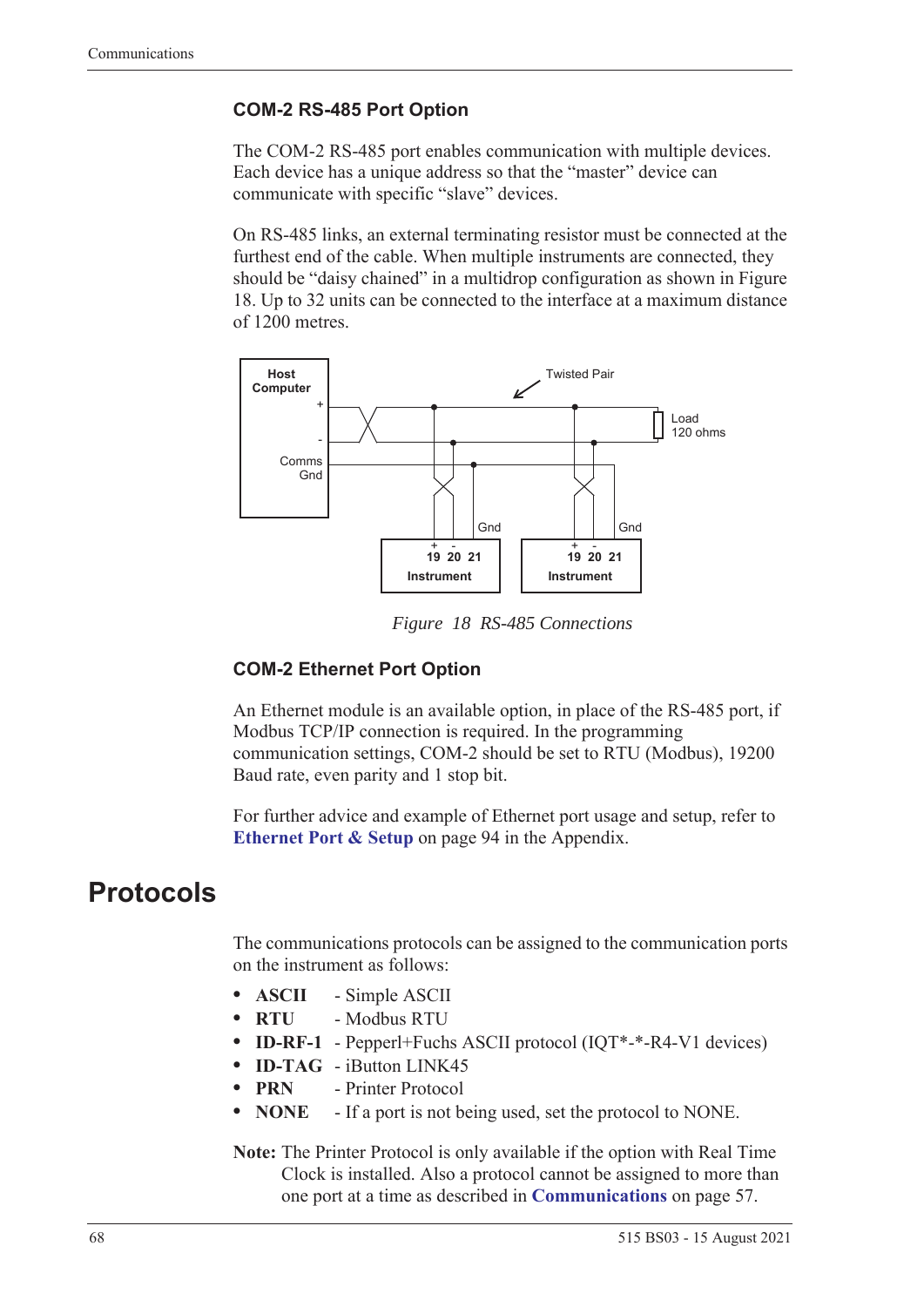- **• ASCII** In this ASCII protocol each command and response is a string of ASCII characters. This proprietary protocol is developed by Contrec to allow for simple information interchange. The main advantages of this mode are that it allows extended time intervals to occur between characters without causing a timeout error and that messages can be sent and monitored easily with a simple ASCII terminal.
- **• Modbus RTU** Modbus RTU is an industry-standard protocol which allows the instrument to be easily connected to computers running supervisory software systems. The main advantage of this mode is that its greater character density allows better data throughput than ASCII mode, however each message must be transmitted in a continuous stream.
- **• ID-RF-1 RFID**  This protocol allows an external Pepperl+Fuchs RFID reader module to be connected to 515 instrument to read identification tags to ensure only authorised deliveries are made.
- **iButton ID-TAG** This protocol allows an external "iButton LINK45" module to be connected to 515 instrument to read identification tags to ensure only authorised deliveries are made.
- <span id="page-78-0"></span>**• Printer** - In the Printer protocol there is a selection of printer types. Please refer to the **[Printer Protocol](#page-92-0)** on page 83 for full details.

## **Simple ASCII Protocol**

**Note:** Not all ASCII commands are applicable for Batch Controller applications.

This simple ASCII protocol requires that all requests are initiated with a colon (:) and terminated with a carriage return  $\binom{C_R}{R}$ . The message termination can include a linefeed before the carriage-return  $(\mathsf{L}_\mathsf{F}^\mathsf{C}_{\mathsf{R}})$ , but it is the carriage-return that acts as the message termination.

<span id="page-78-1"></span>All responses by the instrument are terminated with a linefeed and a carriage-return  $\left({}^{\mathsf{L}}{}_{\mathsf{F}}\mathsf{C}_{\mathsf{R}}\right)$ .

### **Requests Format**

The format of a request to the instrument is as follows:



Each request must include the address and command portions. The underlined section is an optional part of the request string.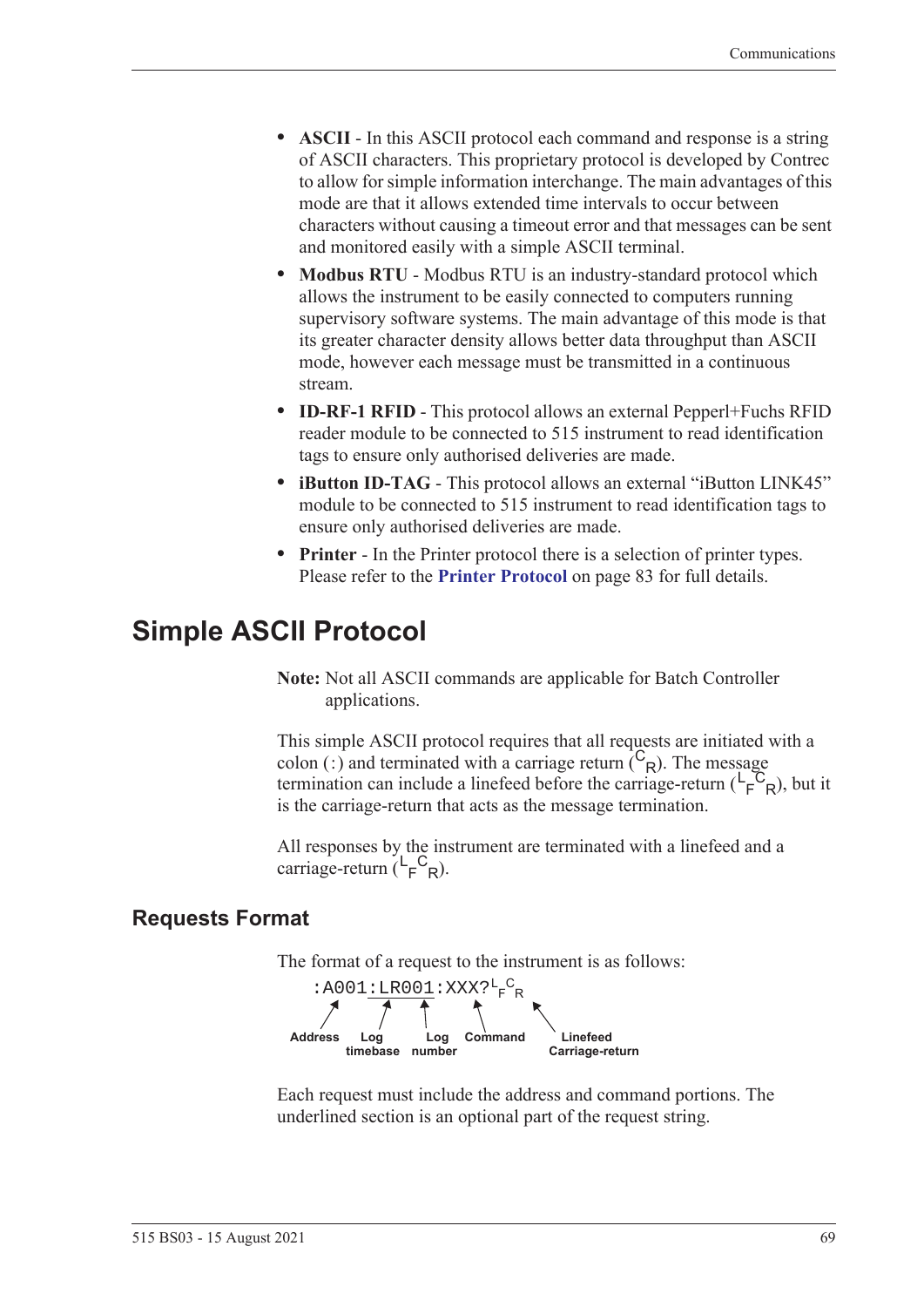### <span id="page-79-0"></span>**Address**

In multipoint communications, each instrument must have a unique address and it is essential in the request for identifying a particular instrument. However, it may be set to 000, for special broadcast commands. For singleinstrument communications, the address can also be set to 000 in the request.

Refer to **[Communications](#page-66-0)** on page 57 for setting the instrument address.

**Note:** The instrument always responds with its address in the header regardless of the type of request.

### **Log Type and Number**

The log type and number enables a communicating device to retrieve data from the instrument. The data can be from the event-based logs or from the current process variables with the either accumulated or non-accumulated (resettable) totals.

The log request is optional. If the log request is not included, or the log number is set to 000, the instrument returns the current process variables. If the log request is included, the log number defines the specific log entry by counting backwards. The most recent log entry for a timebase is 001.

The "last edit" log records the process variables at the time of the last exit from the calibration edit mode. There is only one "last edit" log, therefore, if a number is included in the request, the instrument ignores the number and returns the data at the time of the last edit. Likewise, there is only one set of current process variables with "non-accumulated totals", therefore it also ignores any log number included in that request.

The types of the logs applicable to this instrument are as follows:

| Log Type                                         |
|--------------------------------------------------|
| LE - last edit log                               |
| LR - logged records (non-timebased logging)      |
| LN - current totals displayed as Non-accumulated |

The number of the log entry is the same as shown on the front panel of the instrument. For example, a request for LR003 would return the data for the log entry two batches prior to the most recent batch log entry.

### **Instrument Responses**

<span id="page-79-1"></span>The instrument response time to any enquiry is not more than 300 ms. The responses from the instrument are in the following format: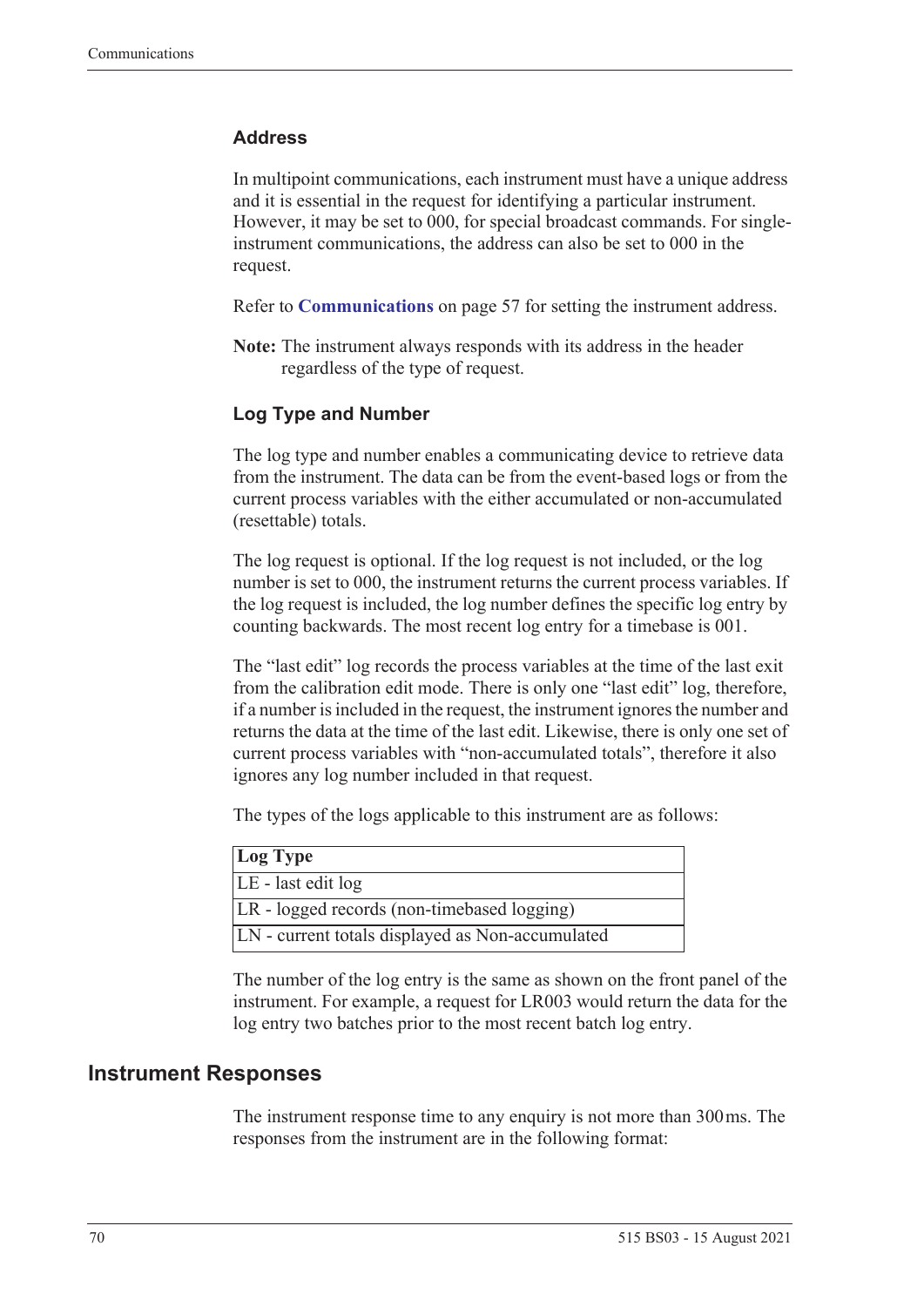```
HEADER<sup>L</sup>F<sup>C</sup>R
DATA<sup>L</sup>F<sup>C</sup>R
DATA<sup>L</sup>F<sup>C</sup>R
.
.
.
DATA<sup>L</sup>F<sup>C</sup>R
L_p^CR
```
The components of the response message are as follows:

### **Header**

The format of the response header from the instrument is as follows:



<span id="page-80-0"></span>The instrument **Exception Status** codes that the instrument returns for the ASCII protocol are the same as those described for the Modbus RTU protocol in **[Instrument Exception Status](#page-88-0)** on page 79.

### **Data**

The format of the data variables from the instrument is as follows:



**Note:** The decimal point in the Value is always at character position 8. Therefore whole numbers are aligned right at the decimal point, with trailing zeroes.

### **Variables Request**

The variables request asks the instrument to return the value of one or more requested variables. All totals are transmitted as accumulated totals.

|                                      | Command Description                                                                                                                             |
|--------------------------------------|-------------------------------------------------------------------------------------------------------------------------------------------------|
| :RVA?                                | Return all variables                                                                                                                            |
| :RVD?                                | Return the default Total and Rate                                                                                                               |
| $\vert:\mathrm{RV}0? \dots$<br>:RV9? | Return the specific variable. The numbers relate to the<br>position in the variables menu. For example, V0 is Energy,<br>V1 is Power and so on. |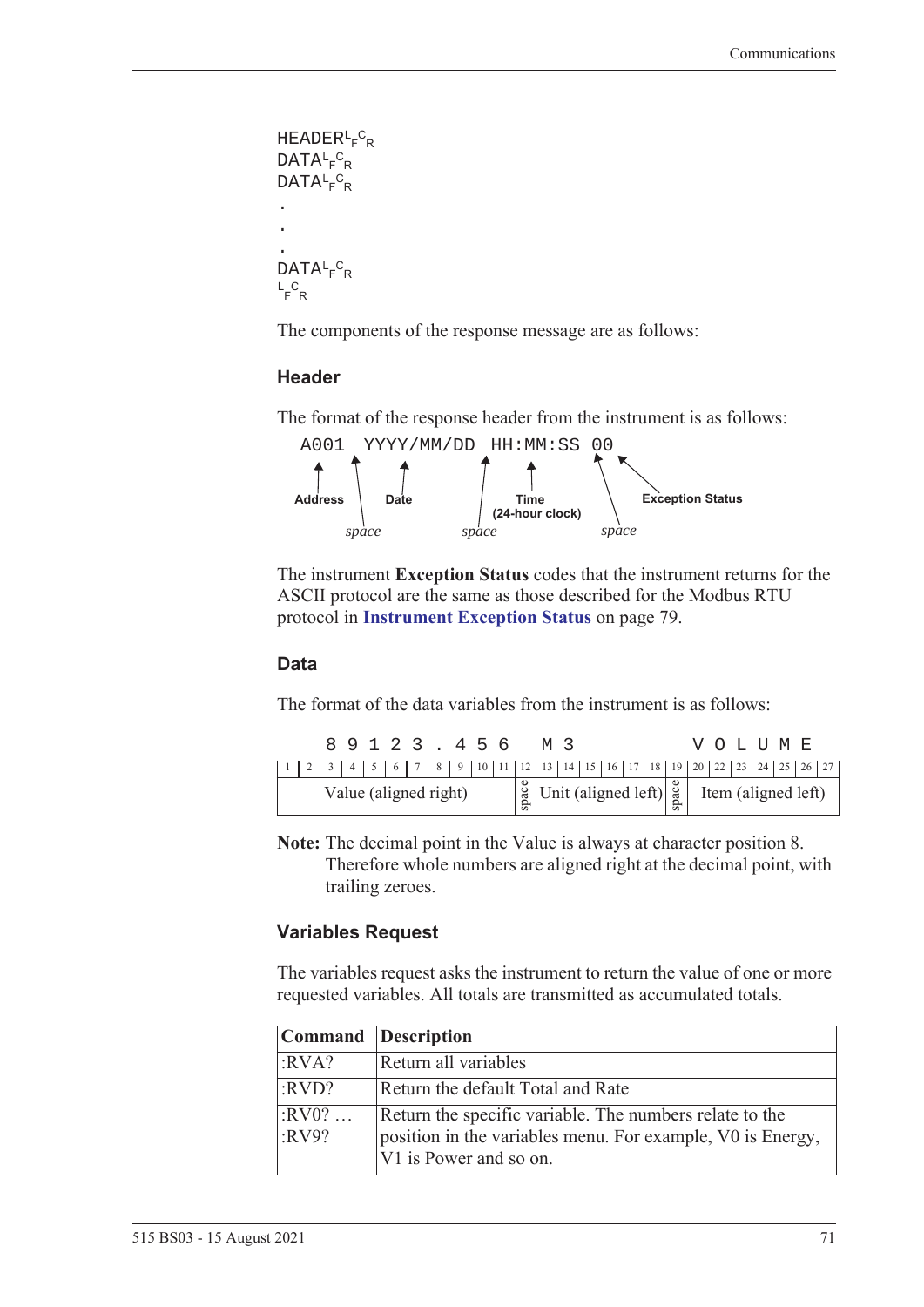#### **Variables Request and Response Example**

The following request is for the only instrument that is connected to the communication port to return the values of all main menu variables.

: A 0 0 1 : R V A ?  $L_F$   $C_R$ 

The following is an example of a hypothetical instrument response. Refer to [on page 3](#page-12-0) for the list of variables that would be returned for this application.

|             |  |  |  |         |  |                  |  |       | A001 2002/03/14 18:25:00 00 <sup>L</sup> F |  |         |  |                                               |  |                         |  |  |
|-------------|--|--|--|---------|--|------------------|--|-------|--------------------------------------------|--|---------|--|-----------------------------------------------|--|-------------------------|--|--|
|             |  |  |  |         |  | 6.116 MWh        |  |       |                                            |  |         |  | $E N E R G Y \vdash c_R$                      |  |                         |  |  |
|             |  |  |  |         |  | 16.573 MW        |  |       |                                            |  |         |  | POWER                                         |  | $L_{\rm F}$ $C_{\rm R}$ |  |  |
|             |  |  |  |         |  | 1320.530 m 3     |  |       |                                            |  |         |  | VOLUME <sup>L</sup> <sup>c</sup> <sub>R</sub> |  |                         |  |  |
|             |  |  |  |         |  |                  |  |       | 58.300 m 3 / M V - F L O W $F_{R}^{c}$     |  |         |  |                                               |  |                         |  |  |
|             |  |  |  |         |  | 7627.117 KG      |  |       |                                            |  | MASS    |  |                                               |  | $L_{F}$ $C_{R}$         |  |  |
|             |  |  |  | 344.460 |  |                  |  |       | K G / M                                    |  |         |  | M – F L O W                                   |  | $L_{F}$ $C_{R}$         |  |  |
|             |  |  |  | 230.000 |  |                  |  | DEG C |                                            |  | T E M P |  |                                               |  | $L_{F}$ $C_{R}$         |  |  |
|             |  |  |  |         |  | 1.260 MPA        |  |       |                                            |  |         |  | PRESS                                         |  | $L_{F}$ $C_{R}$         |  |  |
|             |  |  |  |         |  | $0.174$ m $3/KG$ |  |       |                                            |  |         |  | $S P - V O L$                                 |  | $L_{F}$ $C_{R}$         |  |  |
|             |  |  |  |         |  |                  |  |       | 2886.760 KJ/KG SP-ENT F <sup>C</sup> R     |  |         |  |                                               |  |                         |  |  |
| $L_F$ $C_R$ |  |  |  |         |  |                  |  |       |                                            |  |         |  |                                               |  |                         |  |  |

The following message to an instrument, requests the current values for the default rate and total:

: A 0 0 1 : R V D ?  $L_F$   $C_R$ 

The instrument response would be similar to the following:

A001 2002/03/14 18:25:00 <sup>F</sup> <sup>C</sup> R 126.455 m3 VOLUME  $F$   $\circ$ <sub>R</sub> 20.437 m3/M V-FLOW <sup>L</sup>  $F$   $\circ$ <sub>R</sub> L <sup>F</sup> <sup>C</sup> R

### **Log Request**

The log request asks the instrument how many logs will be included in a printed log report. These are the values described in **[Time Settings and](#page-67-0)  [Data Logging](#page-67-0)** on page 58.

|      | Command Description                                      |
|------|----------------------------------------------------------|
| RLR? | Return the number of log records (non-timebased logging) |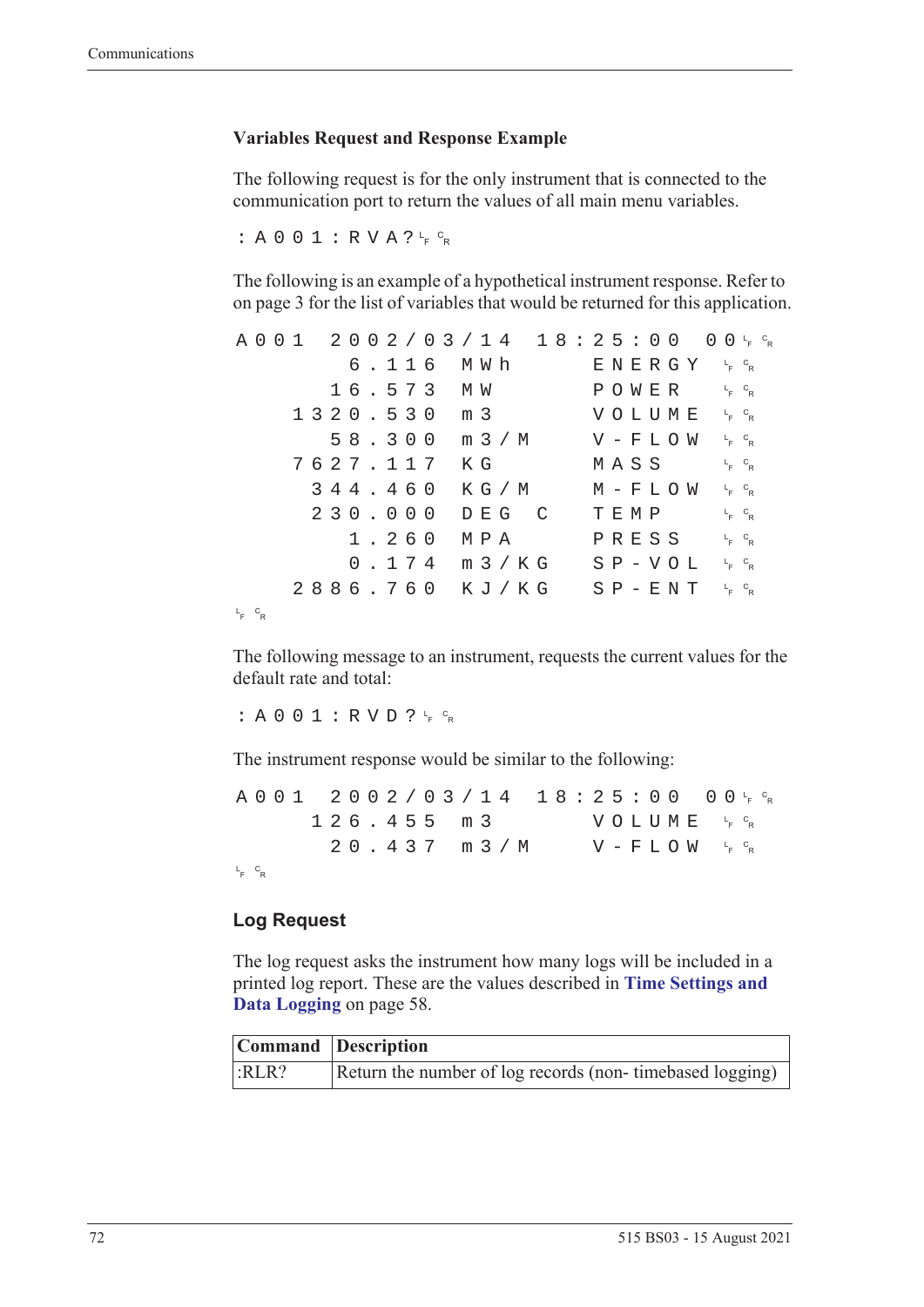#### **Log Response Example**

The following message asks the instrument with address 001 to return the number of logs that the instrument stores:

 $: A 0 0 1 : R L R ? \nvert R$ 

The instrument response would be similar to the following:

A001 2002/03/14 18:25:00 <sup>F</sup> <sup>C</sup> R  $24r$ <sub>F</sub>  $c_R$ L <sup>F</sup> <sup>C</sup> R

#### **Clear Data Request**

The clear data request asks the instrument to clear the data in the selected registers.

| Command Description |                                                 |
|---------------------|-------------------------------------------------|
| :RCN?               | Clear the non-accumulated (resettable) totals   |
| :RCA?               | Clear the accumulated totals                    |
| :RCL?               | Clear the logs except for the "last edited" log |

#### **Clear Data Request Example**

The following message asks the instrument with address 001 to clear the logged data that the instrument stores:

: A 0 0 1 : R C L ?  $L_F$   $c_R$ 

The instrument response would be similar to the following:

 $A001 2002/03/14 18:25:00$  $F$   $C_R$ L <sup>F</sup> <sup>C</sup> R

#### <span id="page-82-0"></span>**Instrument Information Request**

The Instrument Information request asks the instrument to return the general information about the model and version codes. The instrument exception status is returned as a part of the header as it is with the header for all command responses.

| Command Description |                                                              |
|---------------------|--------------------------------------------------------------|
| :RIG?               | Return the general information about the instrument such as  |
|                     | Model number, Application number, Version and Serial         |
|                     | numbers etc. These items are returned as a block in the same |
|                     | format as shown on the display in the "Model Info" menu.     |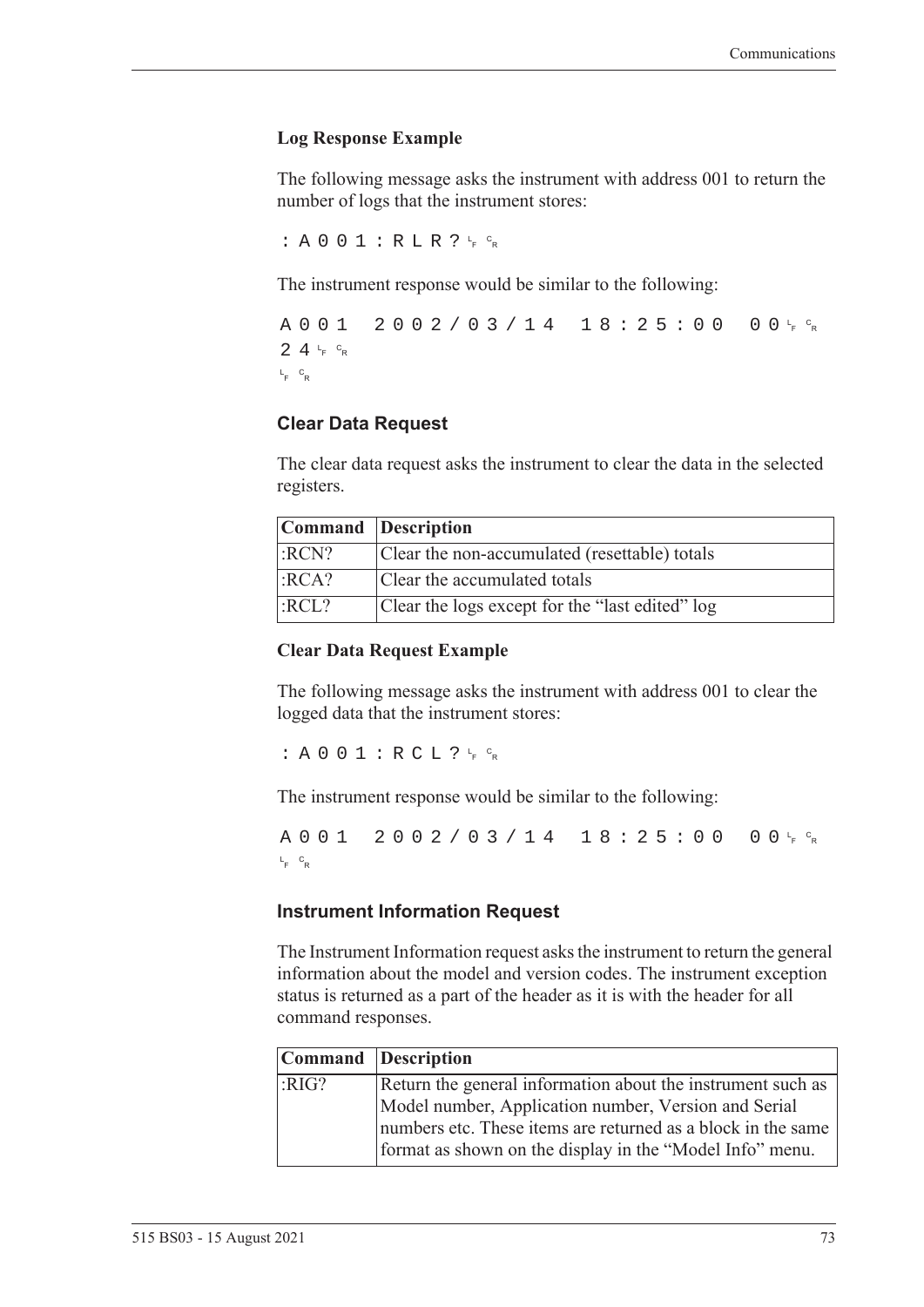#### **Instrument Information Response Example**

The following message asks the instrument with address 001 to return the general information about the instrument:

 $: A 0 0 1 : R I G ? \vdash c_R$ 

The following is an example of a hypothetical instrument response:

```
A001 2002/03/14 18:25:00
                                                      F C
R
515 MODEL -11-F-F_{R}^{c}S C O 1 I N P U T F - T P - - <sup>L</sup><sub>F</sub> <sup>C</sup>R
SC01 VERS 0101.001 L
F C
R
CUSTOM VERS
                                        F C
R
\texttt{UNIT} S/N 123456<sup>L</sup>F <sup>C</sup>R
L
F C
R
1 2 3 4 5 6 7 8 9 10 11 12 13 14 15 16 17 18 19 20 21 22 23 24 25 26 27 28 29
```
### **Corrupted or Invalid Requests**

If the instrument receives a corrupted or incomplete request, there is no response. The instrument discards any partial request and waits for the next enquiry.

If the instrument receives a request message in the correct format, but for a non-existent option, it returns only the message header. For example, if the instrument received the following request variables message :A001:RVT? it will return only the header because there is no T option for the 'Variables Request' message.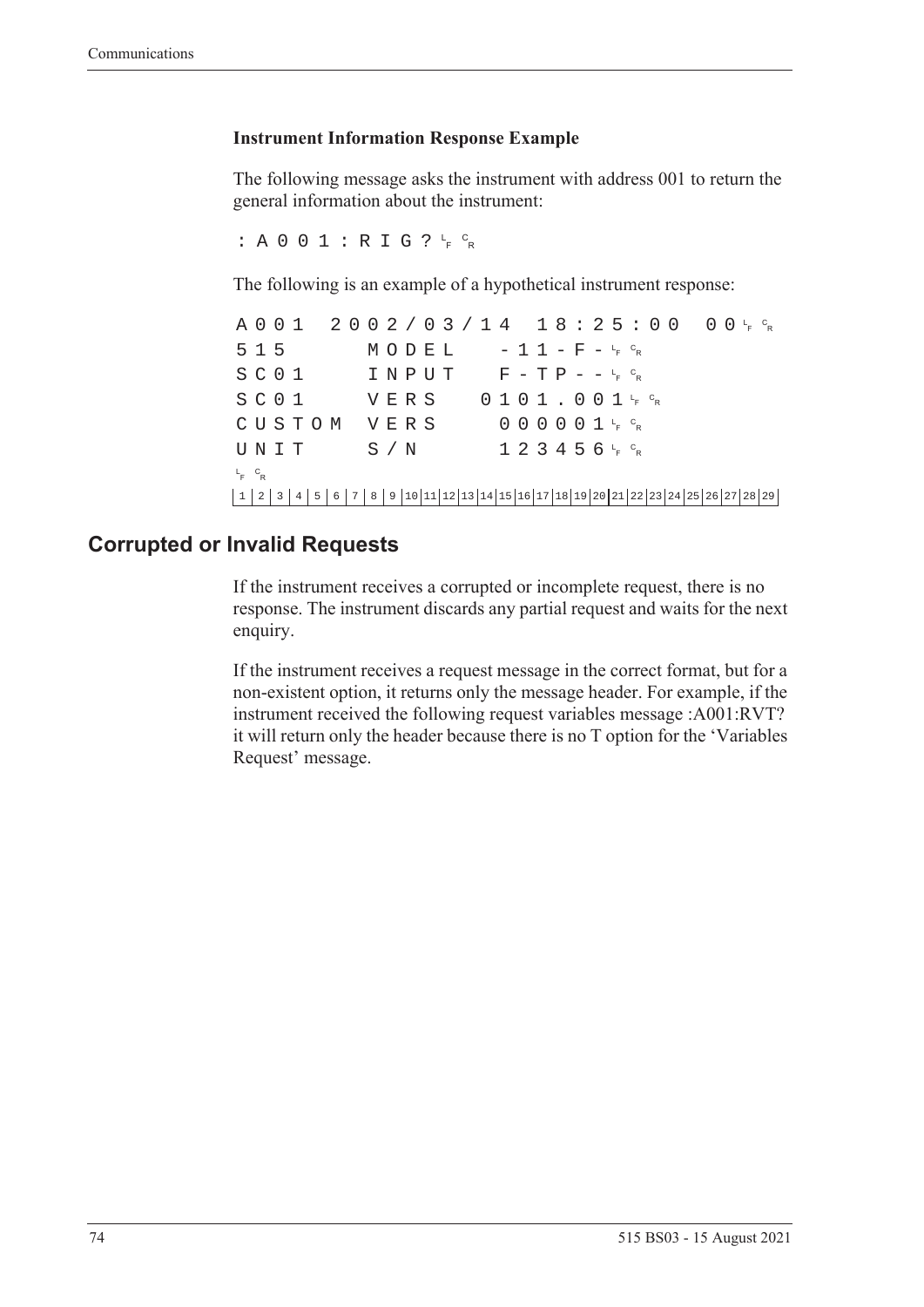# **Modbus RTU Protocol**

Modbus RTU (remote terminal unit) is an industry standard protocol that allows the instrument to be easily interfaced to other communication devices.

The instrument implements the Modbus protocol as detailed in the *Modicon Modbus Protocol Reference Guide* PI-MBUS-300 Rev J (June 1996).

### **Message Format**

In RTU mode, messages start with a silent interval of at least 3.5 character times. The first field transmitted is the device address. Following the last transmitted character, a similar interval of at least 3.5 character times marks the end of the message. A new message can begin after this interval. The entire message frame must be transmitted as a continuous stream. A typical message frame is shown below:

| <b>Address</b> | <b>Function</b> | Data    | <b>CRC</b> Check |  |  |  |  |
|----------------|-----------------|---------|------------------|--|--|--|--|
| $ 1$ byte      | 1 byte          | n bytes | 2 bytes          |  |  |  |  |

Except for broadcast messages, when a master device sends a query to a slave device, it expects a normal response. One of four possible events can occur from the master's query:

- **•** If the slave device receives the query without a communication error, and can handle the query normally, it returns a normal response.
- **•** If the slave does not receive the query due to a communication error, no response is returned. The master program has to process a timeout condition for the query.
- **•** If the slave receives the query, but detects a communications error (parity or CRC), no response is returned. The master program has to process a timeout condition for the query.
- **•** If the slave receives the query without a communication error, but cannot handle it (for example, if the request is to read a nonexistent register), the slave will return an exception response informing the master of the nature of the error.

### **Instrument Address**

The address of the instrument is programmable in the range from 1 to 247. Some addresses are reserved according to PI-MBUS-300 and have a special meaning:

- 0 = Broadcast, no response required from slave devices
- **•** 248 to 255 Reserved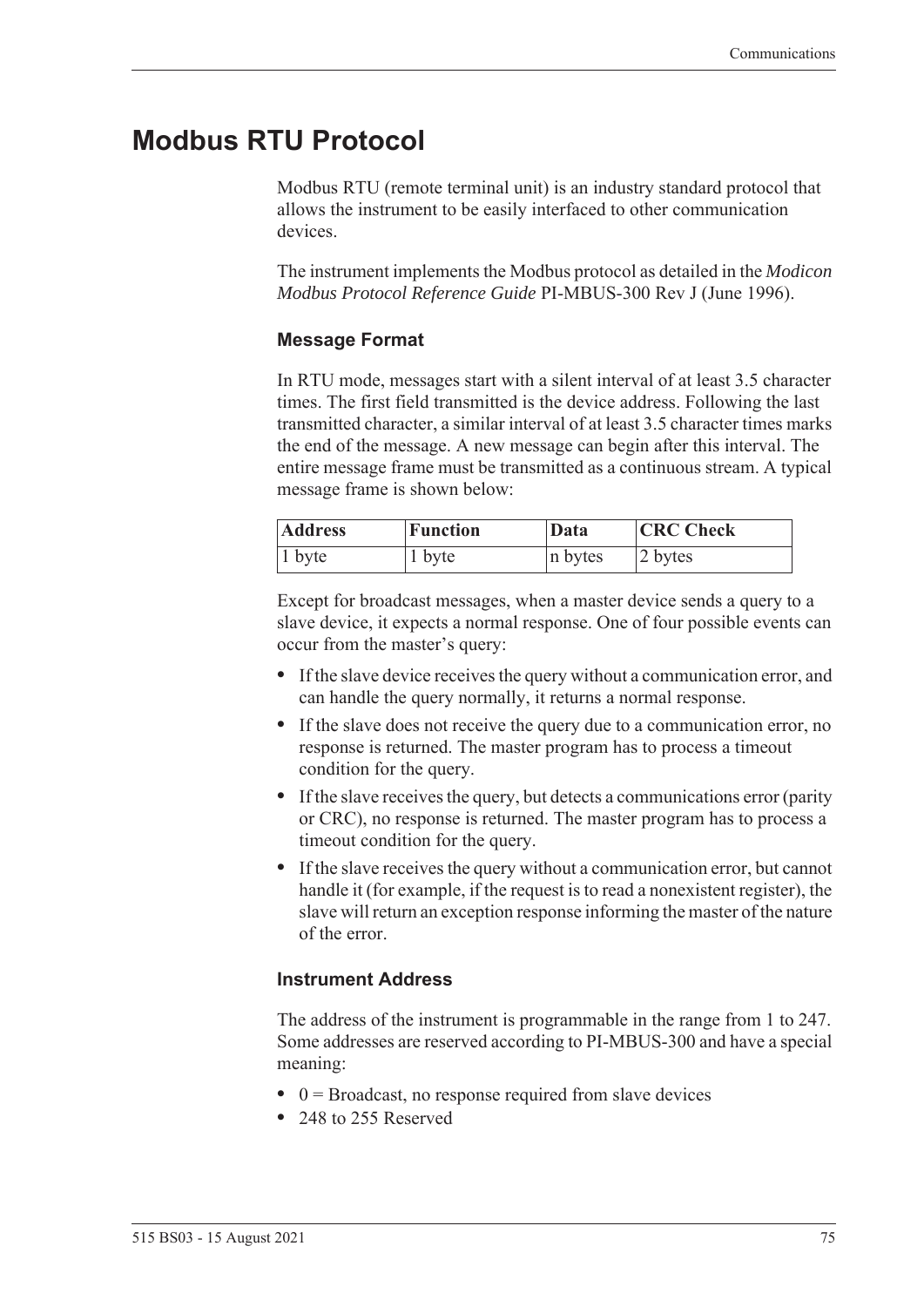### **Function Codes**

| Code            | <b>Name</b>           | <b>Description</b>                                                    |
|-----------------|-----------------------|-----------------------------------------------------------------------|
| 03              | Read data register(s) | Obtain the content of one or more 2-byte<br>data registers.           |
| 06              | Preset data register  | Preset one 2-byte data register.                                      |
| $\overline{07}$ | Read status register  | Obtain the content of 1-byte status register.                         |
| 16              |                       | $ $ Preset data register(s) Preset one or more 2-byte data registers. |

The instrument accepts the following function codes:

### **Exception Response**

The instrument forms an exception response by adding 80H to the function code and using an exception code as the 1-byte data field in the returned frame. Implemented exception codes are as follows:

| Code | <b>Name</b>             | <b>Description</b>                                                                                                                                   |
|------|-------------------------|------------------------------------------------------------------------------------------------------------------------------------------------------|
| 01   | <b>Illegal</b> function | The function code is not a legal action for<br>the slave.                                                                                            |
| 02   | Illegal data address    | The data address is not a legal address for<br>the slave.                                                                                            |
| 03   | Illegal data value      | The data value is not a legal value for the<br>slave.                                                                                                |
| 05   | Acknowledge             | The slave has accepted the request and is<br>processing it, but a long duration of time<br>will be required to do so.                                |
| 06   | Slave device busy       | The slave is engaged in processing a long<br>duration program command. The master<br>should re-transmit the message later when<br>the slave is free. |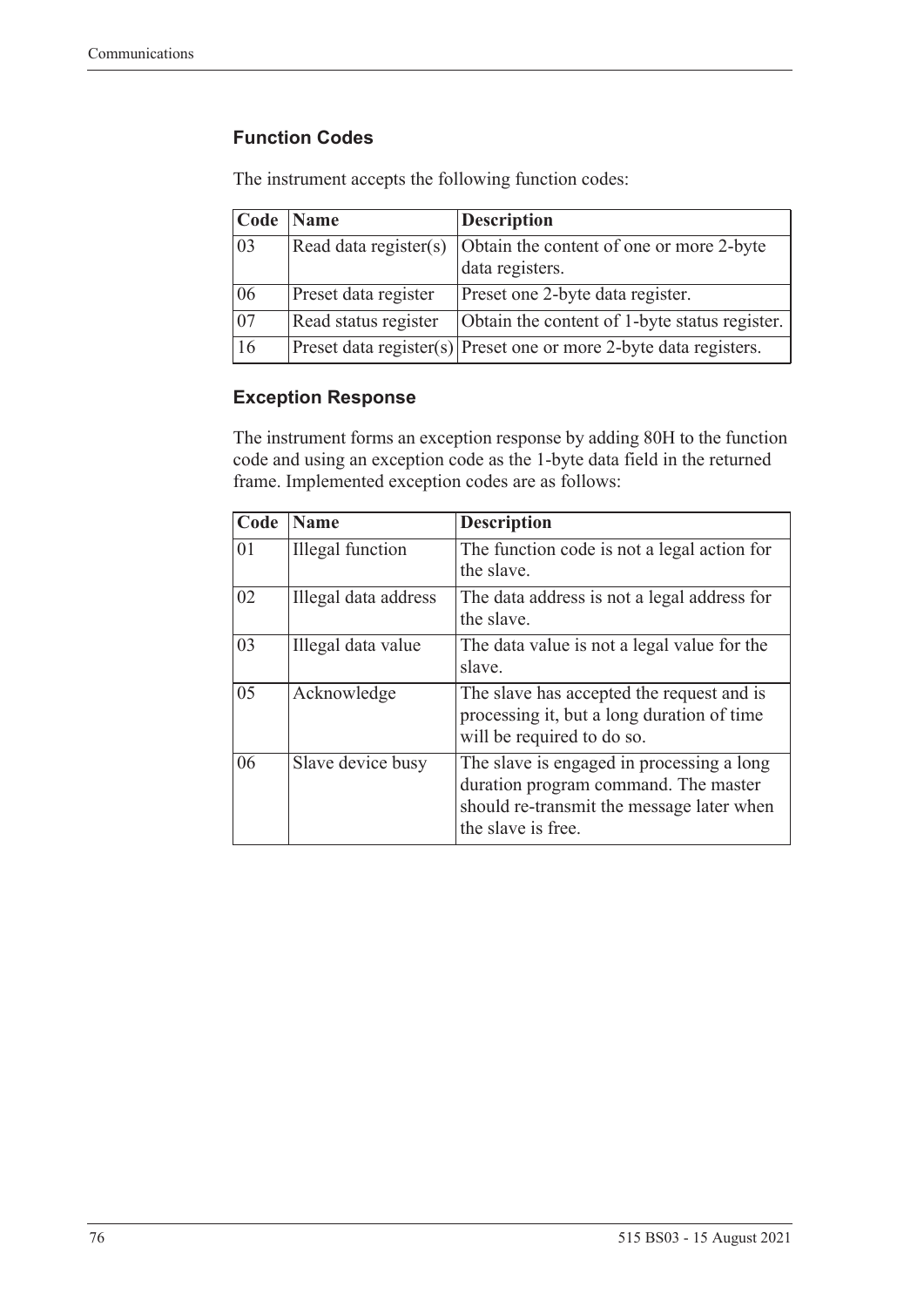### **List of Data Registers**

The following tables describe the addresses and meaning of the data registers in the instrument. The registers are grouped in blocks that relate to a particular function of the instrument. The data values are expressed in the engineering units that were selected for the variables when the instrument settings were configured.

**Note:** Conventional numbering of registers often starts from 1, therefore be aware that "register 1" in this case has "address 0" and so on.

The data registers represent different data types as specified in the tables:

- I Integer, 2 bytes (Holding Register)
- L Long Integer, 4 bytes (2 registers)
- P Programmable Format, 4 bytes (2 registers)

The "Programmable Format" data type for 4-byte (2 registers) data values can be set as either Floating Point or Long Integer via the "Data Type" program item as described in **[Communications](#page-66-0)** on page 57.

The Floating Point variable is represented in IEEE-754 Floating Point 4-byte format and requires two 2-byte data registers:

| <b>IEEE-754</b> | <b>Modicon Registers</b>    |
|-----------------|-----------------------------|
| 1st byte        | low byte (register $X$ )    |
| 2nd byte        | high byte (register $X$ )   |
| 3rd byte        | low byte (register $X+1$ )  |
| 4th byte        | high byte (register $X+1$ ) |

This means that two data registers must be read or written to obtain, or preset, one data value.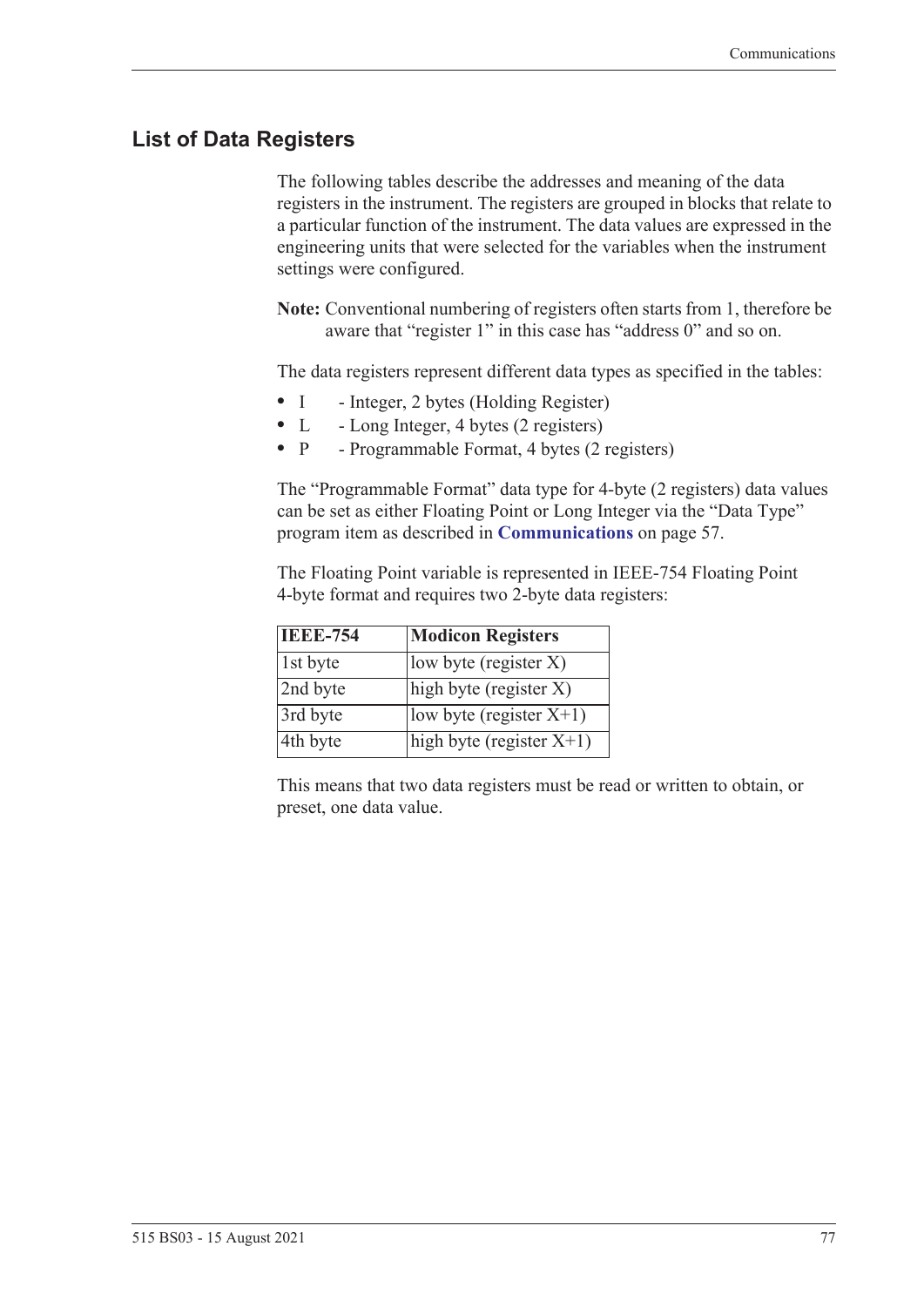### **Current and Logged Process Data**

This block of registers is available for the retrieval of current or logged process data with its matching time and date information.

Use the log timebase and log number to retrieve the logged information from the appropriate register. If a particular log number does not exist, or the instrument does not have the optional real-time clock, the time and date stamp and associated variables are set to zero.

| <b>Register</b> | <b>Name</b>                 | <b>Comments</b>                                                                                                                                                                                                                                  | <b>Read Only or</b><br><b>Read/Write</b> | <b>Type</b>    |
|-----------------|-----------------------------|--------------------------------------------------------------------------------------------------------------------------------------------------------------------------------------------------------------------------------------------------|------------------------------------------|----------------|
| $\mathbf{1}$    | Volume                      |                                                                                                                                                                                                                                                  | R                                        | P              |
| $\overline{3}$  | <b>Volume Mass Flowrate</b> |                                                                                                                                                                                                                                                  | $\mathsf{R}$                             | P              |
| 5               | Mass                        |                                                                                                                                                                                                                                                  | R                                        | P              |
| $\overline{7}$  | <b>Mass Flowrate</b>        |                                                                                                                                                                                                                                                  | $\mathsf{R}$                             | P              |
| $9$             | Density                     |                                                                                                                                                                                                                                                  | R                                        | $\overline{P}$ |
| 11              | <b>User Code</b>            |                                                                                                                                                                                                                                                  | R                                        | P              |
| 13              | <b>Preset Quantity</b>      |                                                                                                                                                                                                                                                  | $\mathsf{R}$                             | $\mathsf{P}$   |
| 15              | Batch ID Tag                |                                                                                                                                                                                                                                                  | R                                        | L              |
| 17              |                             | <b>Process Variables</b>                                                                                                                                                                                                                         | R                                        | P              |
| 19              |                             | By default totals are the Accumulated values. If                                                                                                                                                                                                 | $\mathsf R$                              | P              |
| $\overline{21}$ |                             | current Non-accumulated (resettable) totals                                                                                                                                                                                                      | $\overline{R}$                           | $\overline{P}$ |
| 23              |                             | are required, set register 37 to 06.                                                                                                                                                                                                             | R                                        | P              |
| 25              |                             |                                                                                                                                                                                                                                                  | $\mathsf{R}$                             | P              |
| $\overline{27}$ |                             |                                                                                                                                                                                                                                                  | R                                        | P              |
| 29              |                             |                                                                                                                                                                                                                                                  | R                                        | P              |
| 31              | Year                        |                                                                                                                                                                                                                                                  | R/W                                      | T              |
| $\overline{32}$ | Month                       | Current Date/Time or                                                                                                                                                                                                                             | R/W                                      | I              |
| 33              | Date                        | Logged Date/Time Stamp                                                                                                                                                                                                                           | R/W                                      | ı              |
| 34              | Hour                        | (see register 38 Log Number).                                                                                                                                                                                                                    | R/W                                      | T              |
| $\overline{35}$ | Minute                      | Only current Date/Time can be edited                                                                                                                                                                                                             | R/W                                      | I              |
| 36              | Second                      |                                                                                                                                                                                                                                                  | R                                        | I              |
| 37              | Log Type                    | 00 - hourly or log records<br>$01 - \text{daily}$<br>02 - weekly<br>03 - monthly<br>04 - yearly<br>05 - last edit of calibration<br>06-current totals are non-accumulated values,<br>register 38 is ignored.                                     | R/W                                      | I              |
| 38              | Log Number                  | If set to 0, current variables and Date/Time are<br>retrieved                                                                                                                                                                                    | R/W                                      | I              |
| $\overline{39}$ | Clear Data                  | 01 - clear logs<br>02 - clear accumulated totals<br>03 - clear non-accumulated totals<br><b>Note:</b> the Clear Data command is not executed<br>(and register 39 is set to non-zero value) when<br>the controller has a transaction in progress. | R/W                                      | I              |
| 40              | Number of ID Tags           |                                                                                                                                                                                                                                                  | $\mathsf R$                              |                |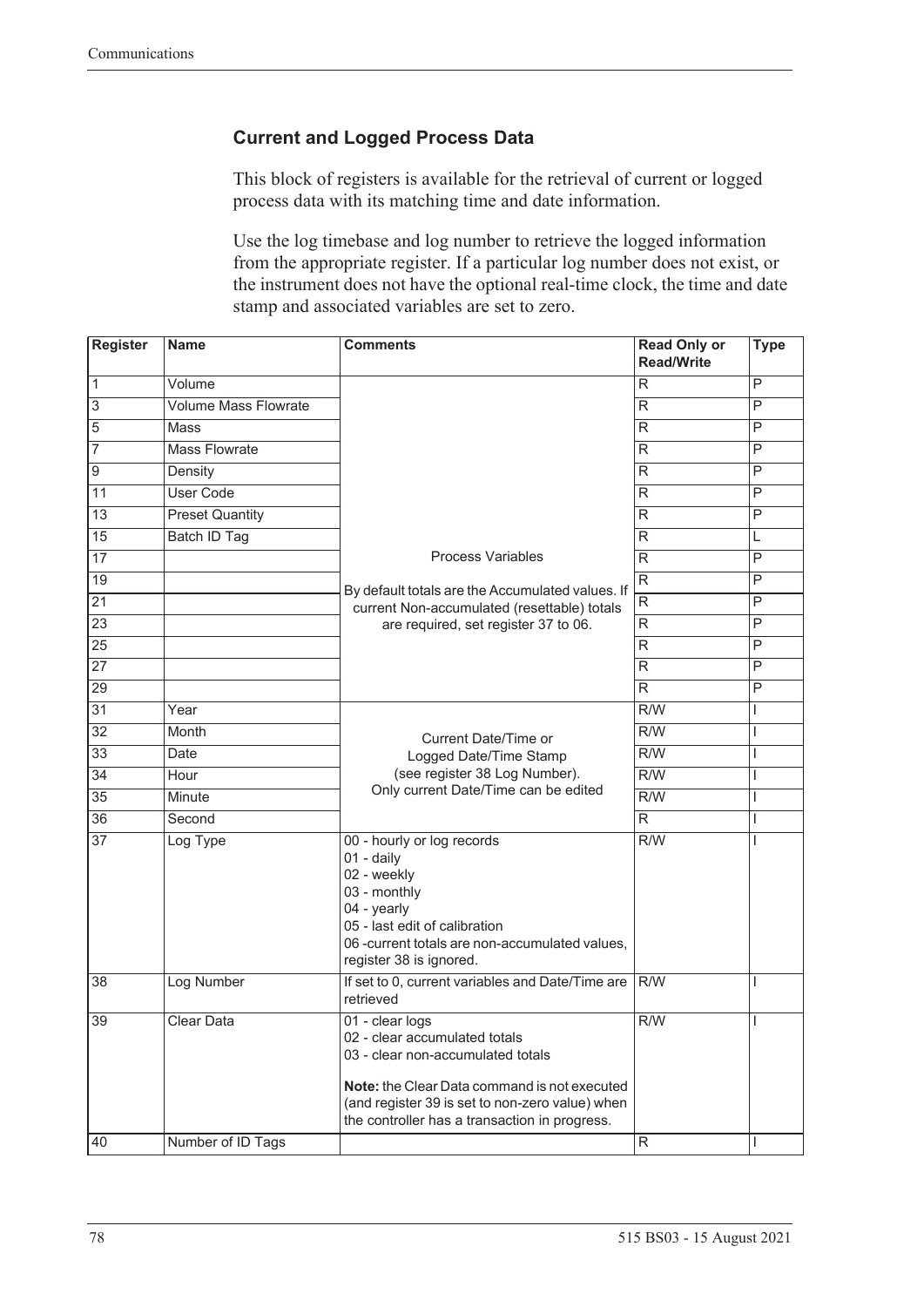### <span id="page-88-1"></span><span id="page-88-0"></span>**Instrument Exception Status**

This register is available to verify the status of the instrument.

| <b>Register</b> | <b>Name</b>   | <b>Comments</b>                              | <b>Read Only or</b><br><b>Read/Write</b> | <b>Type</b> |
|-----------------|---------------|----------------------------------------------|------------------------------------------|-------------|
| 41<br>Exception |               | $00 = no error$                              | R                                        |             |
|                 | <b>Status</b> | $01$ = analog input 1 failure                |                                          |             |
|                 |               | 02 = analog input 2 failure                  |                                          |             |
|                 |               | 03 = analog input 3 failure                  |                                          |             |
|                 |               | 04 = analog input 4 failure                  |                                          |             |
|                 |               | 05 = invalid calibration parameter           |                                          |             |
|                 |               | 06 = invalid reference parameter             |                                          |             |
|                 |               | $07$ = invalid property                      |                                          |             |
|                 |               | $08$ = quadrature input error                |                                          |             |
|                 |               | $09$ = no solution for internal calculations |                                          |             |
|                 |               | $10$ = process parameters out of range       |                                          |             |
|                 |               | $11 =$ input is over limit                   |                                          |             |
|                 |               | $12$ = no flow error detected                |                                          |             |
|                 |               | $13$ = overflow error detected               |                                          |             |
|                 |               | $14$ = leakage error detected                |                                          |             |
|                 |               | $20 =$ system failure                        |                                          |             |
|                 |               | $21$ = power supply is low                   |                                          |             |
|                 |               | $22$ = new or failed clock battery           |                                          |             |
|                 |               | 23 to 29 reserved                            |                                          |             |
|                 |               | $30 =$ alarm 1 active                        |                                          |             |
|                 |               | $31$ = alarm 2 active                        |                                          |             |
|                 |               | $32$ = alarm 3 active                        |                                          |             |
|                 |               | $33$ = alarm 4 active                        |                                          |             |

### **Instrument Control and I/O**

This block of registers is available in some applications to give access to important information in the instrument.

| <b>Register</b> | <b>Name</b>  | <b>Comments</b>                                                                                                                                                                                                                                                      | <b>Read Only or</b><br><b>Read/Write</b> | <b>Type</b> |
|-----------------|--------------|----------------------------------------------------------------------------------------------------------------------------------------------------------------------------------------------------------------------------------------------------------------------|------------------------------------------|-------------|
| 42              | Reserved     |                                                                                                                                                                                                                                                                      | R                                        |             |
| 43              | Logic Inputs | 0 to 15 Binary representation of logic inputs<br>$B0 = 0/1$ (LSB)<br>input 1 activated/deactivated<br>$B1 = 0/1$<br>input 2 activated/deactivated<br>$B2 = 0/1$<br>input 3 activated/deactivated<br>$B3 = 0/1$<br>input 4 activated/deactivated                      | R                                        |             |
| 44              |              | Operation State   Representation of operation status<br>$0 =$ Reset<br>1 = Maintenance<br>$2 =$ Completed<br>$3$ = Waiting to restart<br>$4 =$ Paused<br>$5 =$ Waiting for timeout<br>$6$ = Running (Slow Start)<br>7 = Running (Prestop)<br>8 = Running (Full Flow) | R                                        |             |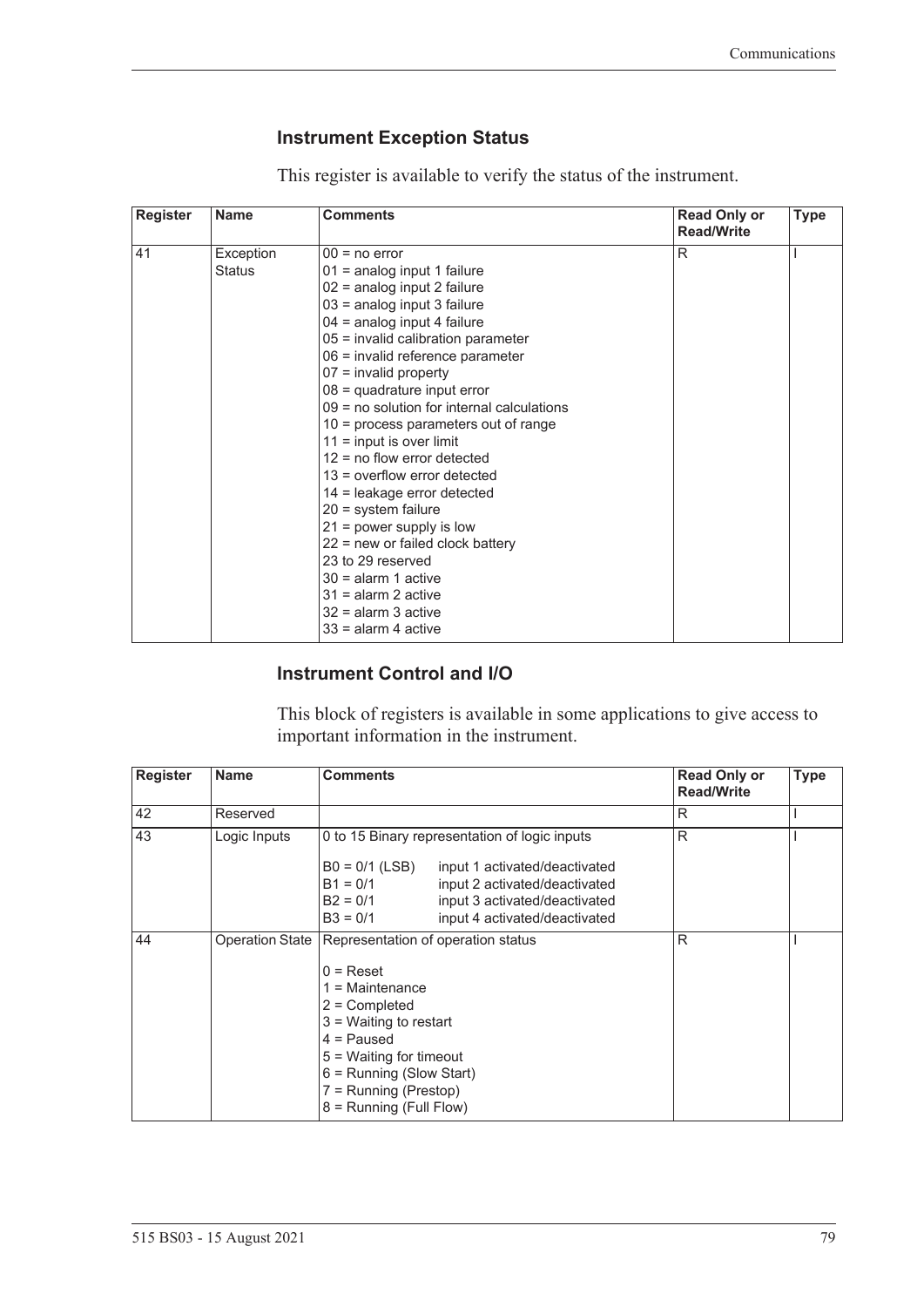| <b>Register</b> | <b>Name</b>                     | <b>Comments</b>                                                                                                                                                                                                                                                                                   | <b>Read Only or</b><br><b>Read/Write</b> | <b>Type</b>    |
|-----------------|---------------------------------|---------------------------------------------------------------------------------------------------------------------------------------------------------------------------------------------------------------------------------------------------------------------------------------------------|------------------------------------------|----------------|
| 45              | <b>Relay State</b>              | 0 to 15 Binary representation of relay state.<br>$0 =$ open; $1 =$ closed.<br>$B0 =$ relay 1 (LSB)<br>$B1 =$ relay 2<br>$B2 =$ relay 3<br>$B3 =$ relay 4                                                                                                                                          | $\overline{\mathsf{R}}$                  | $\overline{1}$ |
| 46              | <b>Relay Control</b>            | 0 to 15 Binary representation of relay control.<br>$0 =$ open; $1 =$ close.<br>Note: Only the general relays configurable in the Alarm<br>section of calibration are able to be viewed and controlled<br>by Modbus.<br>$B0 =$ relay 1 (LSB)<br>$B1 =$ relay 2<br>$B2 =$ relay 3<br>$B3 =$ relay 4 | R/W                                      | I              |
| 47              | <b>Relay Control</b><br>Source  | 0 to 15 Binary representation of relay control source.<br>$0 =$ Local (controlled by instrument operation) $1 = RTU$<br>(controlled by Modbus register 46).<br>$B0 =$ relay 1 (LSB)<br>$B1$ = relay 2<br>$B2 =$ relay 3<br>$B3 =$ relay 4                                                         | R/W                                      | T              |
| 48              | Delivery<br>Number              | Provides the delivery number (batch record) for a stored<br>transaction (determined by Modbus register 38).                                                                                                                                                                                       | R.                                       | L              |
| 50              | <b>Control Mode</b>             | $0 =$ Idle/Local<br>Control from logic inputs<br>$1 = Stop$<br>Suspend current batch<br>Resume/start batch<br>$2 = Run$<br>$3 =$ Reset<br>Clear current batch totals                                                                                                                              | R/W                                      | $\overline{1}$ |
| 51 to 99        | Instrument<br><b>Parameters</b> | See next table for details.                                                                                                                                                                                                                                                                       | R/W                                      | P              |
| 101             | Analog Inp.1                    | Raw analog input data.                                                                                                                                                                                                                                                                            | $\overline{R}$                           | $\overline{P}$ |
| 103             | Analog Inp.2                    | 4-20mA inputs are read in Amperes.                                                                                                                                                                                                                                                                | $\overline{R}$                           | P              |
| 105             | Analog Inp.3                    | 0-5V or 1-5V inputs are read in Volts<br>RTD inputs are read in degrees Kelvin.                                                                                                                                                                                                                   | R                                        | $\overline{P}$ |
| 107             | Analog Inp.4                    | Unused inputs are configured as 4-20mA.                                                                                                                                                                                                                                                           | $\overline{\mathsf{R}}$                  | P              |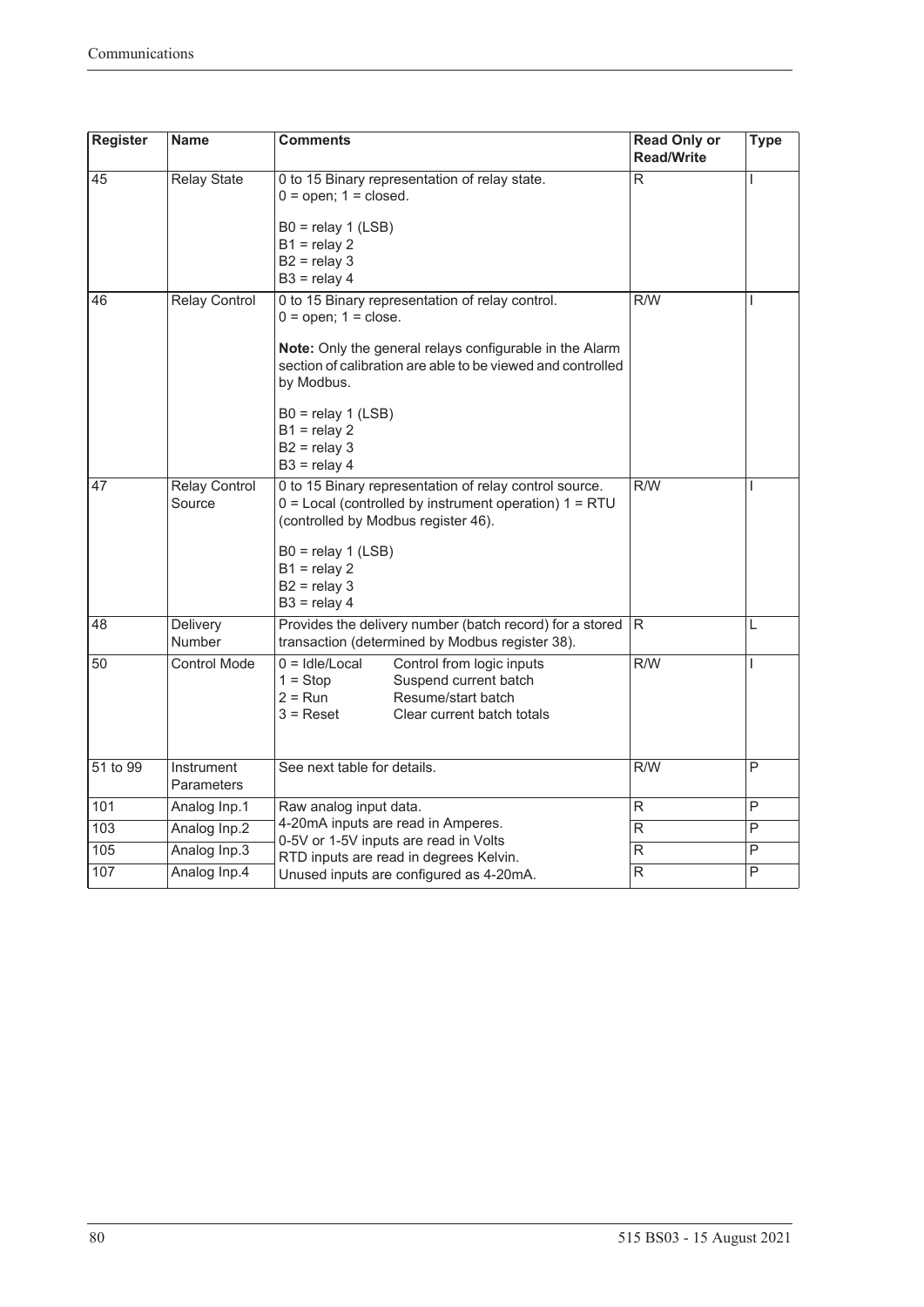### **Instrument Configuration Parameters**

This block of registers is available in applications to give access to some important instrument parameters (i.e. fluid properties etc.).

The usage of these parameters can be dependent on other instrument settings. For full description, please refer to the **[Modbus Accessible](#page-58-0)  [Parameters](#page-58-0)** on page 49.

| <b>Register</b> | <b>Name</b>                             | <b>Comments</b> | Read Only or Type<br><b>Read/Write</b> |  |
|-----------------|-----------------------------------------|-----------------|----------------------------------------|--|
| 51              | <b>Batch Preset Value</b>               |                 | R/W                                    |  |
| 53              | <b>Batch Overrun Compensation Value</b> |                 | R/W                                    |  |
| 55              | <b>Fluid Density</b>                    |                 | R/W                                    |  |
| 57to 99         | Reserved                                |                 | R/W                                    |  |

### <span id="page-90-0"></span>**Valid Authorisation Codes**

This block of registers is a list of the valid ID Codes that are authorised to start a delivery (batch). The security feature is only enabled if the Authorisation Type is set to ID-TAG and the ID-TAG protocol has been assigned to one of the communication ports (a maximum of 100 ID Tag numbers can be stored in the instrument).

| <b>Register</b> | <b>Name</b> | <b>Comments</b> | Read Only or Type<br><b>Read/Write</b> |  |
|-----------------|-------------|-----------------|----------------------------------------|--|
| 151             | ID Tag 001  |                 | R/W                                    |  |
| 153             | ID Tag 002  |                 | R/W                                    |  |
| $\cdots$        | .           |                 | R/W                                    |  |
| 347             | ID Tag 099  |                 | R/W                                    |  |
| 349             | ID Tag 100  |                 | R/W                                    |  |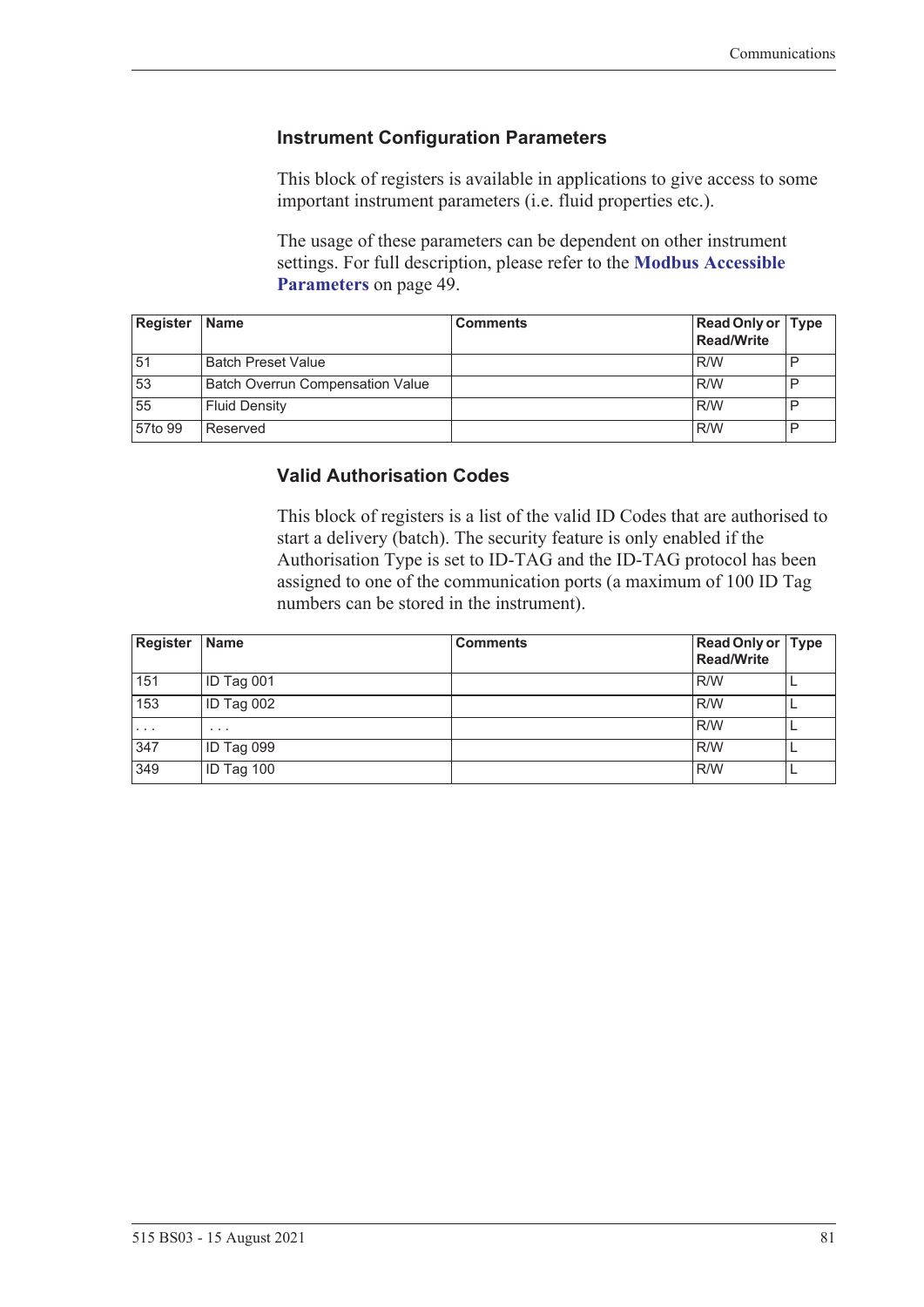# **ID Tag Protocols**

<span id="page-91-1"></span>Protocols are available in this application that allow the instrument to communicate with external ID Tag reader modules. Currently the supported modules are the "iButton LINK45" for Touch key ID Tags and Pepperl+Fuchs IQT\*-\*-R4-V1 devices for RFID ID Tags. These protocols allow the instrument to read identification tags to ensure that only authorised deliveries are made.

If the ID-TAG protocol is not assigned to any 515 communication port the security identification feature will be disabled. When enabled, the 515 instrument continually polls the reader module checking for the presence of an ID Tag. For details on the operating procedure, refer to **[ID Tag](#page-42-0)  Validation** [on page 33.](#page-42-0)

### **iButton ID Tag Protocol**

<span id="page-91-0"></span>The LINK45 module provides a 1-Wire to RS-232 interface with RJ45 connection to the read head and DB 9 female connection out. A null modem and DB 9 male to male gender changer is required to connect the LINK45 directly to the DB9 female RS-232 port on the 515.

An interface kit (TK-RS232-KIT) can be supplied as an accessory, complete with LINK45 module, mini null modem gender changer, stainless steel panel mounting read head and cable.

If the RS-232 port on the 515 is used for other communications, it is possible to connect the LINK45 module to the RS-485 port via a serial RS-232 to RS-485 converter.

The standard communication settings for the LINK45 module are 9600 baud, 8 bit, no parity and 1 stop bit.

### **RFID ID Tag Protocol**

The RFID protocol, supporting the Pepperl+Fuchs IQT\*-\*-R4-V1 devices, can be assigned to the RS-232 (COM-1) and RS-485 (COM-2) ports, although it is worth noting that the supported P+F devices generally have RS-485 connections.

If the RS-485 port on the 515 is used for other communications, it is possible to connect the P+F device to the RS-232 port via a serial RS-485 to RS-232 converter.

The standard communication settings for the supported P+F modules are 19200 baud, no parity and 1 stop bit.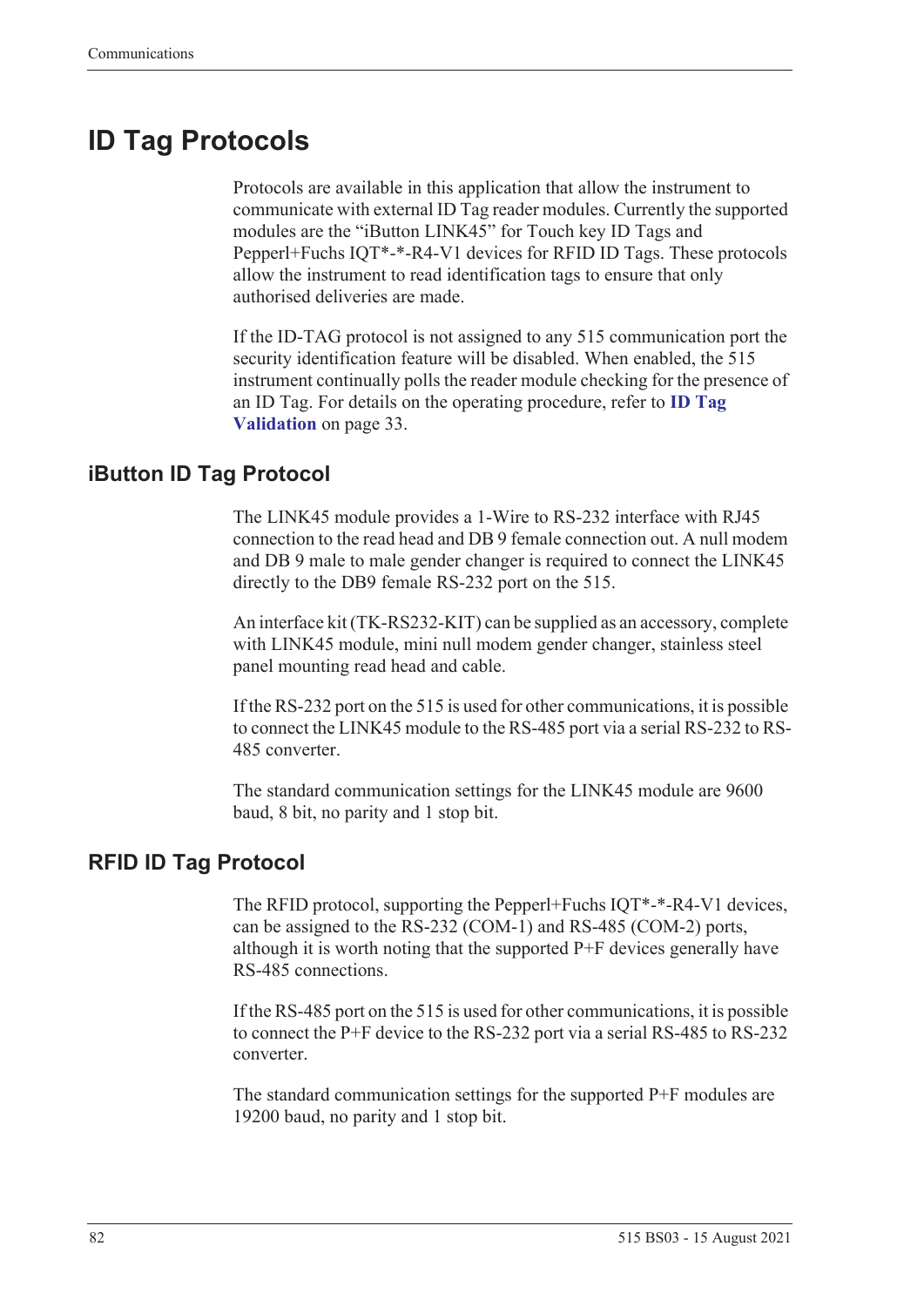# <span id="page-92-0"></span>**Printer Protocol**

A printer protocol is available in the 500 Series. It provides the ability to print out live data, individual logged data and to do some report-style printing of logged data. The method of printing these and the format of the printouts are described below. If chosen, a printer protocol also enables application/configuration uploading and printing a configuration report, as shown in **[Printing Configuration Report](#page-52-0)** on page 43.

**Note:** Printer output is only available if the Real Time Clock option is fitted.

The selection of Printer Protocol can be made for the Communications Protocol options for the RS-232 or RS-485 port. A list of log report types and printer types available at the end of the TM-LOG calibration menu.

### **Report Types**

The list of report types is as follows:

**•** REP-10 Latest Logs Report

The number of logs printed in each report are determined by the values programmed for Report Logs in the TM-LOG menu.

### **Printer Types**

The list of available printers is as follows:

- PRN-01 Generic computer printer
- PRN-02 Generic roll printer (printing first line first)
- **•** PRN-03 Slip Printer TM295
- **•** PRN-04 Label (roll) printer Citizen CMP30L

### <span id="page-92-1"></span>**Customizing a Printout**

A customized printout can be provided which can have up to 6 header lines and 6 footer lines. It is also possible to exclude some main menu items on the printout. If any customizing of the printout is required discuss this with the distributor.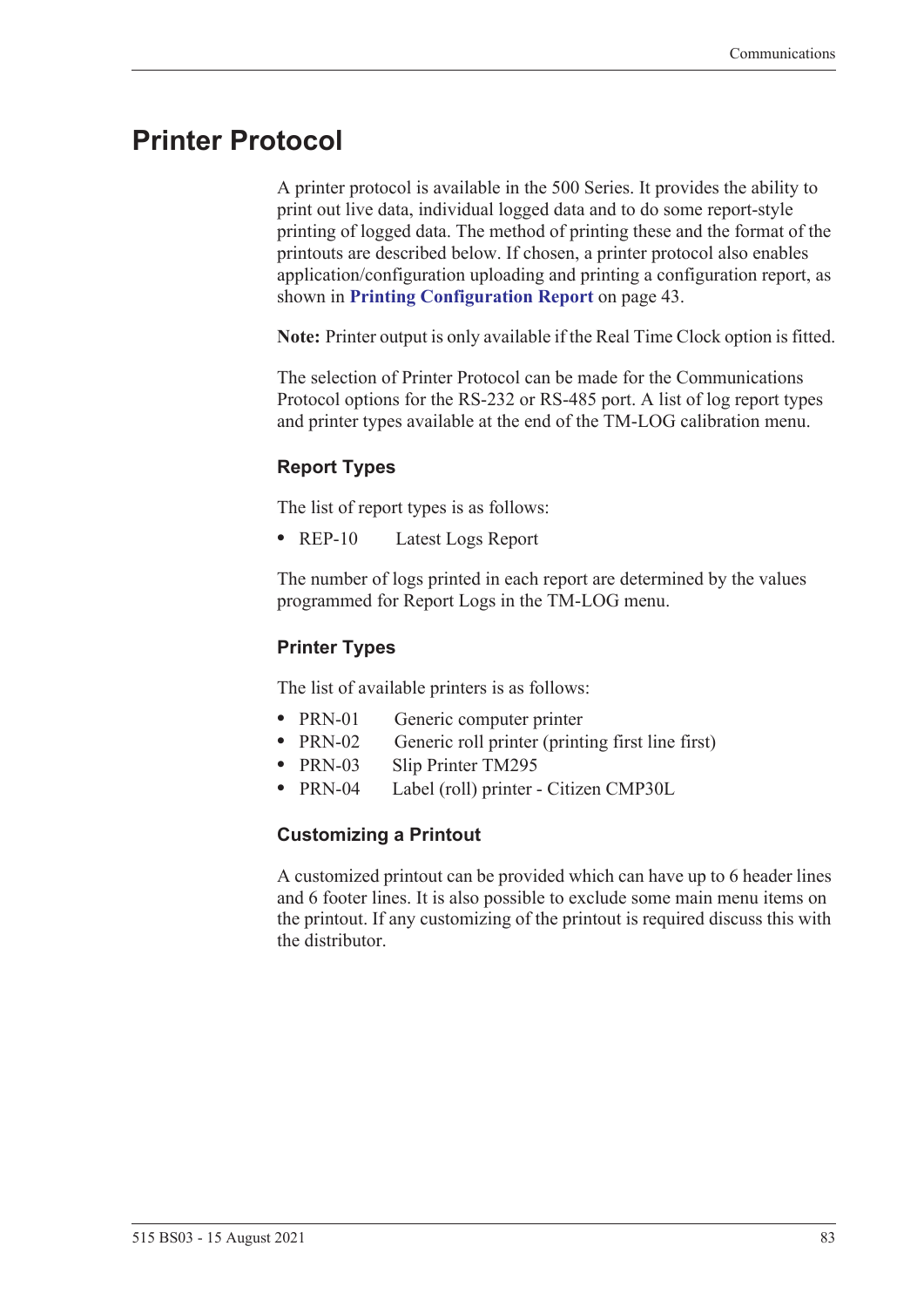### **Types of Printouts**

### **Live Data**

The HOLD.SET - TO PRINT prompt in the main menu, is used to initiate a printout of the current delivery if the printer protocol has been selected. A printout can only be initiated if a batch is not in progress. If printing is not required, do not select printer protocol.

The format of this printout will be:

*Custom Header Lines*

*Instrument Serial No. & Tag*

*Current Delivery No. Current Date & Time & Status Variable unit value Variable unit value etc.*

*Custom Footer Lines ------------------------------------------- <separation line>*

(Note that blank header and footer lines are not printed).

#### **Instrument Serial Number and Unit Tag**

The instrument serial number and unit tag is the same as the information shown in the Model Info menu. For more details refer to **[Model](#page-39-0)  [Information](#page-39-0)** on page 30

#### **Delivery Number**

The delivery number that appears on the live data printout shows the assigned delivery number that is stored with the logged data. This number is cleared when the Logs are cleared in the TM/LOG menu. If a second print or docket of the same delivery is generated, the words "(DUPLICATE DOCKET)" are included at the top of the printout. i.e.

*(DUPLICATE DOCKET)*

*####*

*DELIVERY No. 000256*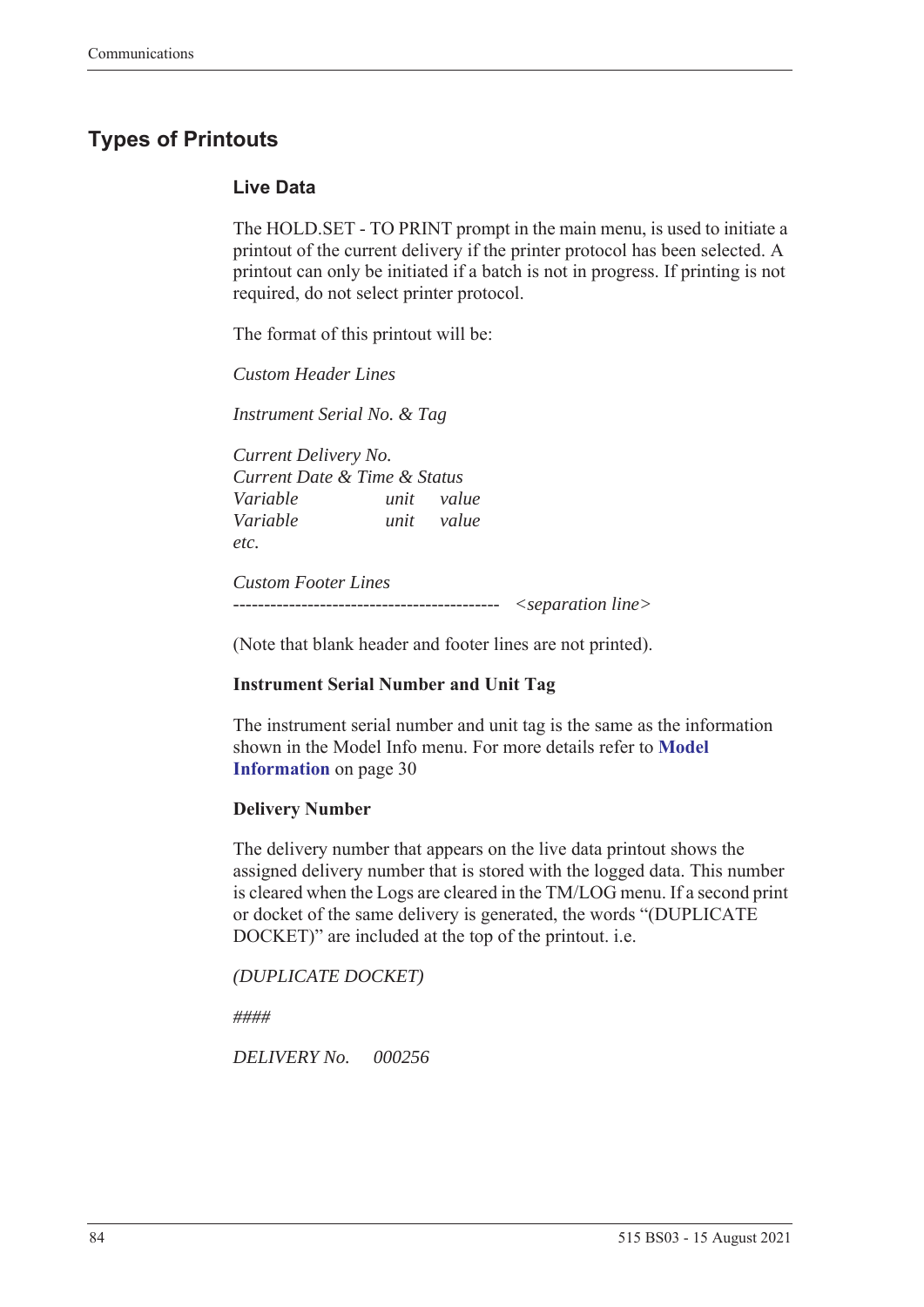#### **Individual Log Data**

When in the Log Menu and while holding the DISPLAY key to view the data of the log of interest, the RESET key can be pressed to initiate a printout of that log entry. The printout will have the time and date stamp corresponding to when the log was taken. After the print has been initiated there will be the opportunity to scroll to view another log entry and print again.

Since each log entry stores the delivery totals only, the printout will not have any accumulated totals. The format of the printout with this exception is the same as the LIVE DATA printout:

*Custom Header Lines*

*Instrument Serial No. & Tag*

| Logged Delivery No.        |      | number     |
|----------------------------|------|------------|
| Date & Time & Status       |      |            |
| Variable                   | unit | value      |
| Variable                   |      | unit value |
| etc.                       |      |            |
| <b>Custom Footer Lines</b> |      |            |

*-------------------------------------------- <separation line>*

### **Log Report Printing**

As there is the likelihood that the reports can be of a considerable length it is strongly recommended that only the 80 Column printer with Z fold (tractor feed) paper be used. This is just as much for the memory storage of printer as it is for the reliable paper supply.

There is a HOLD.SET REPORT PRINT prompt under the main menu with the ability to print the pre-selected type of report. Pressing and holding the SET key for two seconds will initiate the printout. Any of the Log Reports will have the following format:

*Custom Header Lines*

*Title of Report*  $\langle$  *internally set, indicates report type>* 

*Current Date & Time Instrument Serial No. & Tag*

*-------------------------------------------- <separation line>*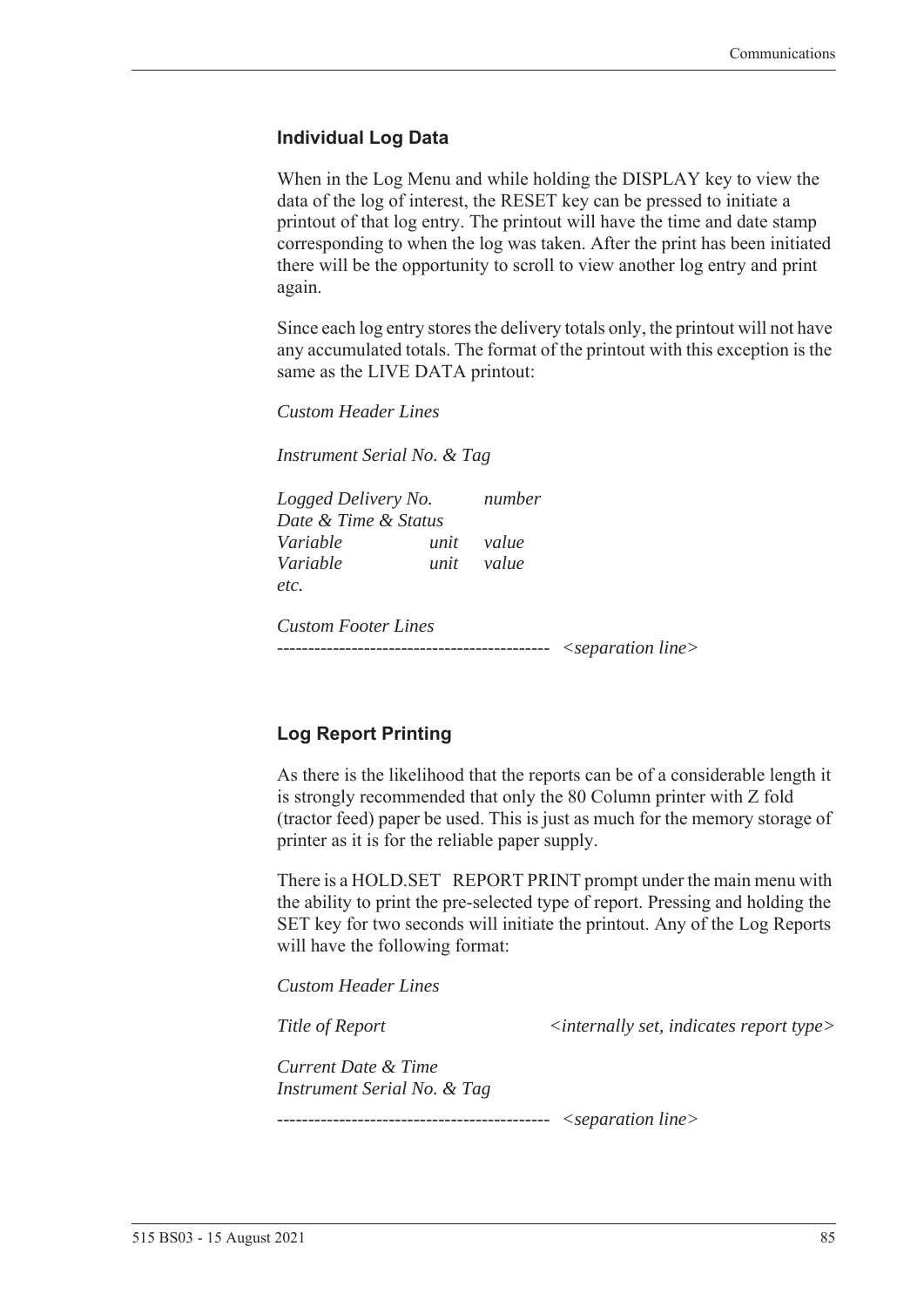*Delivery No. Date & Time & Status Variable unit value Variable unit value etc. -------------------------------------------- <separation line> Delivery No. Date & Time & Status Variable unit value Variable unit value etc. -------------------------------------------- <separation line> Delivery No. Date & Time & Status Variable unit value Variable unit value etc. Custom Footer Lines -------------------------------------------- <separation line>* Reports such as "Latest Logs" will print in the historical order, and for those logs that have no data (e.g. unit was powered off at the time) the print will show "Data not available", i.e.

*-------------------------------------------- <separation line> Del No. Data Not Available -------------------------------------------- <separation line> Delivery No. Date & Time & Status Variable unit value Variable unit value etc.*

If the unit is programmed for 0 logs for the latest log reports then the report will only consist of the header and ID information and a "Data Not Available" message.

*Custom Header Lines*

*Title of Report*

*Current Date & Time Instrument Serial No. & Tag*

*Data Not Available Custom Footer Lines -------------------------------------------- <separation line>*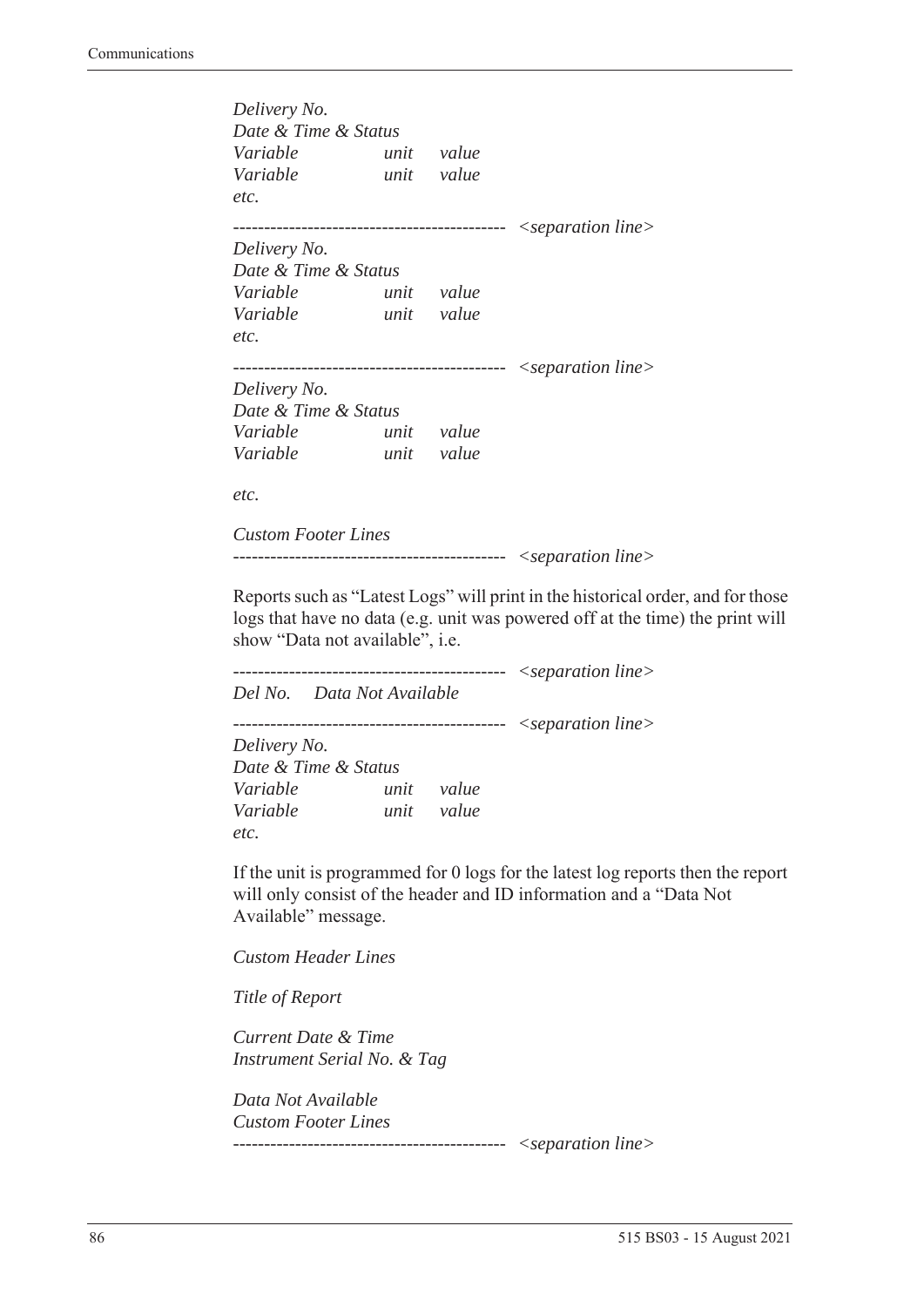### **Printer Data Control**

Some printers have limited data buffers and are therefore unable to collect all the print data being transmitted. The 500 Series has the capability of software handshaking. The Xon/Xoff characters can be used by any of the printer types to control the flow of data to ensure that data is not lost.

Some printers will also transmit an Xoff character in response to other events such as printer being off-line, print head not engaged or power being removed. The specific behaviour of the printer being used should be noted.

### **Error Messages**

There are two printer error messages that can be displayed.

#### **PAPER OUT**

This message is related to the Printer Type PRN-03 TM295 Slip printer. It is standard procedure with this printer to check for paper status before printing. If a print is attempted but there is no paper the PAPER OUT message will be scrolled. The instrument will continue to poll the printer for paper and if paper is detected before a communications timeout expires the print will commence.

#### **COMMS TIMEOUT**

This message is relevant for all printer types and will be activated for the following conditions.

1. If the flow of data is stopped due to software or hardware handshaking and is not allowed to resume before the communications timeout.

2. If Printer Type is PRN-03 Slip printer and a paper status is requested but no response is received within the timeout period.

3. Paper Out has been detected for Printer Type PRN-03 but no paper is inserted within the timeout period.

When a communications timeout error has been activated the message COMMS TIMEOUT will be scrolled once, the request to print will be cleared and the instrument will return to its normal mode.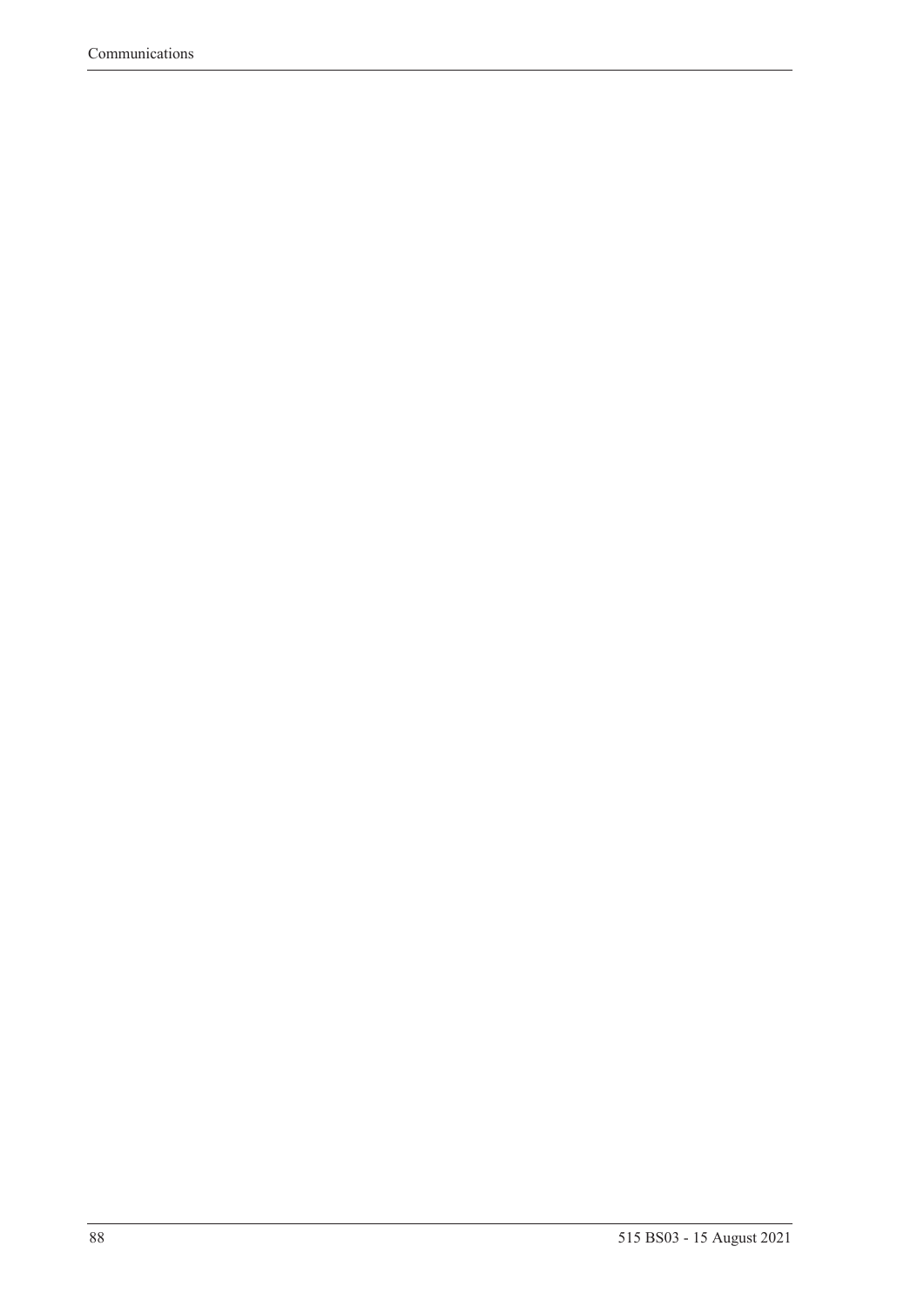# <span id="page-98-1"></span>**Appendix A Glossary**

<span id="page-98-0"></span>

| 500-PM<br><b>Software</b>              | The 500 Series Program Manager (500-PM software) is a Windows based<br>program that is freely available from the download section of the Contrec<br>website. The program is a comprehensive configuration tool and resource<br>centre that can be used to tailor an instrument to suit specific application<br>needs including program settings, units of measurement, custom tags/text,<br>access levels and more. Custom versions can be saved and configuration<br>reports generated as a PDF. |
|----------------------------------------|---------------------------------------------------------------------------------------------------------------------------------------------------------------------------------------------------------------------------------------------------------------------------------------------------------------------------------------------------------------------------------------------------------------------------------------------------------------------------------------------------|
| <b>ASCII</b>                           | American Standard Code for Information Interchange. For the ASCII<br>protocol, the instrument receives and transmits messages in ASCII, with all<br>command strings to the instrument terminated by a carriage return. Replies<br>from the instrument are terminated with a line-feed and a carriage-return.                                                                                                                                                                                      |
| <b>Filtering</b>                       | The process of suppressing oscillations or random signals in the input<br>signal.                                                                                                                                                                                                                                                                                                                                                                                                                 |
| <b>K-factor</b>                        | The K-factor is a constant value associated with frequency type flowmeters.<br>It is a scaling factor used in calculations to determine flow rate.                                                                                                                                                                                                                                                                                                                                                |
| <b>Linear</b><br>Correction            | A scaling of the input signal to represent the actual flow parameter.                                                                                                                                                                                                                                                                                                                                                                                                                             |
| <b>Modbus RTU</b>                      | The Modbus protocol is a message structure for communications between<br>controllers and devices regardless of the type of network. In RTU (remote<br>terminal unit) mode, each 8-bit byte in a message contains two 4-bit<br>hexadecimal characters. This mode has greater character density than<br>ASCII and allows better data throughput than ASCII for the same baud rate.                                                                                                                  |
| <b>Normalised</b><br>Input             | A normalised input ranges from 0 to 1.000. For $4-20$ mA input, the signal is<br>set to 0 at 4mA and the signal is set to 1.000 at 20mA.                                                                                                                                                                                                                                                                                                                                                          |
| <b>Passive Output</b><br><b>Signal</b> | Requires an external power supply.                                                                                                                                                                                                                                                                                                                                                                                                                                                                |
| Watchdog<br>Timer (WTD)                | The WDT is used to monitor the activity of the micro processor and will<br>force a reboot if the micro processor stops, while power is applied, due to<br>any internal or external influences.                                                                                                                                                                                                                                                                                                    |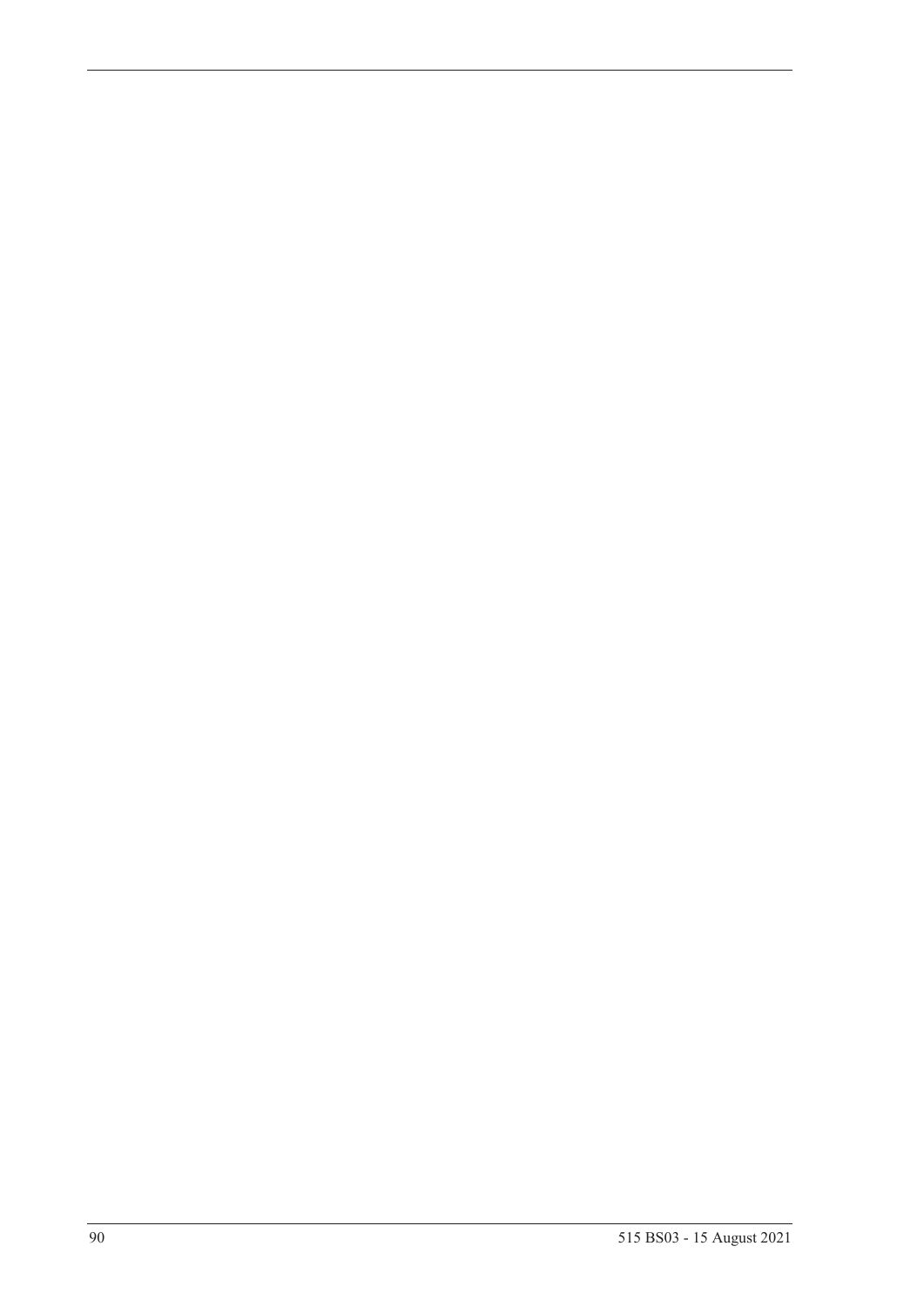# **Appendix B Model Numbers**

# <span id="page-100-0"></span>**Product Codes**

| <b>Model</b>                                                                                                                                                                                                                            | <b>Supplementary Code</b> |                |                |                                                                                                                        |   | <b>Description</b> |                                                                      |                                                                                                                                        |
|-----------------------------------------------------------------------------------------------------------------------------------------------------------------------------------------------------------------------------------------|---------------------------|----------------|----------------|------------------------------------------------------------------------------------------------------------------------|---|--------------------|----------------------------------------------------------------------|----------------------------------------------------------------------------------------------------------------------------------------|
| 515                                                                                                                                                                                                                                     |                           |                |                |                                                                                                                        |   |                    | - BS03                                                               |                                                                                                                                        |
|                                                                                                                                                                                                                                         | $\mathbf{1}$              |                |                |                                                                                                                        |   |                    |                                                                      | Panel mount enclosure                                                                                                                  |
|                                                                                                                                                                                                                                         | $\overline{2}$            |                |                |                                                                                                                        |   |                    |                                                                      | Field mount enclosure (NEMA 4X / IP66)                                                                                                 |
| <b>Enclosure</b>                                                                                                                                                                                                                        | 3/5                       |                |                |                                                                                                                        |   |                    |                                                                      | Explosion proof Ex d (IECEx/ATEX), metric glands<br>(5 specifies heater)                                                               |
|                                                                                                                                                                                                                                         | 4/6                       |                |                |                                                                                                                        |   |                    |                                                                      | Explosion proof Ex d (CSA), NPT glands<br>(6 specifies heater)                                                                         |
|                                                                                                                                                                                                                                         |                           | 0              |                |                                                                                                                        |   |                    |                                                                      | 4 logic inputs, 1 isolated output, 2 relays (only relay type 1 is<br>available), RS-232 (DB9) communication port                       |
| <b>Output Options</b>                                                                                                                                                                                                                   |                           | $\mathbf{1}$   |                |                                                                                                                        |   |                    |                                                                      | 4 logic inputs, 2 isolated outputs, 4 relays, real-time clock data<br>logging, RS-232 (DB9) and RS-485 communication ports             |
|                                                                                                                                                                                                                                         |                           | $\overline{2}$ |                |                                                                                                                        |   |                    |                                                                      | 4 logic inputs, 2 isolated outputs, 4 relays, real-time clock data<br>logging, RS-232 (DB9) and Ethernet communication ports           |
|                                                                                                                                                                                                                                         |                           |                | 1              |                                                                                                                        |   |                    |                                                                      | Electromechanical relays only                                                                                                          |
| <b>Relay Type</b>                                                                                                                                                                                                                       |                           | $\overline{2}$ |                |                                                                                                                        |   |                    | 2 electromechanical and 2 solid state relays                         |                                                                                                                                        |
|                                                                                                                                                                                                                                         |                           |                | $\overline{3}$ |                                                                                                                        |   |                    |                                                                      | Solid state relays only                                                                                                                |
| <b>Power Supply</b>                                                                                                                                                                                                                     |                           |                |                | U                                                                                                                      |   |                    |                                                                      | Inputs for 12-28VDC and 100-240 VAC, 50-60Hz<br>(Previous Models: $A = 110/120$ VAC, $E = 220/240$ VAC)                                |
|                                                                                                                                                                                                                                         |                           |                |                | D                                                                                                                      |   |                    |                                                                      | Input for 12-28VDC power only                                                                                                          |
| <b>Display Panel Options</b>                                                                                                                                                                                                            |                           |                |                |                                                                                                                        | S |                    |                                                                      | Standard option (now with backlight & LCD backup)<br>(original Full option: F, with Infra-Red comms, no longer available)              |
| <b>PCB Protection</b>                                                                                                                                                                                                                   |                           |                |                |                                                                                                                        |   | C                  |                                                                      | Conformal coating - required for maximum environmental<br>operating range. Recommended to avoid damage from<br>moisture and corrosion. |
|                                                                                                                                                                                                                                         | N                         |                |                | None - suitable for IEC standard 654-1 Climatic Conditions up<br>to Class B2 (Heated and/or cooled enclosed locations) |   |                    |                                                                      |                                                                                                                                        |
| <b>BS03</b><br><b>Application Pack Number</b>                                                                                                                                                                                           |                           |                |                |                                                                                                                        |   |                    | Defines the application software to be loaded into the<br>instrument |                                                                                                                                        |
| For example: Model No. 515.111USC<br>Displayed on the 500 Series as:<br>Note: The first character represents the CPU installed<br>(factory use only). The remaining 6 characters only<br>represent hardware that affects the operation. |                           |                |                |                                                                                                                        |   |                    |                                                                      | $2 - 1 - - 5 -$<br>515<br>MODEL                                                                                                        |

**Note:** Example full product part number is 515.111USC-BS03 (this is the number used for placing orders).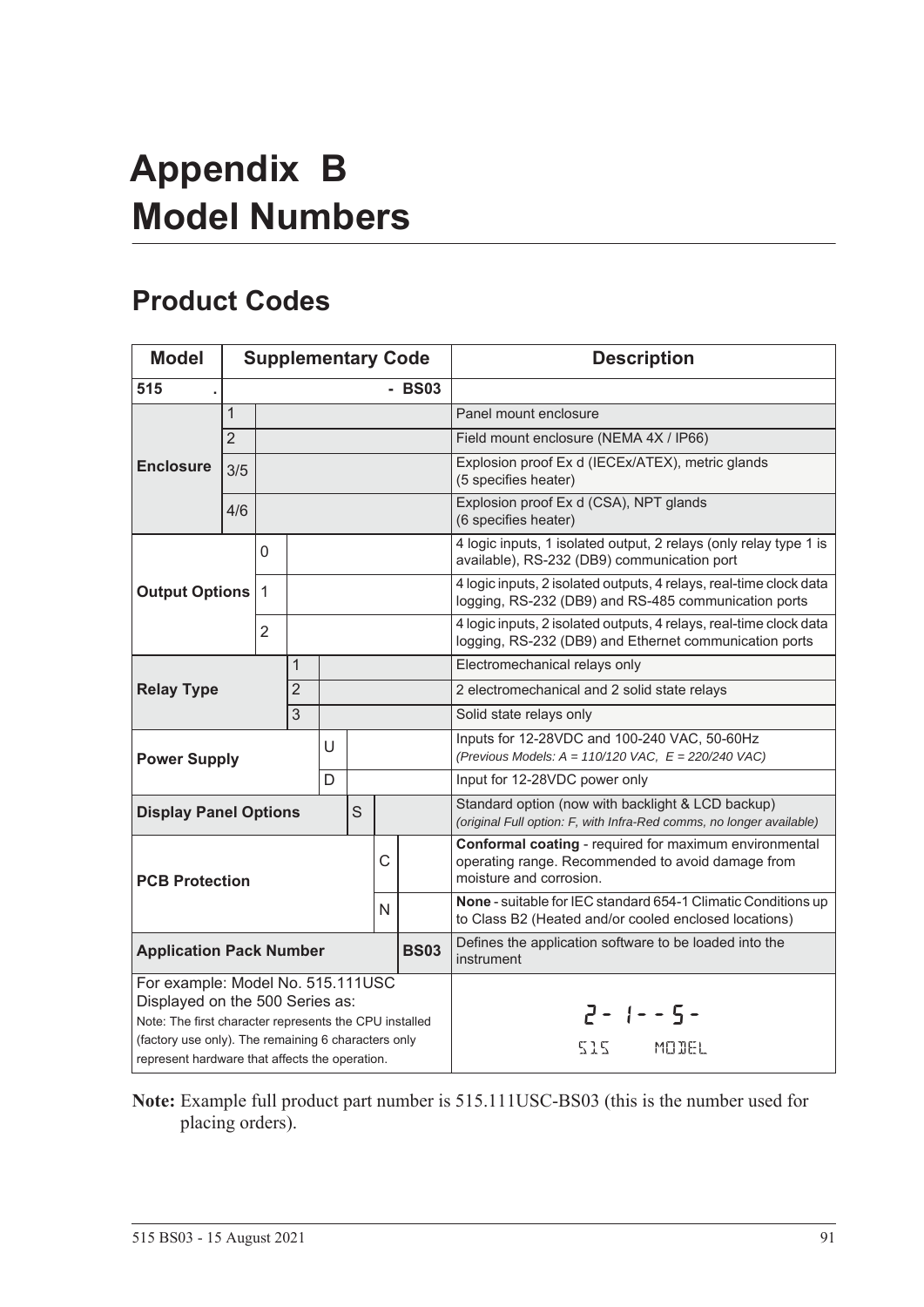# <span id="page-101-1"></span>**Custom Version Codes**

|                                              | Code |                        |                                                                                                | <b>Description</b>                            |  |  |
|----------------------------------------------|------|------------------------|------------------------------------------------------------------------------------------------|-----------------------------------------------|--|--|
|                                              | 00   |                        |                                                                                                | <b>Factory Default Application</b>            |  |  |
|                                              | 01   |                        |                                                                                                | Contrec Systems Pty. Ltd. Melbourne Australia |  |  |
|                                              | 02   |                        |                                                                                                | Contrec Limited. West Yorkshire UK            |  |  |
| <b>Origin Code</b>                           | 03   |                        |                                                                                                |                                               |  |  |
| <b>Identifies</b><br><b>Distributor</b>      | 04   |                        |                                                                                                | Contrec-USA, LLC. Pelham AL 35124 USA         |  |  |
|                                              | 05   |                        |                                                                                                | Flowquip Ltd. Halifax UK                      |  |  |
|                                              | 06   |                        |                                                                                                |                                               |  |  |
|                                              | etc. |                        |                                                                                                |                                               |  |  |
|                                              |      | English (Default)<br>0 |                                                                                                |                                               |  |  |
|                                              |      | $\mathbf{1}$           |                                                                                                | German                                        |  |  |
|                                              |      | $\overline{2}$         |                                                                                                | Dutch                                         |  |  |
| 3<br><b>User Language</b>                    |      |                        | French                                                                                         |                                               |  |  |
|                                              |      | $\overline{4}$         |                                                                                                | Spanish                                       |  |  |
|                                              |      | $\overline{5}$         |                                                                                                |                                               |  |  |
|                                              |      | etc.                   |                                                                                                |                                               |  |  |
|                                              | 000  |                        |                                                                                                |                                               |  |  |
| <b>Distributor's Code</b><br>$\ldots$<br>999 |      |                        | Distributor's own choice. Possibly a code that identifies the<br>customer and the application. |                                               |  |  |
|                                              |      |                        |                                                                                                |                                               |  |  |
| For example: 02 3 157                        |      |                        |                                                                                                | 023157                                        |  |  |
| Displayed on the 500 Series as:              |      |                        | <b>CUSTOM VERS</b>                                                                             |                                               |  |  |

# **Application Information Code**

The Application Information code is an aid for users and service personnel to determine the type of inputs that are used in a particular application. The Application Information code is displayed on the instrument as shown below.

<span id="page-101-0"></span>

The Application Information code is returned as part of a General Instrument request (as described in **[Instrument Information Request](#page-82-0)** on page 73).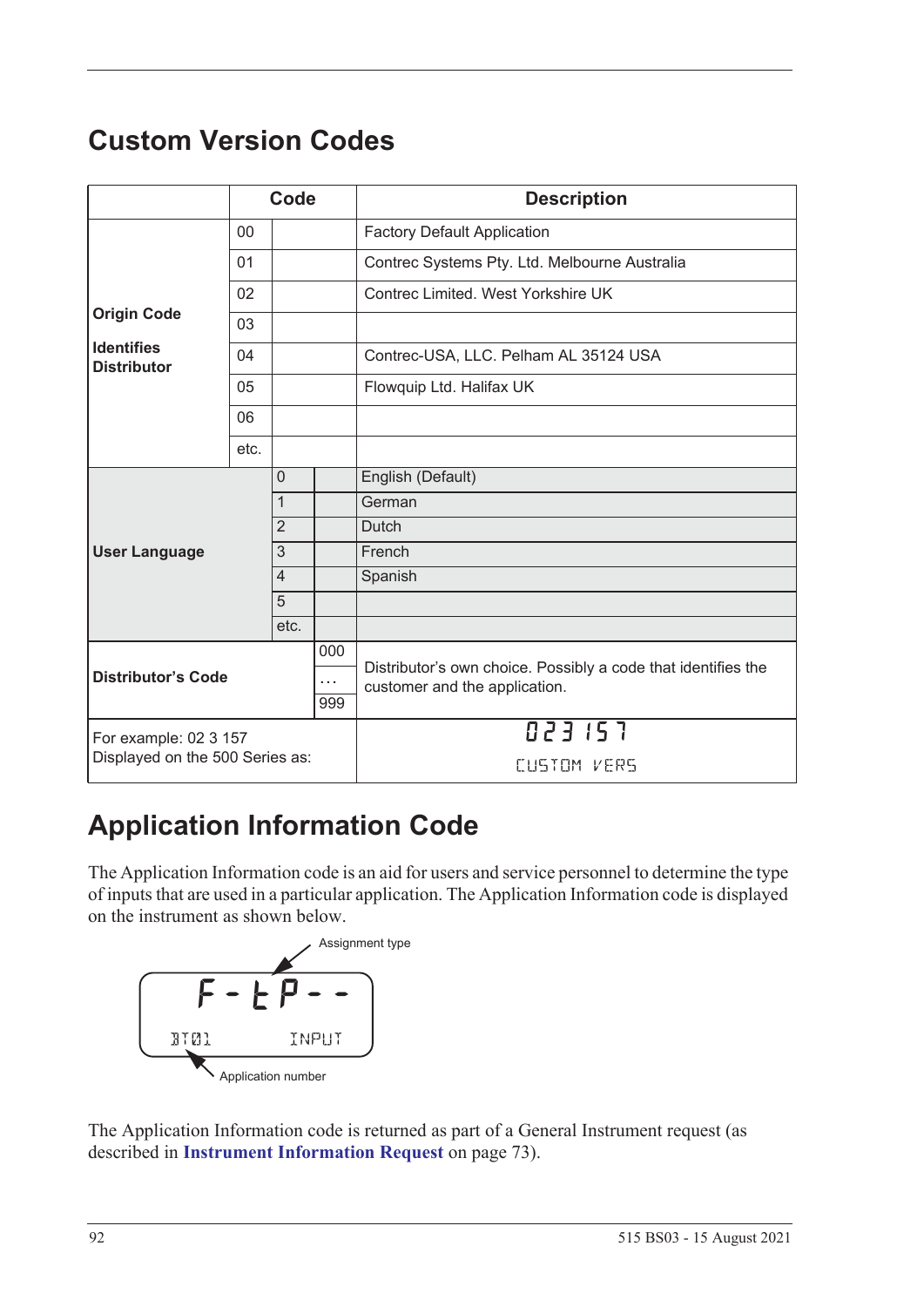The Application number identifies the application as in the following examples:

- **•** BC01 Batch Controller for frequency flow meter
- **•** BF02 Batch/Flow Controller for analog flow meter

The Input Assignment type indicates the physical input that is assigned to each input on the instrument. The code is made up from six characters as follows:

| FINP1   FINP2   AINP1   AINP2   AINP3   AINP4 |  |  |  |
|-----------------------------------------------|--|--|--|
|                                               |  |  |  |

The codes are as follows:

- - not used in this application
- **A** indicates a generic analog input such as for density or level
- **•** C indicates a user code input
- d indicates a density input
- **•** F indicates a generic flow input such as for volume or mass
- H indicates a high flow input for stacked inputs
- **•** L indicates a low flow input for stacked inputs
- **•** P indicates a pressure input
- **q** indicates a quadrature input
- *k* indicates a temperature input.

For example,  $F - tP - -$  is an instrument with FINP1 (frequency input 1) assigned to a flow input, AINP1 assigned to a temperature input and AINP2 assigned as a pressure input. The other inputs are not used.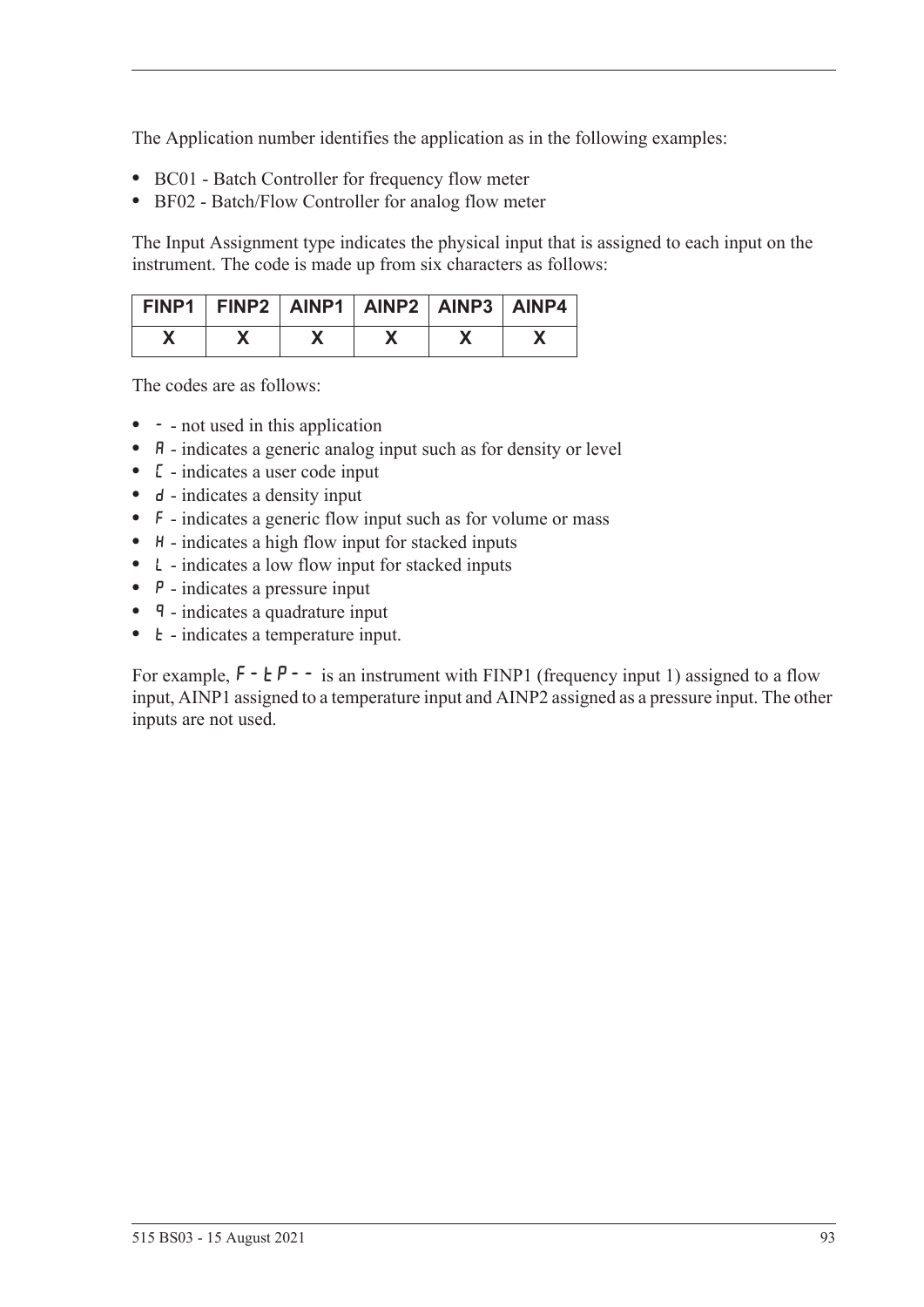# <span id="page-103-0"></span>**Appendix C Ethernet Port & Setup**

# **Ethernet Port**

The optional Ethernet port simplifies the communication network and avoids the need for an external 3rd party Serial to Ethernet converter. It allows communications via an existing Ethernet network. In some installations you will need to speak with your network (IT) administrator in order to correctly set up your network. Applications, such as DataMod (available via Contrec), can communicate over the Ethernet network to perform remote monitoring and Data Logging operations.

Within the instrument's calibration menus the Ethernet port uses the settings for the RS-485 port that need to match a supplied Ethernet unit as follows:

- **•** Protocol: RTU
- **•** Baud Rate: 19200
- **•** Data Bits: 8
- **•** Parity: Even
- **•** Stop Bits: 1

Data mapping follows the same convention applied to Modbus registers.

# **Connecting 515 Ethernet to Networks/Routers**

Ethernet 515s are set as default to DHCP (Dynamic Host Configuration Protocol), which should allow your network/router to automatically find and assign an IP address to the instrument (providing there are addresses available). If your network cannot locate the instrument you may need to run the 'Digi Discovery' tool (Contrec guide available on request) or enter the Ethernet module's MAC address within your router settings. If required, the instrument can also be set to a static IP address, however it is strongly advised that only IT competent persons access and edit site network and 515 Ethernet settings. All Ethernet instruments are supplied with the Ethernet module MAC address printed on the outside of the enclosure and also printed directly onto the Ethernet Module itself (the Option card would need to be removed to view the physical Digi Ethernet module).

Contrec Limited will not be held responsible for any changes made to customer router and network settings. Further guides on how to access the module settings and discovering IP address' can be supplied upon request.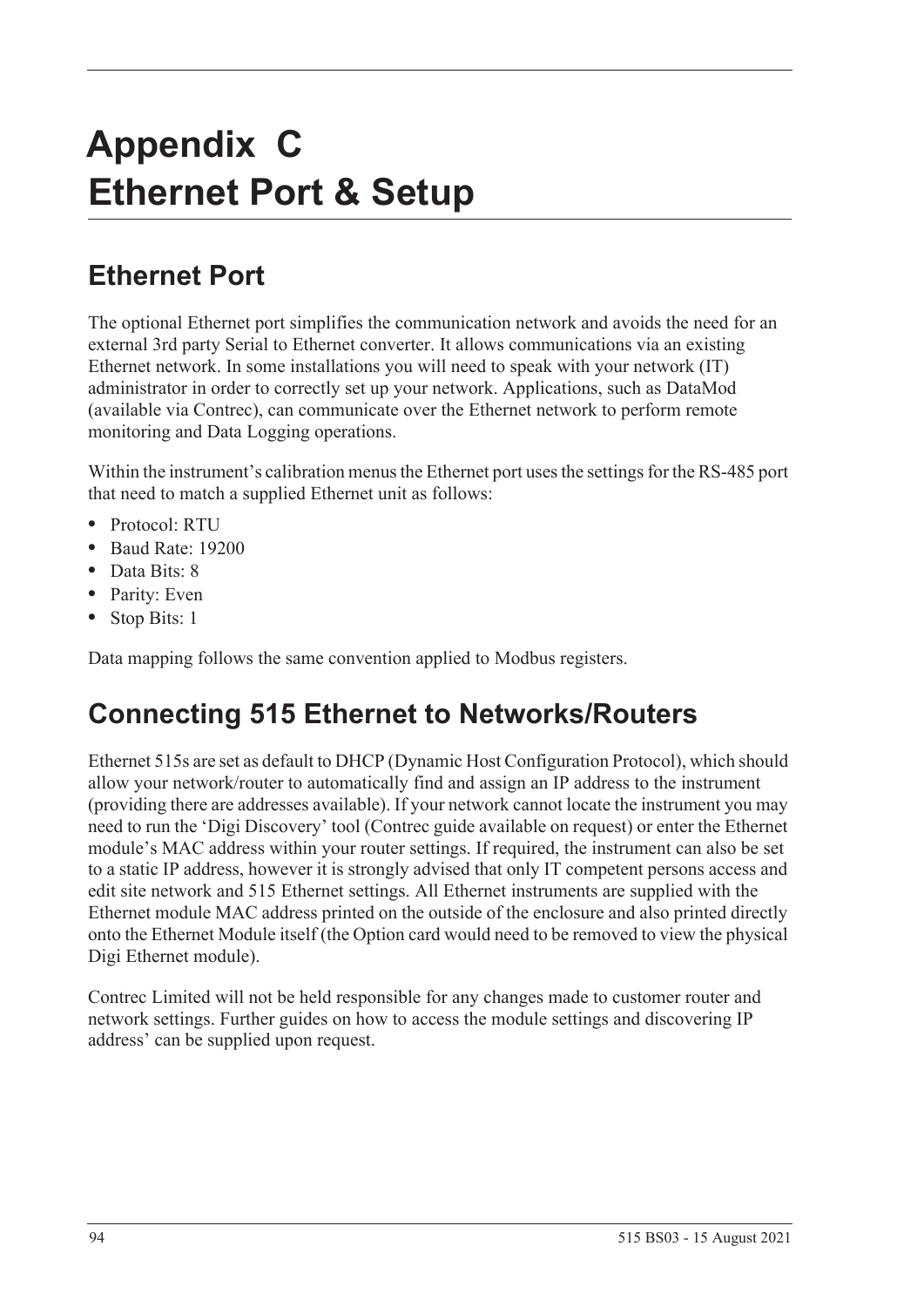# **Connecting DataMod via Ethernet**

Using the IP address that you or the network/router has assigned to the 515 instrument, enter this into the **Host Name / IPv4 Address** tab within DataMod's Modbus Connection Settings as per [Figure 19.](#page-104-0)

Ensure all other settings are correct as per the **Datamod User Guide** and the **515 Ethernet Guide - Establishing a Connection to Datamod**. Both of these documents are available from Contrec on request.

| Transmission Mode-                                   |                 |                     |                      |
|------------------------------------------------------|-----------------|---------------------|----------------------|
| C RTU Serial                                         | <b>C</b> TCP/IP | C RTU over TCP/IP   |                      |
| -RTU Serial Settings-                                |                 |                     |                      |
| Serial Port:                                         |                 | Baud Rate (bps):    |                      |
| COM1                                                 |                 | 19200               | $\blacktriangledown$ |
| -Data Bits-                                          |                 | -Parity-            |                      |
| C 7 bits C 8 bits                                    |                 | C None              |                      |
|                                                      |                 | $C$ Odd             |                      |
| -Stop Bits-                                          |                 | $G$ Even            |                      |
| $C$ 1 bit $C$ 2 bits                                 |                 |                     |                      |
| TCP/IP Settings                                      |                 |                     |                      |
| Host Name / IPv4 Address:                            |                 |                     | Port:                |
| 192.168.0.7                                          |                 |                     | 502                  |
| Receive Timeout (sec): $\vert^2$<br>Maximum Retries: | 2               | Slave Unit Address: | 11                   |
|                                                      |                 | ,                   | Cancel               |

<span id="page-104-0"></span>*Figure 19 DataMod - Modbus Connection Settings*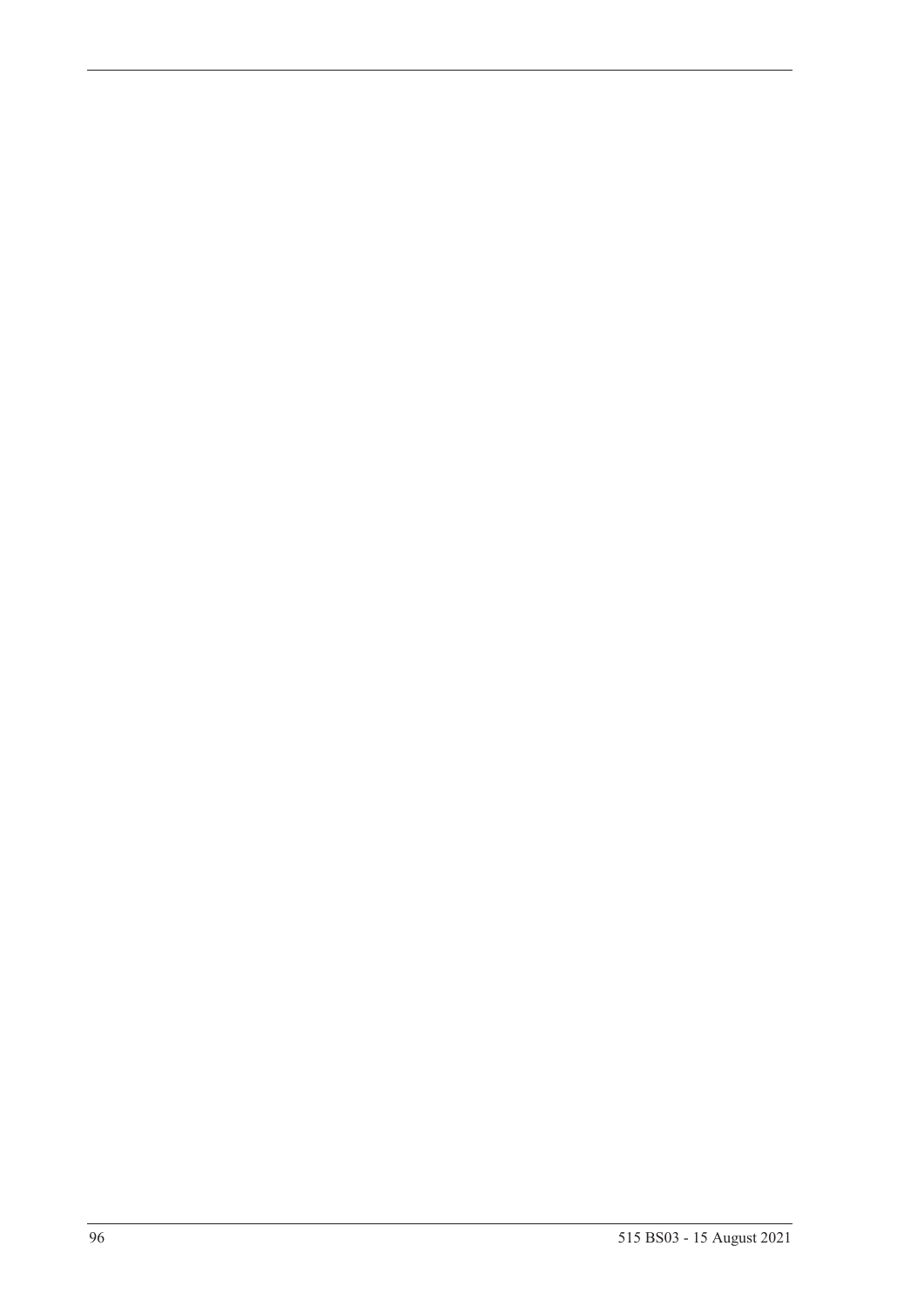# **Index**

### **Numerics**

4-20mA input [16](#page-25-0) output [17](#page-26-0) 500 Series Program Manage[r 4](#page-13-0) 500-PM software [4,](#page-13-0) [89](#page-98-0)

### **A**

address, instrumen[t 70](#page-79-0) alarm dela[y 57](#page-66-1) equipment failur[e 55](#page-64-0) hysteresi[s 56](#page-65-0) relays [55](#page-64-1) setpoin[t 56](#page-65-1) alarms menu [55](#page-64-2) analog input connection[s 16](#page-25-1) user code [2](#page-11-0) application cod[e 92](#page-101-0) approvals [6](#page-15-0) FCC Declaration [6](#page-15-1) ASCII protoco[l 69](#page-78-0)

### **B**

back panel [12](#page-21-0) backup program [43](#page-52-1) Program Manage[r 43](#page-52-2) basic men[u 28](#page-37-0) batch error[s 36](#page-45-0) operation[s 36](#page-45-1) print [35](#page-44-0) reset [34](#page-43-0) start [34](#page-43-1) sto[p 34](#page-43-2) batch contro[l 32](#page-41-0) BATCH ke[y 26](#page-35-0) batch limit [28](#page-37-1) batch mode[s 31](#page-40-0)

batch preset common values [28](#page-37-2) batch processes [36](#page-45-1) battery faile[d 64](#page-73-0) life [58](#page-67-1) new [64](#page-73-0) battery replacement [23](#page-32-0) battery type [23](#page-32-1) baud rat[e 57](#page-66-2)

### $\Gamma$

CAL switch-protected parameter [39](#page-48-0) calibration backup, reports [43](#page-52-1) menu [44](#page-53-0) set mode [40](#page-49-0) view mode [40](#page-49-1) cleaning [11](#page-20-0) clock batter[y 58](#page-67-1) date format [59](#page-68-0) real-tim[e 58](#page-67-2) codes application information [92](#page-101-0) customer versio[n 92](#page-101-1) exception [79](#page-88-1) product numbe[r 91](#page-100-0) comm port COM-1 RS-232 [67](#page-76-1) COM-2 RS-485 [68](#page-77-1) common preset value[s 28](#page-37-2) communication connection[s 21](#page-30-0) protocols [68](#page-77-2) communication[s 3,](#page-12-1) [67](#page-76-2) menu [57](#page-66-3) connecting permissive [33](#page-42-1)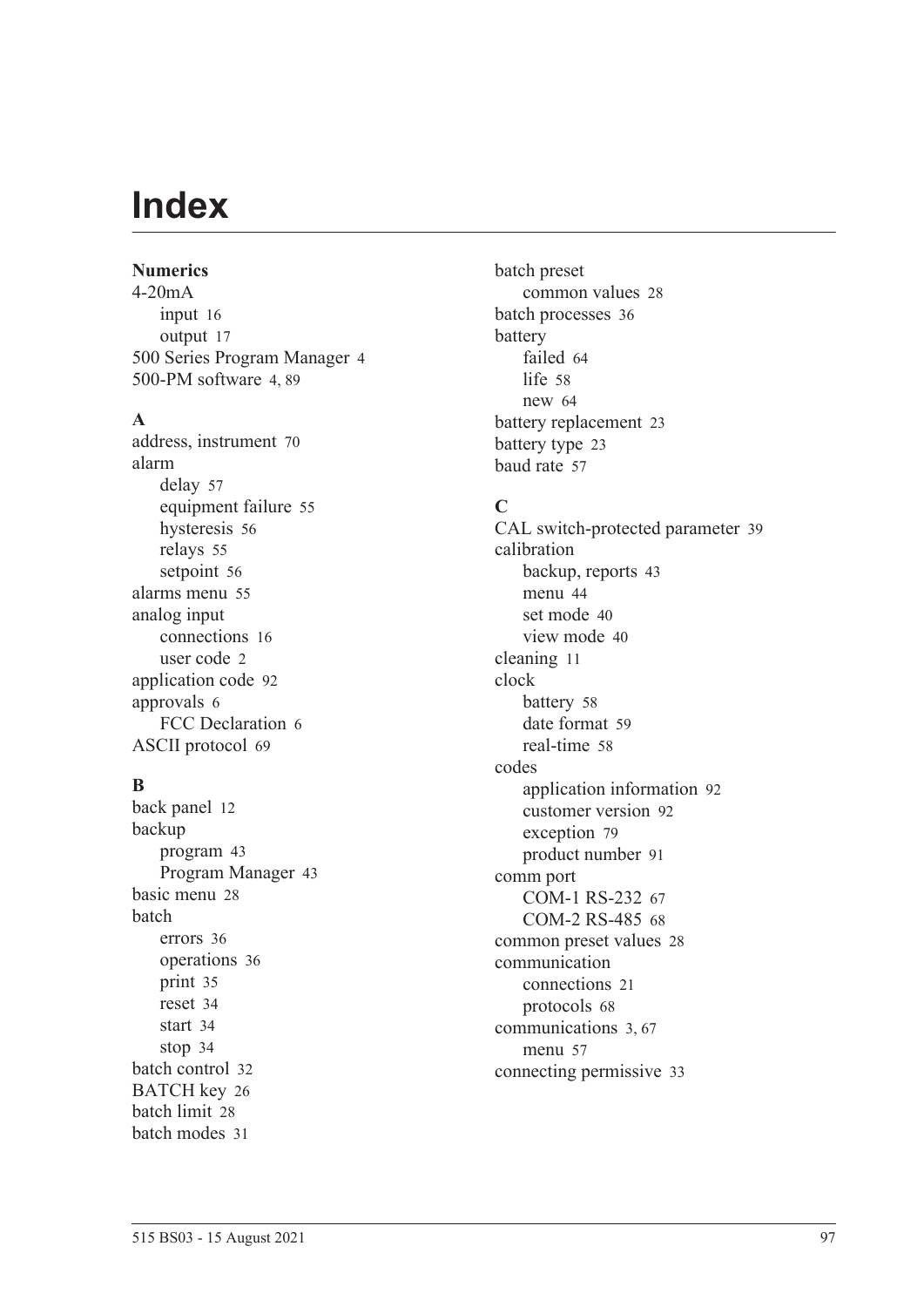connections communicatio[n 67](#page-76-3) communication[s 21](#page-30-0) control relay[s 19](#page-28-0) electrical [12](#page-21-1) inpu[t 15](#page-24-0) main[s 22](#page-31-0) outpu[t 17](#page-26-1) customer version code[s 92](#page-101-1) customizing a printout [83](#page-92-1)

### **D**

data log viewin[g 29](#page-38-0) date format [59](#page-68-0) declaration FCC [6](#page-15-1) decontamination [11](#page-20-0) default variable [26](#page-35-1) delay, alar[m 57](#page-66-1) density prese[t 29](#page-38-1) detail men[u 28](#page-37-0) digital outpu[t 18](#page-27-0) disconnection device [22](#page-31-1) display specifications [9](#page-18-0) timeout mod[e 61](#page-70-0) timeout time [61](#page-70-1) DISPLAY key [26](#page-35-2) display-only parameter [39](#page-48-1)

### **E**

earthin[g 22](#page-31-2) edit batch prese[t 28](#page-37-3) electrical connections [12](#page-21-1) equipment failure alarm [55](#page-64-0) error message[s 64](#page-73-1) Ethernet COM-2 por[t 22,](#page-31-3) [68](#page-77-3) exception codes [79](#page-88-1) Exception Status [71](#page-80-0)

### **F**

features [1](#page-10-0) flash driver port assignmen[t 58](#page-67-3) format, date [59](#page-68-0) front pane[l 25](#page-34-0) keys [26](#page-35-3) LEDs [26](#page-35-4)

### **G**

glossary [89](#page-98-1)

### **H**

hardware connections [67](#page-76-3) hysteresis, alar[m 56](#page-65-0)

### **I**

iButton ID Tag protocol [82](#page-91-0) ID Tag Modbus access [81](#page-90-0) protocol [82](#page-91-1) ID Tag validation [33](#page-42-2) input 4-20mA [16](#page-25-0) connections [15](#page-24-0) analog [16](#page-25-1) inputs menu [50](#page-59-0) installation [11](#page-20-1) instrument address [70](#page-79-0) request forma[t 69](#page-78-1) response[s 70](#page-79-1) setting[s 46](#page-55-0) interconnections, communication [67](#page-76-3) interference suppression [20](#page-29-0) isolated output[s 4](#page-13-1)

### **K**

key BATC[H 26](#page-35-0) DISPLA[Y 26](#page-35-2) RESE[T 26](#page-35-5) RUN [26](#page-35-6) SET [28](#page-37-4) STOP [26](#page-35-7) TOTAL [26](#page-35-8) keys, front panel [26](#page-35-3)

### **L**

LEDs, status [26](#page-35-4) logged dat[a 29](#page-38-0) viewin[g 29](#page-38-2) logic input connection [16](#page-25-2) logic input contro[l 35](#page-44-1)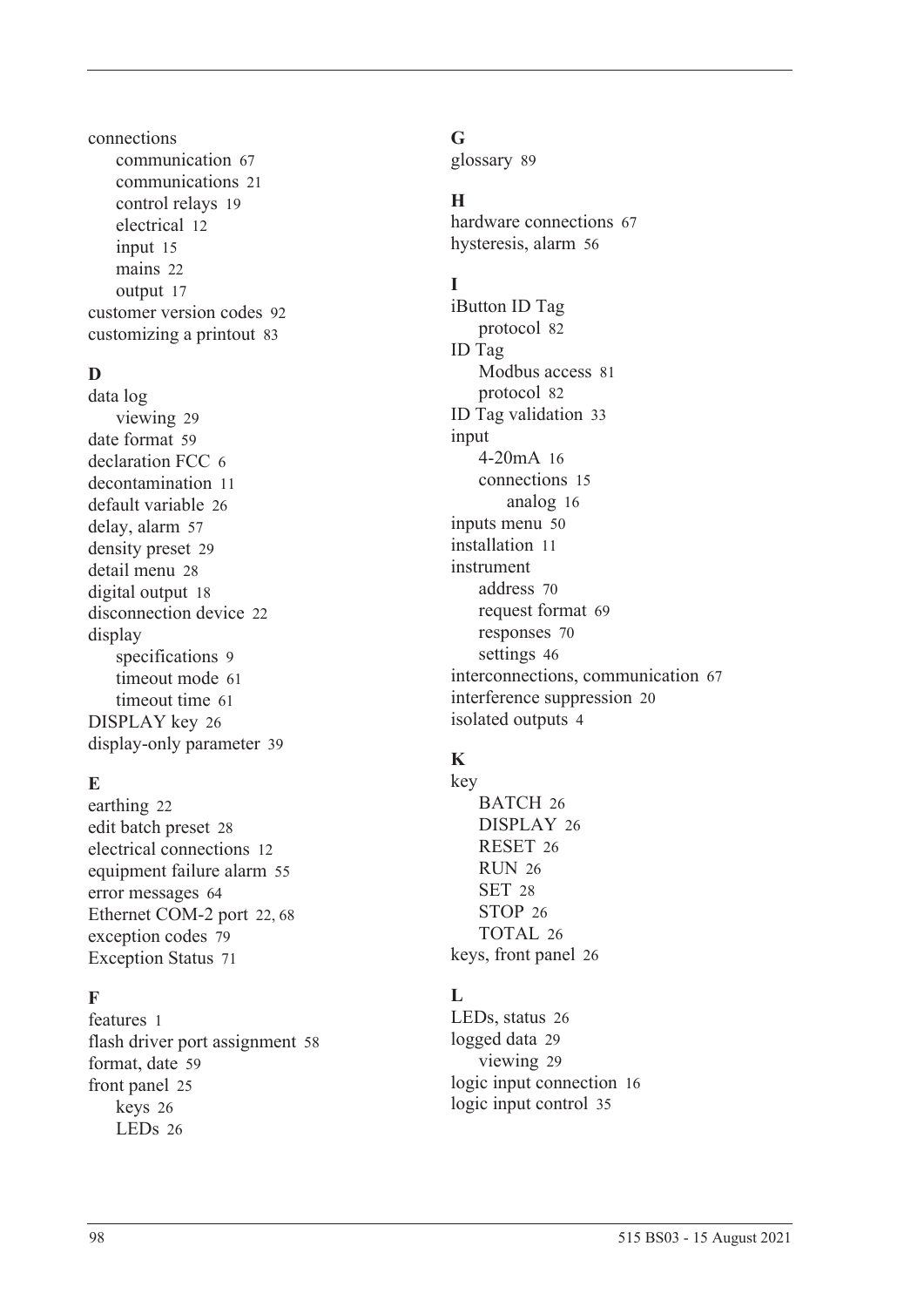main menu basic and detaile[d 28](#page-37-0) main menu items [27](#page-36-0) mains connection[s 22](#page-31-0) maintenance [22](#page-31-1) menu alarm[s 55](#page-64-0) calibratio[n 44](#page-53-0) comms [57](#page-66-0) input[s 50](#page-59-0) output[s 53](#page-62-0) params [47](#page-56-0) setu[p 60](#page-69-0) test [63](#page-72-0) tm/lo[g 58](#page-67-0) unit[s 46](#page-55-0) messages erro[r 64](#page-73-0) prompt[s 65](#page-74-0) syste[m 64](#page-73-1) warnin[g 65](#page-74-1) Modbus accessible parameters [49](#page-58-0) Modbus data forma[t 58](#page-67-1) Modbus RTU protoco[l 75](#page-84-0) mode display timeou[t 61](#page-70-0) set calibration [40](#page-49-0) view calibration [40](#page-49-1) model number[s 91](#page-100-0) modes, batch contro[l 31](#page-40-0) mountin[g 11](#page-20-0)

## **N**

number mode[l 91](#page-100-0) seria[l 30](#page-39-0)

# **O**

on-off mode [32](#page-41-0) operation, batch contro[l 32](#page-41-1) operation, front panel [25](#page-34-0) output connection[s 17](#page-26-0) 4-20m[A 17](#page-26-1) digital [18](#page-27-0) pulse facto[r 54](#page-63-0) outputs men[u 53](#page-62-0)

## **P**

M<br>
main mean identical 28<br>
main mean identical 28<br>
main mean identical 28<br>
main contributes 22<br>
main contributes 22<br>
main contributes 20<br>
contributes 20<br>
contributes 39<br>
contributes 39<br>
contributes 39<br>
contributes 39<br>
in t panel LEDs [26](#page-35-0) mounting [11](#page-20-0) rear [12](#page-21-0) parameter CAL switch-protected [39](#page-48-0) display-only [39](#page-48-1) not visibl[e 39](#page-48-2) password-protected [39](#page-48-3) programmable [39](#page-48-4) parameters men[u 47](#page-56-0) parity bit[s 57](#page-66-1) password-protected parameter [39](#page-48-3) permissive connec[t 33](#page-42-0) permissive input [33](#page-42-1) port assignment, flash driver [58](#page-67-2) COM-1 RS-232 [21,](#page-30-0) [57](#page-66-2) COM-2 Ethernet [22,](#page-31-2) [68](#page-77-0) COM-2 RS-485 [21,](#page-30-1) [57](#page-66-3) COM-[3 57](#page-66-4) flash driver assignment [58](#page-67-2) RS-485 [57](#page-66-5) power supply interruption [58](#page-67-3) preset batch value [28](#page-37-1) preset mod[e 31](#page-40-1) printer data control [87](#page-96-0) error messages [87](#page-96-1) protocol [83](#page-92-0) report types [83](#page-92-1) printer type[s 83](#page-92-2) printing a docke[t 35](#page-44-0) printout configuration repor[t 43](#page-52-0) printouts individual logs [85](#page-94-0) live data [84](#page-93-0) log report [85](#page-94-1) type[s 84](#page-93-1) product number codes [91](#page-100-1) Program Manager [43](#page-52-1) programmable parameter [39](#page-48-4) prompt[s 65](#page-74-0)